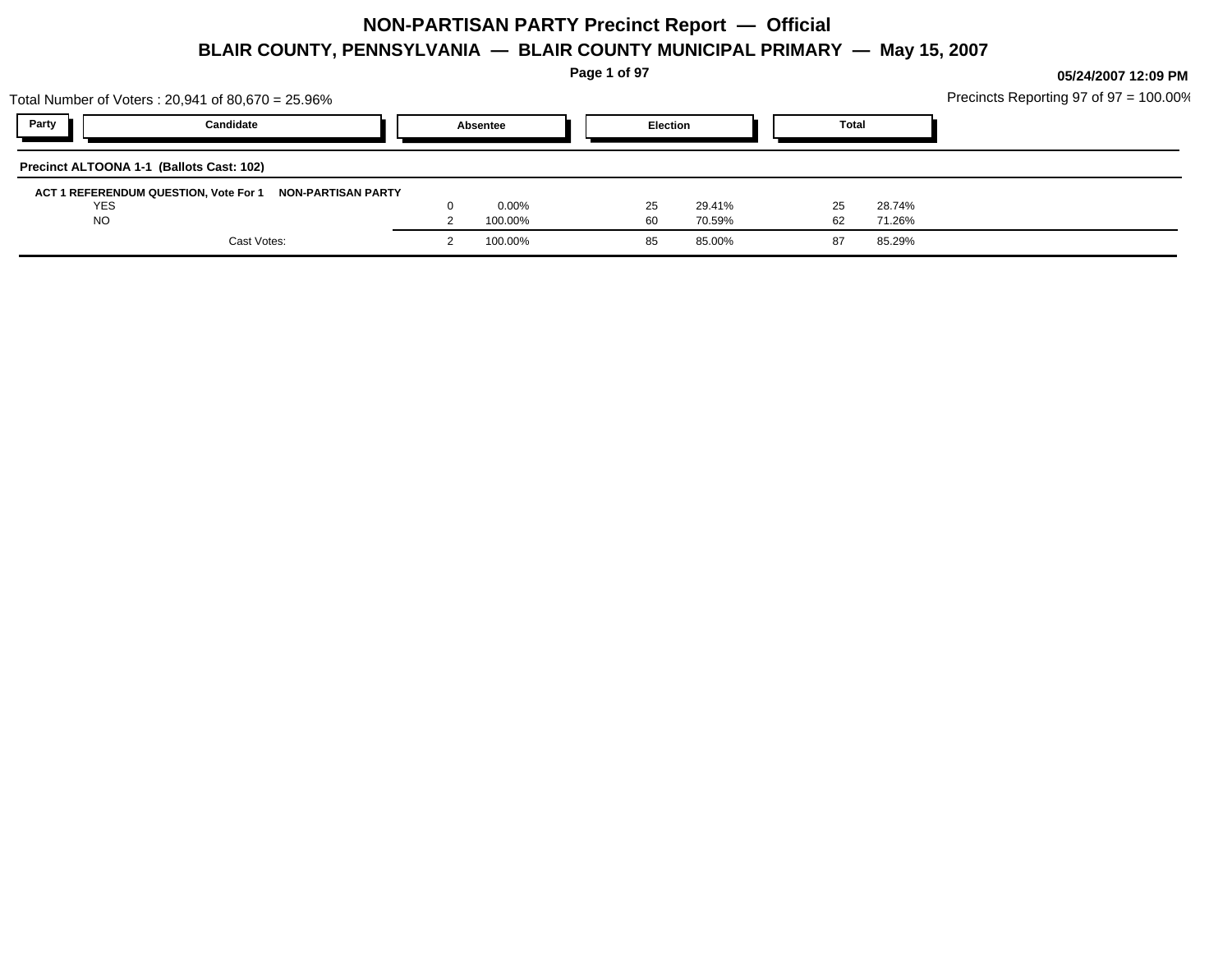**Page 2 of 97**

| Party<br><b>Election</b><br>Candidate<br><b>Total</b><br>Absentee<br>Precinct ALTOONA 1-2 (Ballots Cast: 48)<br>ACT 1 REFERENDUM QUESTION, Vote For 1<br>NON-PARTISAN PARTY<br><b>YES</b><br>33.33%<br>36.11%<br>36.36%<br><b>NO</b><br>66.67%<br>63.89%<br>63.64%<br>23<br>-21<br>Cast Votes:<br>100.00%<br>73.33%<br>75.00%<br>36<br>33 | Total Number of Voters: 20,941 of 80,670 = 25.96% |  |  |  | Precincts Reporting 97 of $97 = 100.00\%$ |
|-------------------------------------------------------------------------------------------------------------------------------------------------------------------------------------------------------------------------------------------------------------------------------------------------------------------------------------------|---------------------------------------------------|--|--|--|-------------------------------------------|
|                                                                                                                                                                                                                                                                                                                                           |                                                   |  |  |  |                                           |
|                                                                                                                                                                                                                                                                                                                                           |                                                   |  |  |  |                                           |
|                                                                                                                                                                                                                                                                                                                                           |                                                   |  |  |  |                                           |
|                                                                                                                                                                                                                                                                                                                                           |                                                   |  |  |  |                                           |
|                                                                                                                                                                                                                                                                                                                                           |                                                   |  |  |  |                                           |
|                                                                                                                                                                                                                                                                                                                                           |                                                   |  |  |  |                                           |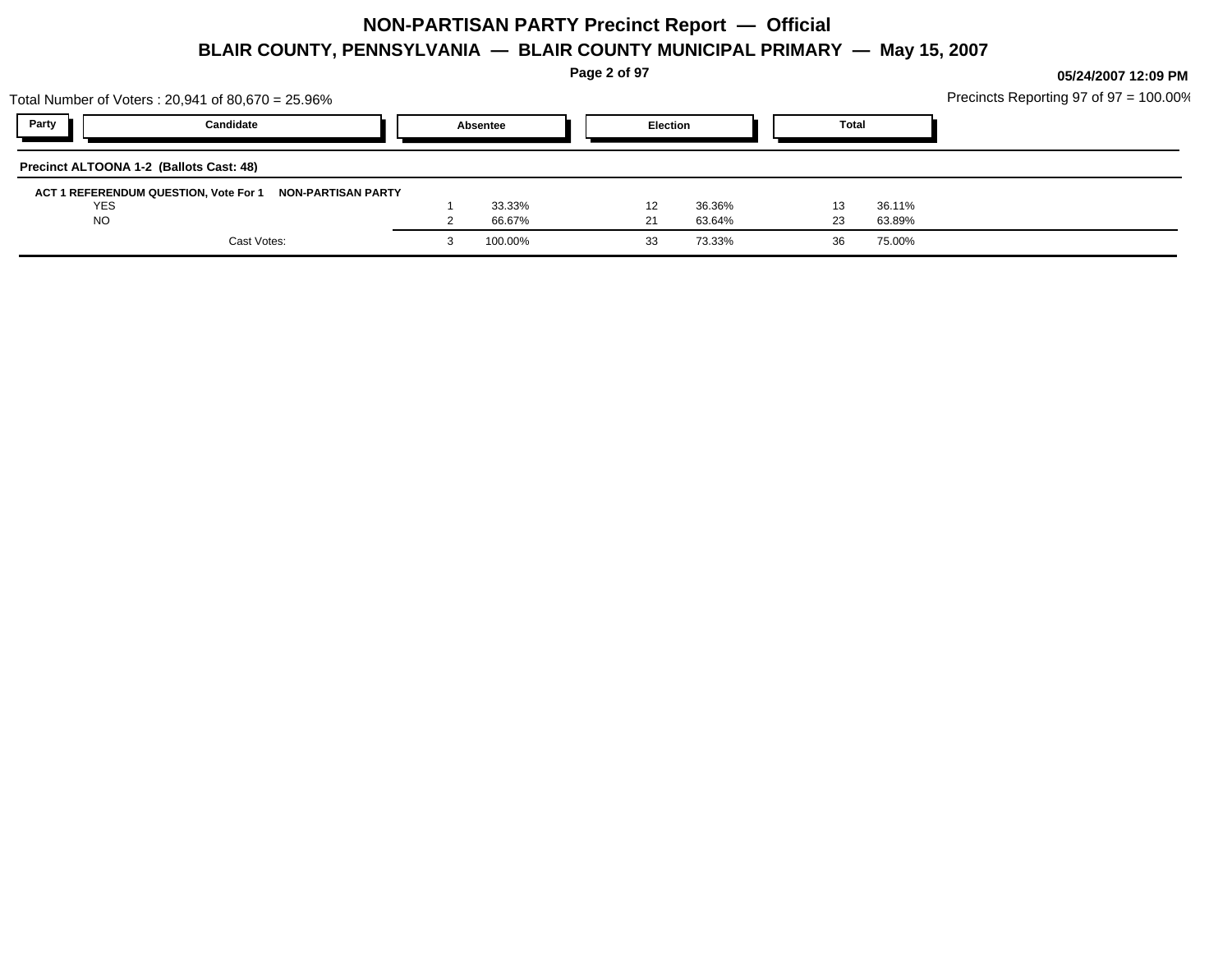**Page 3 of 97**

**05/24/2007 12:09 PM**

Precincts Reporting 97 of 97 = 100.00%

| Total Number of Voters: 20,941 of 80,670 = 25.96%           |          |                                 |                  |              |                  | Precincts Reporting 97 of $97 = 100.00\%$ |
|-------------------------------------------------------------|----------|---------------------------------|------------------|--------------|------------------|-------------------------------------------|
| Party<br>Candidate                                          | Absentee |                                 | <b>Election</b>  | <b>Total</b> |                  |                                           |
| Precinct ALTOONA 2-1 (Ballots Cast: 80)                     |          |                                 |                  |              |                  |                                           |
| ACT 1 REFERENDUM QUESTION, Vote For 1<br>NON-PARTISAN PARTY |          |                                 |                  |              |                  |                                           |
| <b>YES</b><br><b>NO</b>                                     |          | 100.00%<br>21<br>$0.00\%$<br>44 | 32.31%<br>67.69% | 22<br>44     | 33.33%<br>66.67% |                                           |
| Cast Votes:                                                 |          | 65<br>100.00%                   | 82.28%           | 66           | 82.50%           |                                           |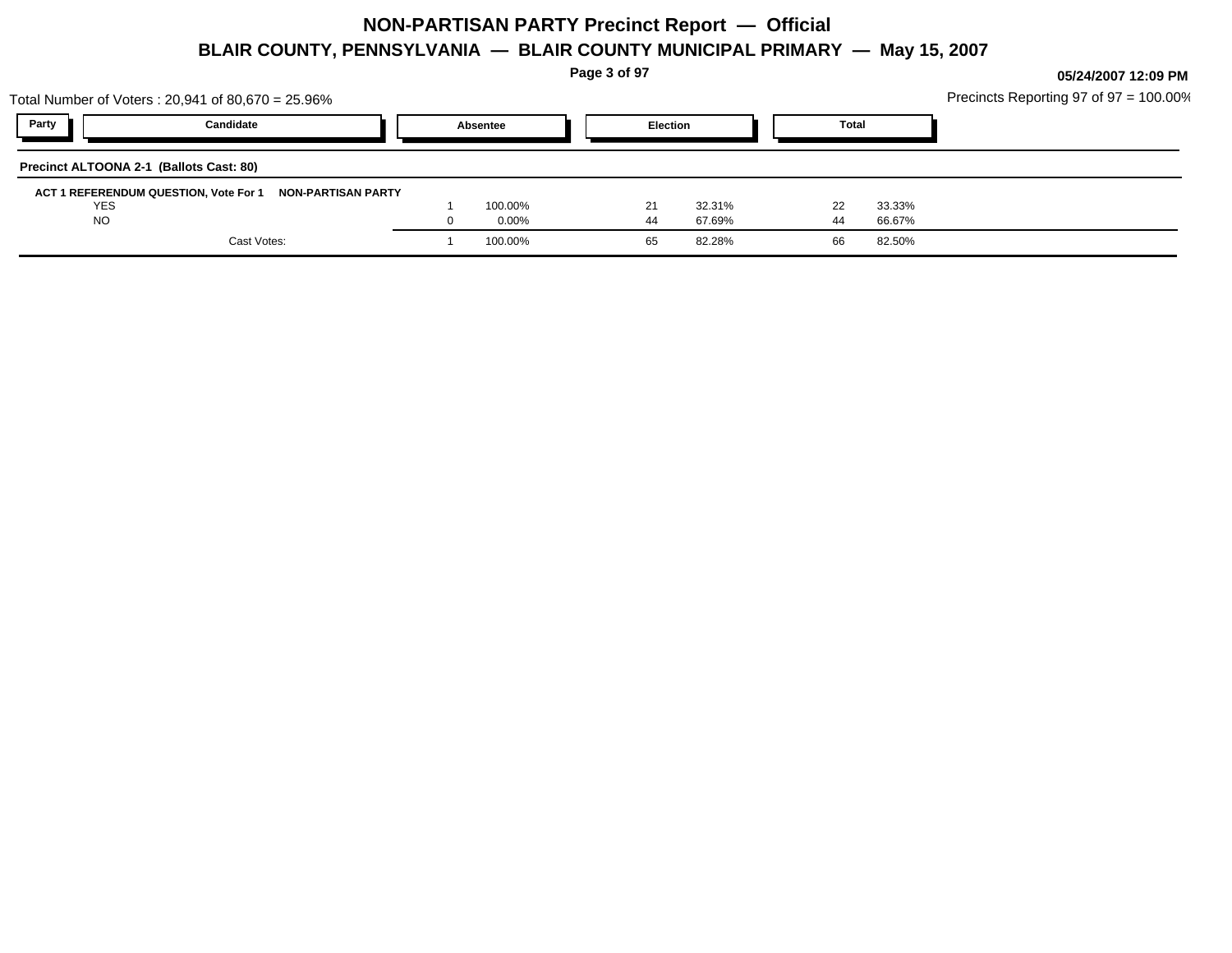**Page 4 of 97**

**05/24/2007 12:09 PM**

 $\frac{1}{2}$ Panorting 97 of 97 = 100.00%

| Total Number of Voters: 20,941 of 80,670 = 25.96%           |          |          |        |       |        | Precincts Reporting 97 of $97 = 100.00\%$ |
|-------------------------------------------------------------|----------|----------|--------|-------|--------|-------------------------------------------|
| Party<br>Candidate                                          | Absentee | Election |        | Total |        |                                           |
| Precinct ALTOONA 2-2 (Ballots Cast: 158)                    |          |          |        |       |        |                                           |
| ACT 1 REFERENDUM QUESTION, Vote For 1<br>NON-PARTISAN PARTY |          |          |        |       |        |                                           |
| YES                                                         | 50.00%   | 49       | 35.00% | 50    | 35.21% |                                           |
| <b>NO</b>                                                   | 50.00%   | 91       | 65.00% | 92    | 64.79% |                                           |
| Cast Votes:                                                 | 100.00%  | 140      | 89.74% | 142   | 89.87% |                                           |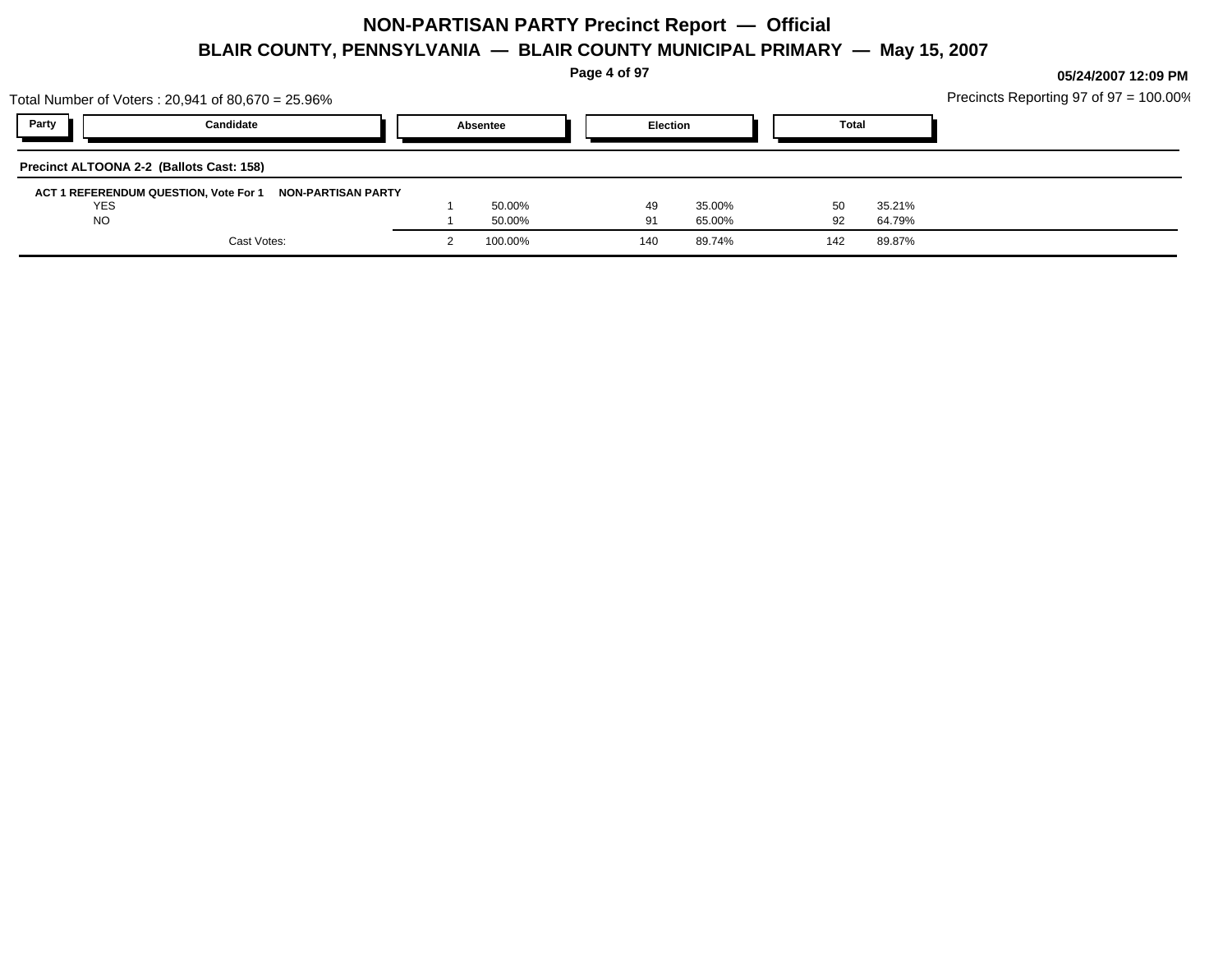**Page 5 of 97**

|                                          | Total Number of Voters: 20,941 of 80,670 = 25.96%        |          |                 |        |              |        | Precincts Reporting 97 of $97 = 100.00\%$ |
|------------------------------------------|----------------------------------------------------------|----------|-----------------|--------|--------------|--------|-------------------------------------------|
| Party                                    | Candidate                                                | Absentee | <b>Election</b> |        | <b>Total</b> |        |                                           |
| Precinct ALTOONA 3-1 (Ballots Cast: 106) |                                                          |          |                 |        |              |        |                                           |
|                                          | ACT 1 REFERENDUM QUESTION, Vote For 1 NON-PARTISAN PARTY |          |                 |        |              |        |                                           |
| <b>YES</b>                               |                                                          | 66.67%   | 34              | 37.36% | 36           | 38.30% |                                           |
| <b>NO</b>                                |                                                          | 33.33%   | 57              | 62.64% | 58           | 61.70% |                                           |
|                                          | Cast Votes:                                              | 100.00%  | 91              | 88.35% | 94           | 88.68% |                                           |
|                                          |                                                          |          |                 |        |              |        |                                           |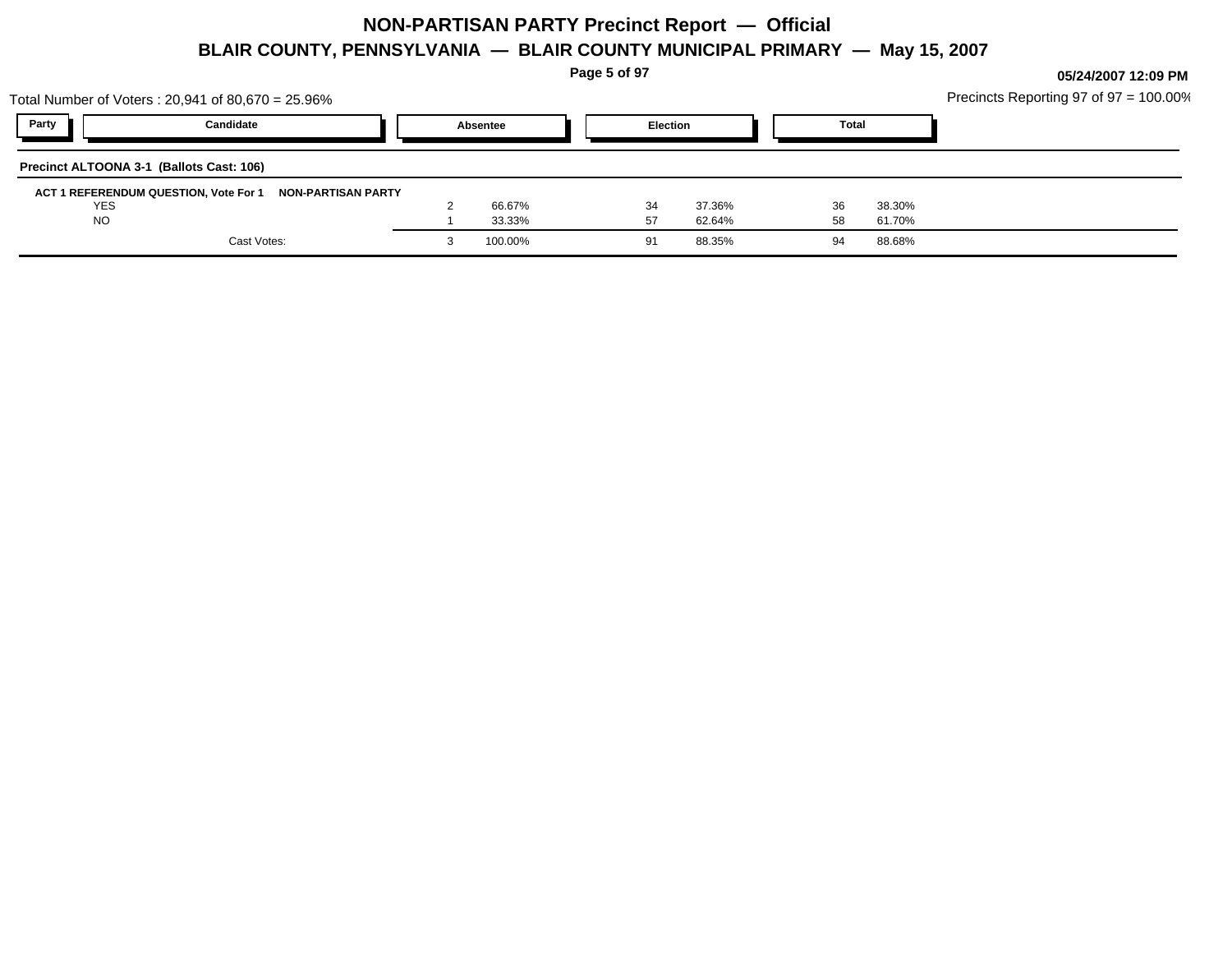**Page 6 of 97**

|                                          | Total Number of Voters: 20,941 of 80,670 = 25.96% |          |          |        |       |        | Precincts Reporting 97 of 97 = 100.00% |
|------------------------------------------|---------------------------------------------------|----------|----------|--------|-------|--------|----------------------------------------|
| Party                                    | Candidate                                         | Absentee | Election |        | Total |        |                                        |
| Precinct ALTOONA 3-2 (Ballots Cast: 163) |                                                   |          |          |        |       |        |                                        |
| ACT 1 REFERENDUM QUESTION, Vote For 1    | <b>NON-PARTISAN PARTY</b>                         |          |          |        |       |        |                                        |
| <b>YES</b>                               |                                                   | 100.00%  | 42       | 27.81% | 43    | 28.29% |                                        |
| <b>NO</b>                                |                                                   | $0.00\%$ | 109      | 72.19% | 109   | 71.71% |                                        |
|                                          | Cast Votes:                                       | 100.00%  | 151      | 93.21% | 152   | 93.25% |                                        |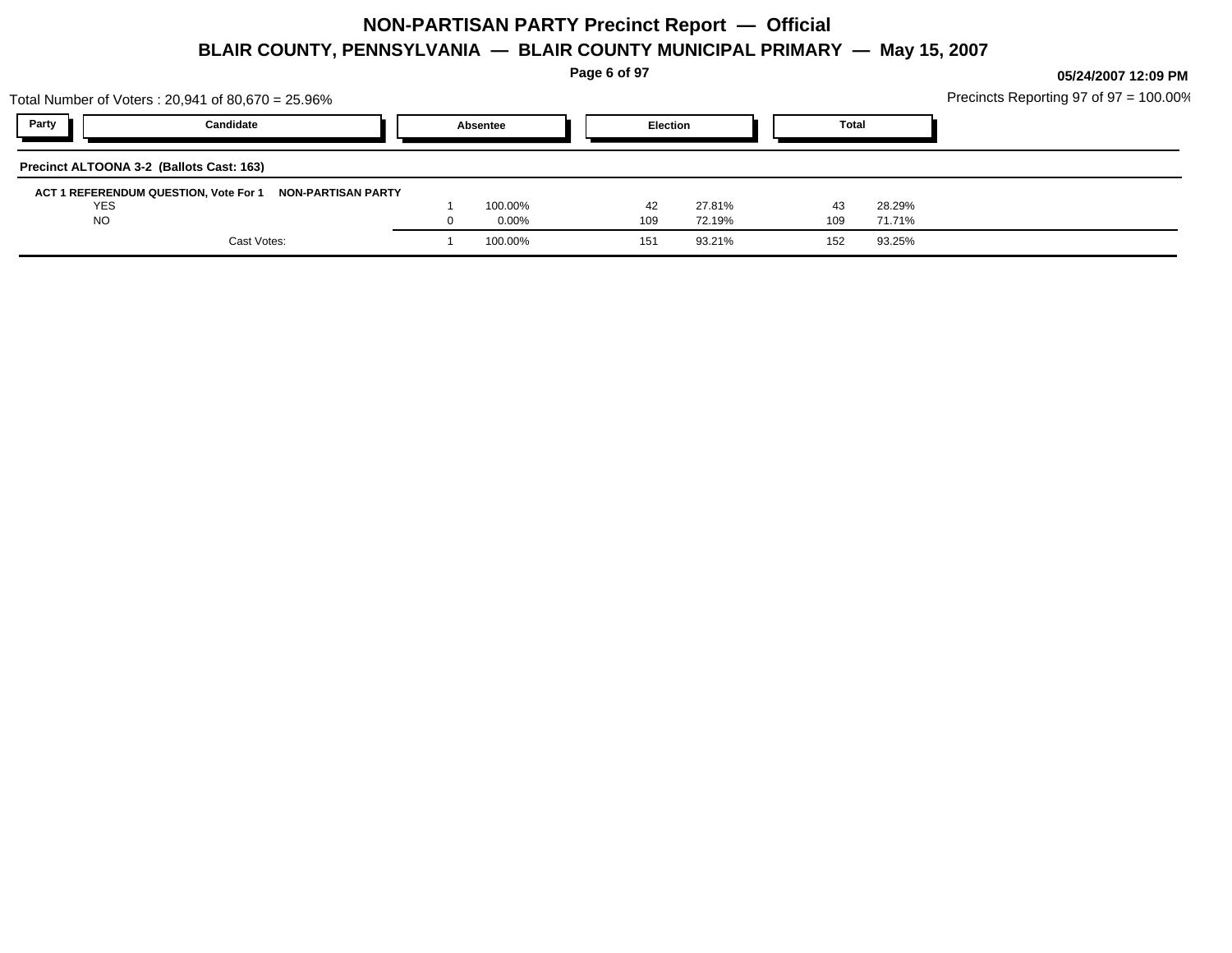**Page 7 of 97**

**05/24/2007 12:09 PM**

Precincts Reporting 97 of 97 = 100.00%

| Total Number of Voters: 20,941 of 80,670 = 25.96%                         |                    |           |                  |              |                  | Precincts Reporting 97 of $97 = 100.00\%$ |
|---------------------------------------------------------------------------|--------------------|-----------|------------------|--------------|------------------|-------------------------------------------|
| Party<br>Candidate                                                        | Absentee           | Election  |                  | <b>Total</b> |                  |                                           |
| Precinct ALTOONA 4-1 (Ballots Cast: 127)                                  |                    |           |                  |              |                  |                                           |
| ACT 1 REFERENDUM QUESTION, Vote For 1<br>NON-PARTISAN PARTY<br><b>YES</b> | $0.00\%$           | 41        | 35.96%           | 41           | 35.65%           |                                           |
| <b>NO</b><br>Cast Votes:                                                  | 100.00%<br>100.00% | 73<br>114 | 64.04%<br>90.48% | 74<br>115    | 64.35%<br>90.55% |                                           |
|                                                                           |                    |           |                  |              |                  |                                           |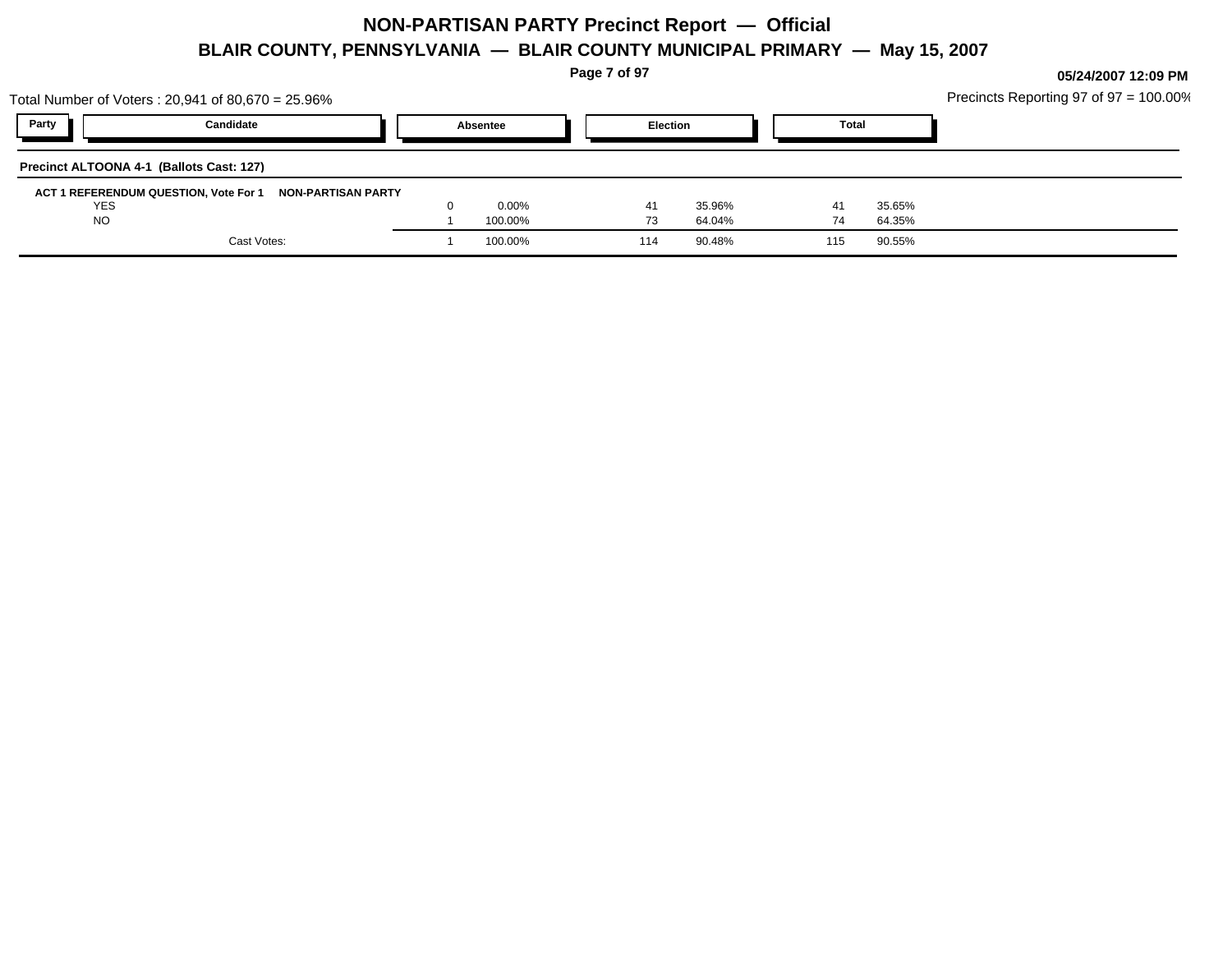**Page 8 of 97**

|                                          | Total Number of Voters : 20,941 of 80,670 = 25.96% |                    |          |                 |        |       |        | Precincts Reporting 97 of 97 = 100.00% |
|------------------------------------------|----------------------------------------------------|--------------------|----------|-----------------|--------|-------|--------|----------------------------------------|
| Party                                    | Candidate                                          |                    | Absentee | <b>Election</b> |        | Total |        |                                        |
| Precinct ALTOONA 4-2 (Ballots Cast: 191) |                                                    |                    |          |                 |        |       |        |                                        |
| ACT 1 REFERENDUM QUESTION, Vote For 1    |                                                    | NON-PARTISAN PARTY |          |                 |        |       |        |                                        |
| <b>YES</b>                               |                                                    |                    | 33.33%   | 63              | 37.72% | 64    | 37.65% |                                        |
| <b>NO</b>                                |                                                    |                    | 66.67%   | 104             | 62.28% | 106   | 62.35% |                                        |
|                                          | Cast Votes:                                        |                    | 100.00%  | 167             | 88.83% | 170   | 89.01% |                                        |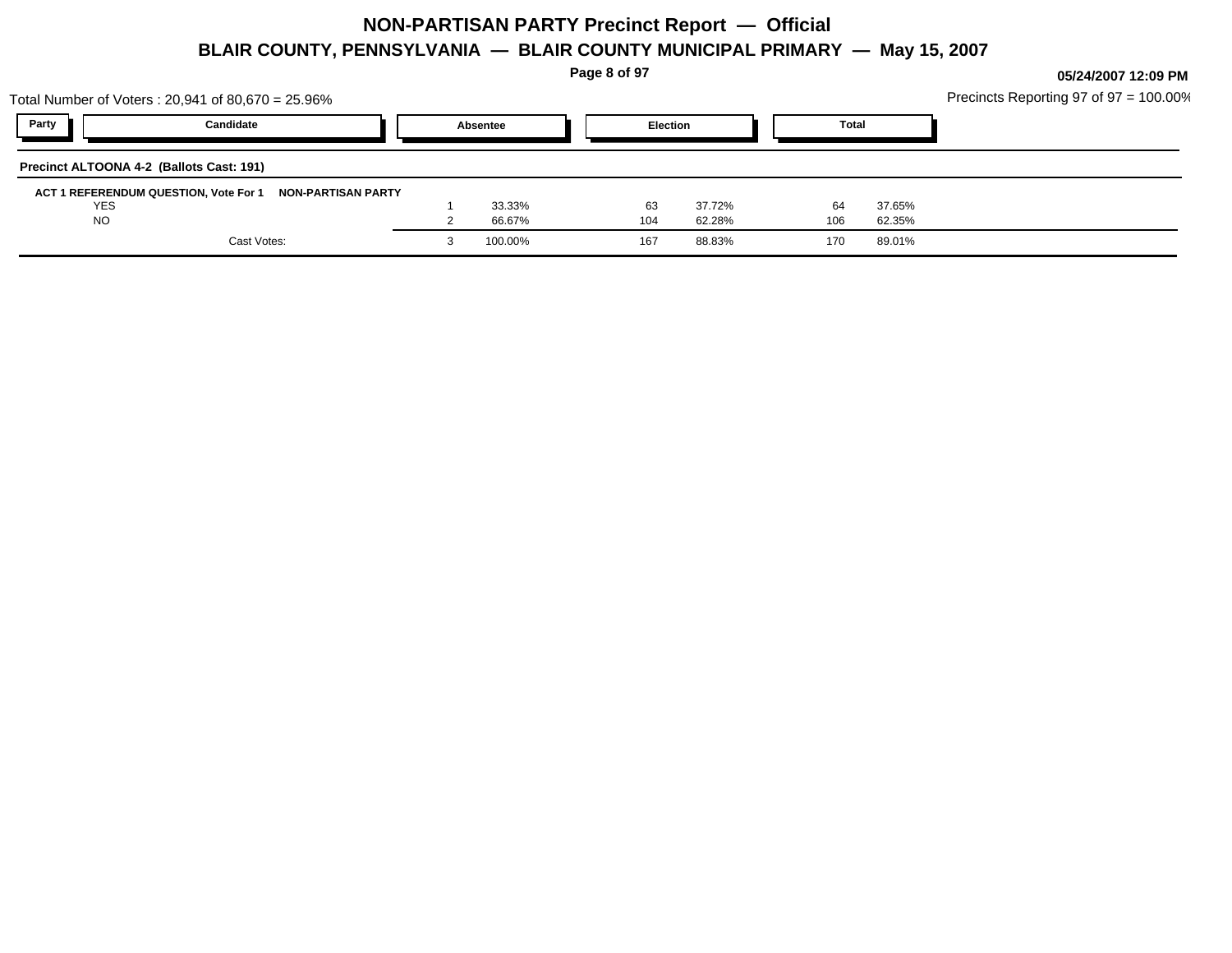**Page 9 of 97**

| Party<br>Candidate<br><b>Election</b><br><b>Total</b><br>Absentee<br>Precinct ALTOONA 5-1 (Ballots Cast: 28)<br>ACT 1 REFERENDUM QUESTION, Vote For 1 NON-PARTISAN PARTY<br><b>YES</b><br>50.00%<br>12.50%<br>9.09%<br><b>NO</b><br>50.00%<br>90.91%<br>87.50%<br>20<br>Cast Votes:<br>100.00%<br>84.62%<br>85.71%<br>22<br>24 | Total Number of Voters: 20,941 of 80,670 = 25.96% |  |  |  | Precincts Reporting 97 of $97 = 100.00\%$ |
|--------------------------------------------------------------------------------------------------------------------------------------------------------------------------------------------------------------------------------------------------------------------------------------------------------------------------------|---------------------------------------------------|--|--|--|-------------------------------------------|
|                                                                                                                                                                                                                                                                                                                                |                                                   |  |  |  |                                           |
|                                                                                                                                                                                                                                                                                                                                |                                                   |  |  |  |                                           |
|                                                                                                                                                                                                                                                                                                                                |                                                   |  |  |  |                                           |
|                                                                                                                                                                                                                                                                                                                                |                                                   |  |  |  |                                           |
|                                                                                                                                                                                                                                                                                                                                |                                                   |  |  |  |                                           |
|                                                                                                                                                                                                                                                                                                                                |                                                   |  |  |  |                                           |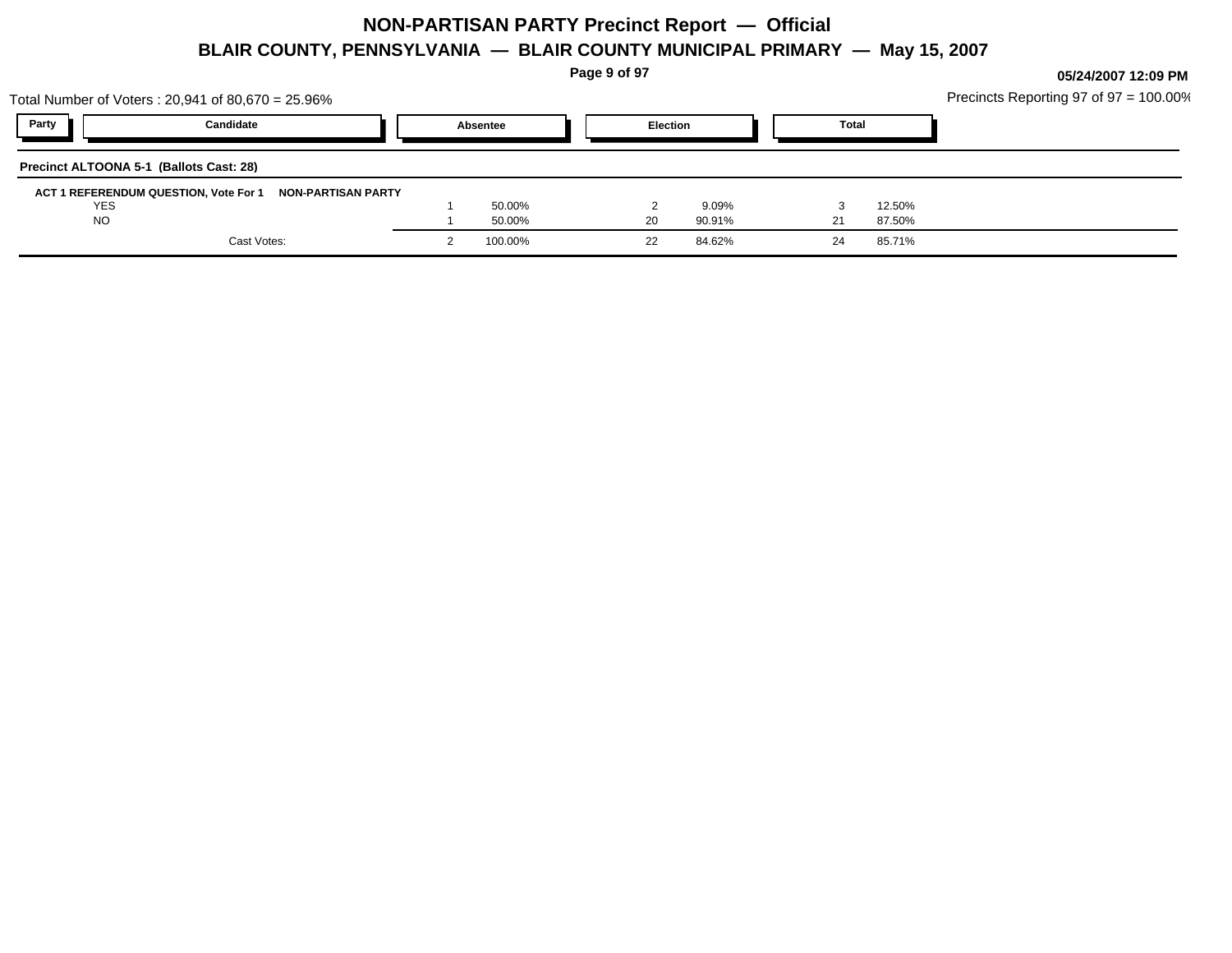**Page 10 of 97**

**05/24/2007 12:09 PM**

 $\epsilon$  Panorting 97 of 97 = 100.00%

| Total Number of Voters: 20,941 of 80,670 = 25.96% |                    |                  |          |                  |              |                  | Precincts Reporting 97 of $97 = 100.00\%$ |
|---------------------------------------------------|--------------------|------------------|----------|------------------|--------------|------------------|-------------------------------------------|
| Party<br>Candidate                                |                    | Absentee         | Election |                  | <b>Total</b> |                  |                                           |
| Precinct ALTOONA 5-2 (Ballots Cast: 163)          |                    |                  |          |                  |              |                  |                                           |
| ACT 1 REFERENDUM QUESTION, Vote For 1             | NON-PARTISAN PARTY |                  |          |                  |              |                  |                                           |
| <b>YES</b><br><b>NO</b>                           |                    | 37.50%<br>62.50% | 53<br>91 | 36.81%<br>63.19% | 56<br>96     | 36.84%<br>63.16% |                                           |
| Cast Votes:                                       |                    | 88.89%           | 144      | 93.51%           | 152          | 93.25%           |                                           |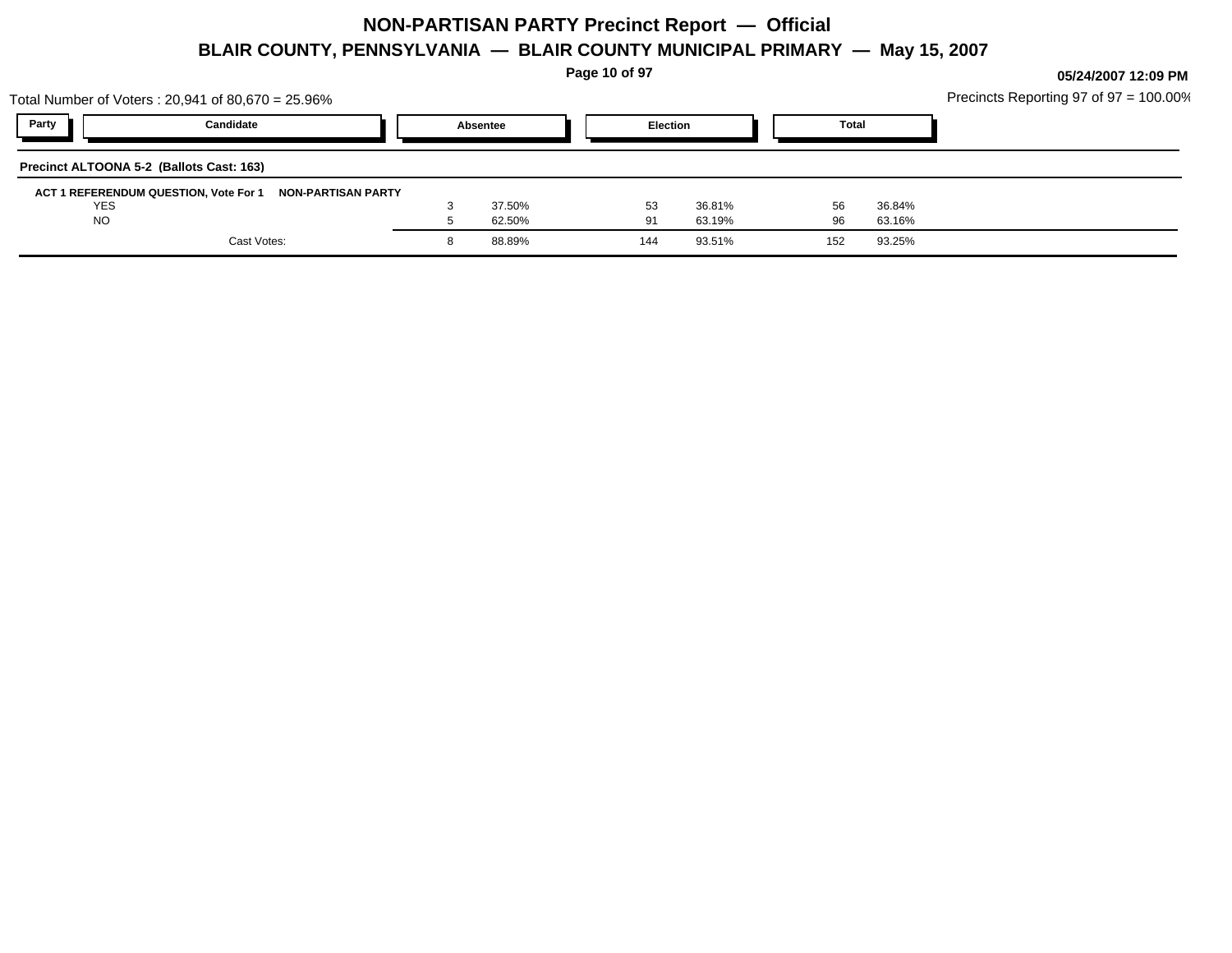**Page 11 of 97**

| Party<br><b>Election</b><br>Candidate<br><b>Total</b><br>Absentee<br>Precinct ALTOONA 5-3 (Ballots Cast: 122)<br>ACT 1 REFERENDUM QUESTION, Vote For 1 NON-PARTISAN PARTY<br>0.00%<br><b>YES</b><br>35.09%<br>35.71%<br>40<br>40<br><b>NO</b><br>100.00%<br>64.29%<br>64.91%<br>72<br>74<br>Cast Votes:<br>100.00%<br>93.33%<br>93.44%<br>112<br>114 | Total Number of Voters : 20,941 of 80,670 = 25.96% |  |  |  | Precincts Reporting 97 of $97 = 100.00\%$ |
|------------------------------------------------------------------------------------------------------------------------------------------------------------------------------------------------------------------------------------------------------------------------------------------------------------------------------------------------------|----------------------------------------------------|--|--|--|-------------------------------------------|
|                                                                                                                                                                                                                                                                                                                                                      |                                                    |  |  |  |                                           |
|                                                                                                                                                                                                                                                                                                                                                      |                                                    |  |  |  |                                           |
|                                                                                                                                                                                                                                                                                                                                                      |                                                    |  |  |  |                                           |
|                                                                                                                                                                                                                                                                                                                                                      |                                                    |  |  |  |                                           |
|                                                                                                                                                                                                                                                                                                                                                      |                                                    |  |  |  |                                           |
|                                                                                                                                                                                                                                                                                                                                                      |                                                    |  |  |  |                                           |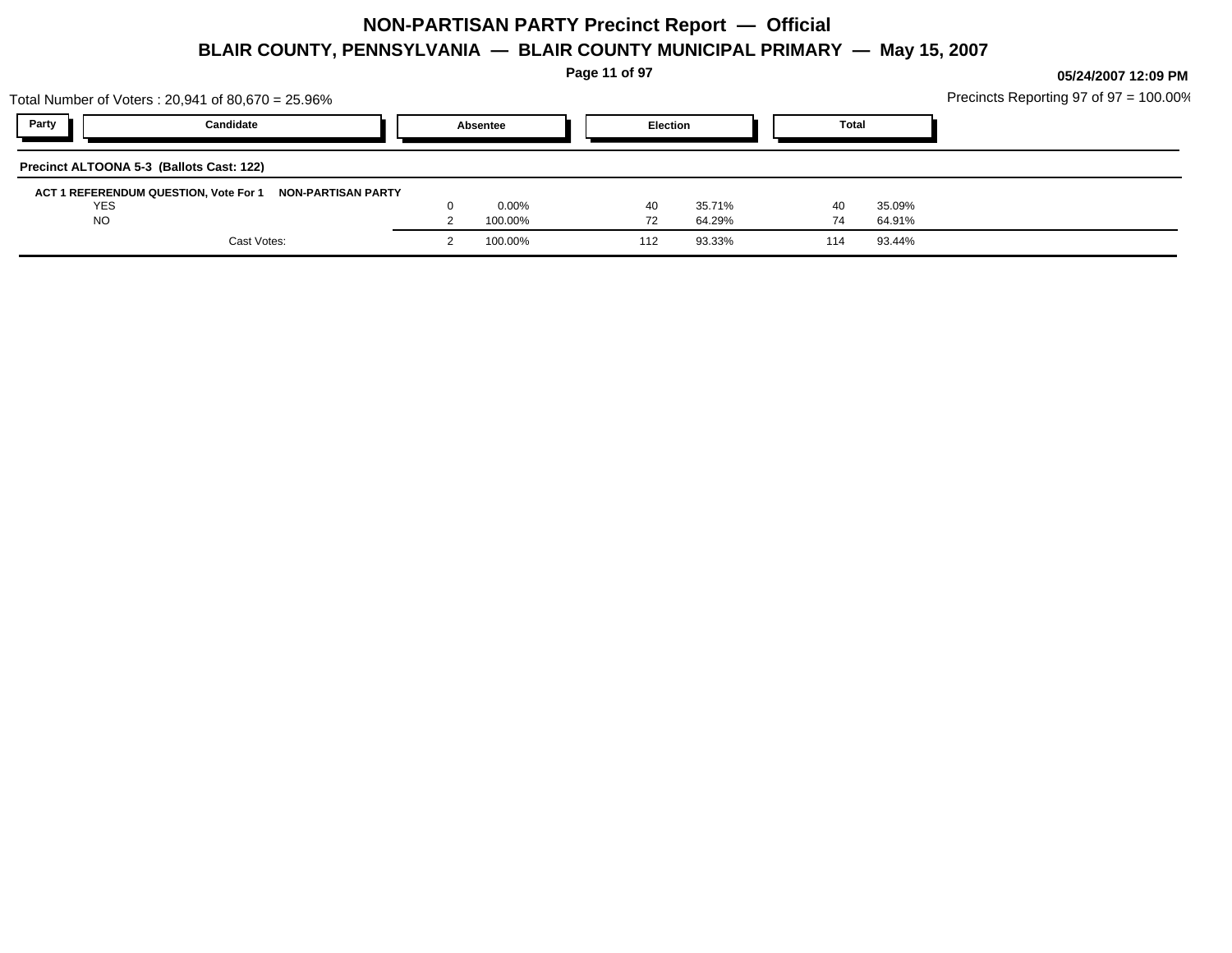**Page 12 of 97**

| Total Number of Voters: 20,941 of 80,670 = 25.96% |                    |          |     |                 |     |              | Precincts Reporting 97 of 97 = 100.00% |
|---------------------------------------------------|--------------------|----------|-----|-----------------|-----|--------------|----------------------------------------|
| Party                                             | Candidate          | Absentee |     | <b>Election</b> |     | <b>Total</b> |                                        |
| Precinct ALTOONA 6-1 (Ballots Cast: 131)          |                    |          |     |                 |     |              |                                        |
| ACT 1 REFERENDUM QUESTION, Vote For 1             | NON-PARTISAN PARTY |          |     |                 |     |              |                                        |
| <b>YES</b>                                        |                    | 20.00%   | 34  | 32.08%          | 35  | 31.53%       |                                        |
| <b>NO</b>                                         |                    | 80.00%   |     | 67.92%          | 76  | 68.47%       |                                        |
|                                                   | Cast Votes:        | 100.00%  | 106 | 84.13%          | 111 | 84.73%       |                                        |
|                                                   |                    |          |     |                 |     |              |                                        |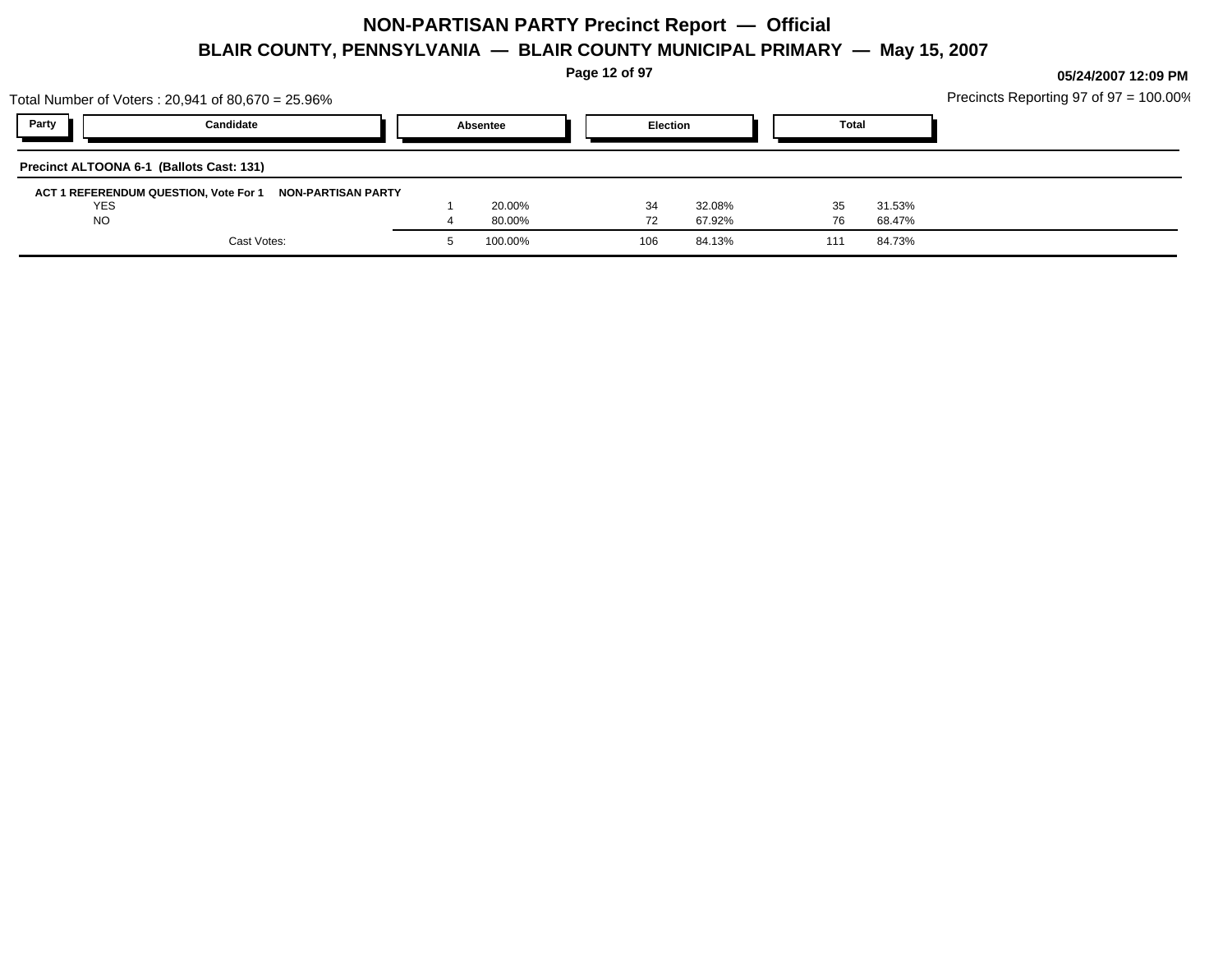**Page 13 of 97**

| Total Number of Voters: 20,941 of 80,670 = 25.96% |                                                          |          |                 |        |              |        | Precincts Reporting 97 of $97 = 100.00\%$ |
|---------------------------------------------------|----------------------------------------------------------|----------|-----------------|--------|--------------|--------|-------------------------------------------|
| Party                                             | Candidate                                                | Absentee | <b>Election</b> |        | <b>Total</b> |        |                                           |
| Precinct ALTOONA 6-2 (Ballots Cast: 127)          |                                                          |          |                 |        |              |        |                                           |
|                                                   | ACT 1 REFERENDUM QUESTION, Vote For 1 NON-PARTISAN PARTY |          |                 |        |              |        |                                           |
| <b>YES</b>                                        |                                                          | 100.00%  | -37             | 33.64% | 39           | 34.82% |                                           |
| <b>NO</b>                                         |                                                          | 0.00%    | 73              | 66.36% |              | 65.18% |                                           |
|                                                   | Cast Votes:                                              | 100.00%  | 110             | 88.00% | 112          | 88.19% |                                           |
|                                                   |                                                          |          |                 |        |              |        |                                           |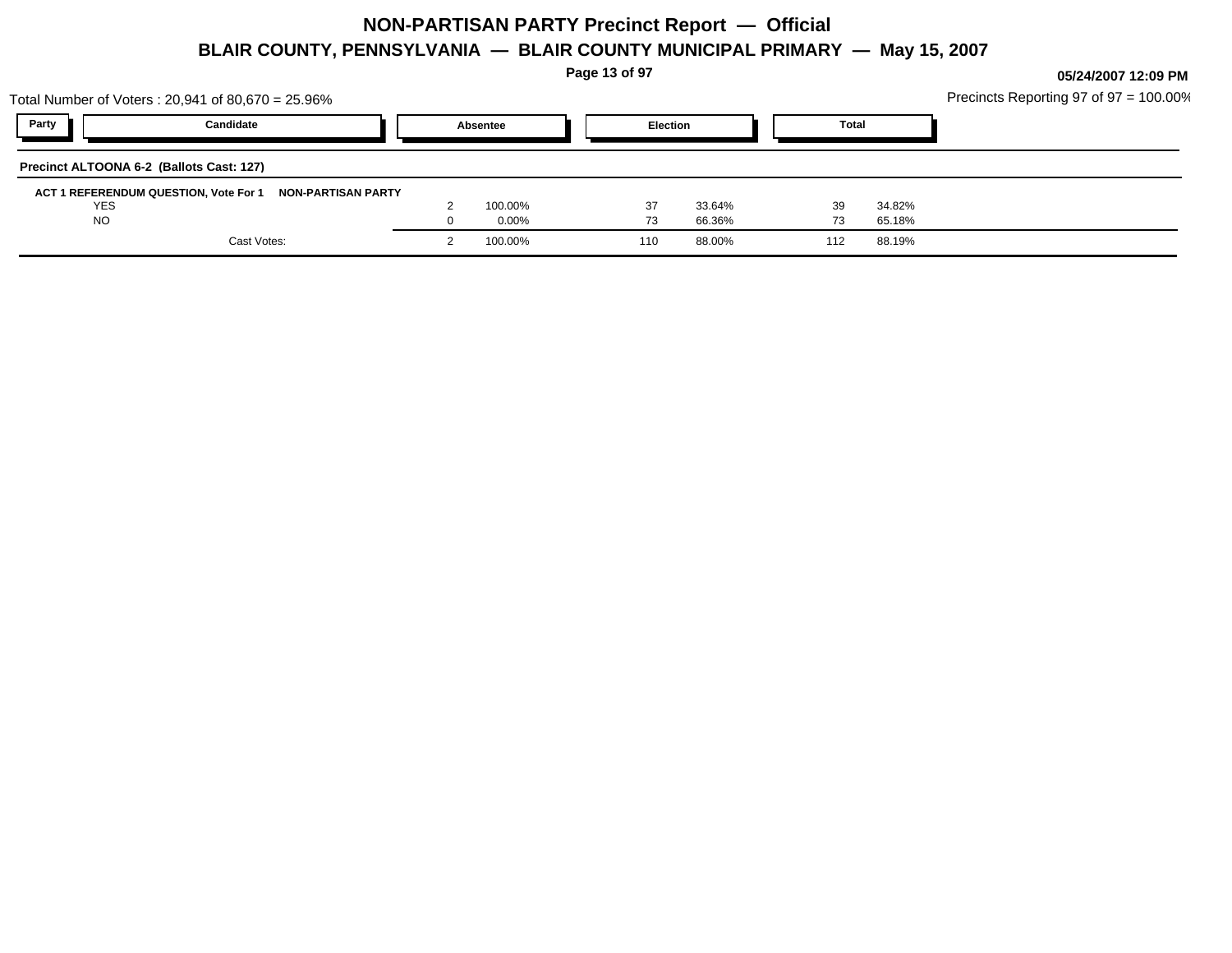**Page 14 of 97**

| Total Number of Voters: 20,941 of 80,670 = 25.96%        |          |                 |        |              |        | Precincts Reporting 97 of $97 = 100.00\%$ |
|----------------------------------------------------------|----------|-----------------|--------|--------------|--------|-------------------------------------------|
| Party<br>Candidate                                       | Absentee | <b>Election</b> |        | <b>Total</b> |        |                                           |
| Precinct ALTOONA 6-3 (Ballots Cast: 158)                 |          |                 |        |              |        |                                           |
| ACT 1 REFERENDUM QUESTION, Vote For 1 NON-PARTISAN PARTY |          |                 |        |              |        |                                           |
| <b>YES</b>                                               | 0.00%    | 54              | 37.50% |              | 37.50% |                                           |
| <b>NO</b>                                                | 0.00%    | -90             | 62.50% | 90           | 62.50% |                                           |
| Cast Votes:                                              | 0.00%    | 144             | 91.14% | 144          | 91.14% |                                           |
|                                                          |          |                 |        |              |        |                                           |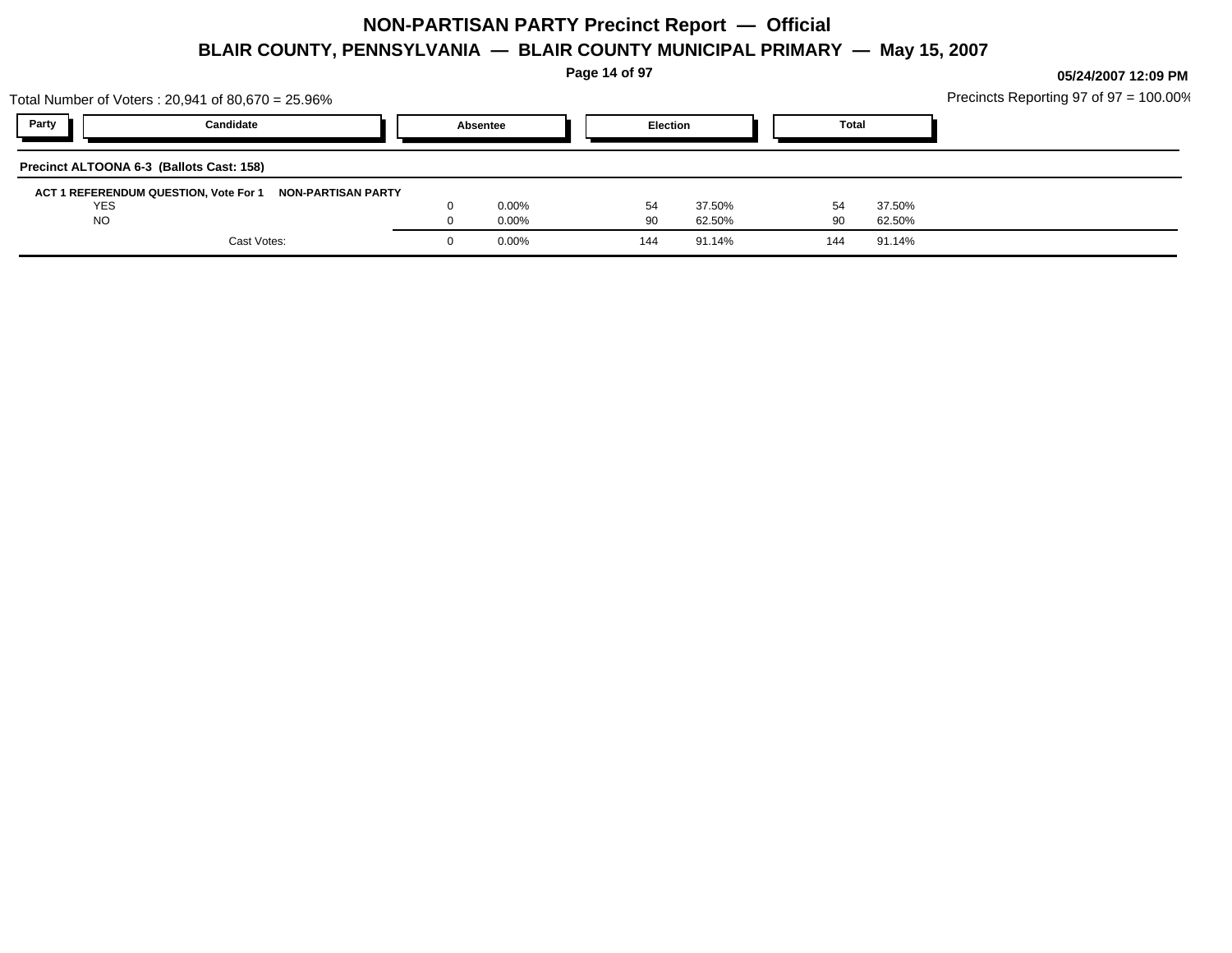**Page 15 of 97**

| Total Number of Voters : 20,941 of 80,670 = 25.96% |                                                          |          |     |                 |              |        | Precincts Reporting 97 of $97 = 100.00\%$ |
|----------------------------------------------------|----------------------------------------------------------|----------|-----|-----------------|--------------|--------|-------------------------------------------|
| Party                                              | Candidate                                                | Absentee |     | <b>Election</b> | <b>Total</b> |        |                                           |
| Precinct ALTOONA 6-4 (Ballots Cast: 210)           |                                                          |          |     |                 |              |        |                                           |
|                                                    | ACT 1 REFERENDUM QUESTION, Vote For 1 NON-PARTISAN PARTY |          |     |                 |              |        |                                           |
| <b>YES</b>                                         |                                                          | 42.86%   | 60  | 34.09%          | 63           | 34.43% |                                           |
| <b>NO</b>                                          |                                                          | 57.14%   | 116 | 65.91%          | 120          | 65.57% |                                           |
|                                                    | Cast Votes:                                              | 100.00%  | 176 | 86.70%          | 183          | 87.14% |                                           |
|                                                    |                                                          |          |     |                 |              |        |                                           |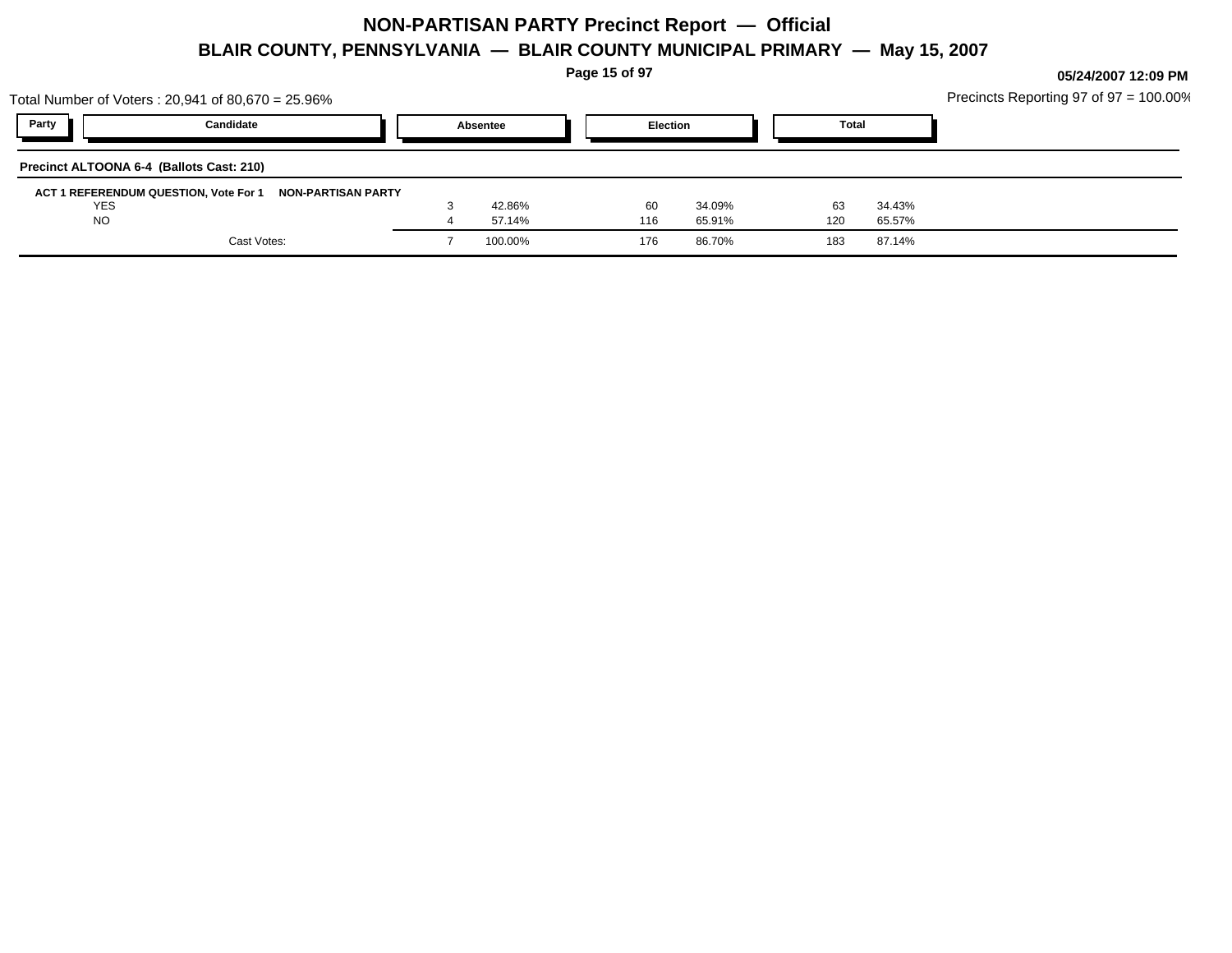**Page 16 of 97**

|            | Total Number of Voters: 20,941 of 80,670 = 25.96%           |          |     |                 |              |        | Precincts Reporting 97 of $97 = 100.00\%$ |
|------------|-------------------------------------------------------------|----------|-----|-----------------|--------------|--------|-------------------------------------------|
| Party      | Candidate                                                   | Absentee |     | <b>Election</b> | <b>Total</b> |        |                                           |
|            | Precinct ALTOONA 6-5 (Ballots Cast: 246)                    |          |     |                 |              |        |                                           |
|            | ACT 1 REFERENDUM QUESTION, Vote For 1<br>NON-PARTISAN PARTY |          |     |                 |              |        |                                           |
| <b>YES</b> |                                                             | 11.11%   | 77  | 36.49%          | 78           | 35.45% |                                           |
| <b>NO</b>  |                                                             | 88.89%   | 134 | 63.51%          | 142          | 64.55% |                                           |
|            | Cast Votes:                                                 | 100.00%  | 211 | 89.03%          | 220          | 89.43% |                                           |
|            |                                                             |          |     |                 |              |        |                                           |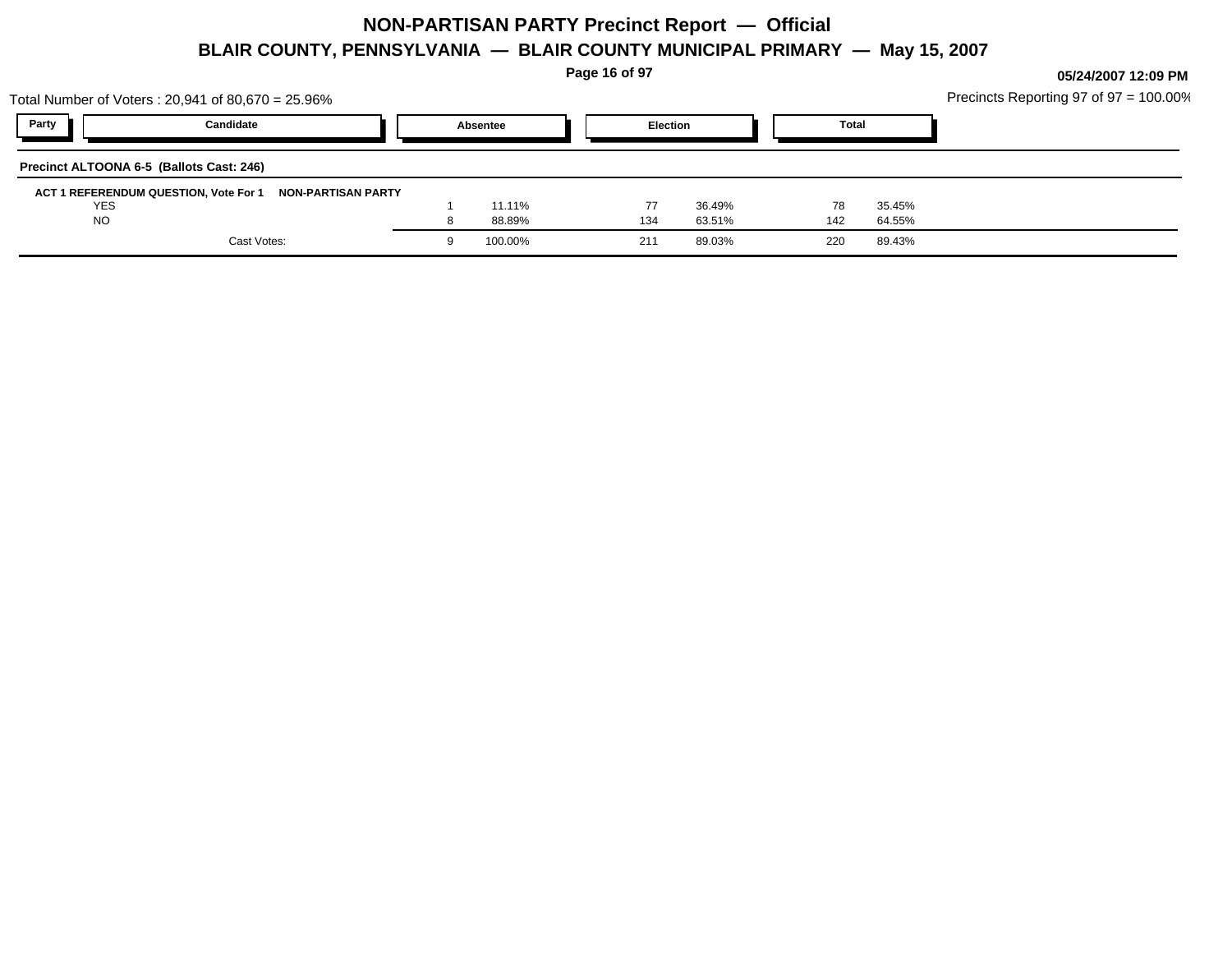**Page 17 of 97**

|                                        | Total Number of Voters: 20,941 of 80,670 = 25.96%        |          |     |                 |              |        | Precincts Reporting 97 of $97 = 100.00\%$ |
|----------------------------------------|----------------------------------------------------------|----------|-----|-----------------|--------------|--------|-------------------------------------------|
| Party                                  | Candidate                                                | Absentee |     | <b>Election</b> | <b>Total</b> |        |                                           |
| Precinct ALTOONA 7 (Ballots Cast: 121) |                                                          |          |     |                 |              |        |                                           |
|                                        | ACT 1 REFERENDUM QUESTION, Vote For 1 NON-PARTISAN PARTY |          |     |                 |              |        |                                           |
| <b>YES</b>                             |                                                          | 0.00%    | 42  | 36.84%          | 42           | 36.84% |                                           |
| <b>NO</b>                              |                                                          | 0.00%    | 72  | 63.16%          |              | 63.16% |                                           |
|                                        | Cast Votes:                                              | 0.00%    | 114 | 94.21%          | 114          | 94.21% |                                           |
|                                        |                                                          |          |     |                 |              |        |                                           |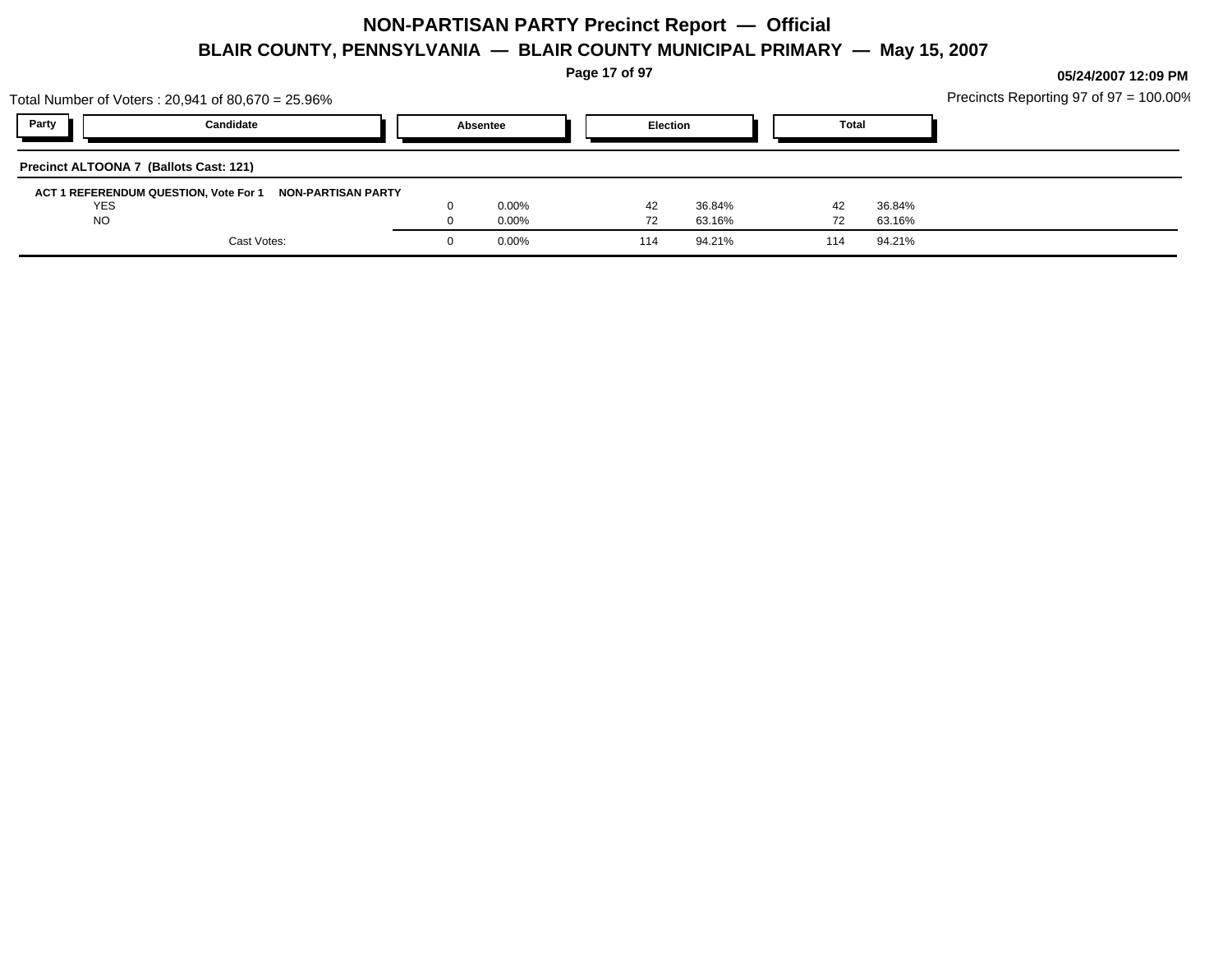**Page 18 of 97**

| Party<br>Candidate<br><b>Election</b><br><b>Total</b><br>Absentee<br>ACT 1 REFERENDUM QUESTION, Vote For 1 NON-PARTISAN PARTY<br><b>YES</b><br>$0.00\%$<br>35.11%<br>35.87%<br>33<br>33<br><b>NO</b><br>100.00%<br>64.89%<br>59<br>64.13%<br>61<br>Cast Votes:<br>100.00%<br>86.79%<br>87.04%<br>94<br>-92 | Total Number of Voters : 20,941 of 80,670 = 25.96% |  | Precincts Reporting 97 of 97 = 100.00% |
|------------------------------------------------------------------------------------------------------------------------------------------------------------------------------------------------------------------------------------------------------------------------------------------------------------|----------------------------------------------------|--|----------------------------------------|
|                                                                                                                                                                                                                                                                                                            |                                                    |  |                                        |
|                                                                                                                                                                                                                                                                                                            | Precinct ALTOONA 8-1 (Ballots Cast: 108)           |  |                                        |
|                                                                                                                                                                                                                                                                                                            |                                                    |  |                                        |
|                                                                                                                                                                                                                                                                                                            |                                                    |  |                                        |
|                                                                                                                                                                                                                                                                                                            |                                                    |  |                                        |
|                                                                                                                                                                                                                                                                                                            |                                                    |  |                                        |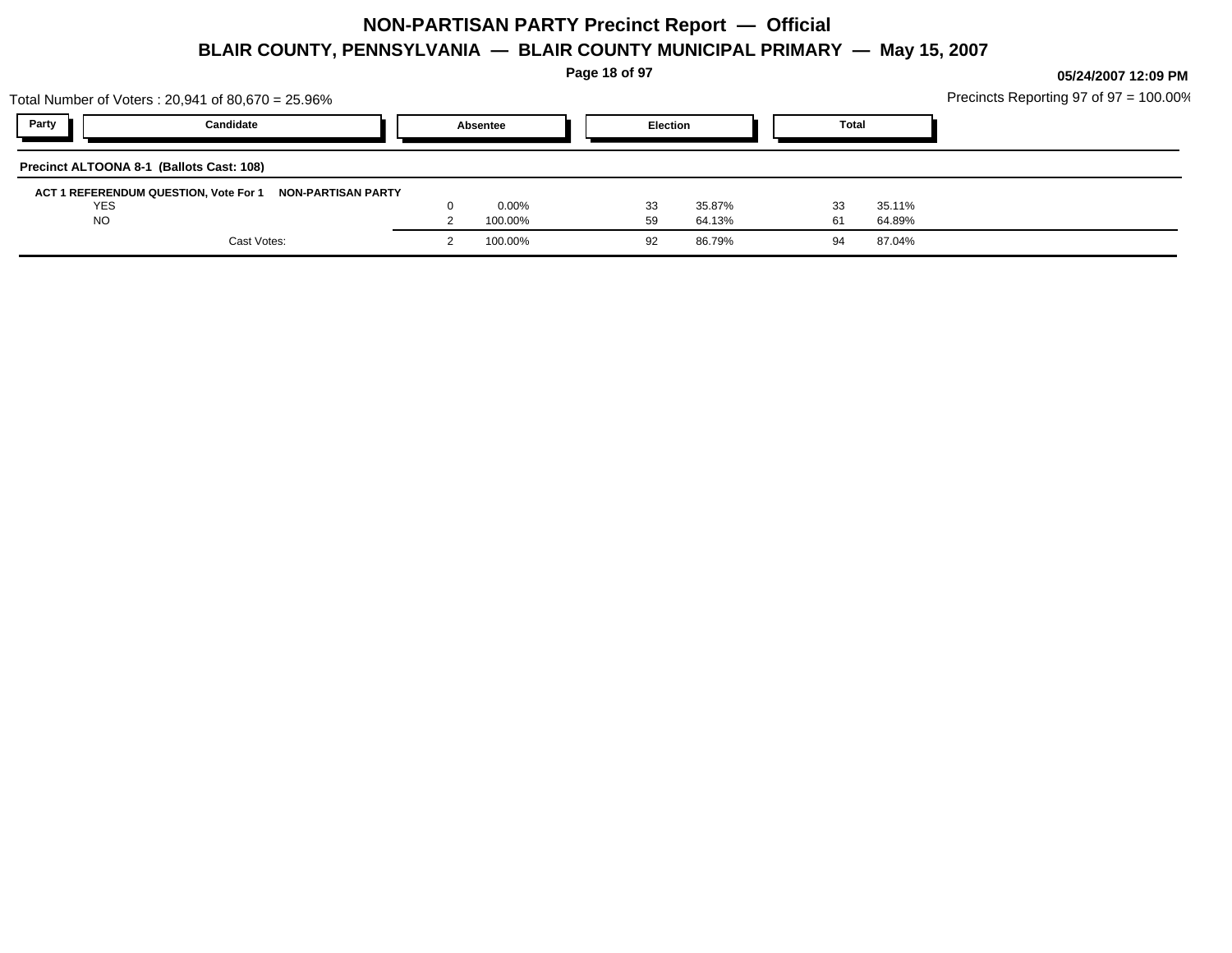**Page 19 of 97**

|            | Total Number of Voters: 20,941 of 80,670 = 25.96%        |          |     |                 |              |        | Precincts Reporting 97 of $97 = 100.00\%$ |
|------------|----------------------------------------------------------|----------|-----|-----------------|--------------|--------|-------------------------------------------|
| Party      | Candidate                                                | Absentee |     | <b>Election</b> | <b>Total</b> |        |                                           |
|            | Precinct ALTOONA 8-2 (Ballots Cast: 160)                 |          |     |                 |              |        |                                           |
|            | ACT 1 REFERENDUM QUESTION, Vote For 1 NON-PARTISAN PARTY |          |     |                 |              |        |                                           |
| <b>YES</b> |                                                          | 100.00%  | 35  | 25.74%          | 36           | 26.28% |                                           |
| <b>NO</b>  |                                                          | $0.00\%$ | 101 | 74.26%          | 101          | 73.72% |                                           |
|            | Cast Votes:                                              | 50.00%   | 136 | 86.08%          | 137          | 85.63% |                                           |
|            |                                                          |          |     |                 |              |        |                                           |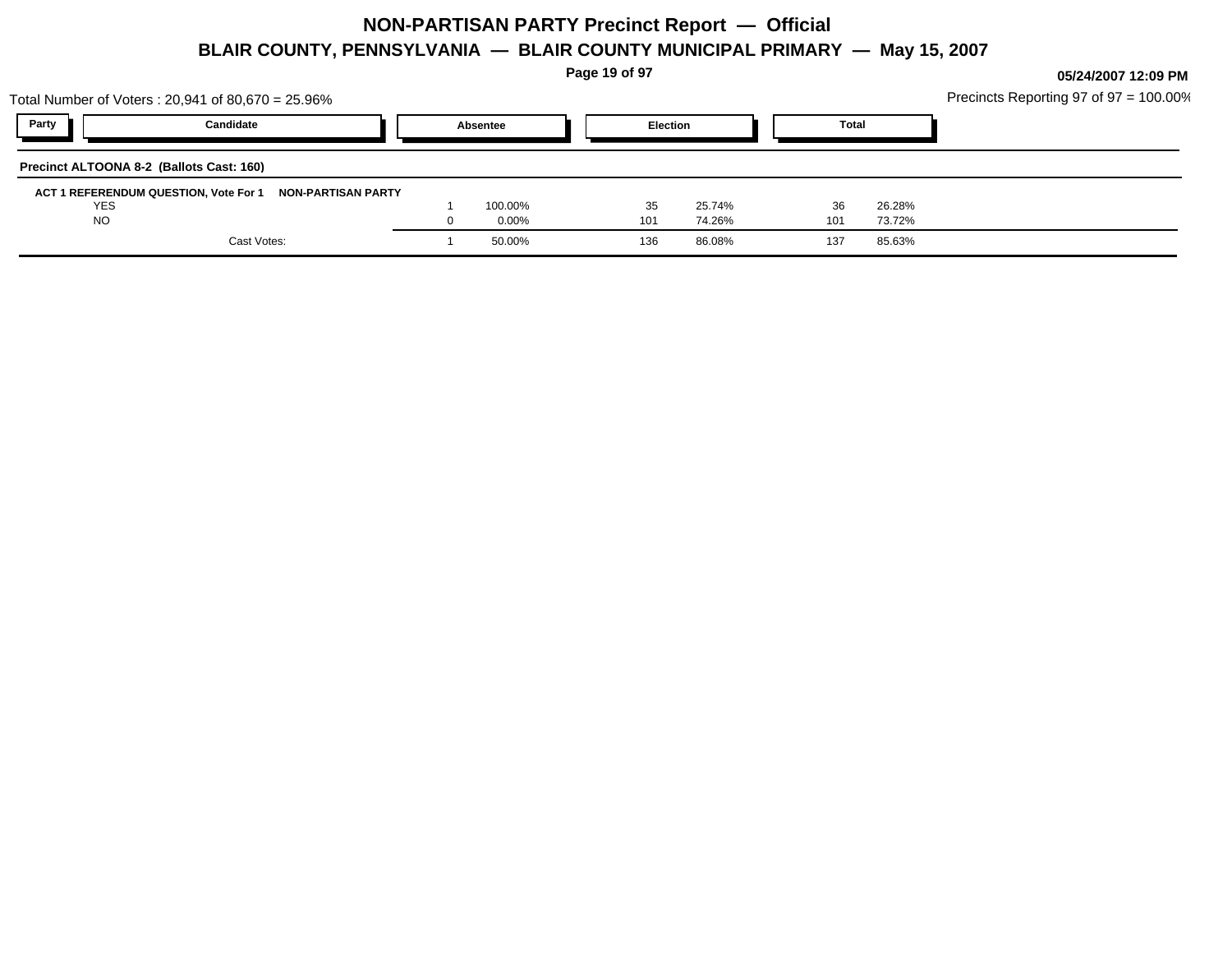**Page 20 of 97**

| Total Number of Voters: 20,941 of 80,670 = 25.96%        |          |         |                 |        |              |        | Precincts Reporting 97 of 97 = 100.00% |
|----------------------------------------------------------|----------|---------|-----------------|--------|--------------|--------|----------------------------------------|
| Party<br>Candidate                                       | Absentee |         | <b>Election</b> |        | <b>Total</b> |        |                                        |
| Precinct ALTOONA 9 (Ballots Cast: 172)                   |          |         |                 |        |              |        |                                        |
| ACT 1 REFERENDUM QUESTION, Vote For 1 NON-PARTISAN PARTY |          |         |                 |        |              |        |                                        |
| <b>YES</b>                                               |          | 50.00%  | 54              | 37.50% | 55           | 37.67% |                                        |
| <b>NO</b>                                                |          | 50.00%  | 90              | 62.50% |              | 62.33% |                                        |
| Cast Votes:                                              |          | 100.00% | 144             | 84.71% | 146          | 84.88% |                                        |
|                                                          |          |         |                 |        |              |        |                                        |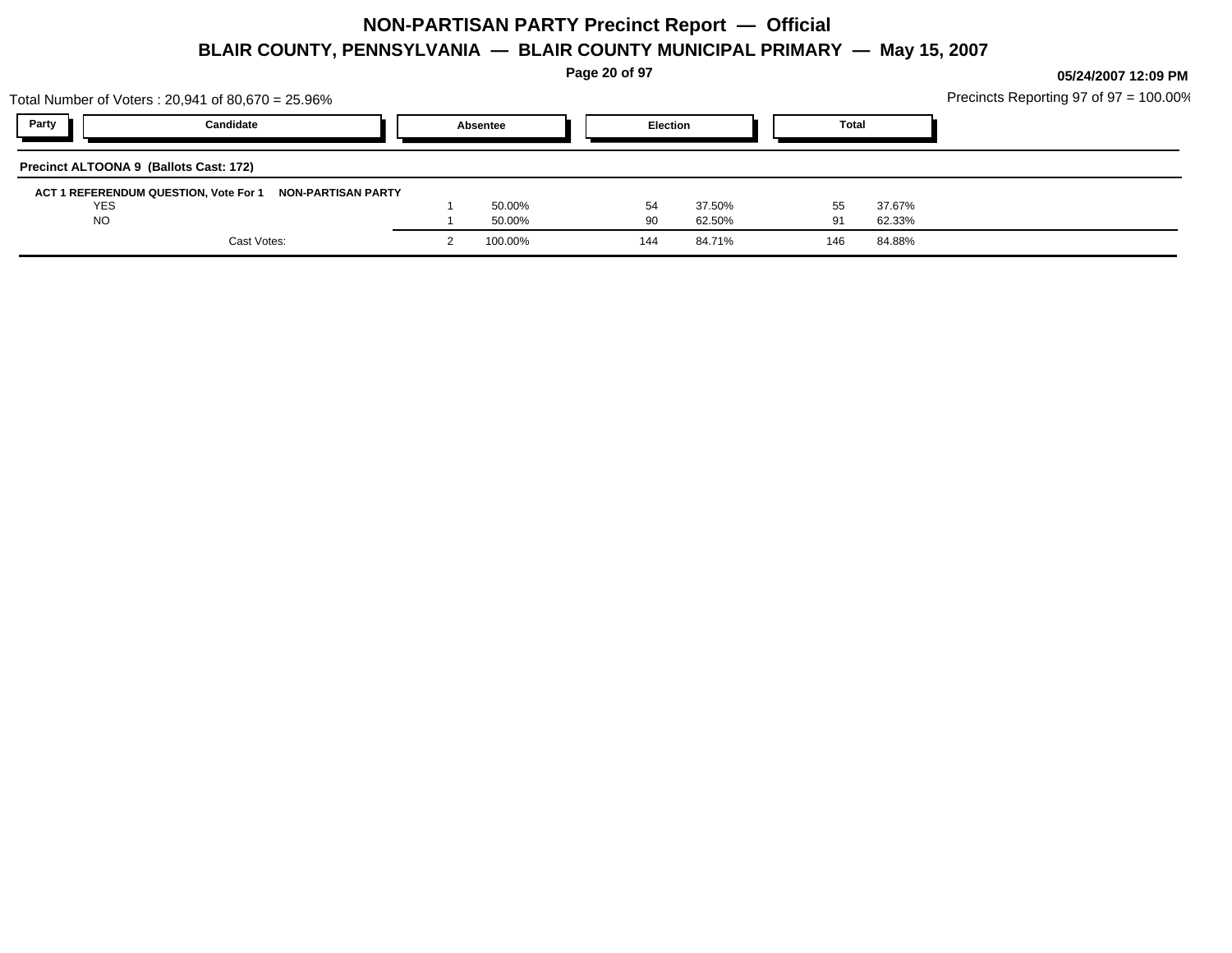**Page 21 of 97**

|            | Total Number of Voters: 20,941 of 80,670 = 25.96%        |          |    |                 |              |        | Precincts Reporting 97 of $97 = 100.00\%$ |
|------------|----------------------------------------------------------|----------|----|-----------------|--------------|--------|-------------------------------------------|
| Party      | Candidate                                                | Absentee |    | <b>Election</b> | <b>Total</b> |        |                                           |
|            | Precinct ALTOONA 10-1 (Ballots Cast: 69)                 |          |    |                 |              |        |                                           |
|            | ACT 1 REFERENDUM QUESTION, Vote For 1 NON-PARTISAN PARTY |          |    |                 |              |        |                                           |
| <b>YES</b> |                                                          | $0.00\%$ | 27 | 43.55%          |              | 42.86% |                                           |
| <b>NO</b>  |                                                          | 100.00%  | 35 | 56.45%          | 36           | 57.14% |                                           |
|            | Cast Votes:                                              | 100.00%  | 62 | 91.18%          | 63           | 91.30% |                                           |
|            |                                                          |          |    |                 |              |        |                                           |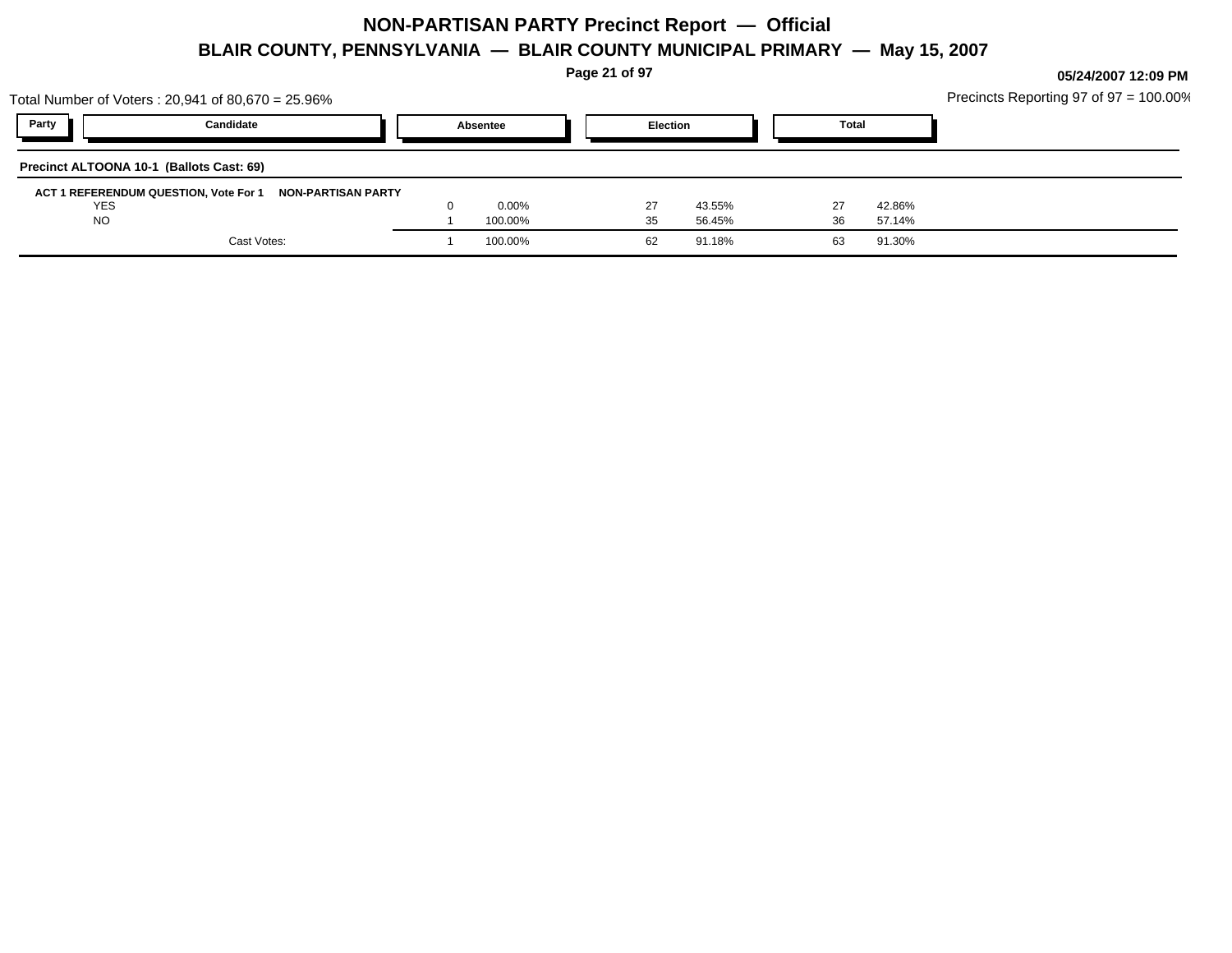**Page 22 of 97**

|            | Total Number of Voters: 20,941 of 80,670 = 25.96%        |          |                 |              |        | Precincts Reporting 97 of $97 = 100.00\%$ |
|------------|----------------------------------------------------------|----------|-----------------|--------------|--------|-------------------------------------------|
| Party      | Candidate                                                | Absentee | <b>Election</b> | <b>Total</b> |        |                                           |
|            | Precinct ALTOONA 10-2 (Ballots Cast: 100)                |          |                 |              |        |                                           |
|            | ACT 1 REFERENDUM QUESTION, Vote For 1 NON-PARTISAN PARTY |          |                 |              |        |                                           |
| <b>YES</b> |                                                          | 40.00%   | 28.92%<br>24    | 26           | 29.55% |                                           |
| <b>NO</b>  |                                                          | 60.00%   | 71.08%<br>59    | 62           | 70.45% |                                           |
|            | Cast Votes:                                              | 100.00%  | 87.37%<br>83    | 88           | 88.00% |                                           |
|            |                                                          |          |                 |              |        |                                           |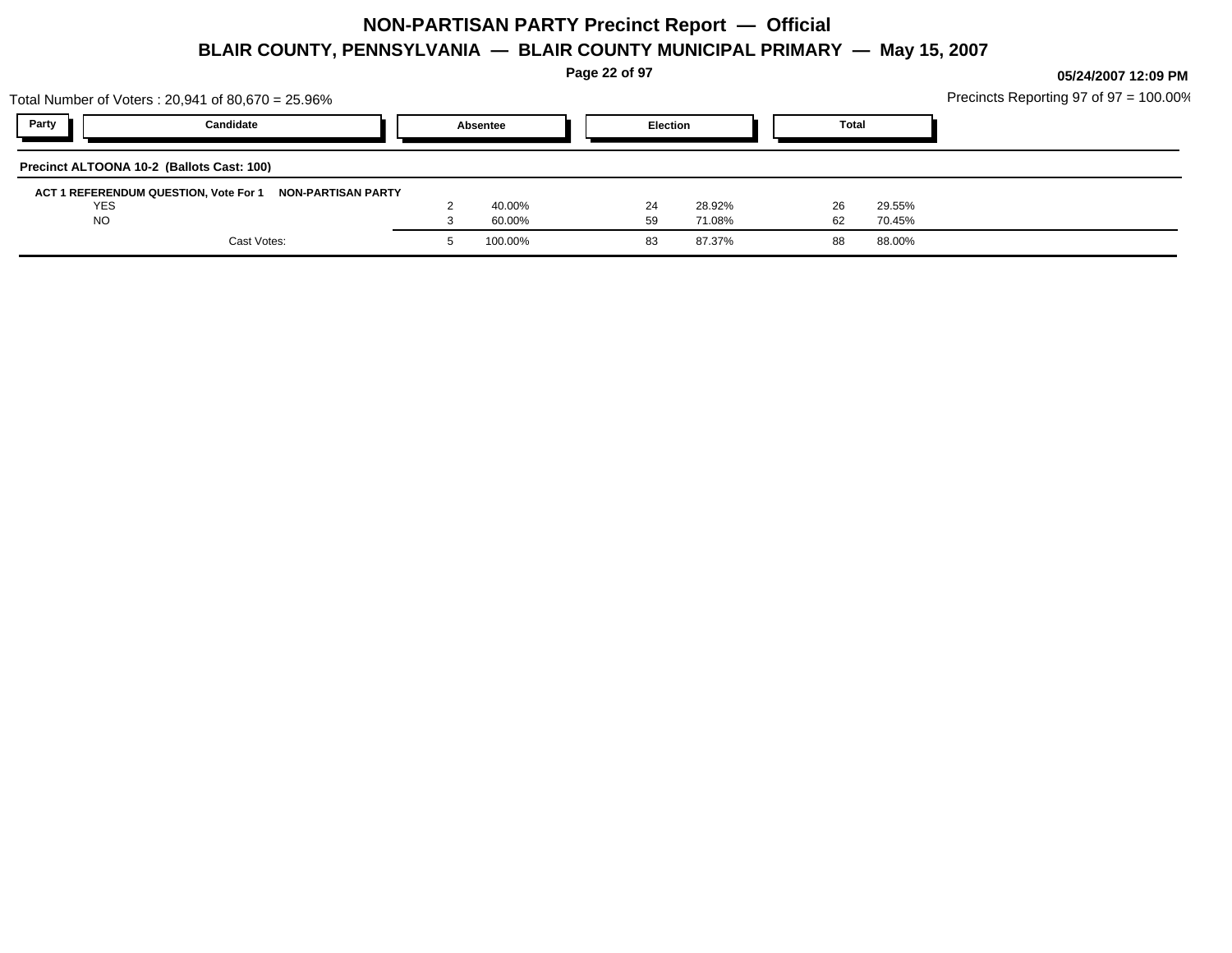**Page 23 of 97**

|            | Total Number of Voters: 20,941 of 80,670 = 25.96%        |          |                 |        |    |              | Precincts Reporting 97 of $97 = 100.00\%$ |
|------------|----------------------------------------------------------|----------|-----------------|--------|----|--------------|-------------------------------------------|
| Party      | Candidate                                                | Absentee | <b>Election</b> |        |    | <b>Total</b> |                                           |
|            | Precinct ALTOONA 10-3 (Ballots Cast: 104)                |          |                 |        |    |              |                                           |
|            | ACT 1 REFERENDUM QUESTION, Vote For 1 NON-PARTISAN PARTY |          |                 |        |    |              |                                           |
| <b>YES</b> |                                                          | $0.00\%$ | 38              | 40.00% | 38 | 40.00%       |                                           |
| <b>NO</b>  |                                                          | $0.00\%$ | 57              | 60.00% |    | 60.00%       |                                           |
|            | Cast Votes:                                              | $0.00\%$ | 95              | 91.35% | 95 | 91.35%       |                                           |
|            |                                                          |          |                 |        |    |              |                                           |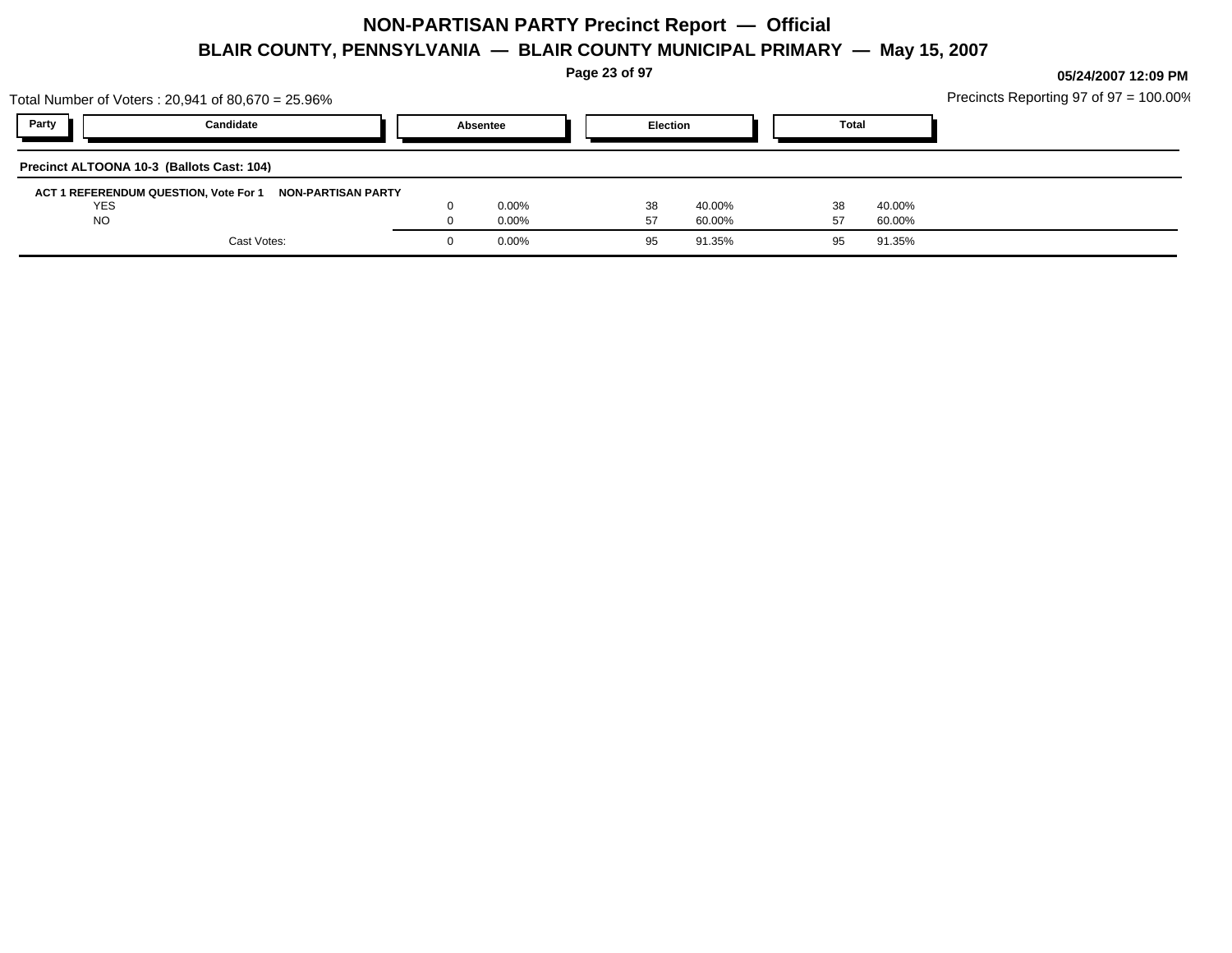**Page 24 of 97**

|                                           | Total Number of Voters: 20,941 of 80,670 = 25.96%        |          |                 |        |              |        | Precincts Reporting 97 of $97 = 100.00\%$ |
|-------------------------------------------|----------------------------------------------------------|----------|-----------------|--------|--------------|--------|-------------------------------------------|
| Party                                     | Candidate                                                | Absentee | <b>Election</b> |        | <b>Total</b> |        |                                           |
| Precinct ALTOONA 10-4 (Ballots Cast: 245) |                                                          |          |                 |        |              |        |                                           |
|                                           | ACT 1 REFERENDUM QUESTION, Vote For 1 NON-PARTISAN PARTY |          |                 |        |              |        |                                           |
| <b>YES</b>                                |                                                          | $0.00\%$ | 89              | 41.01% | 89           | 41.01% |                                           |
| <b>NO</b>                                 |                                                          | $0.00\%$ | 128             | 58.99% | 128          | 58.99% |                                           |
|                                           | Cast Votes:                                              | $0.00\%$ | 217             | 88.57% | 217          | 88.57% |                                           |
|                                           |                                                          |          |                 |        |              |        |                                           |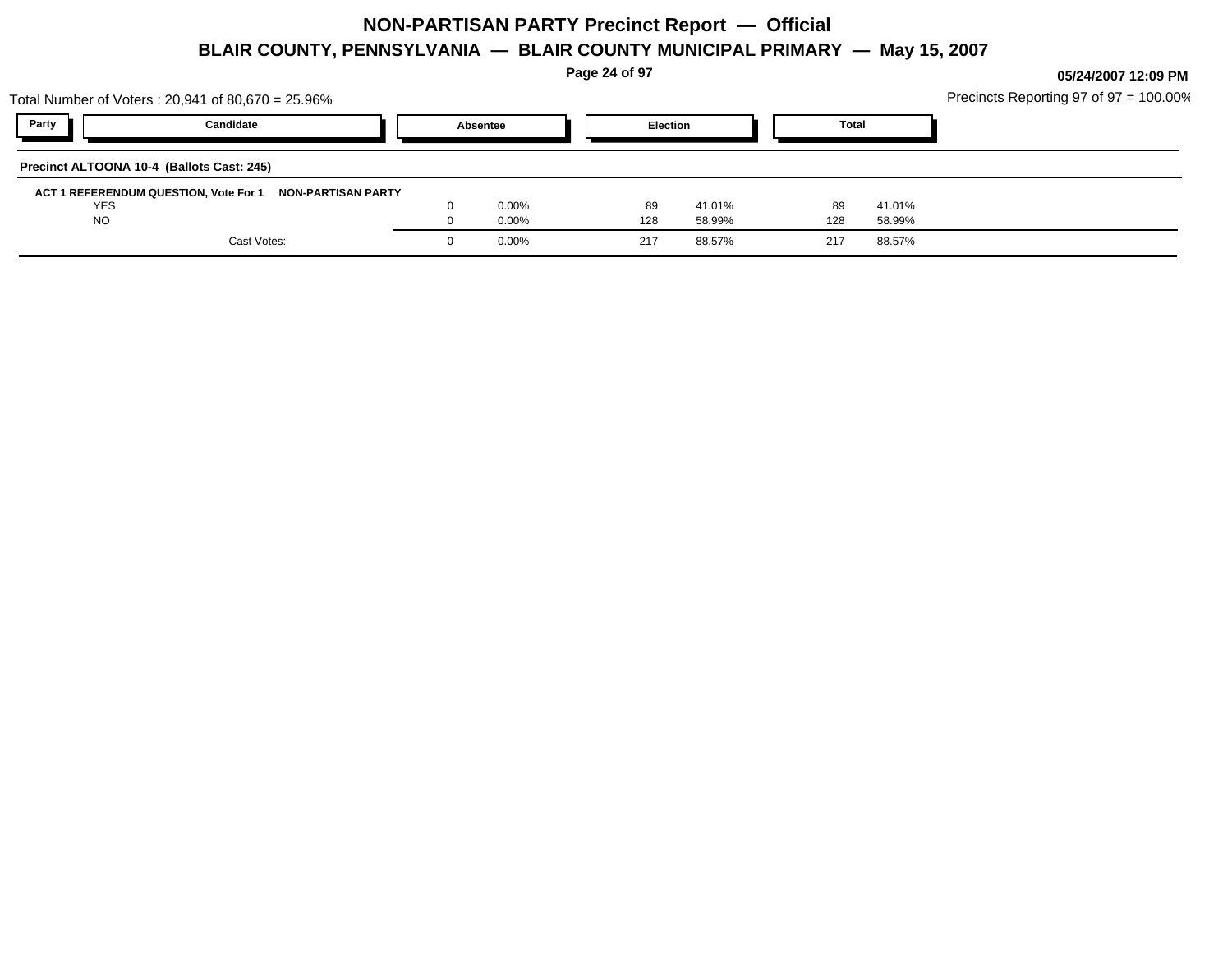**Page 25 of 97**

| Total Number of Voters: 20,941 of 80,670 = 25.96%        |          |                 |              |        | Precincts Reporting 97 of 97 = 100.00% |
|----------------------------------------------------------|----------|-----------------|--------------|--------|----------------------------------------|
| Party<br>Candidate                                       | Absentee | <b>Election</b> | <b>Total</b> |        |                                        |
| Precinct ALTOONA 11-1 (Ballots Cast: 200)                |          |                 |              |        |                                        |
| ACT 1 REFERENDUM QUESTION, Vote For 1 NON-PARTISAN PARTY |          |                 |              |        |                                        |
| YES                                                      | 100.00%  | 35.06%<br>61    | 63           | 35.80% |                                        |
| <b>NO</b>                                                | $0.00\%$ | 64.94%<br>113   | 113          | 64.20% |                                        |
| Cast Votes:                                              | 100.00%  | 87.88%<br>174   | 176          | 88.00% |                                        |
|                                                          |          |                 |              |        |                                        |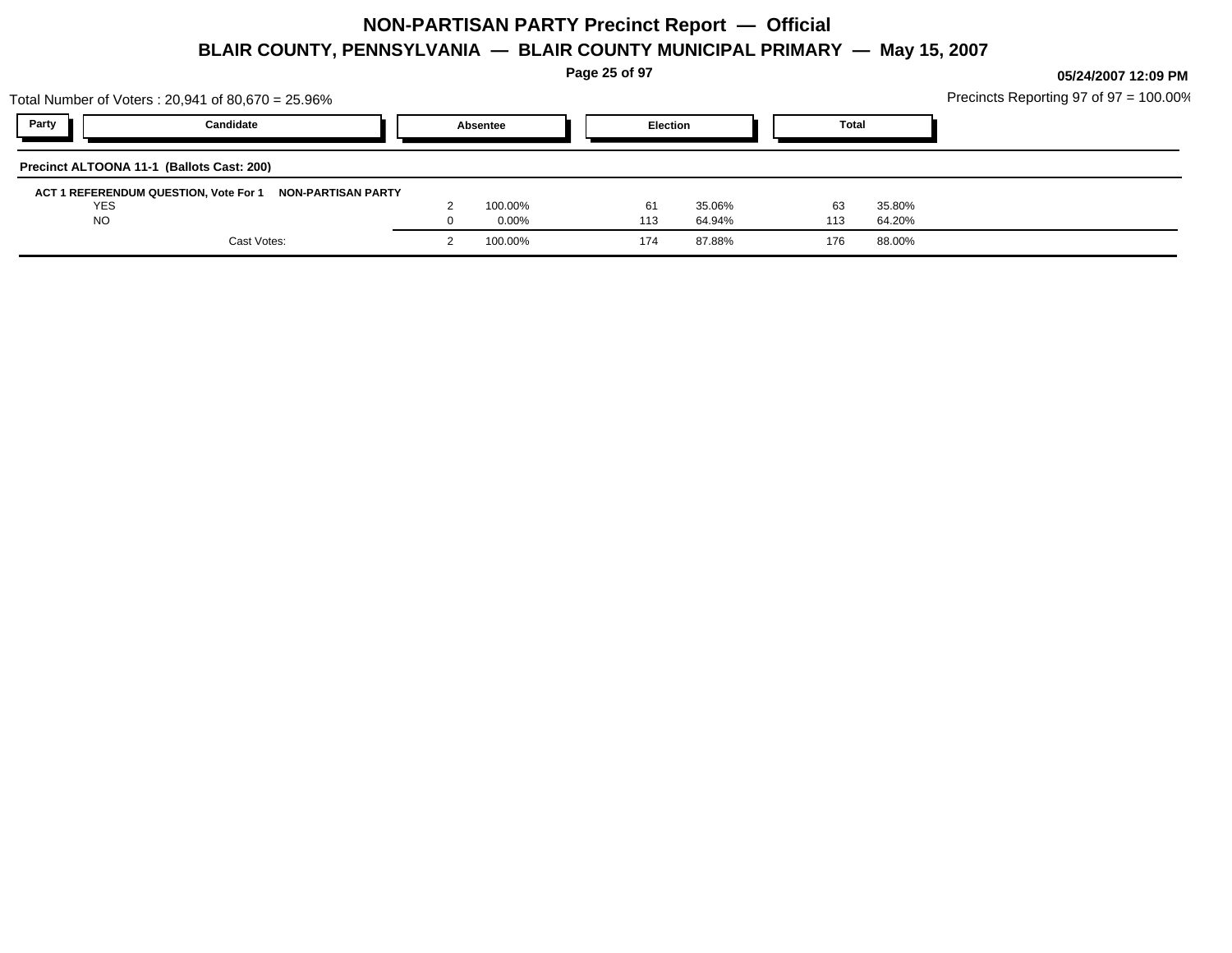**Page 26 of 97**

| Total Number of Voters : 20,941 of 80,670 = 25.96%       |          |                 |              |        | Precincts Reporting 97 of $97 = 100.00\%$ |
|----------------------------------------------------------|----------|-----------------|--------------|--------|-------------------------------------------|
| Party<br>Candidate                                       | Absentee | <b>Election</b> | <b>Total</b> |        |                                           |
| Precinct ALTOONA 11-2 (Ballots Cast: 199)                |          |                 |              |        |                                           |
| ACT 1 REFERENDUM QUESTION, Vote For 1 NON-PARTISAN PARTY |          |                 |              |        |                                           |
| <b>YES</b>                                               | 100.00%  | 35.33%<br>65    | 67           | 36.02% |                                           |
| <b>NO</b>                                                | $0.00\%$ | 64.67%<br>119   | 119          | 63.98% |                                           |
| Cast Votes:                                              | 100.00%  | 93.40%<br>184   | 186          | 93.47% |                                           |
|                                                          |          |                 |              |        |                                           |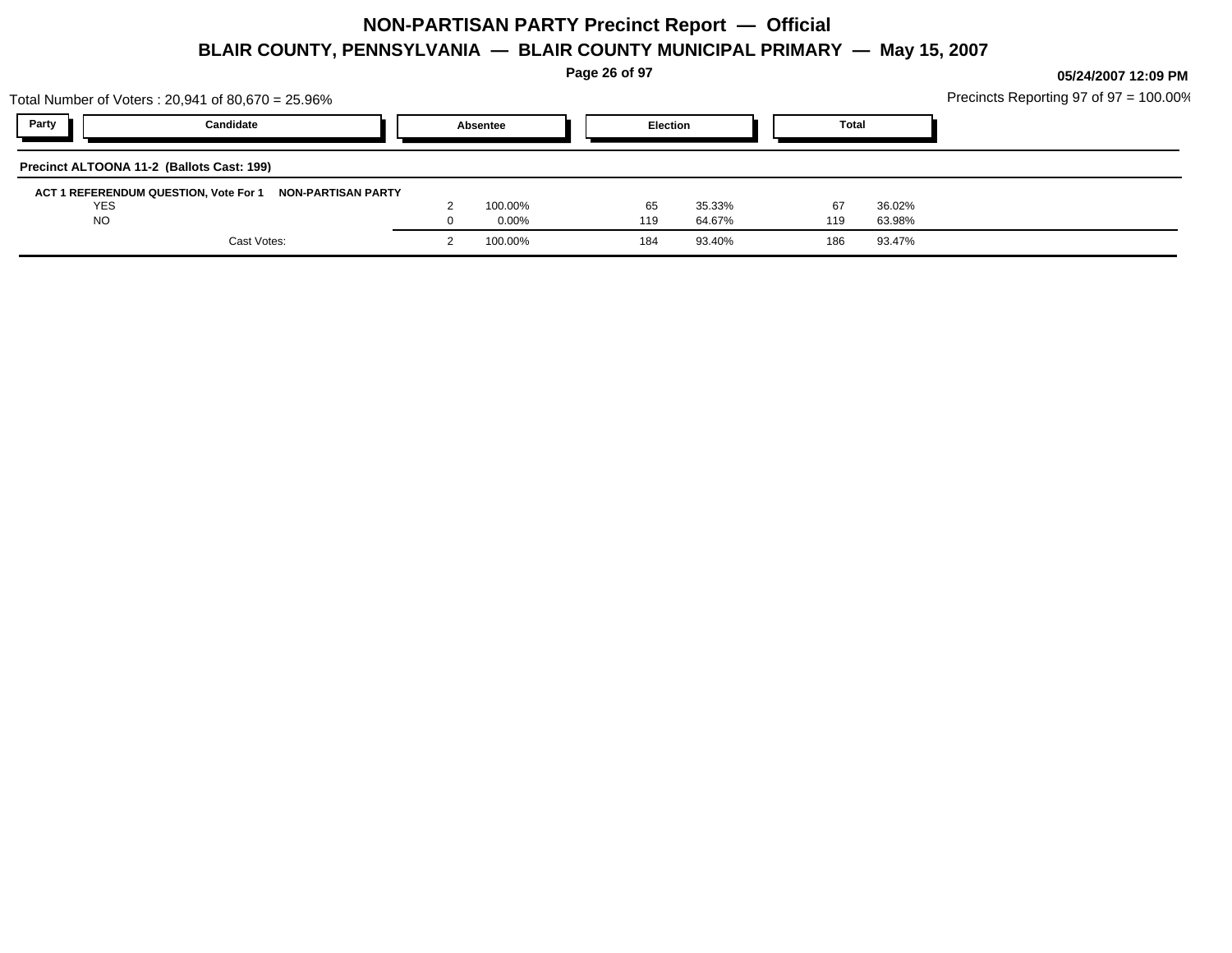**Page 27 of 97**

| Total Number of Voters: 20,941 of 80,670 = 25.96%        |          |     |                 |              |        | Precincts Reporting 97 of 97 = 100.00% |
|----------------------------------------------------------|----------|-----|-----------------|--------------|--------|----------------------------------------|
| Party<br>Candidate                                       | Absentee |     | <b>Election</b> | <b>Total</b> |        |                                        |
| Precinct ALTOONA 11-3 (Ballots Cast: 188)                |          |     |                 |              |        |                                        |
| ACT 1 REFERENDUM QUESTION, Vote For 1 NON-PARTISAN PARTY |          |     |                 |              |        |                                        |
| YES                                                      | $0.00\%$ |     | 34.76%<br>57    | 57           | 34.34% |                                        |
| <b>NO</b>                                                | 100.00%  | 107 | 65.24%          | 109          | 65.66% |                                        |
| Cast Votes:                                              | 100.00%  | 164 | 88.17%          | 166          | 88.30% |                                        |
|                                                          |          |     |                 |              |        |                                        |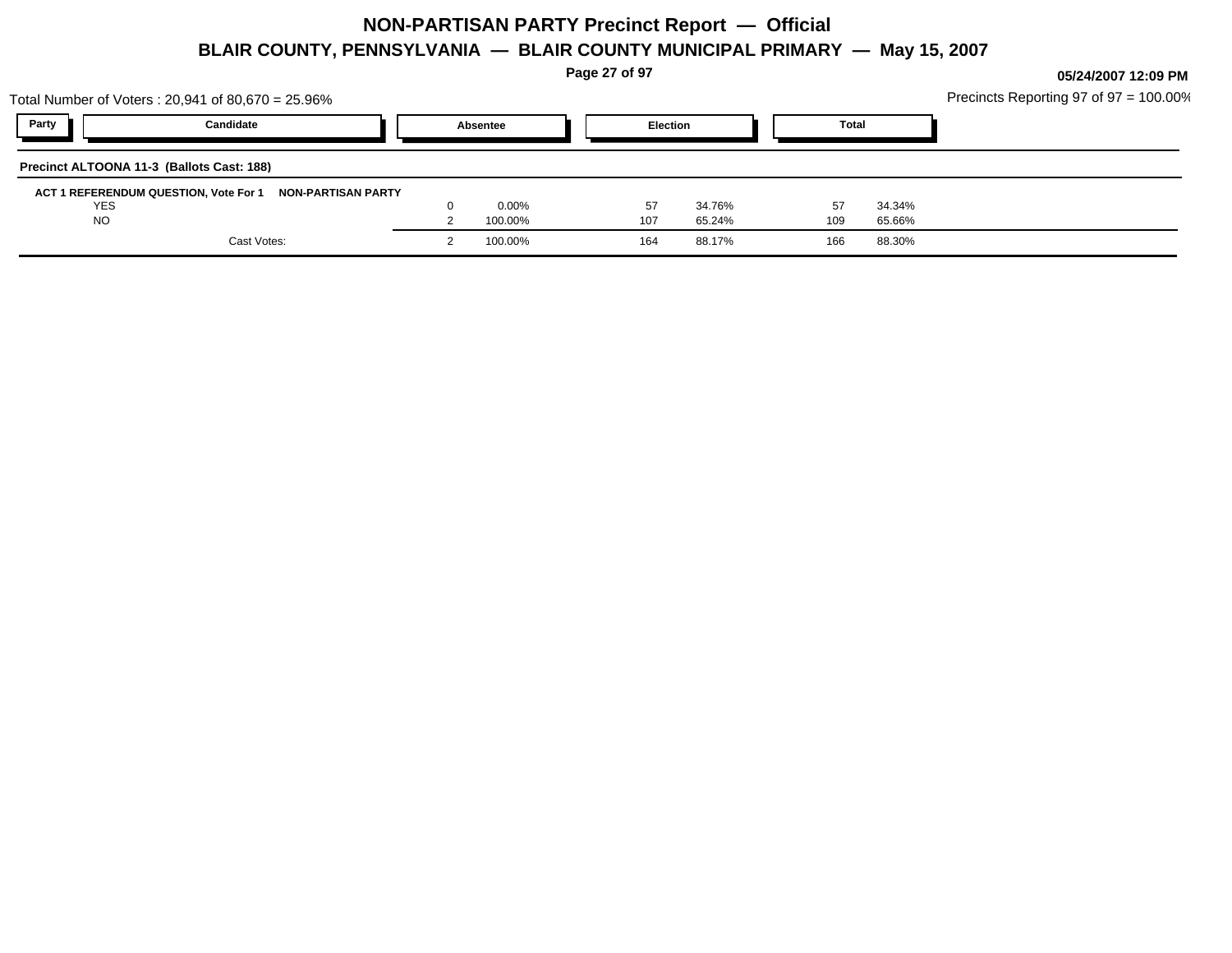**Page 28 of 97**

NO  $1$   $100.00\%$   $46$   $62.16\%$   $47$   $62.67\%$ Cast Votes: 1 100.00% 74 89.16% 75 89.29%

|            | Total Number of Voters : 20,941 of 80,670 = 25.96%       |          |          |       | Precincts Reporting 97 of 97 = 100.00% |
|------------|----------------------------------------------------------|----------|----------|-------|----------------------------------------|
| Party      | Candidate                                                | Absentee | Election | Total |                                        |
|            | Precinct ALTOONA 12-1 (Ballots Cast: 84)                 |          |          |       |                                        |
| <b>YES</b> | ACT 1 REFERENDUM QUESTION, Vote For 1 NON-PARTISAN PARTY | 0.00%    | 37.84%   |       | 37.33%                                 |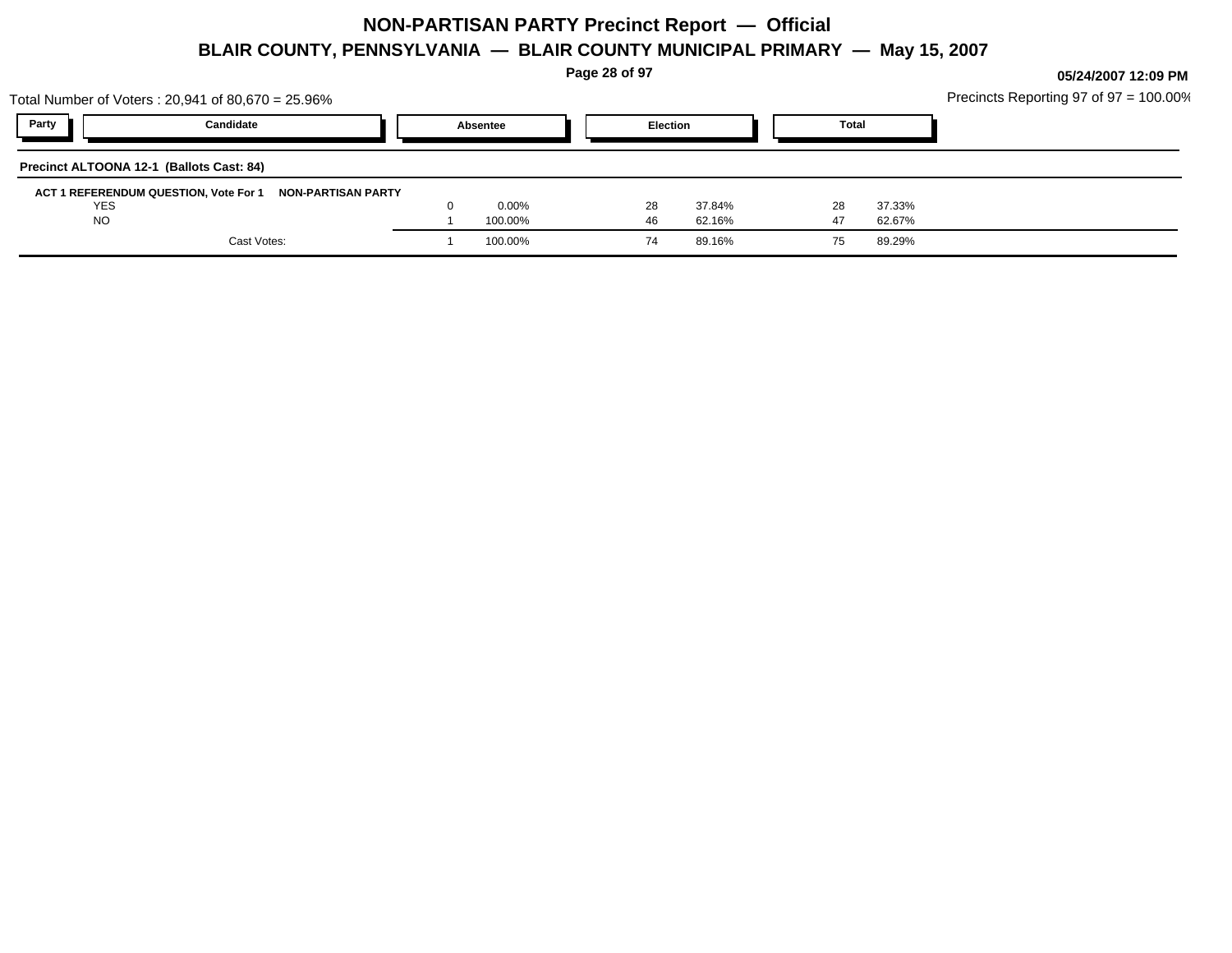**Page 29 of 97**

|                                           | Total Number of Voters: 20,941 of 80,670 = 25.96%        |          |     |                 |              |        | Precincts Reporting 97 of $97 = 100.00\%$ |
|-------------------------------------------|----------------------------------------------------------|----------|-----|-----------------|--------------|--------|-------------------------------------------|
| Party                                     | Candidate                                                | Absentee |     | <b>Election</b> | <b>Total</b> |        |                                           |
| Precinct ALTOONA 12-2 (Ballots Cast: 141) |                                                          |          |     |                 |              |        |                                           |
|                                           | ACT 1 REFERENDUM QUESTION, Vote For 1 NON-PARTISAN PARTY |          |     |                 |              |        |                                           |
| <b>YES</b>                                |                                                          | 66.67%   | 40  | 31.25%          | 42           | 32.06% |                                           |
| <b>NO</b>                                 |                                                          | 33.33%   | 88  | 68.75%          | 89           | 67.94% |                                           |
|                                           | Cast Votes:                                              | 100.00%  | 128 | 92.75%          | 131          | 92.91% |                                           |
|                                           |                                                          |          |     |                 |              |        |                                           |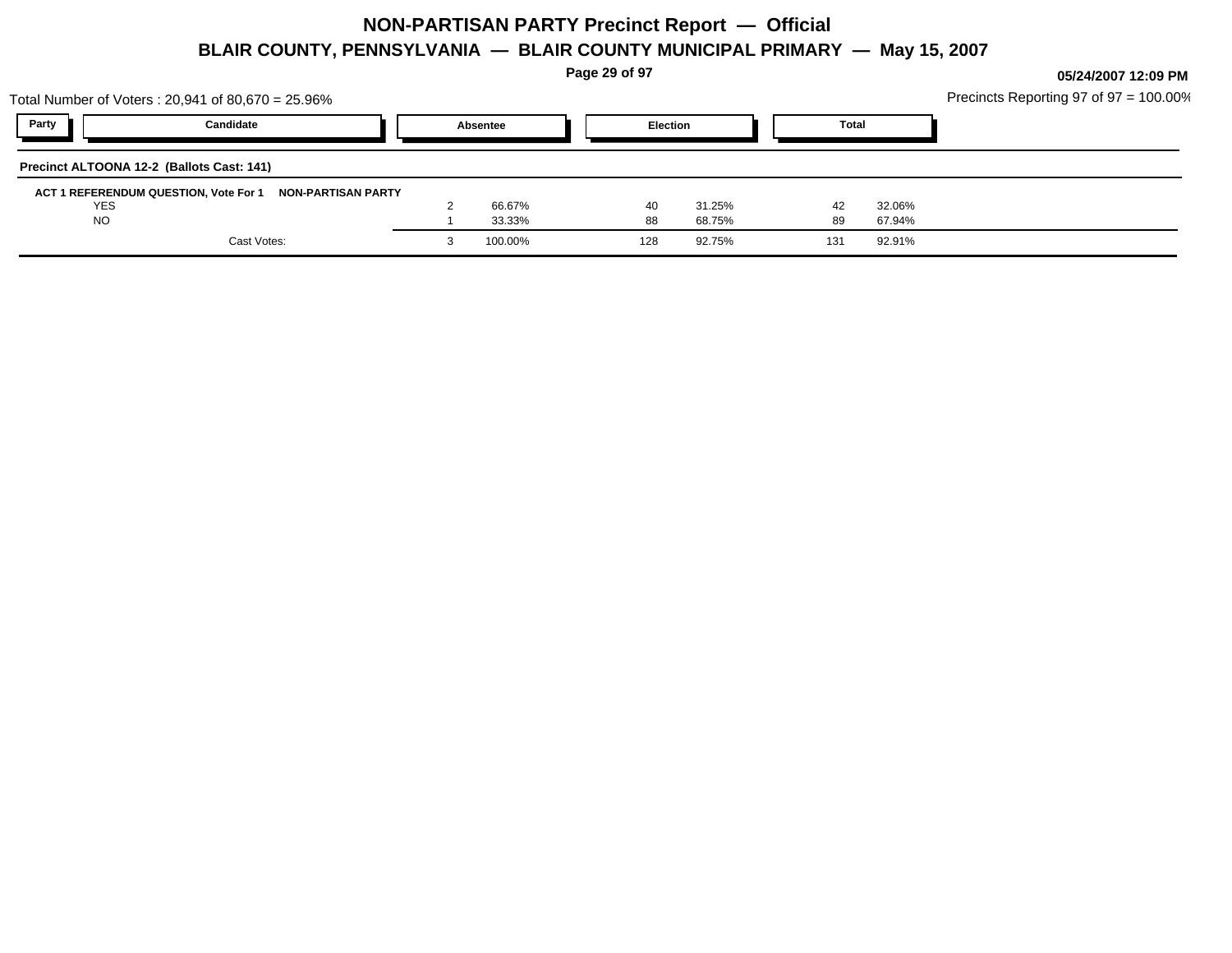**Page 30 of 97**

| Total Number of Voters: 20,941 of 80,670 = 25.96% |                                                          |          |     |                 |     |              | Precincts Reporting 97 of 97 = 100.00% |
|---------------------------------------------------|----------------------------------------------------------|----------|-----|-----------------|-----|--------------|----------------------------------------|
| Party                                             | Candidate                                                | Absentee |     | <b>Election</b> |     | <b>Total</b> |                                        |
| Precinct ALTOONA 12-3 (Ballots Cast: 123)         |                                                          |          |     |                 |     |              |                                        |
|                                                   | ACT 1 REFERENDUM QUESTION, Vote For 1 NON-PARTISAN PARTY |          |     |                 |     |              |                                        |
| <b>YES</b>                                        |                                                          | $0.00\%$ | 41  | 37.61%          | 41  | 37.61%       |                                        |
| <b>NO</b>                                         |                                                          | $0.00\%$ | 68  | 62.39%          | 68  | 62.39%       |                                        |
|                                                   | Cast Votes:                                              | $0.00\%$ | 109 | 88.62%          | 109 | 88.62%       |                                        |
|                                                   |                                                          |          |     |                 |     |              |                                        |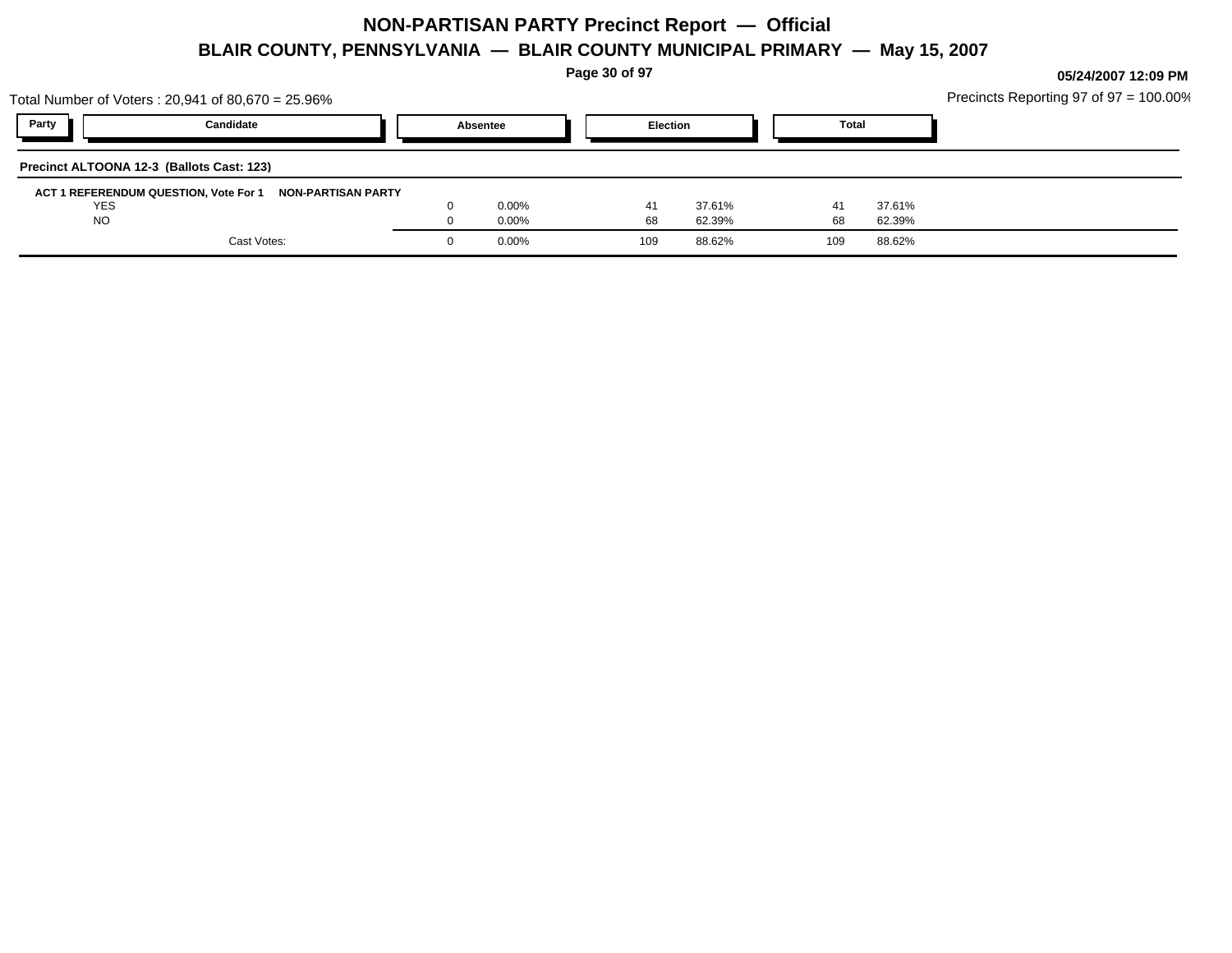**Page 31 of 97**

|            | Total Number of Voters : 20,941 of 80,670 = 25.96%       |          |                 |        |              |        | Precincts Reporting 97 of $97 = 100.00\%$ |
|------------|----------------------------------------------------------|----------|-----------------|--------|--------------|--------|-------------------------------------------|
| Party      | Candidate                                                | Absentee | <b>Election</b> |        | <b>Total</b> |        |                                           |
|            | Precinct ALTOONA 12-4 (Ballots Cast: 215)                |          |                 |        |              |        |                                           |
|            | ACT 1 REFERENDUM QUESTION, Vote For 1 NON-PARTISAN PARTY |          |                 |        |              |        |                                           |
| <b>YES</b> |                                                          | $0.00\%$ | 66              | 34.74% | 66           | 34.02% |                                           |
| <b>NO</b>  |                                                          | 100.00%  | 124             | 65.26% | 128          | 65.98% |                                           |
|            | Cast Votes:                                              | 100.00%  | 190             | 90.05% | 194          | 90.23% |                                           |
|            |                                                          |          |                 |        |              |        |                                           |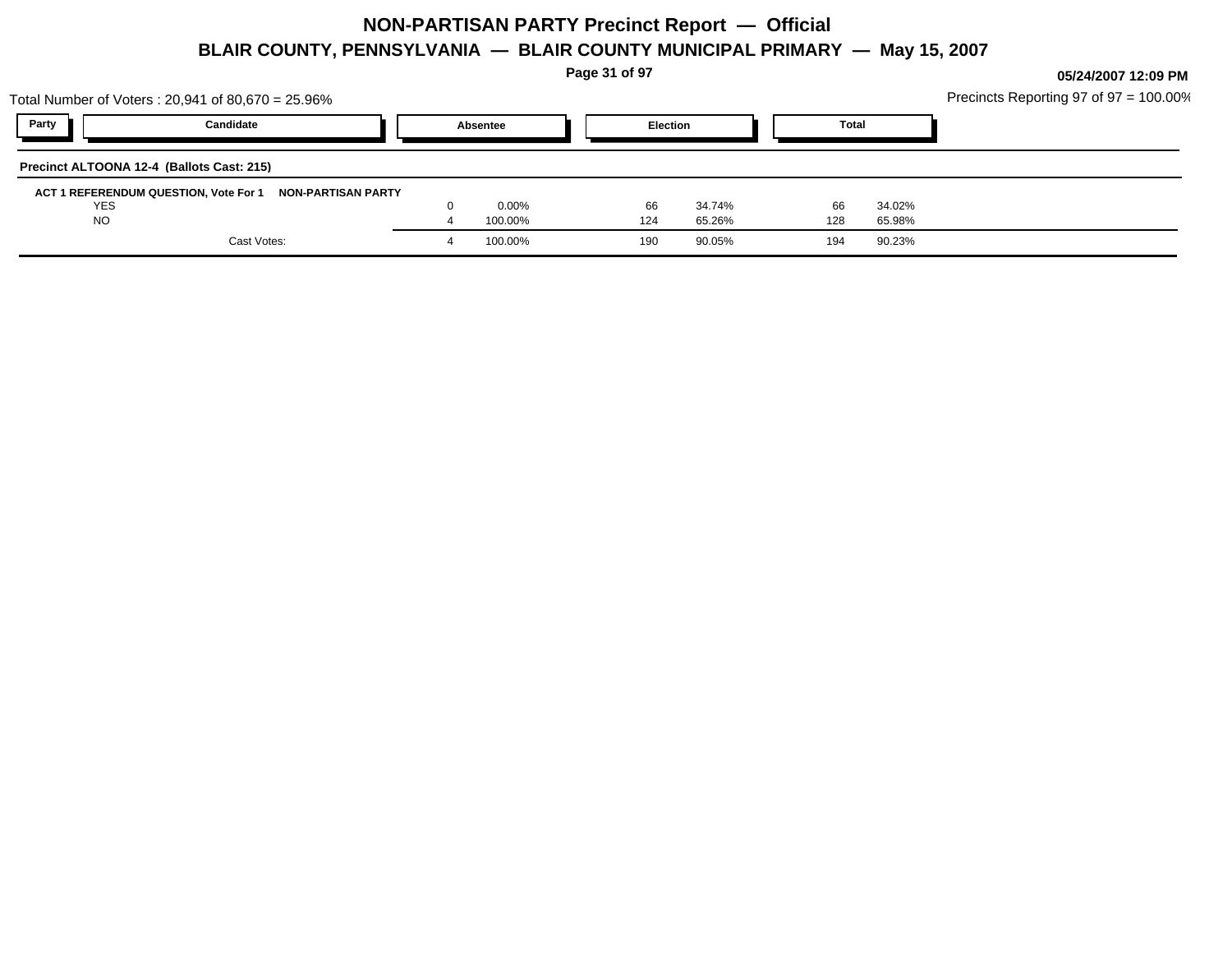**Page 32 of 97**

|                                          | Total Number of Voters: 20,941 of 80,670 = 25.96%        |          |    |                 |              |        | Precincts Reporting 97 of $97 = 100.00\%$ |
|------------------------------------------|----------------------------------------------------------|----------|----|-----------------|--------------|--------|-------------------------------------------|
| Party                                    | Candidate                                                | Absentee |    | <b>Election</b> | <b>Total</b> |        |                                           |
| Precinct ALTOONA 12-5 (Ballots Cast: 78) |                                                          |          |    |                 |              |        |                                           |
|                                          | ACT 1 REFERENDUM QUESTION, Vote For 1 NON-PARTISAN PARTY |          |    |                 |              |        |                                           |
| <b>YES</b>                               |                                                          | $0.00\%$ |    | 24.64%          |              | 24.64% |                                           |
| <b>NO</b>                                |                                                          | $0.00\%$ | 52 | 75.36%          | 52           | 75.36% |                                           |
|                                          | Cast Votes:                                              | $0.00\%$ | 69 | 88.46%          | 69           | 88.46% |                                           |
|                                          |                                                          |          |    |                 |              |        |                                           |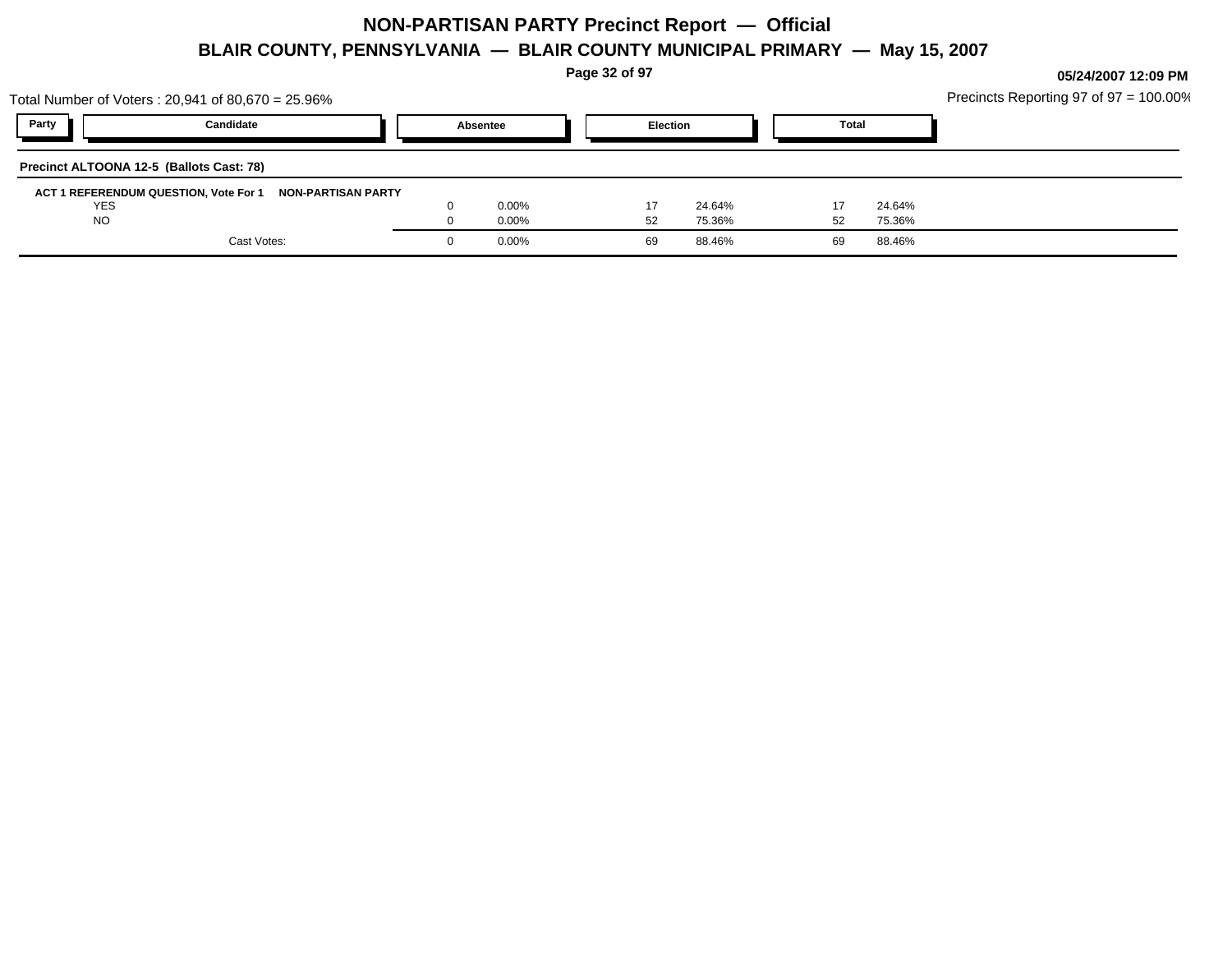**Page 33 of 97**

|            | Total Number of Voters : 20,941 of 80,670 = 25.96%       |          |                 |        |              |        | Precincts Reporting 97 of $97 = 100.00\%$ |
|------------|----------------------------------------------------------|----------|-----------------|--------|--------------|--------|-------------------------------------------|
| Party      | Candidate                                                | Absentee | <b>Election</b> |        | <b>Total</b> |        |                                           |
|            | Precinct ALTOONA 13-1 (Ballots Cast: 229)                |          |                 |        |              |        |                                           |
|            | ACT 1 REFERENDUM QUESTION, Vote For 1 NON-PARTISAN PARTY |          |                 |        |              |        |                                           |
| <b>YES</b> |                                                          | 100.00%  | 74              | 35.75% | $\sqrt{5}$   | 36.06% |                                           |
| <b>NO</b>  |                                                          | 0.00%    | 133             | 64.25% | 133          | 63.94% |                                           |
|            | Cast Votes:                                              | 100.00%  | 207             | 90.79% | 208          | 90.83% |                                           |
|            |                                                          |          |                 |        |              |        |                                           |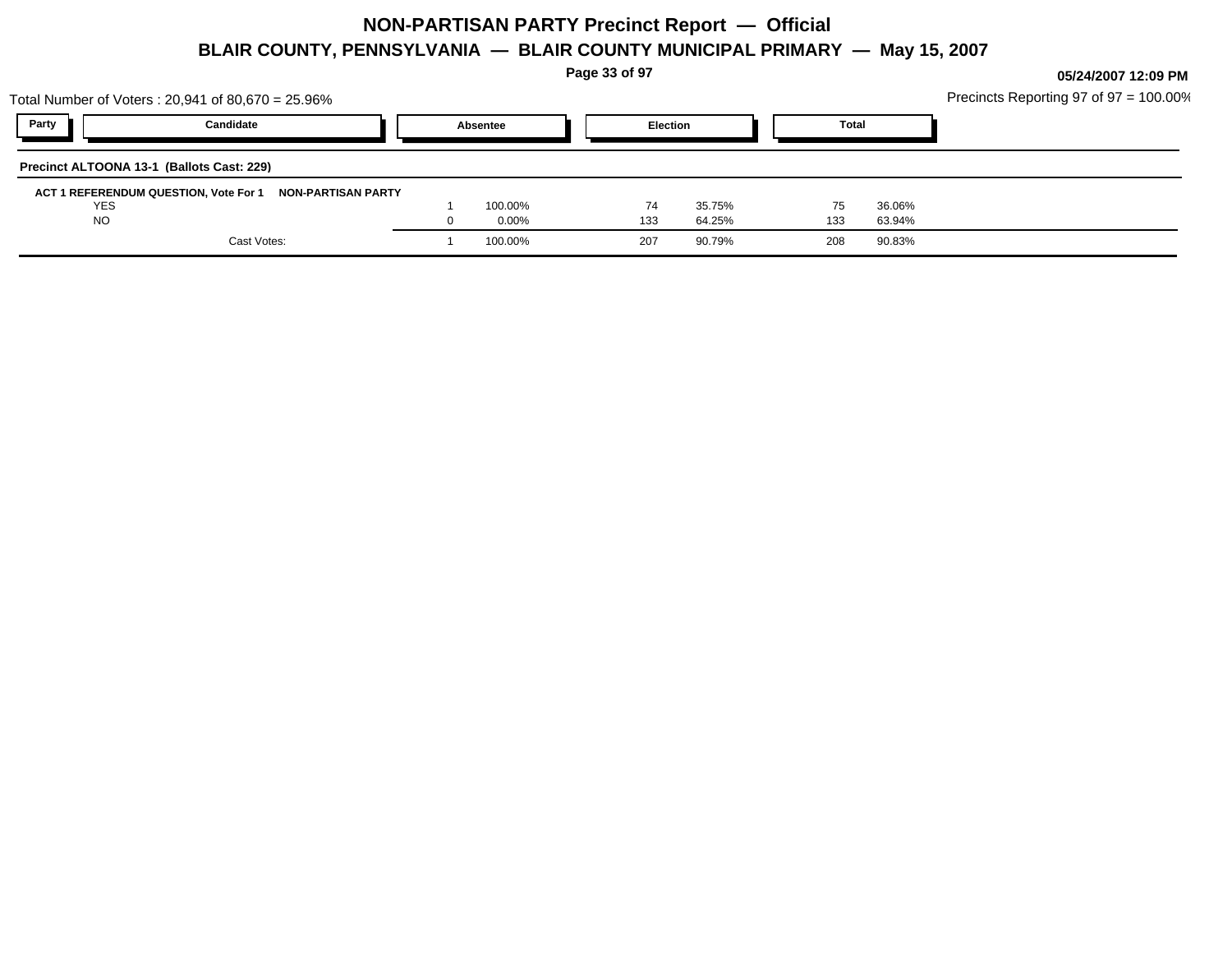**Page 34 of 97**

|                                           | Total Number of Voters: 20,941 of 80,670 = 25.96%        |          |     |                 |              |        | Precincts Reporting 97 of $97 = 100.00\%$ |
|-------------------------------------------|----------------------------------------------------------|----------|-----|-----------------|--------------|--------|-------------------------------------------|
| Party                                     | Candidate                                                | Absentee |     | <b>Election</b> | <b>Total</b> |        |                                           |
| Precinct ALTOONA 13-2 (Ballots Cast: 158) |                                                          |          |     |                 |              |        |                                           |
|                                           | ACT 1 REFERENDUM QUESTION, Vote For 1 NON-PARTISAN PARTY |          |     |                 |              |        |                                           |
| <b>YES</b>                                |                                                          | $0.00\%$ | 51  | 36.69%          |              | 36.69% |                                           |
| <b>NO</b>                                 |                                                          | $0.00\%$ | 88  | 63.31%          | 88           | 63.31% |                                           |
|                                           | Cast Votes:                                              | $0.00\%$ | 139 | 87.97%          | 139          | 87.97% |                                           |
|                                           |                                                          |          |     |                 |              |        |                                           |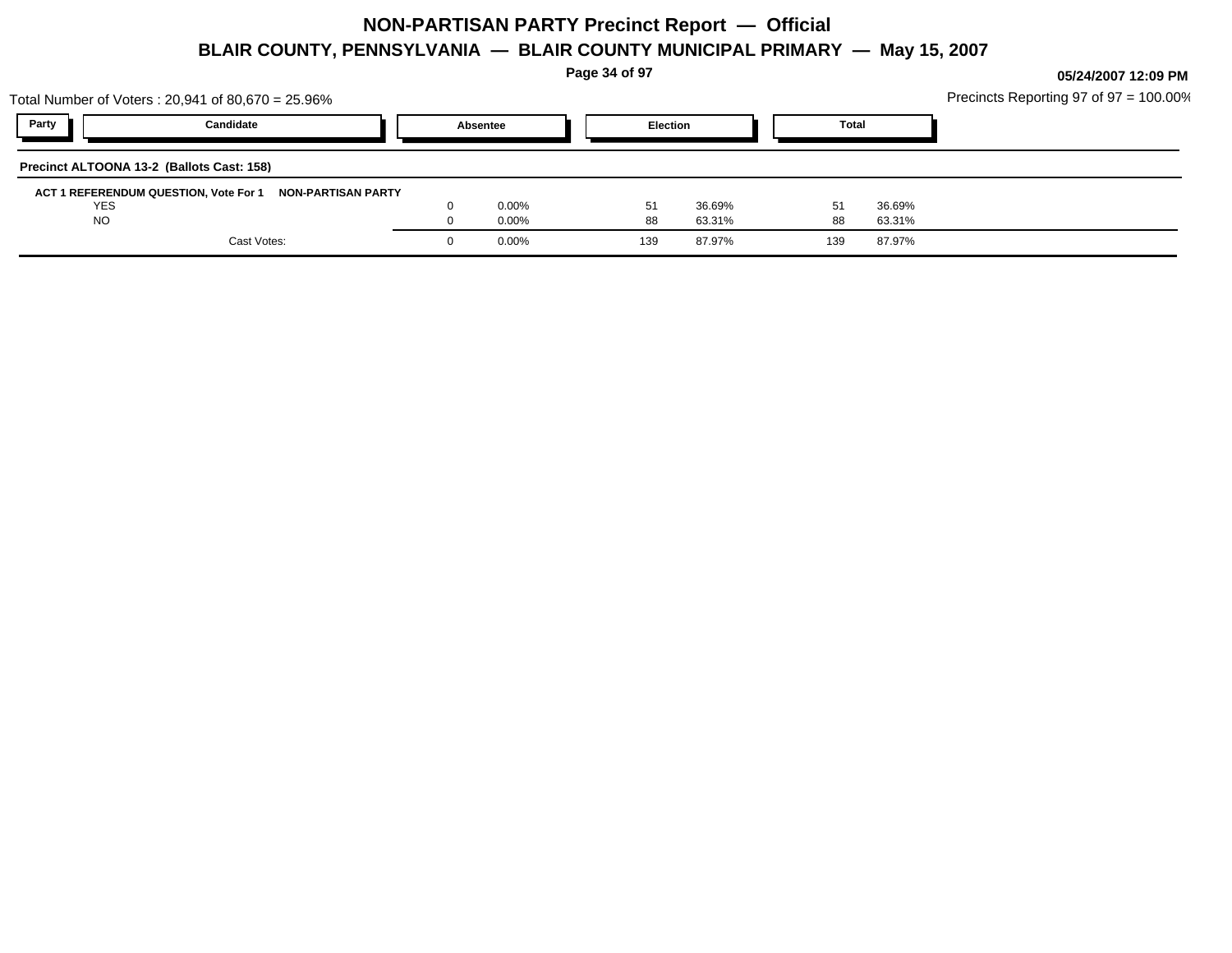**Page 35 of 97**

| Party<br><b>Election</b><br>Candidate<br><b>Total</b><br>Absentee<br>Precinct ALTOONA 13-3 (Ballots Cast: 183)<br>ACT 1 REFERENDUM QUESTION, Vote For 1 NON-PARTISAN PARTY<br>100.00%<br>38.79%<br><b>YES</b><br>62<br>38.04%<br>64<br><b>NO</b><br>0.00%<br>101<br>61.96%<br>101<br>61.21%<br>Cast Votes:<br>100.00%<br>90.06%<br>90.16%<br>163<br>165 | Total Number of Voters : 20,941 of 80,670 = 25.96% |  |  |  |  | Precincts Reporting 97 of $97 = 100.00\%$ |
|---------------------------------------------------------------------------------------------------------------------------------------------------------------------------------------------------------------------------------------------------------------------------------------------------------------------------------------------------------|----------------------------------------------------|--|--|--|--|-------------------------------------------|
|                                                                                                                                                                                                                                                                                                                                                         |                                                    |  |  |  |  |                                           |
|                                                                                                                                                                                                                                                                                                                                                         |                                                    |  |  |  |  |                                           |
|                                                                                                                                                                                                                                                                                                                                                         |                                                    |  |  |  |  |                                           |
|                                                                                                                                                                                                                                                                                                                                                         |                                                    |  |  |  |  |                                           |
|                                                                                                                                                                                                                                                                                                                                                         |                                                    |  |  |  |  |                                           |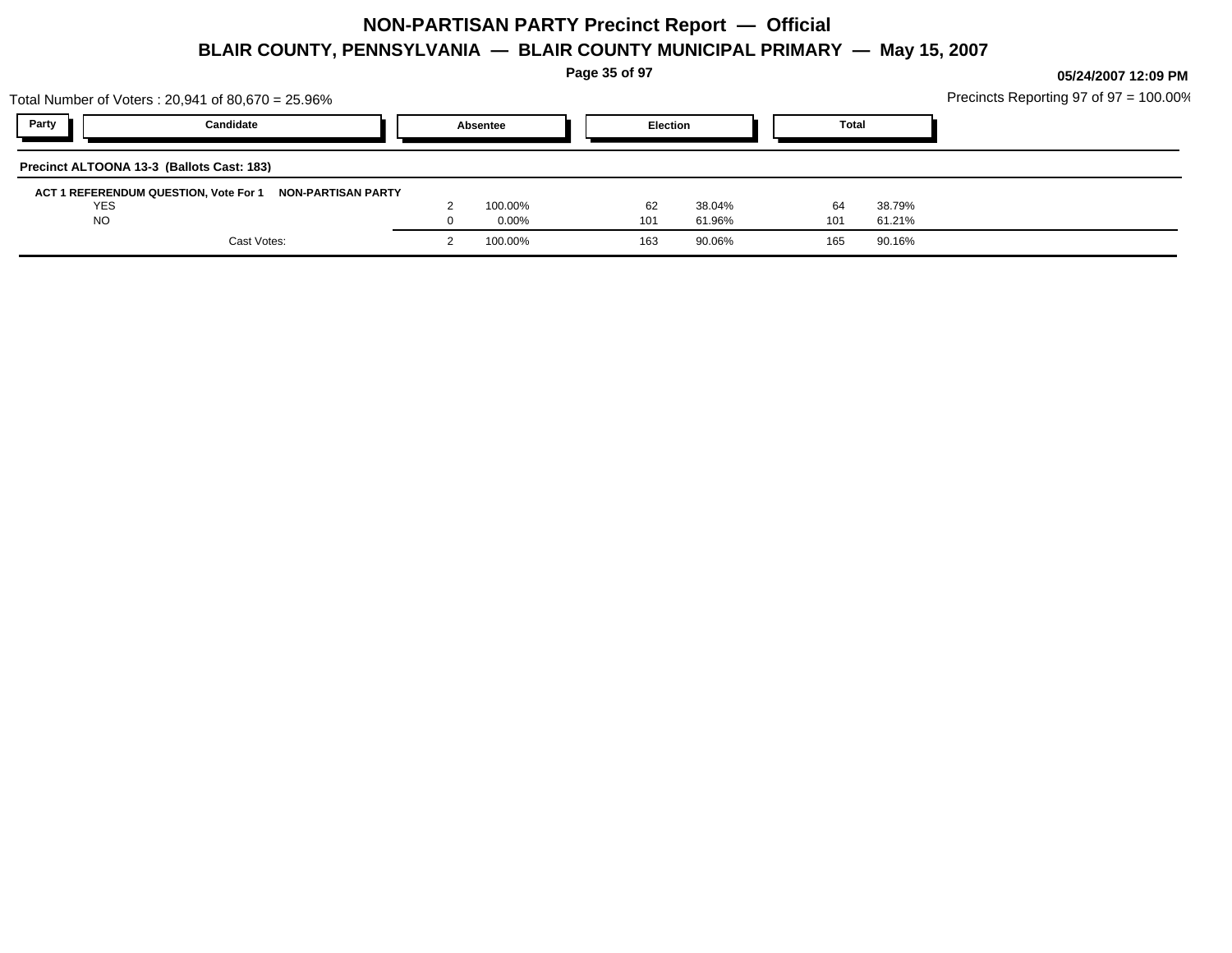**Page 36 of 97**

|            | Total Number of Voters: 20,941 of 80,670 = 25.96%        |          |                 |        |              |        | Precincts Reporting 97 of $97 = 100.00\%$ |
|------------|----------------------------------------------------------|----------|-----------------|--------|--------------|--------|-------------------------------------------|
| Party      | Candidate                                                | Absentee | <b>Election</b> |        | <b>Total</b> |        |                                           |
|            | Precinct ALTOONA 13-4 (Ballots Cast: 134)                |          |                 |        |              |        |                                           |
|            | ACT 1 REFERENDUM QUESTION, Vote For 1 NON-PARTISAN PARTY |          |                 |        |              |        |                                           |
| <b>YES</b> |                                                          | 100.00%  | 54              | 46.15% | 56           | 47.06% |                                           |
| <b>NO</b>  |                                                          | $0.00\%$ | 63              | 53.85% | 63           | 52.94% |                                           |
|            | Cast Votes:                                              | 100.00%  | 117             | 88.64% | 119          | 88.81% |                                           |
|            |                                                          |          |                 |        |              |        |                                           |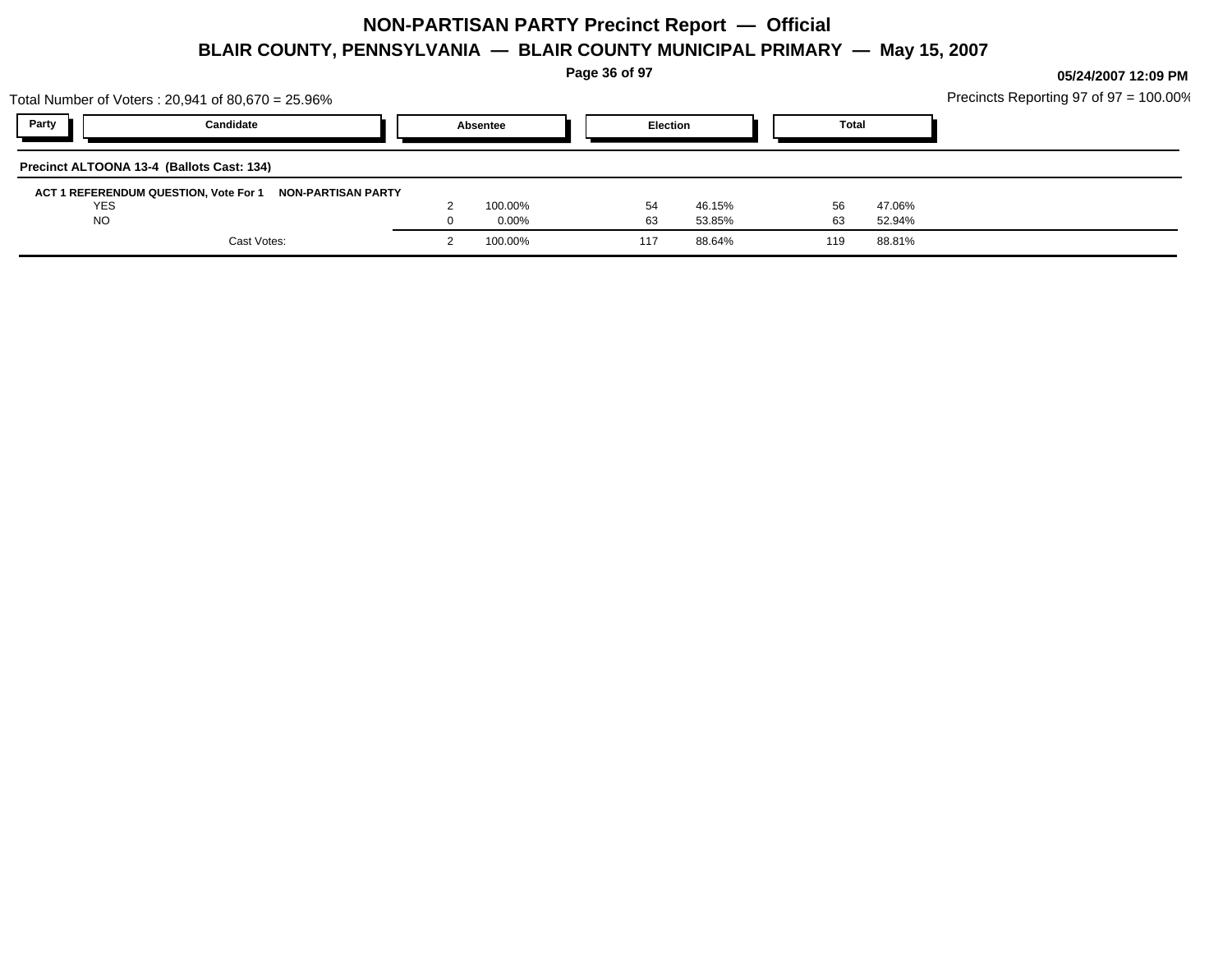**Page 37 of 97**

|            | Total Number of Voters : 20,941 of 80,670 = 25.96%       |          |     |                 |              |        | Precincts Reporting 97 of 97 = 100.00% |
|------------|----------------------------------------------------------|----------|-----|-----------------|--------------|--------|----------------------------------------|
| Party      | Candidate                                                | Absentee |     | <b>Election</b> | <b>Total</b> |        |                                        |
|            | Precinct ALTOONA 14-1 (Ballots Cast: 158)                |          |     |                 |              |        |                                        |
|            | ACT 1 REFERENDUM QUESTION, Vote For 1 NON-PARTISAN PARTY |          |     |                 |              |        |                                        |
| <b>YES</b> |                                                          | $0.00\%$ | 57  | 40.14%          | 57           | 40.14% |                                        |
| <b>NO</b>  |                                                          | $0.00\%$ | 85  | 59.86%          | 85           | 59.86% |                                        |
|            | Cast Votes:                                              | $0.00\%$ | 142 | 89.87%          | 142          | 89.87% |                                        |
|            |                                                          |          |     |                 |              |        |                                        |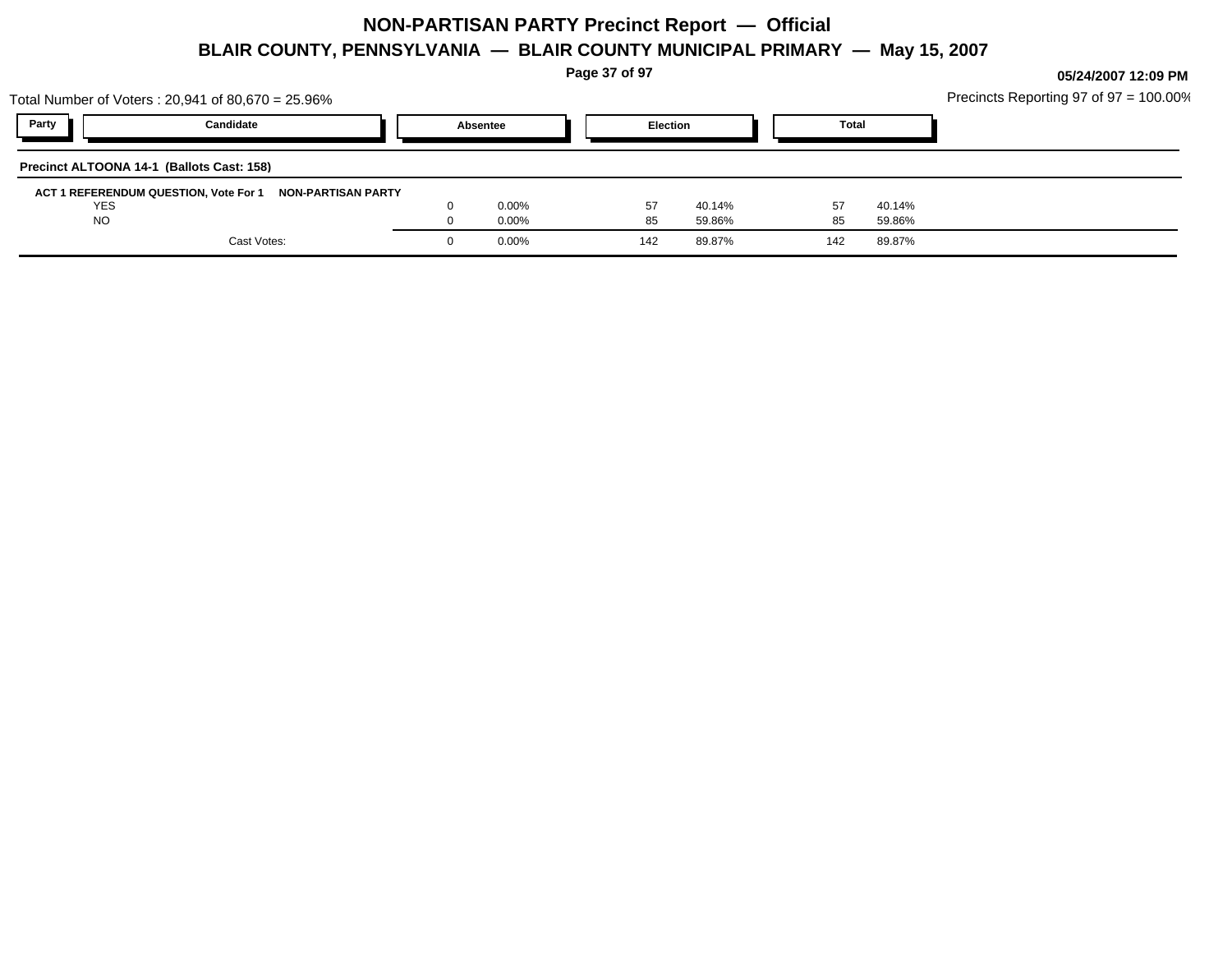**Page 38 of 97**

|            | Total Number of Voters: 20,941 of 80,670 = 25.96%        |          |     |                 |              |        | Precincts Reporting 97 of $97 = 100.00\%$ |
|------------|----------------------------------------------------------|----------|-----|-----------------|--------------|--------|-------------------------------------------|
| Party      | Candidate                                                | Absentee |     | <b>Election</b> | <b>Total</b> |        |                                           |
|            | Precinct ALTOONA 14-2 (Ballots Cast: 337)                |          |     |                 |              |        |                                           |
|            | ACT 1 REFERENDUM QUESTION, Vote For 1 NON-PARTISAN PARTY |          |     |                 |              |        |                                           |
| <b>YES</b> |                                                          | 100.00%  | 103 | 35.40%          | 109          | 36.70% |                                           |
| <b>NO</b>  |                                                          | $0.00\%$ | 188 | 64.60%          | 188          | 63.30% |                                           |
|            | Cast Votes:                                              | 100.00%  | 291 | 87.92%          | 297          | 88.13% |                                           |
|            |                                                          |          |     |                 |              |        |                                           |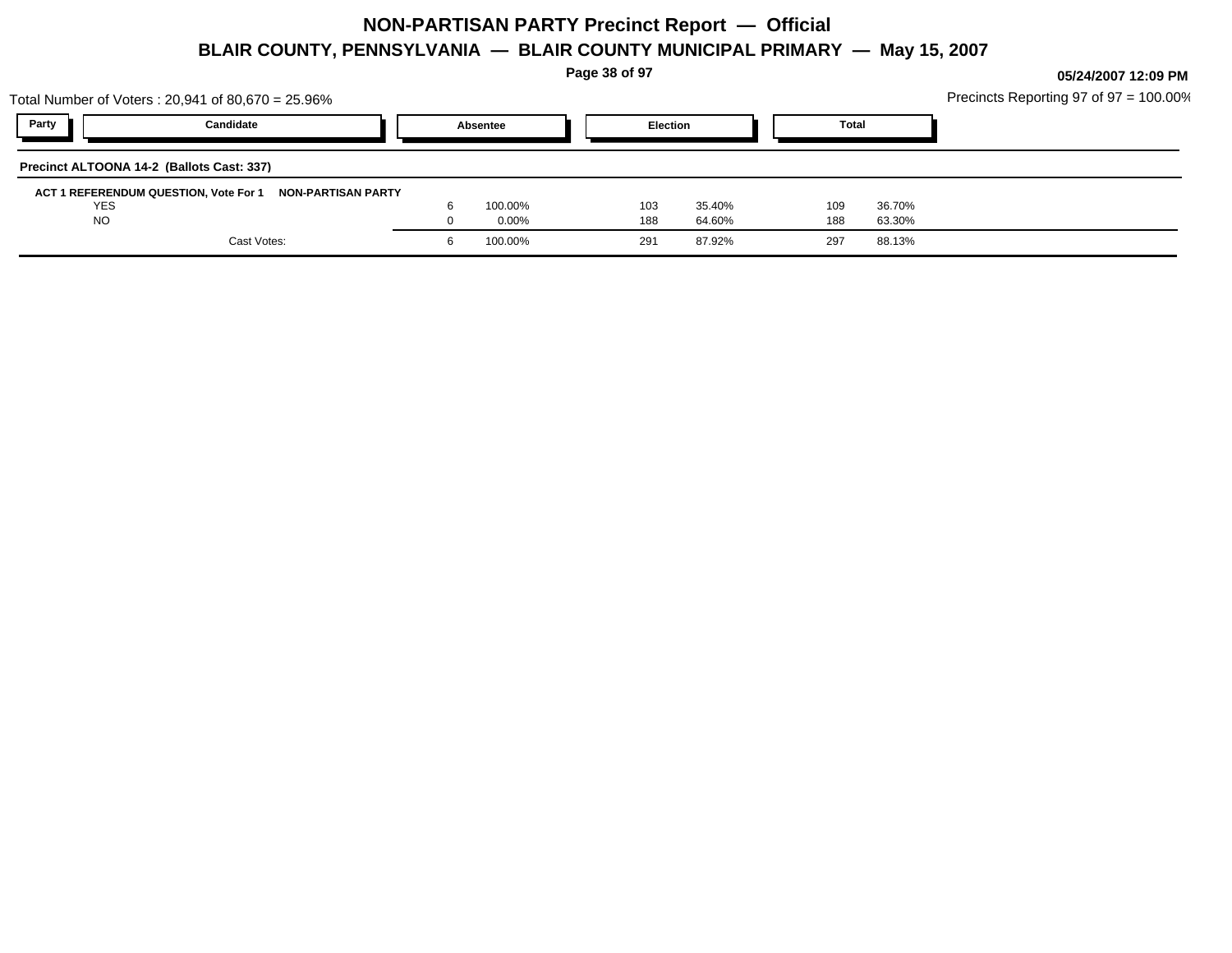**Page 39 of 97**

|                                           | Total Number of Voters: 20,941 of 80,670 = 25.96%           |          |                 |        |       |        | Precincts Reporting 97 of 97 = 100.00% |
|-------------------------------------------|-------------------------------------------------------------|----------|-----------------|--------|-------|--------|----------------------------------------|
| Party                                     | Candidate                                                   | Absentee | <b>Election</b> |        | Total |        |                                        |
| Precinct ALTOONA 14-3 (Ballots Cast: 175) |                                                             |          |                 |        |       |        |                                        |
|                                           | ACT 1 REFERENDUM QUESTION, Vote For 1<br>NON-PARTISAN PARTY |          |                 |        |       |        |                                        |
| <b>YES</b>                                |                                                             | 50.00%   | 51              | 33.33% | 52    | 33.55% |                                        |
| <b>NO</b>                                 |                                                             | 50.00%   | 102             | 66.67% | 103   | 66.45% |                                        |
|                                           | Cast Votes:                                                 | 100.00%  | 153             | 88.44% | 155   | 88.57% |                                        |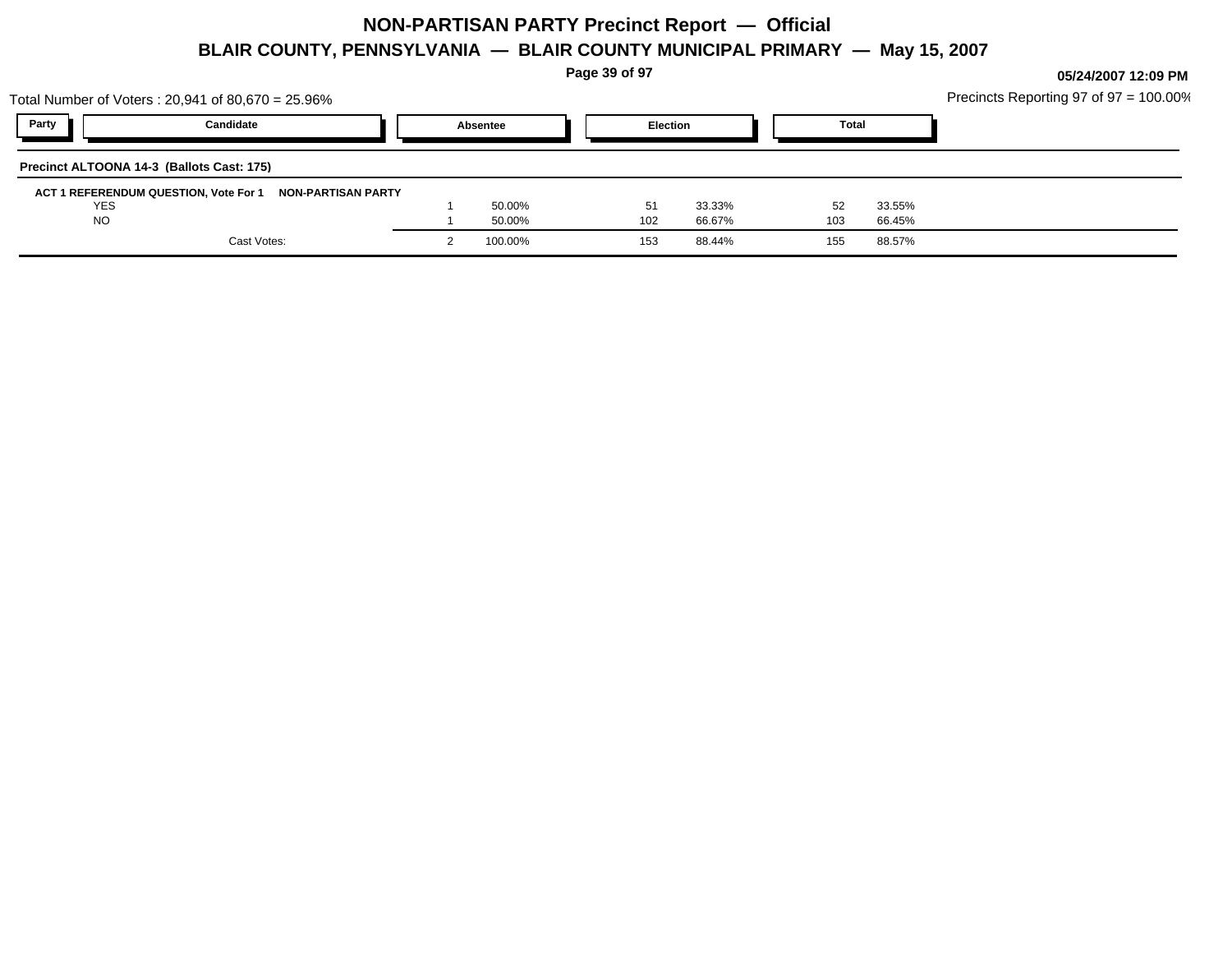**Page 40 of 97**

|            | Total Number of Voters: 20,941 of 80,670 = 25.96%        |          |     |                 |              |        | Precincts Reporting 97 of $97 = 100.00\%$ |
|------------|----------------------------------------------------------|----------|-----|-----------------|--------------|--------|-------------------------------------------|
| Party      | Candidate                                                | Absentee |     | <b>Election</b> | <b>Total</b> |        |                                           |
|            | Precinct ALTOONA 14-4 (Ballots Cast: 317)                |          |     |                 |              |        |                                           |
|            | ACT 1 REFERENDUM QUESTION, Vote For 1 NON-PARTISAN PARTY |          |     |                 |              |        |                                           |
| <b>YES</b> |                                                          | 25.00%   |     | 34.17%<br>95    | 96           | 34.04% |                                           |
| <b>NO</b>  |                                                          | 75.00%   | 183 | 65.83%          | 186          | 65.96% |                                           |
|            | Cast Votes:                                              | 100.00%  | 278 | 88.82%          | 282          | 88.96% |                                           |
|            |                                                          |          |     |                 |              |        |                                           |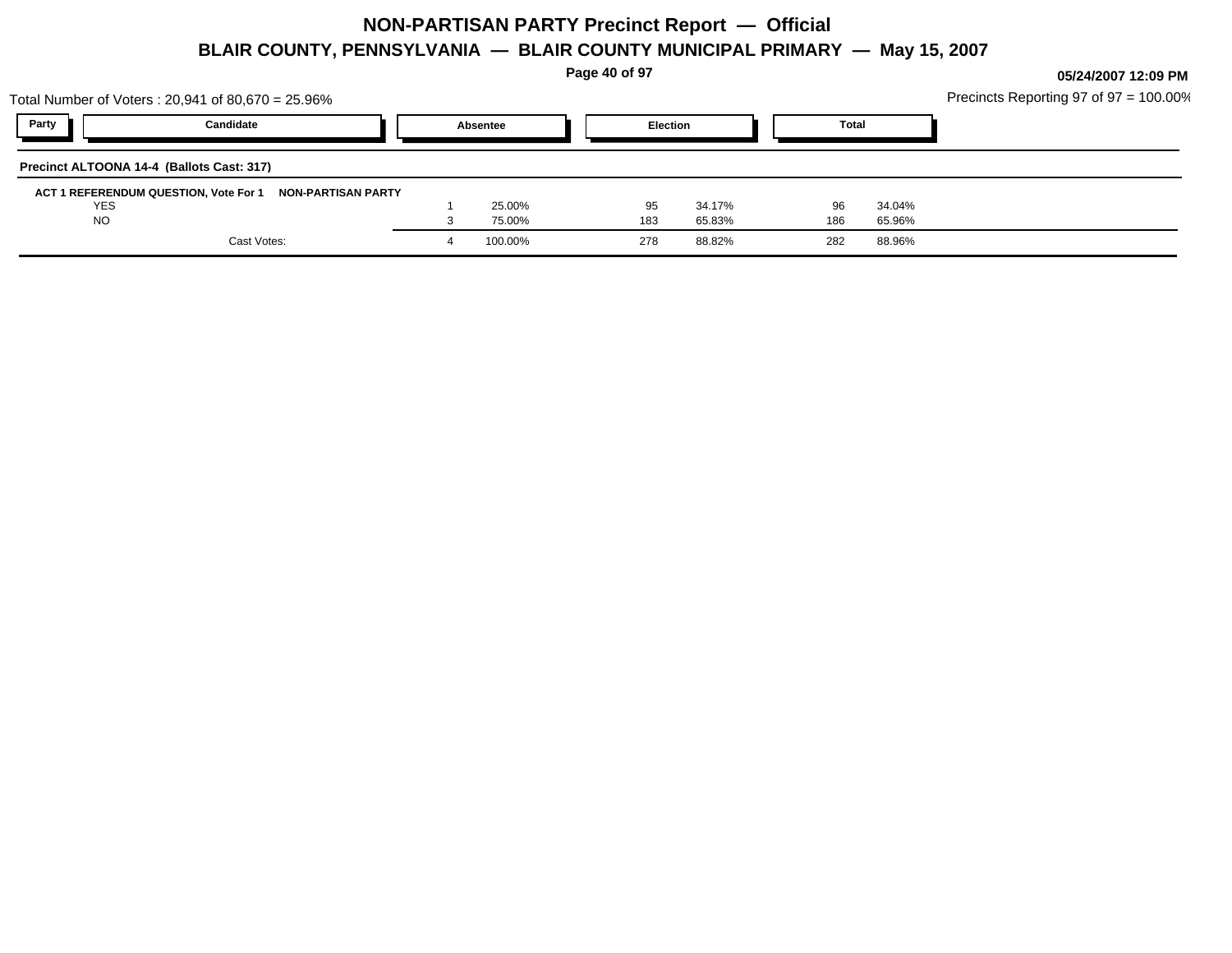**Page 41 of 97**

|                                          | Total Number of Voters : 20,941 of 80,670 = 25.96%       |          |     |                 |              |        | Precincts Reporting 97 of $97 = 100.00\%$ |
|------------------------------------------|----------------------------------------------------------|----------|-----|-----------------|--------------|--------|-------------------------------------------|
| Party                                    | Candidate                                                | Absentee |     | <b>Election</b> | <b>Total</b> |        |                                           |
| Precinct ALLEGHENY 1 (Ballots Cast: 524) |                                                          |          |     |                 |              |        |                                           |
|                                          | ACT 1 REFERENDUM QUESTION, Vote For 1 NON-PARTISAN PARTY |          |     |                 |              |        |                                           |
| <b>YES</b>                               |                                                          | 22.22%   | 169 | 36.27%          | 171          | 36.00% |                                           |
| <b>NO</b>                                |                                                          | 77.78%   | 297 | 63.73%          | 304          | 64.00% |                                           |
|                                          | Cast Votes:                                              | 100.00%  | 466 | 90.49%          | 475          | 90.65% |                                           |
|                                          |                                                          |          |     |                 |              |        |                                           |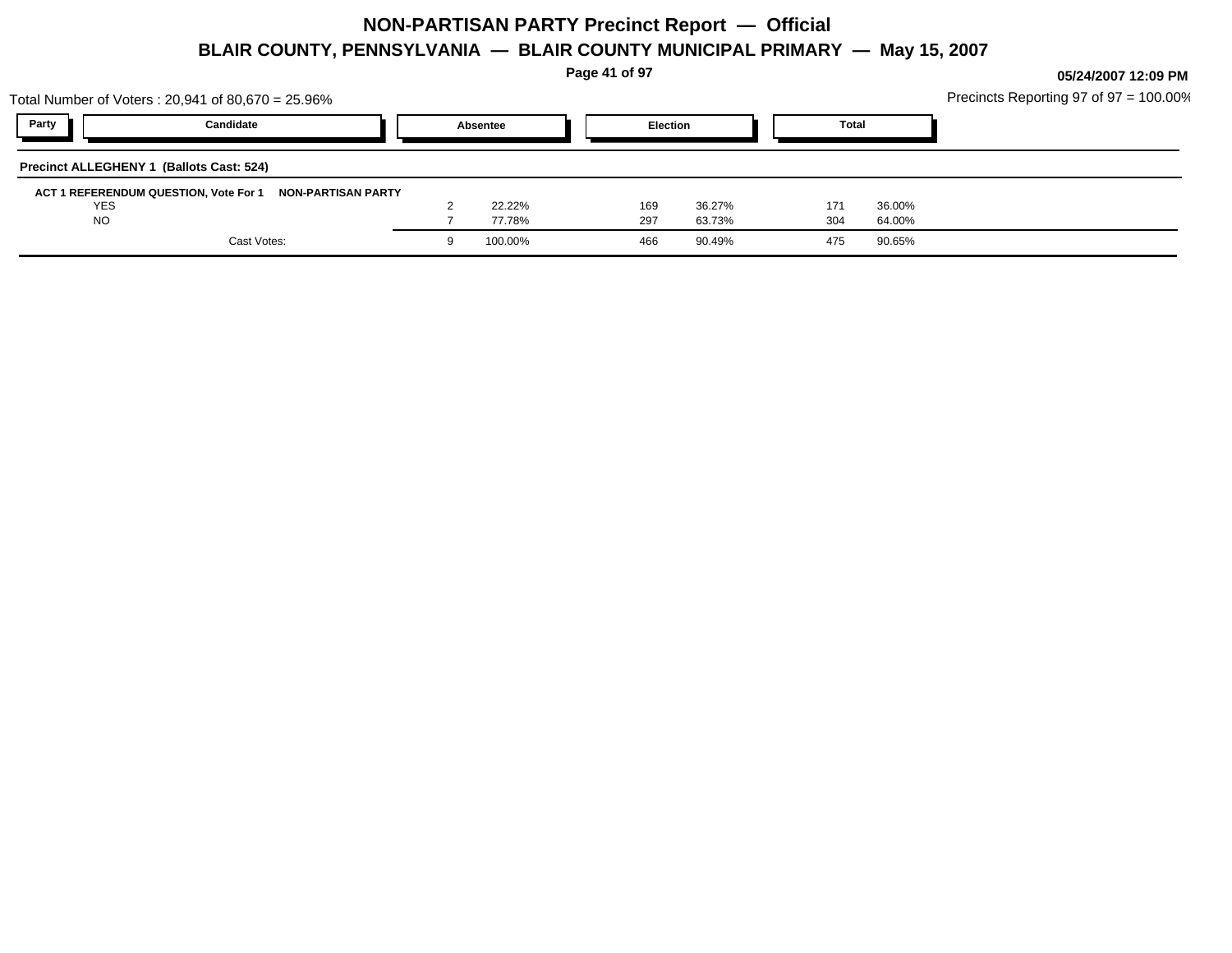**Page 42 of 97**

| Party<br><b>Election</b><br>Candidate<br><b>Total</b><br>Absentee<br>Precinct ALLEGHENY 2 (Ballots Cast: 476)<br>ACT 1 REFERENDUM QUESTION, Vote For 1 NON-PARTISAN PARTY<br><b>YES</b><br>27.27%<br>33.89%<br>34.06%<br>140<br>143<br><b>NO</b><br>271<br>279<br>72.73%<br>65.94%<br>66.11%<br>Cast Votes:<br>100.00%<br>88.39%<br>88.66%<br>422<br>411<br>11 | Total Number of Voters : 20,941 of 80,670 = 25.96% |  |  |  | Precincts Reporting 97 of $97 = 100.00\%$ |
|----------------------------------------------------------------------------------------------------------------------------------------------------------------------------------------------------------------------------------------------------------------------------------------------------------------------------------------------------------------|----------------------------------------------------|--|--|--|-------------------------------------------|
|                                                                                                                                                                                                                                                                                                                                                                |                                                    |  |  |  |                                           |
|                                                                                                                                                                                                                                                                                                                                                                |                                                    |  |  |  |                                           |
|                                                                                                                                                                                                                                                                                                                                                                |                                                    |  |  |  |                                           |
|                                                                                                                                                                                                                                                                                                                                                                |                                                    |  |  |  |                                           |
|                                                                                                                                                                                                                                                                                                                                                                |                                                    |  |  |  |                                           |
|                                                                                                                                                                                                                                                                                                                                                                |                                                    |  |  |  |                                           |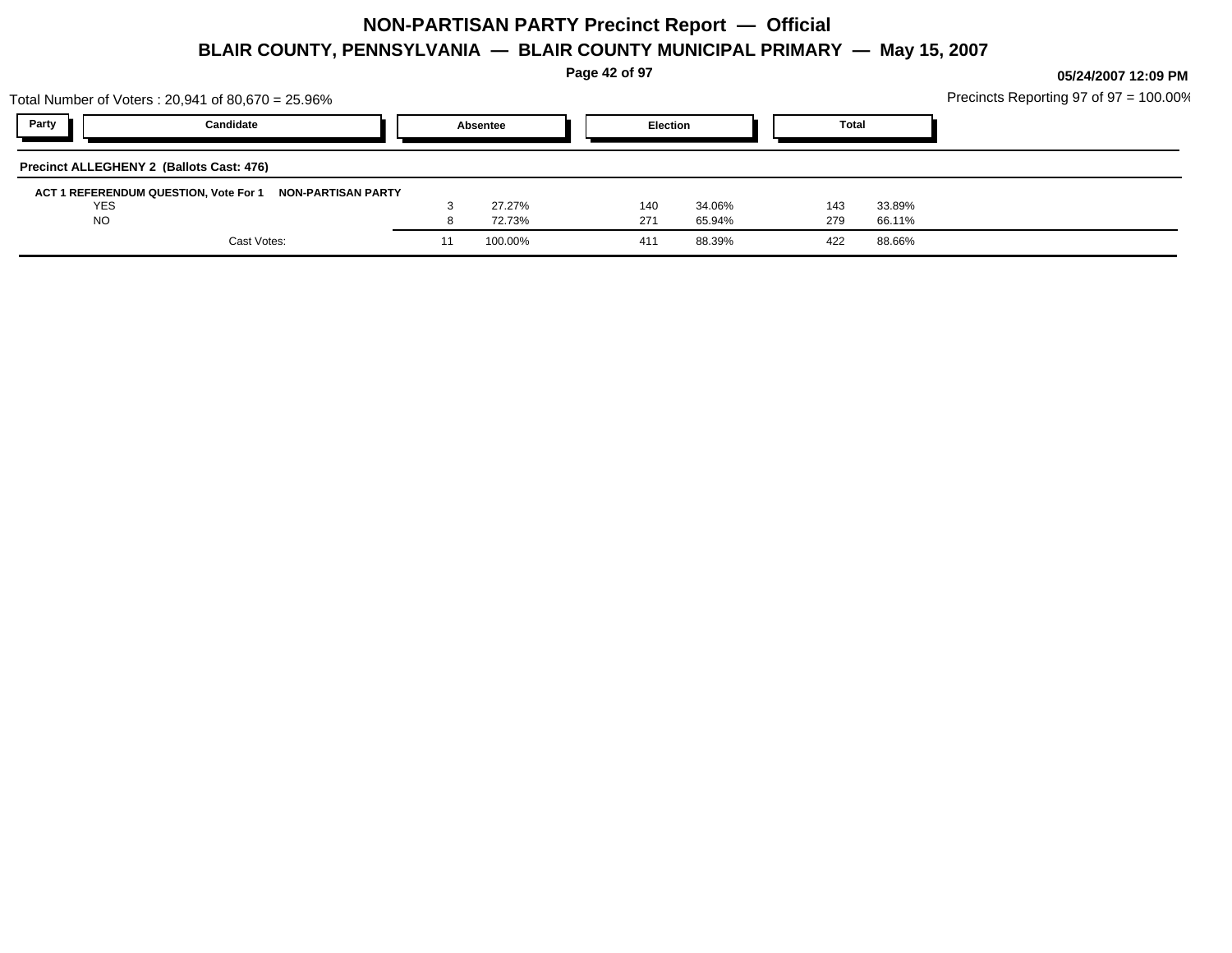**Page 43 of 97**

|            | Total Number of Voters: 20,941 of 80,670 = 25.96%        |          |                 |              |        | Precincts Reporting 97 of $97 = 100.00\%$ |
|------------|----------------------------------------------------------|----------|-----------------|--------------|--------|-------------------------------------------|
| Party      | Candidate                                                | Absentee | <b>Election</b> | <b>Total</b> |        |                                           |
|            | <b>Precinct ALLEGHENY 3 (Ballots Cast: 96)</b>           |          |                 |              |        |                                           |
|            | ACT 1 REFERENDUM QUESTION, Vote For 1 NON-PARTISAN PARTY |          |                 |              |        |                                           |
| <b>YES</b> |                                                          | 16.67%   | 39.24%<br>31    | 32           | 37.65% |                                           |
| <b>NO</b>  |                                                          | 83.33%   | 60.76%<br>48    | 53           | 62.35% |                                           |
|            | Cast Votes:                                              | 100.00%  | 87.78%<br>79    | 85           | 88.54% |                                           |
|            |                                                          |          |                 |              |        |                                           |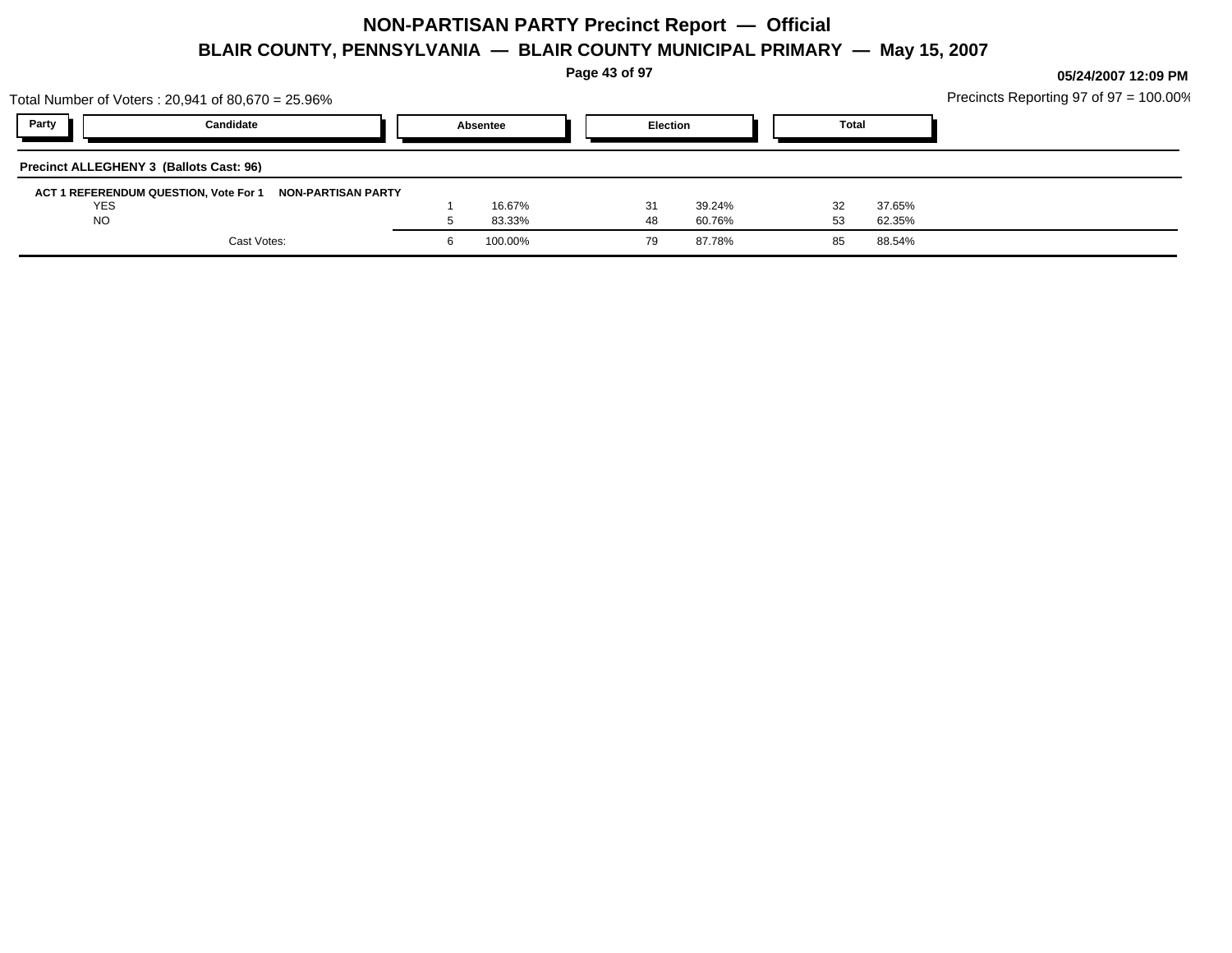**Page 44 of 97**

|            | Total Number of Voters : 20,941 of 80,670 = 25.96%       |          |                 |        |              |        | Precincts Reporting 97 of $97 = 100.00\%$ |
|------------|----------------------------------------------------------|----------|-----------------|--------|--------------|--------|-------------------------------------------|
| Party      | Candidate                                                | Absentee | <b>Election</b> |        | <b>Total</b> |        |                                           |
|            | Precinct ANTIS TWP 1 (Ballots Cast: 426)                 |          |                 |        |              |        |                                           |
|            | ACT 1 REFERENDUM QUESTION, Vote For 1 NON-PARTISAN PARTY |          |                 |        |              |        |                                           |
| <b>YES</b> |                                                          | 33.33%   | 129             | 34.13% | 130          | 34.12% |                                           |
| <b>NO</b>  |                                                          | 66.67%   | 249             | 65.87% | 251          | 65.88% |                                           |
|            | Cast Votes:                                              | 100.00%  | 378             | 89.36% | 381          | 89.44% |                                           |
|            |                                                          |          |                 |        |              |        |                                           |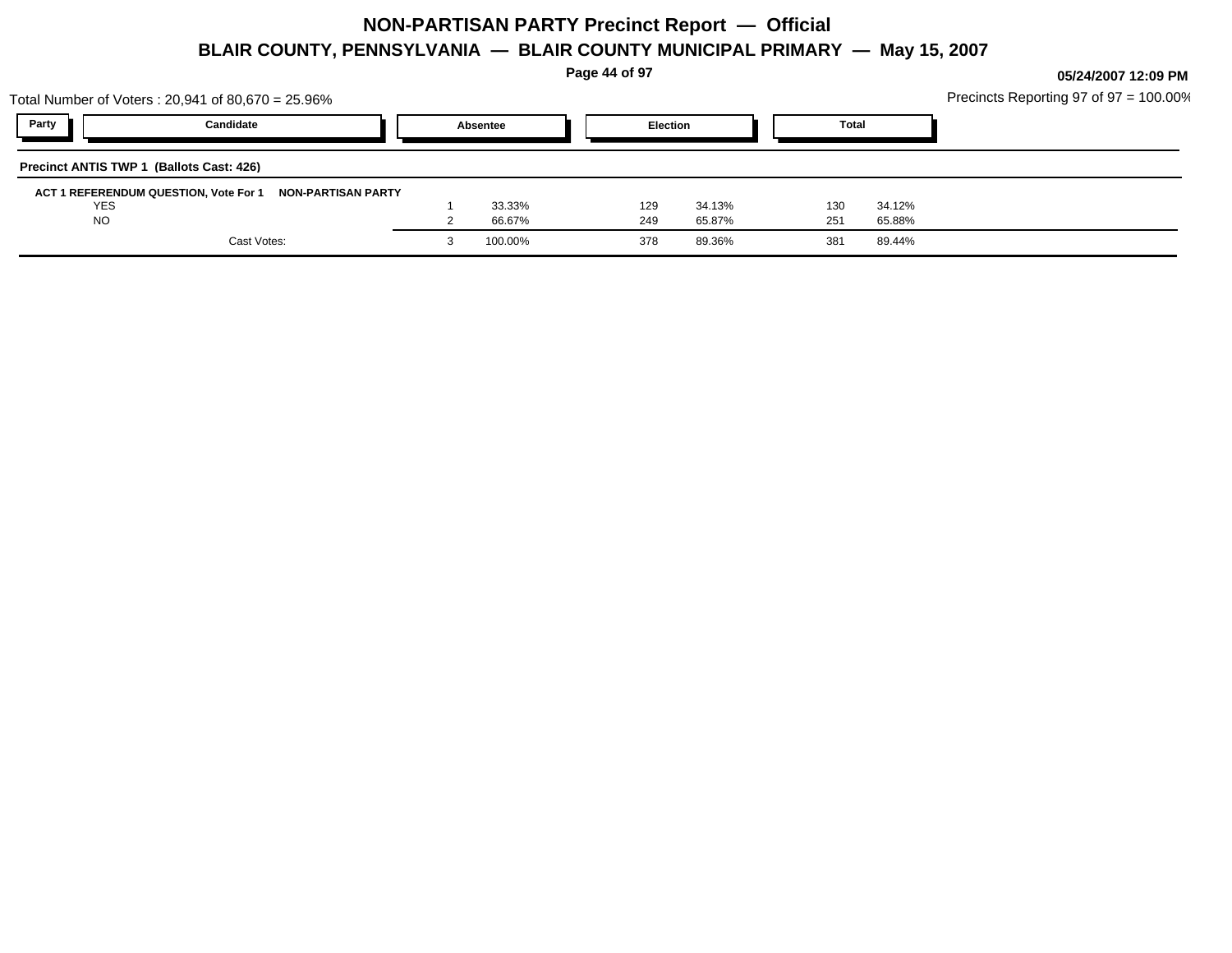**Page 45 of 97**

| Total Number of Voters: 20,941 of 80,670 = 25.96%        |          |                 |        |              |        | Precincts Reporting 97 of $97 = 100.00\%$ |
|----------------------------------------------------------|----------|-----------------|--------|--------------|--------|-------------------------------------------|
| Party<br>Candidate                                       | Absentee | <b>Election</b> |        | <b>Total</b> |        |                                           |
| Precinct ANTIS TWP 2 (Ballots Cast: 268)                 |          |                 |        |              |        |                                           |
| ACT 1 REFERENDUM QUESTION, Vote For 1 NON-PARTISAN PARTY |          |                 |        |              |        |                                           |
| <b>YES</b>                                               | 40.00%   | 74              | 31.62% | 76           | 31.80% |                                           |
| <b>NO</b>                                                | 60.00%   | 160             | 68.38% | 163          | 68.20% |                                           |
| Cast Votes:                                              | 100.00%  | 234             | 88.97% | 239          | 89.18% |                                           |
|                                                          |          |                 |        |              |        |                                           |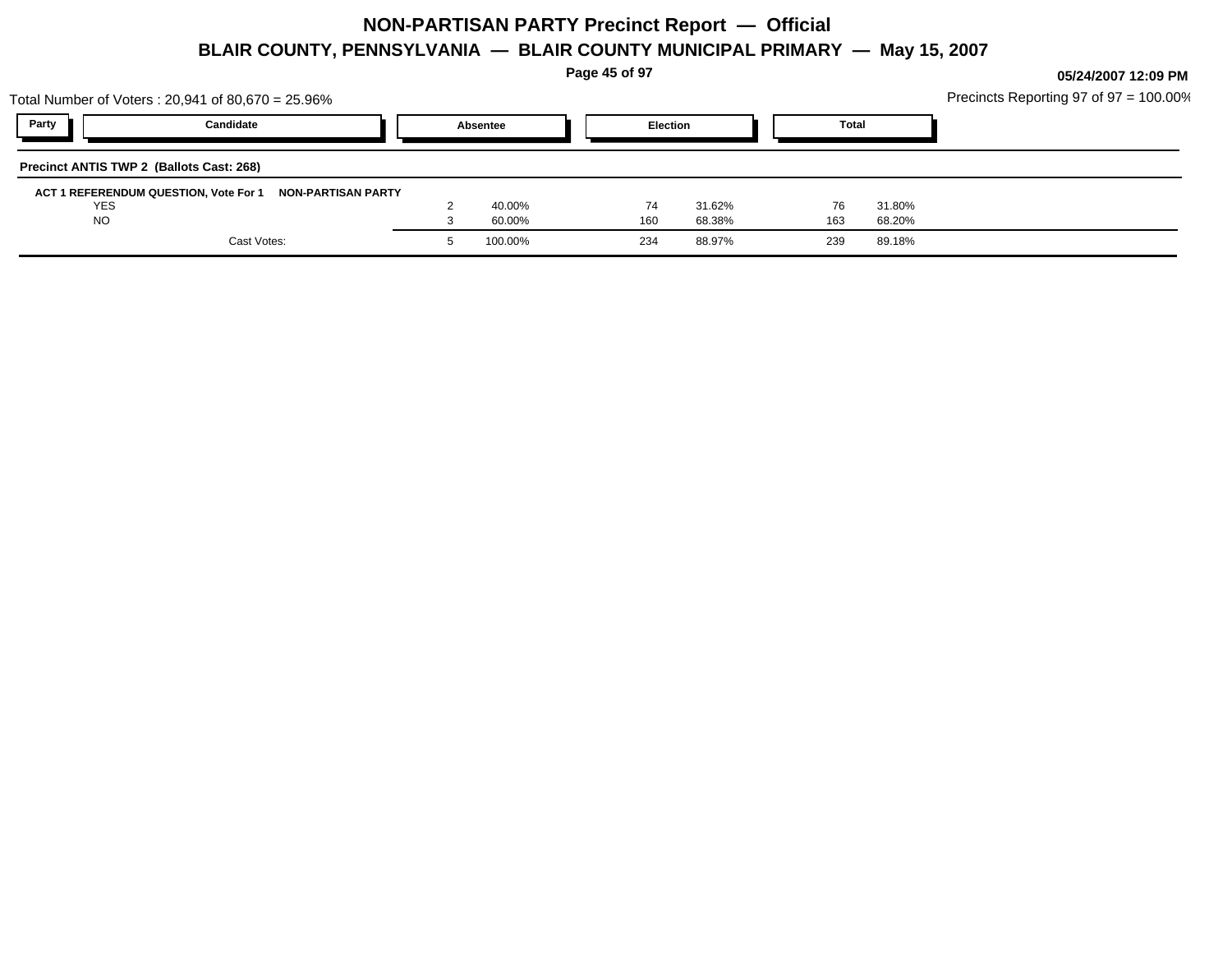**Page 46 of 97**

|            | Total Number of Voters: 20,941 of 80,670 = 25.96%        |          |                 |        |     |              | Precincts Reporting 97 of $97 = 100.00\%$ |
|------------|----------------------------------------------------------|----------|-----------------|--------|-----|--------------|-------------------------------------------|
| Party      | Candidate                                                | Absentee | <b>Election</b> |        |     | <b>Total</b> |                                           |
|            | Precinct ANTIS TWP 3 (Ballots Cast: 364)                 |          |                 |        |     |              |                                           |
| <b>YES</b> | ACT 1 REFERENDUM QUESTION, Vote For 1 NON-PARTISAN PARTY | 50.00%   | 98              | 30.06% | 100 | 30.30%       |                                           |
| <b>NO</b>  |                                                          | 50.00%   | 228             | 69.94% | 230 | 69.70%       |                                           |
|            | Cast Votes:                                              | 80.00%   | 326             | 90.81% | 330 | 90.66%       |                                           |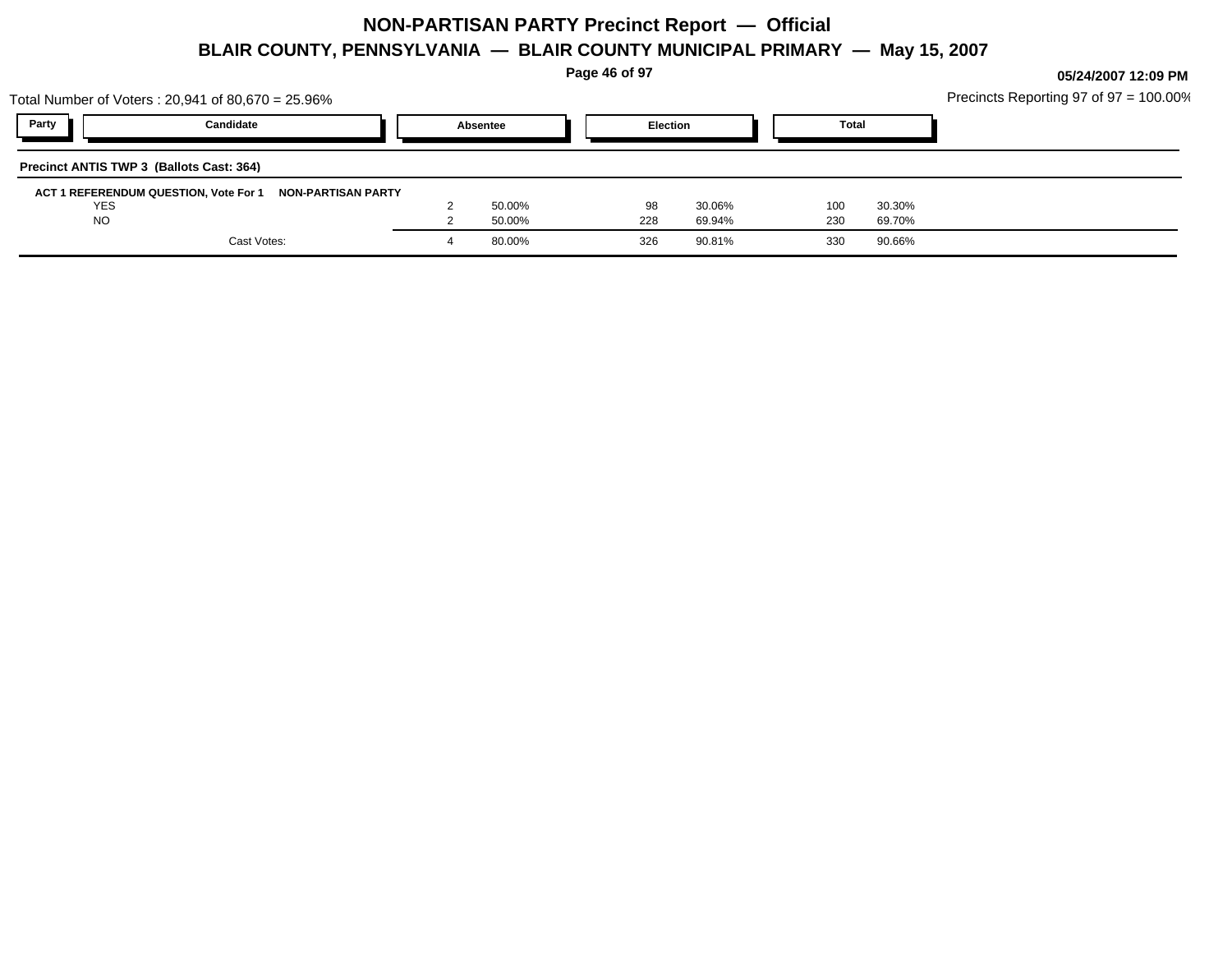**Page 47 of 97**

|            | Total Number of Voters : 20,941 of 80,670 = 25.96%       |          |     |                 |              |        | Precincts Reporting 97 of $97 = 100.00\%$ |
|------------|----------------------------------------------------------|----------|-----|-----------------|--------------|--------|-------------------------------------------|
| Party      | Candidate                                                | Absentee |     | <b>Election</b> | <b>Total</b> |        |                                           |
|            | Precinct BELLWOOD BORO (Ballots Cast: 219)               |          |     |                 |              |        |                                           |
|            | ACT 1 REFERENDUM QUESTION, Vote For 1 NON-PARTISAN PARTY |          |     |                 |              |        |                                           |
| <b>YES</b> |                                                          | $0.00\%$ | -80 | 41.67%          | 80           | 41.67% |                                           |
| <b>NO</b>  |                                                          | 0.00%    | 112 | 58.33%          | 112          | 58.33% |                                           |
|            | Cast Votes:                                              | 0.00%    | 192 | 87.67%          | 192          | 87.67% |                                           |
|            |                                                          |          |     |                 |              |        |                                           |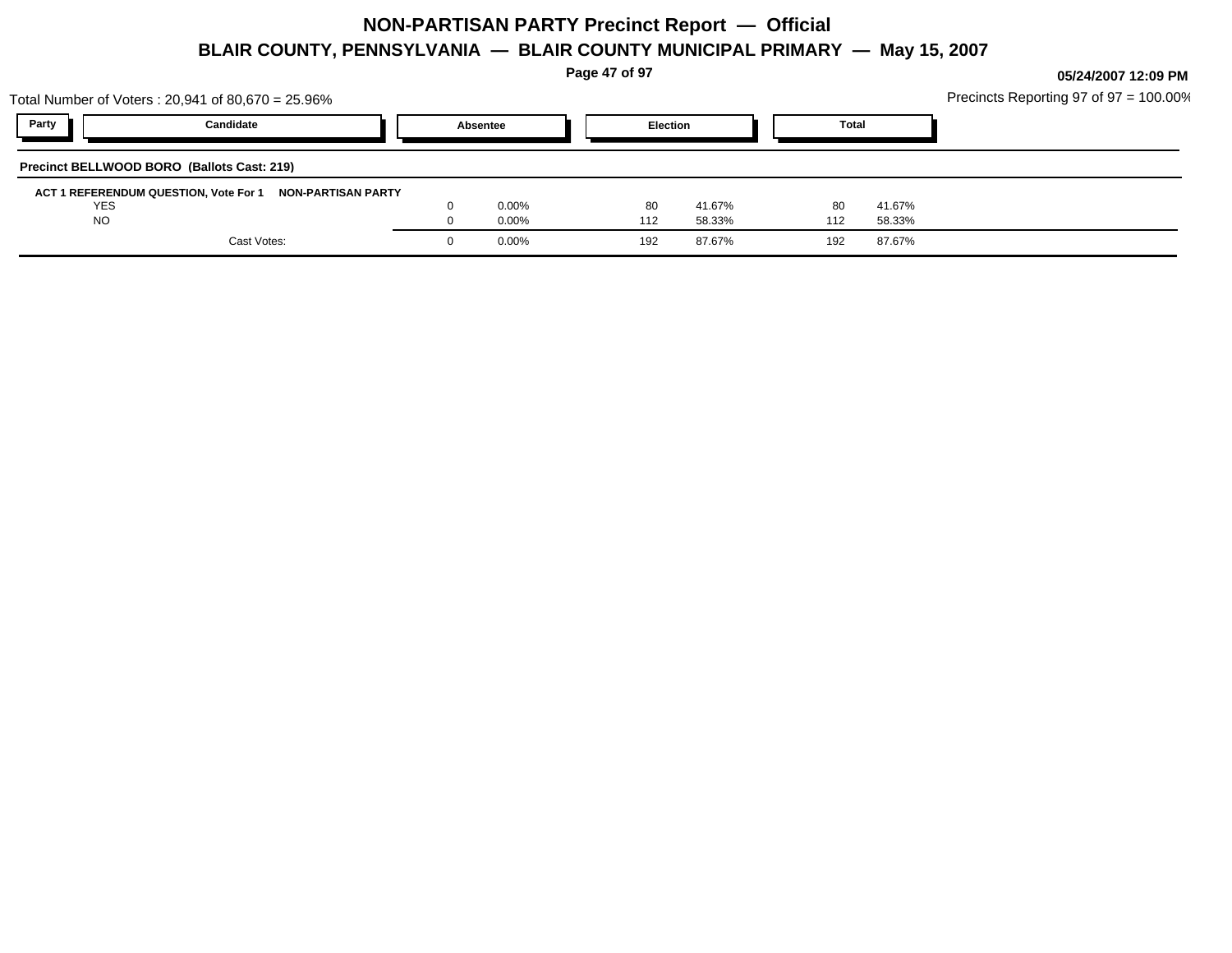**Page 48 of 97**

|            | Total Number of Voters : 20,941 of 80,670 = 25.96%       |          |     |                 |              |        | Precincts Reporting 97 of $97 = 100.00\%$ |
|------------|----------------------------------------------------------|----------|-----|-----------------|--------------|--------|-------------------------------------------|
| Party      | Candidate                                                | Absentee |     | <b>Election</b> | <b>Total</b> |        |                                           |
|            | Precinct BLAIR - CATFISH (Ballots Cast: 294)             |          |     |                 |              |        |                                           |
|            | ACT 1 REFERENDUM QUESTION, Vote For 1 NON-PARTISAN PARTY |          |     |                 |              |        |                                           |
| <b>YES</b> |                                                          | $0.00\%$ | 111 | 40.07%          | 111          | 39.93% |                                           |
| <b>NO</b>  |                                                          | 100.00%  | 166 | 59.93%          | 167          | 60.07% |                                           |
|            | Cast Votes:                                              | 100.00%  | 277 | 94.54%          | 278          | 94.56% |                                           |
|            |                                                          |          |     |                 |              |        |                                           |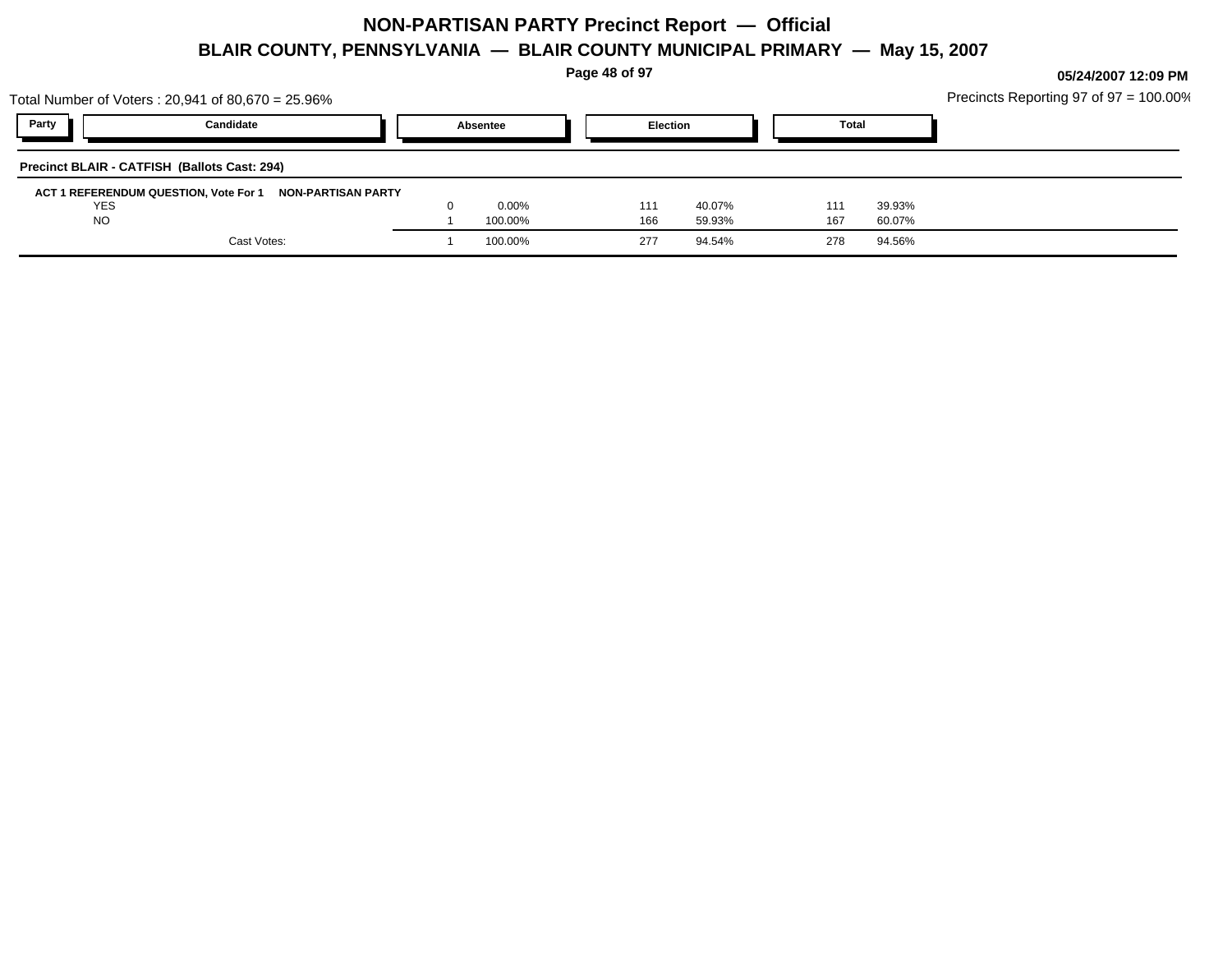**Page 49 of 97**

| Party<br>Candidate<br><b>Election</b><br><b>Total</b><br>Absentee | Precincts Reporting 97 of 97 = 100.00% |
|-------------------------------------------------------------------|----------------------------------------|
|                                                                   |                                        |
| Precinct BLAIR - E HOLBG (Ballots Cast: 566)                      |                                        |
| ACT 1 REFERENDUM QUESTION, Vote For 1 NON-PARTISAN PARTY          |                                        |
| <b>YES</b><br>40.00%<br>166<br>31.94%<br>31.86%<br>168            |                                        |
| <b>NO</b><br>358<br>355<br>68.14%<br>60.00%<br>68.06%             |                                        |
| Cast Votes:<br>100.00%<br>92.87%<br>92.93%<br>526<br>521          |                                        |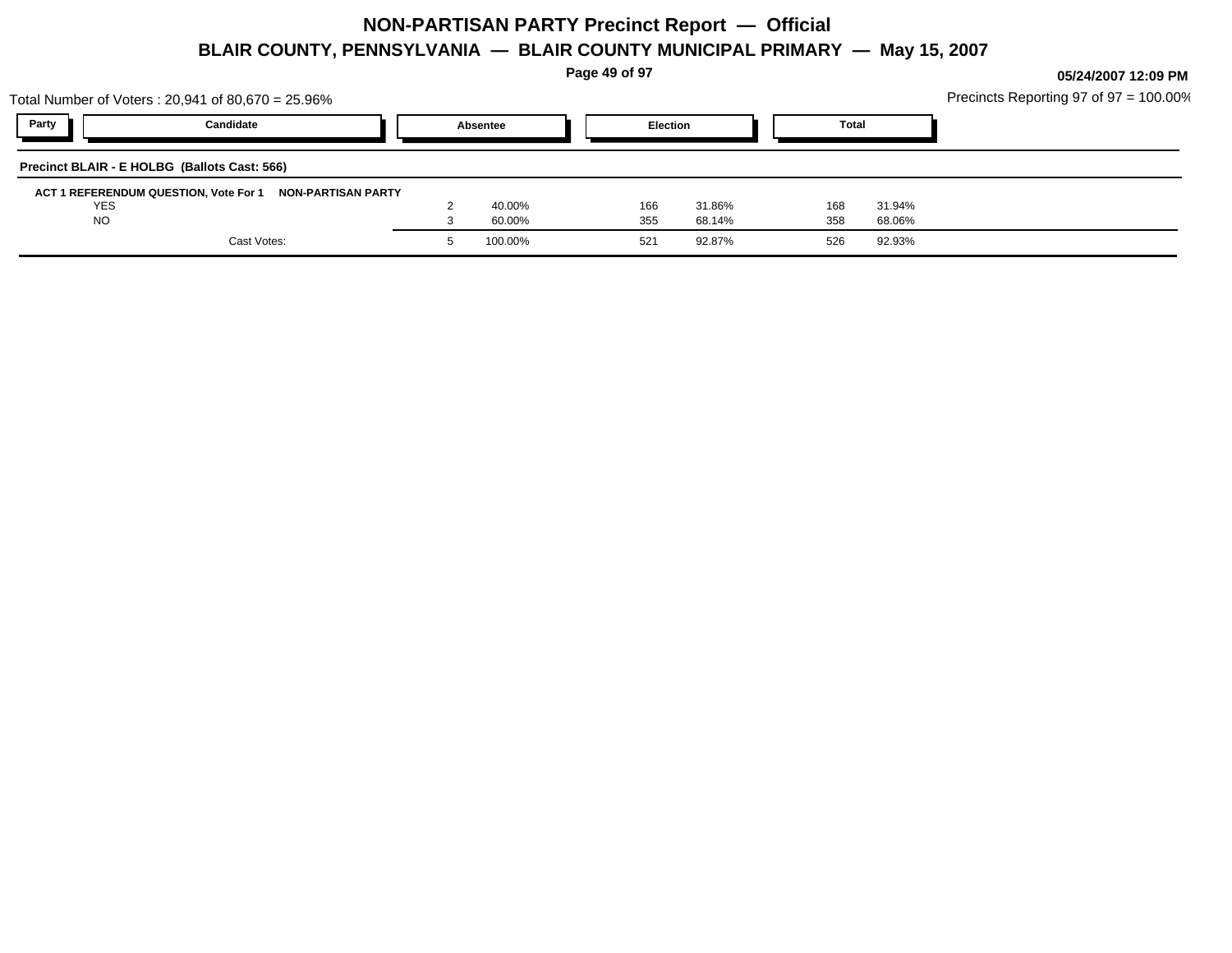**Page 50 of 97**

|                                                   | Total Number of Voters: 20,941 of 80,670 = 25.96%        |          |       |     |                 |  |              |        | Precincts Reporting 97 of $97 = 100.00\%$ |
|---------------------------------------------------|----------------------------------------------------------|----------|-------|-----|-----------------|--|--------------|--------|-------------------------------------------|
| Party                                             | Candidate                                                | Absentee |       |     | <b>Election</b> |  | <b>Total</b> |        |                                           |
| <b>Precinct CATHARINE TWP (Ballots Cast: 126)</b> |                                                          |          |       |     |                 |  |              |        |                                           |
|                                                   | ACT 1 REFERENDUM QUESTION, Vote For 1 NON-PARTISAN PARTY |          |       |     |                 |  |              |        |                                           |
| <b>YES</b>                                        |                                                          |          | 0.00% | 45  | 40.54%          |  | 45           | 40.54% |                                           |
| <b>NO</b>                                         |                                                          |          | 0.00% | 66  | 59.46%          |  | 66           | 59.46% |                                           |
|                                                   | Cast Votes:                                              |          | 0.00% | 111 | 88.10%          |  | 111          | 88.10% |                                           |
|                                                   |                                                          |          |       |     |                 |  |              |        |                                           |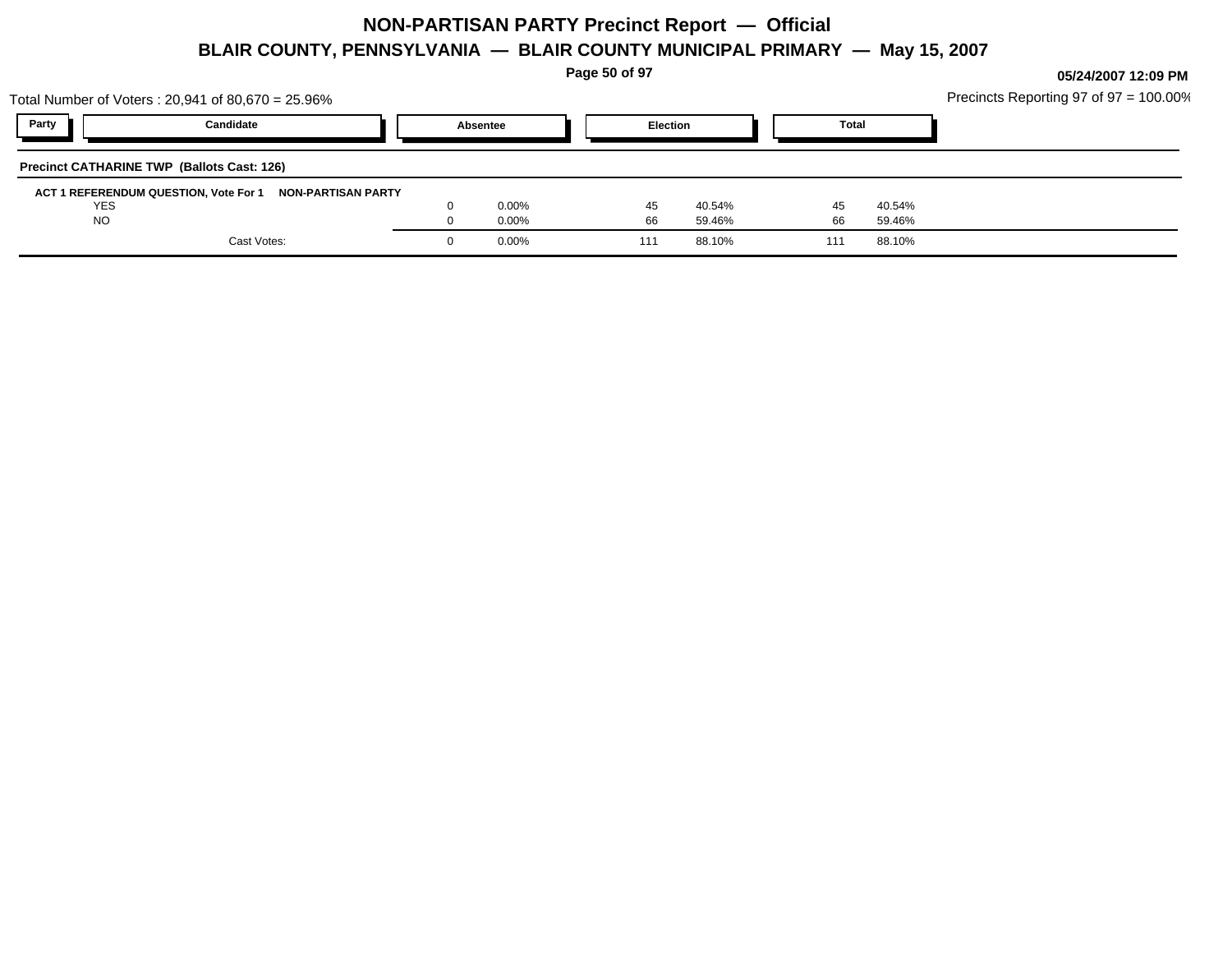**Page 51 of 97**

|                                                  | Total Number of Voters: 20,941 of 80,670 = 25.96% |          |         |     |                 |  |              |        | Precincts Reporting 97 of 97 = 100.00% |
|--------------------------------------------------|---------------------------------------------------|----------|---------|-----|-----------------|--|--------------|--------|----------------------------------------|
| Party                                            | Candidate                                         | Absentee |         |     | <b>Election</b> |  | <b>Total</b> |        |                                        |
| <b>Precinct DUNCANSVILLE (Ballots Cast: 267)</b> |                                                   |          |         |     |                 |  |              |        |                                        |
| ACT 1 REFERENDUM QUESTION, Vote For 1            | NON-PARTISAN PARTY                                |          |         |     |                 |  |              |        |                                        |
| <b>YES</b>                                       |                                                   |          | 0.00%   | 79  | 35.11%          |  | 79           | 34.80% |                                        |
| <b>NO</b>                                        |                                                   |          | 100.00% | 146 | 64.89%          |  | 148          | 65.20% |                                        |
|                                                  | Cast Votes:                                       |          | 50.00%  | 225 | 85.55%          |  | 227          | 85.02% |                                        |
|                                                  |                                                   |          |         |     |                 |  |              |        |                                        |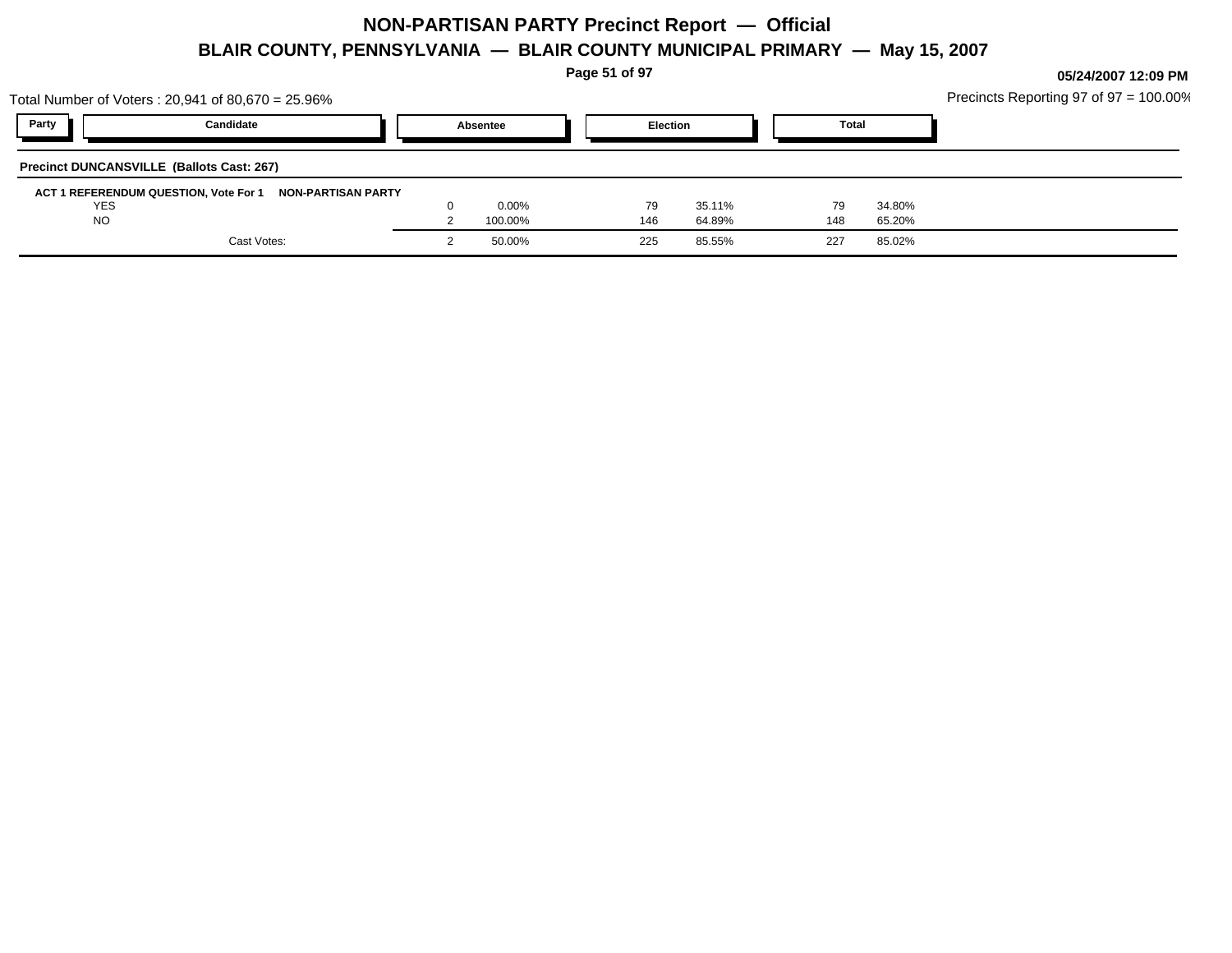**Page 52 of 97**

| Total Number of Voters : 20,941 of 80,670 = 25.96%       |          |     |                 |              |        | Precincts Reporting 97 of $97 = 100.00\%$ |
|----------------------------------------------------------|----------|-----|-----------------|--------------|--------|-------------------------------------------|
| Party<br>Candidate                                       | Absentee |     | <b>Election</b> | <b>Total</b> |        |                                           |
| <b>Precinct FRANKSTOWN TWP1 (Ballots Cast: 127)</b>      |          |     |                 |              |        |                                           |
| ACT 1 REFERENDUM QUESTION, Vote For 1 NON-PARTISAN PARTY |          |     |                 |              |        |                                           |
| <b>YES</b>                                               | 0.00%    | 35  | 30.70%          | 35           | 30.70% |                                           |
| <b>NO</b>                                                | 0.00%    | 79  | 69.30%          | 79           | 69.30% |                                           |
| Cast Votes:                                              | 0.00%    | 114 | 89.76%          | 114          | 89.76% |                                           |
|                                                          |          |     |                 |              |        |                                           |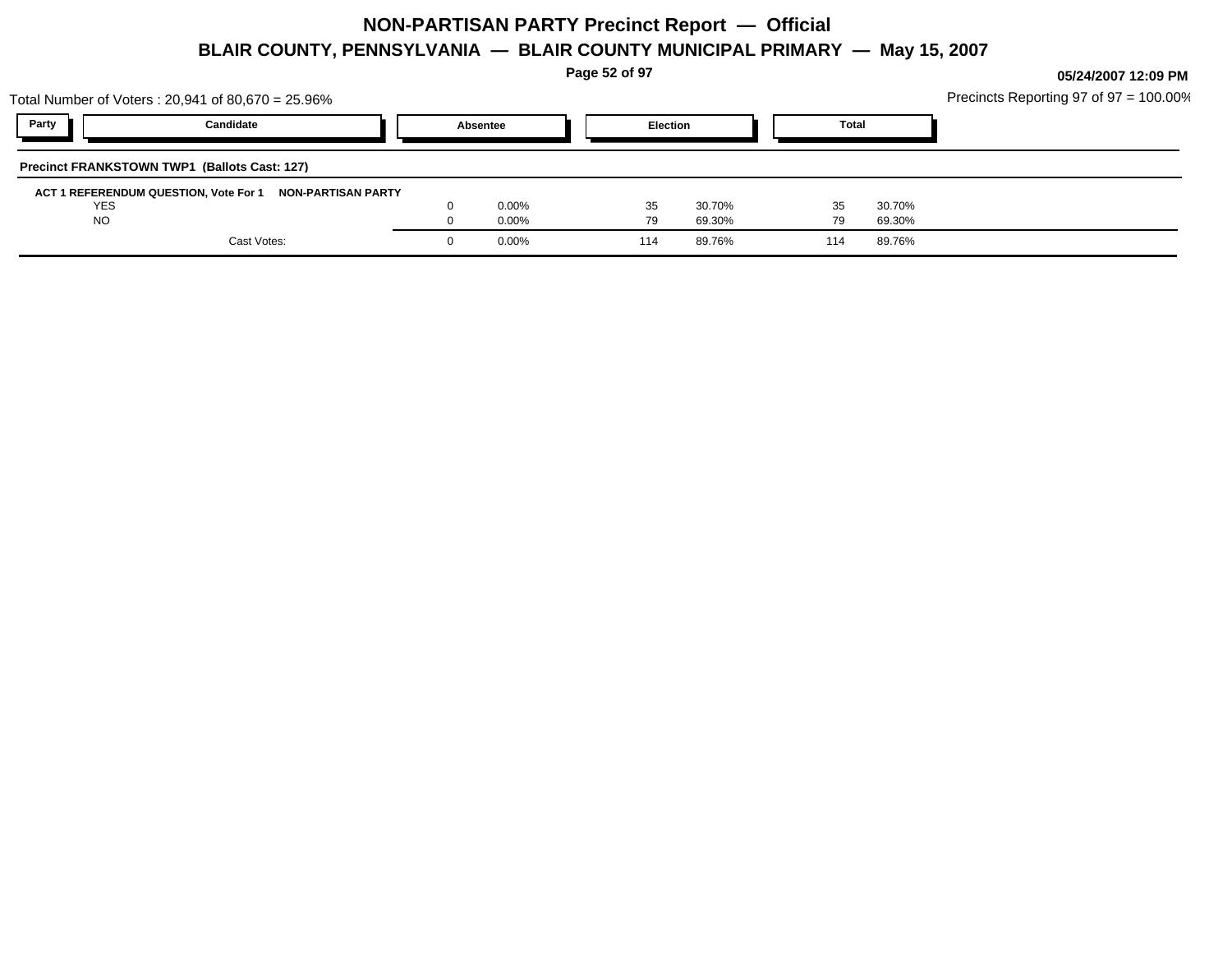**Page 53 of 97**

|            | Total Number of Voters : 20,941 of 80,670 = 25.96%       |          |         |     |                 |  |              |        | Precincts Reporting 97 of $97 = 100.00\%$ |
|------------|----------------------------------------------------------|----------|---------|-----|-----------------|--|--------------|--------|-------------------------------------------|
| Party      | Candidate                                                | Absentee |         |     | <b>Election</b> |  | <b>Total</b> |        |                                           |
|            | <b>Precinct FRANKSTOWN TWP2 (Ballots Cast: 742)</b>      |          |         |     |                 |  |              |        |                                           |
|            | ACT 1 REFERENDUM QUESTION, Vote For 1 NON-PARTISAN PARTY |          |         |     |                 |  |              |        |                                           |
| <b>YES</b> |                                                          |          | 50.00%  | 237 | 35.22%          |  | 240          | 35.35% |                                           |
| <b>NO</b>  |                                                          |          | 50.00%  | 436 | 64.78%          |  | 439          | 64.65% |                                           |
|            | Cast Votes:                                              |          | 100.00% | 673 | 91.44%          |  | 679          | 91.51% |                                           |
|            |                                                          |          |         |     |                 |  |              |        |                                           |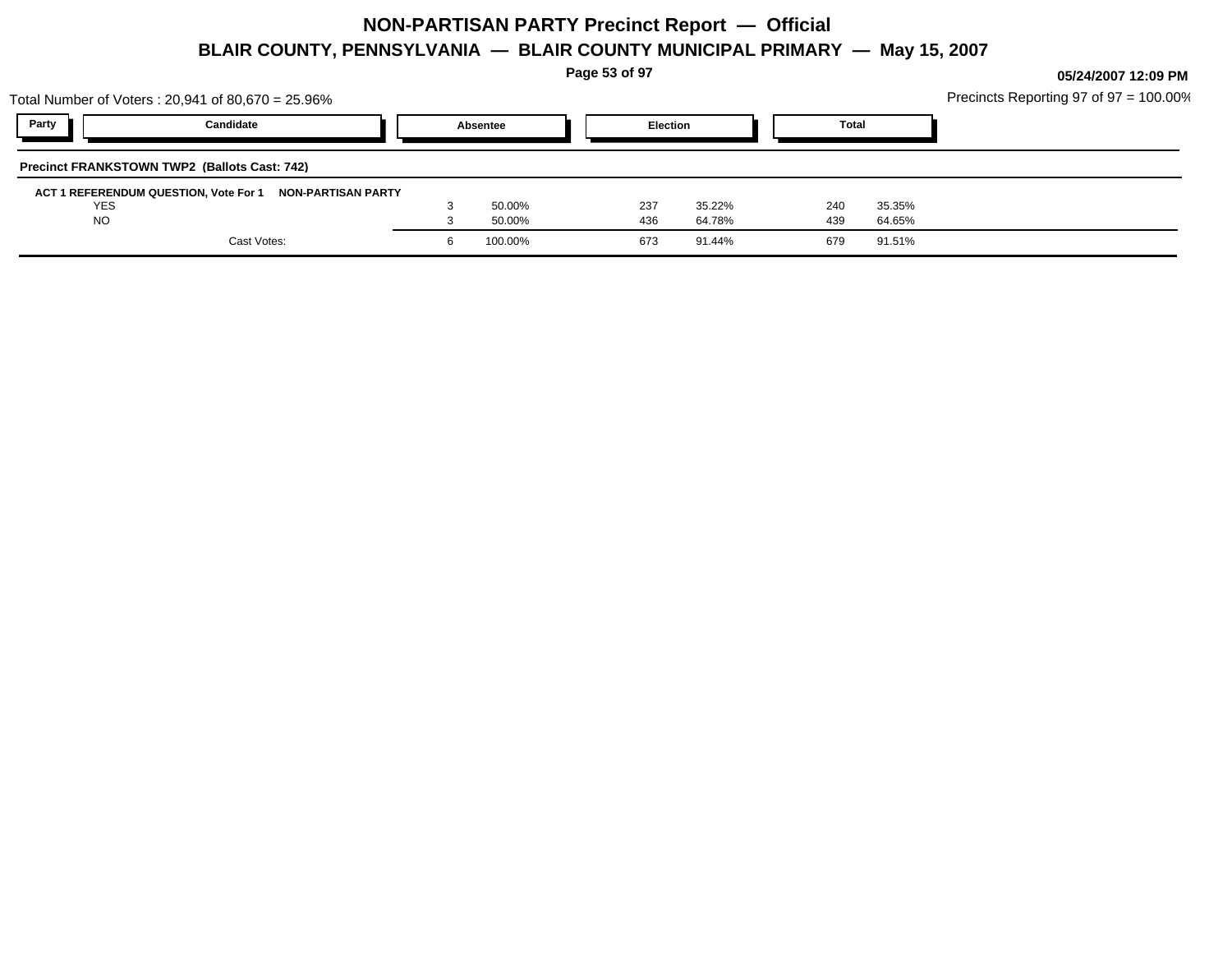**Page 54 of 97**

|            | Total Number of Voters : 20,941 of 80,670 = 25.96%       |    |          |     |                 |     |              | Precincts Reporting 97 of $97 = 100.00\%$ |
|------------|----------------------------------------------------------|----|----------|-----|-----------------|-----|--------------|-------------------------------------------|
| Party      | Candidate                                                |    | Absentee |     | <b>Election</b> |     | <b>Total</b> |                                           |
|            | <b>Precinct FRANKSTOWN TWP3 (Ballots Cast: 775)</b>      |    |          |     |                 |     |              |                                           |
|            | ACT 1 REFERENDUM QUESTION, Vote For 1 NON-PARTISAN PARTY |    |          |     |                 |     |              |                                           |
| <b>YES</b> |                                                          |    | 33.33%   | 214 | 30.79%          | 220 | 30.86%       |                                           |
| <b>NO</b>  |                                                          | 12 | 66.67%   | 481 | 69.21%          | 493 | 69.14%       |                                           |
|            | Cast Votes:                                              | 18 | 94.74%   | 695 | 91.93%          | 713 | 92.00%       |                                           |
|            |                                                          |    |          |     |                 |     |              |                                           |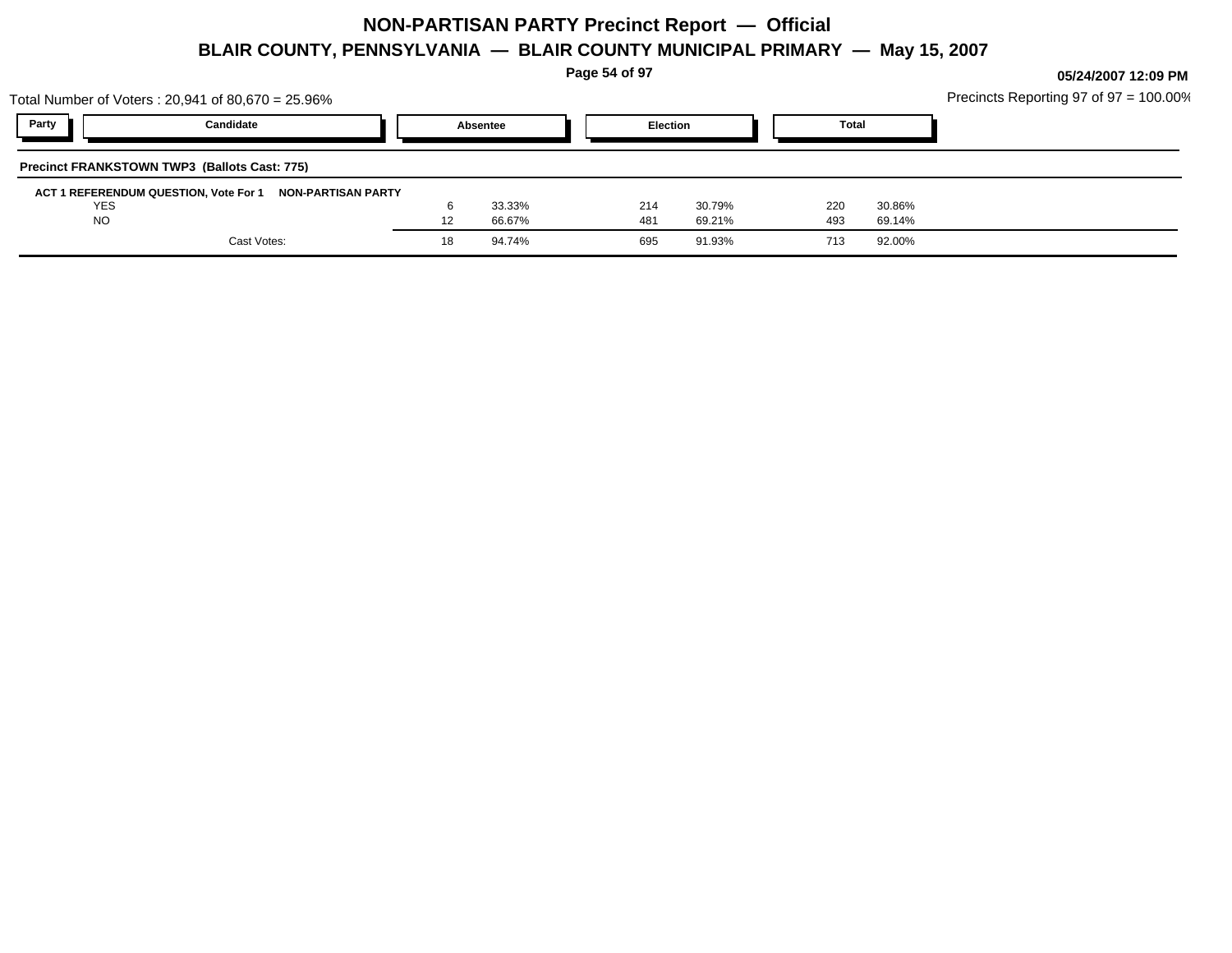**Page 55 of 97**

| Total Number of Voters : 20,941 of 80,670 = 25.96%       |             |          |                  |           |                  |  |              |                  | Precincts Reporting 97 of $97 = 100.00\%$ |
|----------------------------------------------------------|-------------|----------|------------------|-----------|------------------|--|--------------|------------------|-------------------------------------------|
| Party                                                    | Candidate   | Absentee |                  |           | <b>Election</b>  |  | <b>Total</b> |                  |                                           |
| Precinct FREEDOM TWP 1 (Ballots Cast: 190)               |             |          |                  |           |                  |  |              |                  |                                           |
| ACT 1 REFERENDUM QUESTION, Vote For 1 NON-PARTISAN PARTY |             |          |                  |           |                  |  |              |                  |                                           |
| <b>YES</b><br><b>NO</b>                                  |             |          | 100.00%<br>0.00% | 65<br>103 | 38.69%<br>61.31% |  | 66<br>103    | 39.05%<br>60.95% |                                           |
|                                                          | Cast Votes: |          | 100.00%          | 168       | 88.89%           |  | 169          | 88.95%           |                                           |
|                                                          |             |          |                  |           |                  |  |              |                  |                                           |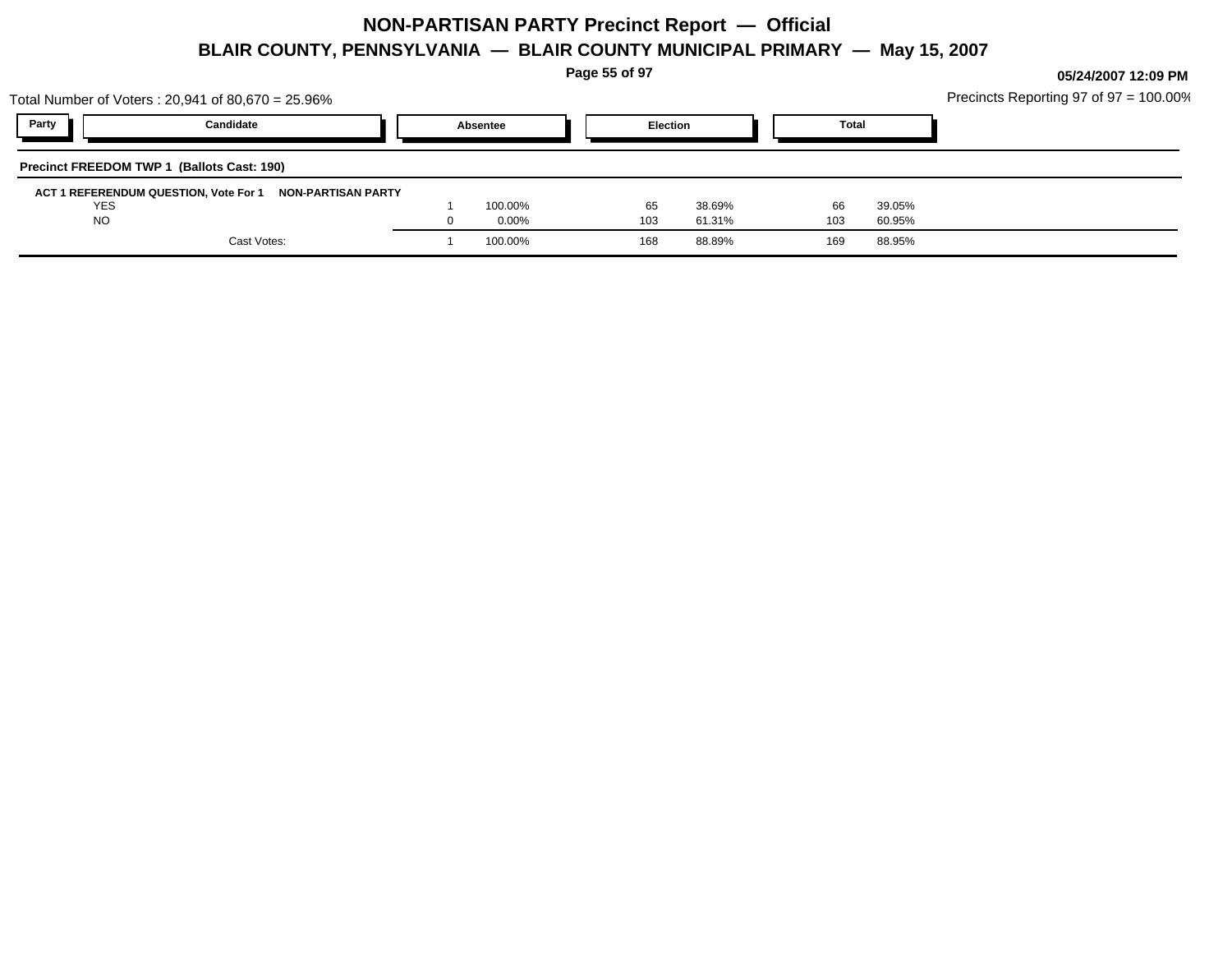**Page 56 of 97**

|            | Total Number of Voters : 20,941 of 80,670 = 25.96%       |          |        |     |                 |  |              |        | Precincts Reporting 97 of $97 = 100.00\%$ |
|------------|----------------------------------------------------------|----------|--------|-----|-----------------|--|--------------|--------|-------------------------------------------|
| Party      | Candidate                                                | Absentee |        |     | <b>Election</b> |  | <b>Total</b> |        |                                           |
|            | Precinct FREEDOM TWP 2 (Ballots Cast: 366)               |          |        |     |                 |  |              |        |                                           |
|            | ACT 1 REFERENDUM QUESTION, Vote For 1 NON-PARTISAN PARTY |          |        |     |                 |  |              |        |                                           |
| <b>YES</b> |                                                          |          | 60.00% | 152 | 44.44%          |  | 155          | 44.67% |                                           |
| <b>NO</b>  |                                                          |          | 40.00% | 190 | 55.56%          |  | 192          | 55.33% |                                           |
|            | Cast Votes:                                              |          | 83.33% | 342 | 95.00%          |  | 347          | 94.81% |                                           |
|            |                                                          |          |        |     |                 |  |              |        |                                           |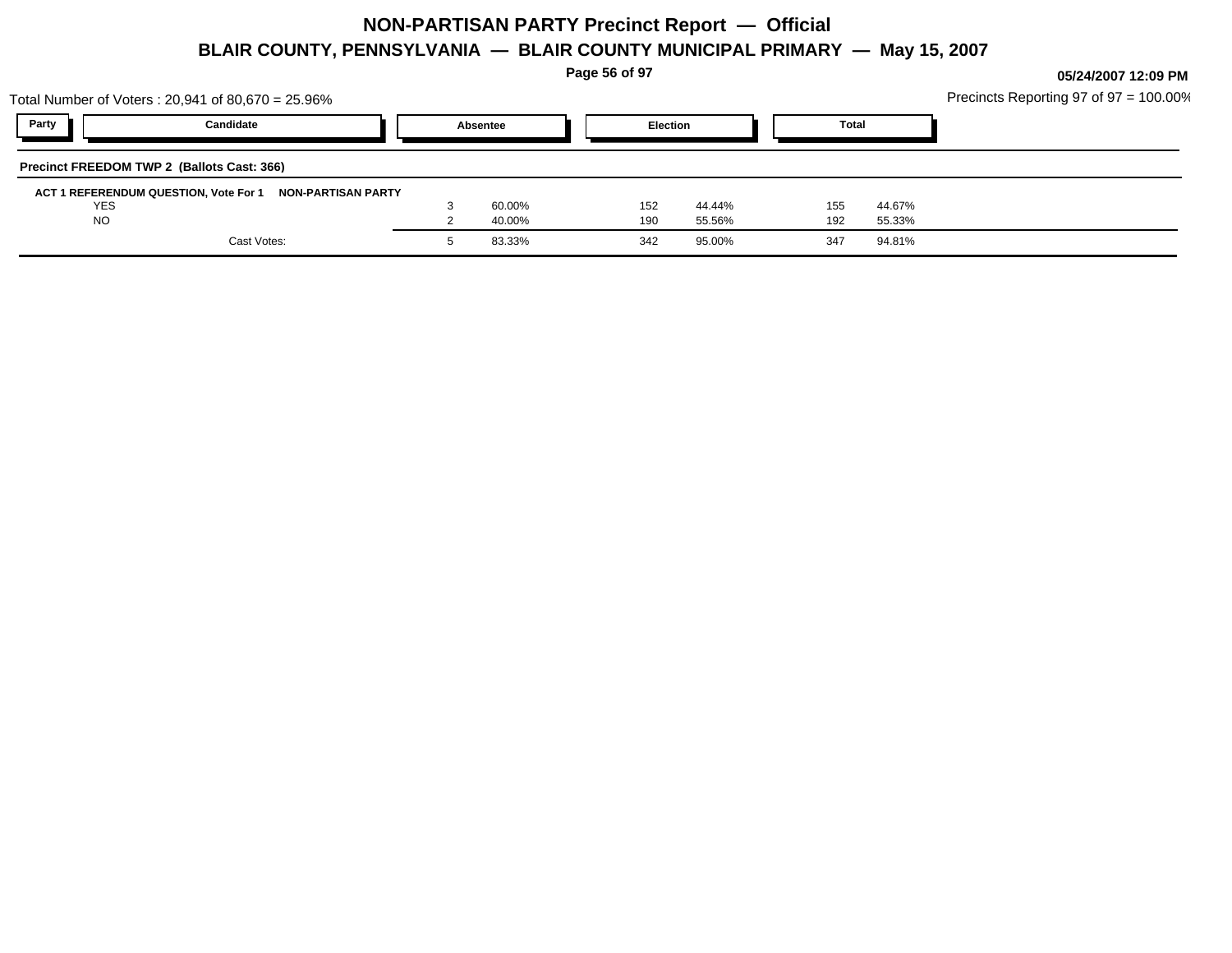**Page 57 of 97**

|            | Total Number of Voters: 20,941 of 80,670 = 25.96%        |          |       |     |                 |     |              | Precincts Reporting 97 of $97 = 100.00\%$ |
|------------|----------------------------------------------------------|----------|-------|-----|-----------------|-----|--------------|-------------------------------------------|
| Party      | Candidate                                                | Absentee |       |     | <b>Election</b> |     | <b>Total</b> |                                           |
|            | <b>Precinct GREENFIELD TWP1 (Ballots Cast: 195)</b>      |          |       |     |                 |     |              |                                           |
|            | ACT 1 REFERENDUM QUESTION, Vote For 1 NON-PARTISAN PARTY |          |       |     |                 |     |              |                                           |
| <b>YES</b> |                                                          |          | 0.00% | 79  | 44.38%          | 79  | 44.38%       |                                           |
| <b>NO</b>  |                                                          |          | 0.00% | 99  | 55.62%          | 99  | 55.62%       |                                           |
|            | Cast Votes:                                              |          | 0.00% | 178 | 91.28%          | 178 | 91.28%       |                                           |
|            |                                                          |          |       |     |                 |     |              |                                           |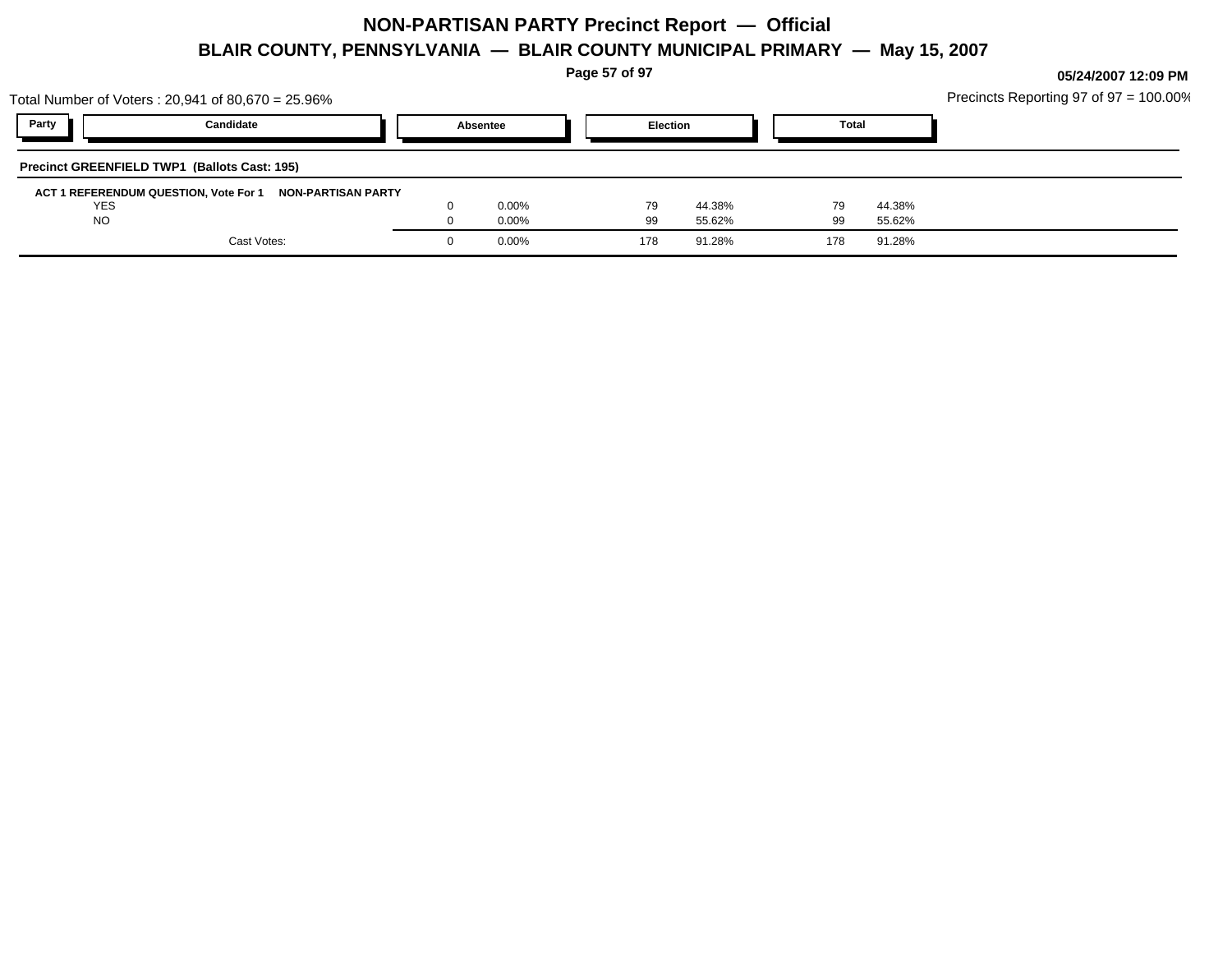**Page 58 of 97**

|            | Total Number of Voters: 20,941 of 80,670 = 25.96%        |          |       |    |                 |    |              | Precincts Reporting 97 of $97 = 100.00\%$ |
|------------|----------------------------------------------------------|----------|-------|----|-----------------|----|--------------|-------------------------------------------|
| Party      | Candidate                                                | Absentee |       |    | <b>Election</b> |    | <b>Total</b> |                                           |
|            | <b>Precinct GREENFIELD TWP2 (Ballots Cast: 40)</b>       |          |       |    |                 |    |              |                                           |
|            | ACT 1 REFERENDUM QUESTION, Vote For 1 NON-PARTISAN PARTY |          |       |    |                 |    |              |                                           |
| <b>YES</b> |                                                          |          | 0.00% | 20 | 54.05%          | 20 | 54.05%       |                                           |
| <b>NO</b>  |                                                          |          | 0.00% |    | 45.95%          |    | 45.95%       |                                           |
|            | Cast Votes:                                              |          | 0.00% |    | 92.50%          |    | 92.50%       |                                           |
|            |                                                          |          |       |    |                 |    |              |                                           |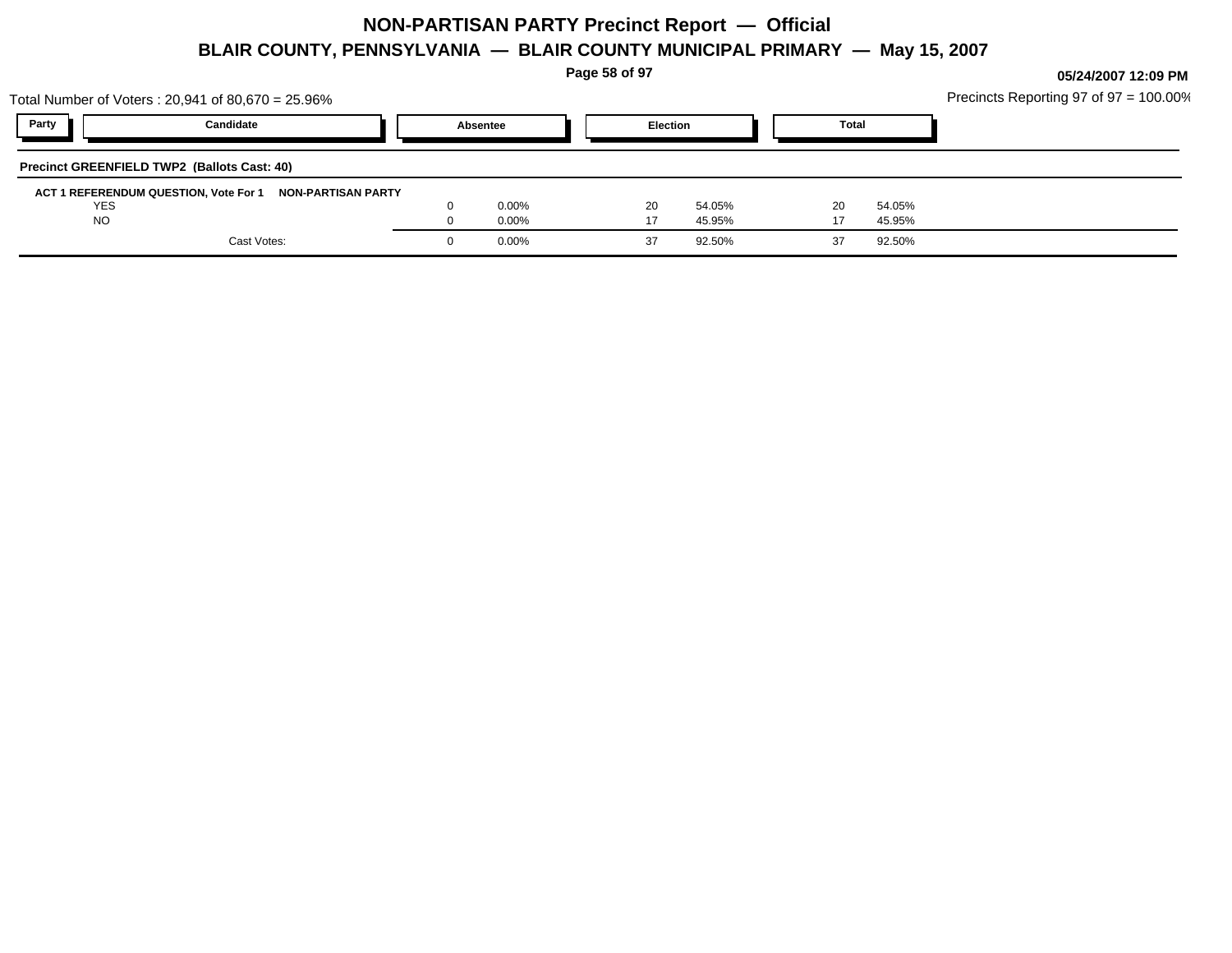**Page 59 of 97**

|            | Total Number of Voters: 20,941 of 80,670 = 25.96%           |          |         |     |                 |     |              | Precincts Reporting 97 of $97 = 100.00\%$ |
|------------|-------------------------------------------------------------|----------|---------|-----|-----------------|-----|--------------|-------------------------------------------|
| Party      | Candidate                                                   | Absentee |         |     | <b>Election</b> |     | <b>Total</b> |                                           |
|            | <b>Precinct GREENFIELD TWP3 (Ballots Cast: 222)</b>         |          |         |     |                 |     |              |                                           |
|            | ACT 1 REFERENDUM QUESTION, Vote For 1<br>NON-PARTISAN PARTY |          |         |     |                 |     |              |                                           |
| <b>YES</b> |                                                             |          | 0.00%   | 83  | 44.62%          | 83  | 44.15%       |                                           |
| <b>NO</b>  |                                                             |          | 100.00% | 103 | 55.38%          | 105 | 55.85%       |                                           |
|            | Cast Votes:                                                 |          | 100.00% | 186 | 84.55%          | 188 | 84.68%       |                                           |
|            |                                                             |          |         |     |                 |     |              |                                           |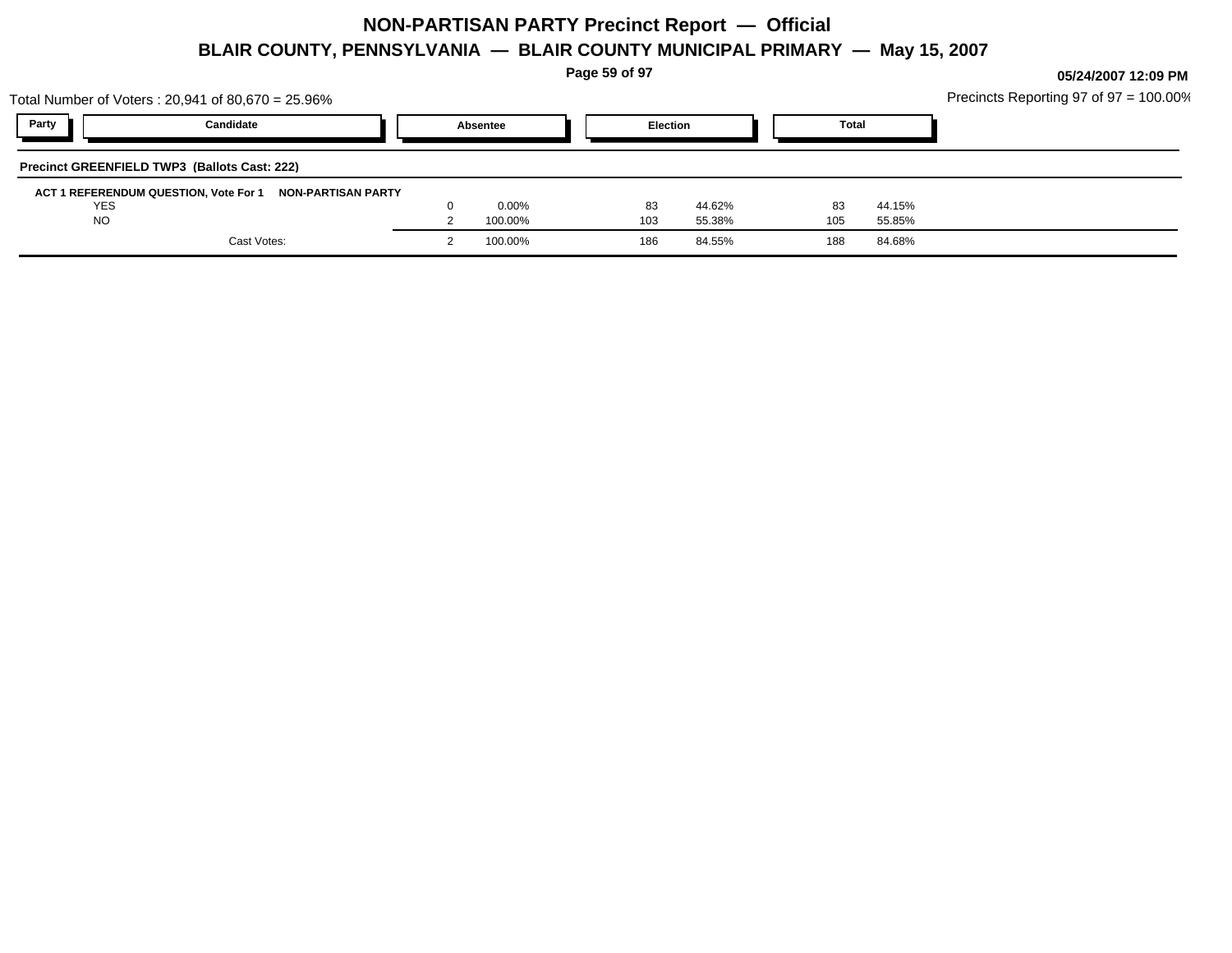**Page 60 of 97**

|            | Total Number of Voters: 20,941 of 80,670 = 25.96%        |          |          |     |                 |  |              |        | Precincts Reporting 97 of $97 = 100.00\%$ |
|------------|----------------------------------------------------------|----------|----------|-----|-----------------|--|--------------|--------|-------------------------------------------|
| Party      | Candidate                                                | Absentee |          |     | <b>Election</b> |  | <b>Total</b> |        |                                           |
|            | Precinct HOLLIDAYSBURG 1 (Ballots Cast: 98)              |          |          |     |                 |  |              |        |                                           |
|            | ACT 1 REFERENDUM QUESTION, Vote For 1 NON-PARTISAN PARTY |          |          |     |                 |  |              |        |                                           |
| <b>YES</b> |                                                          |          | $0.00\%$ | -27 | 32.14%          |  |              | 31.76% |                                           |
| <b>NO</b>  |                                                          |          | 100.00%  | 57  | 67.86%          |  | 58           | 68.24% |                                           |
|            | Cast Votes:                                              |          | 100.00%  | 84  | 86.60%          |  | 85           | 86.73% |                                           |
|            |                                                          |          |          |     |                 |  |              |        |                                           |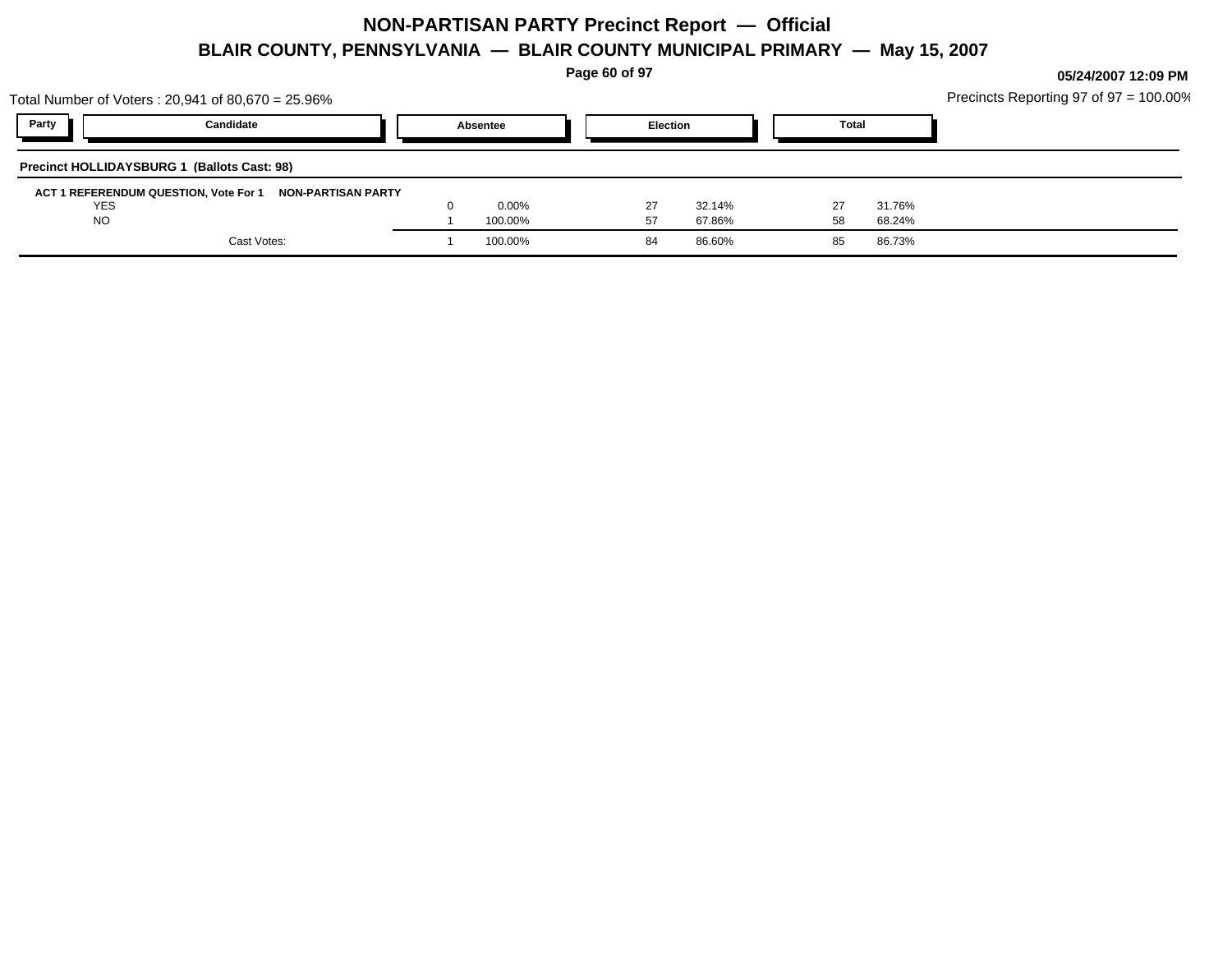**Page 61 of 97**

|            | Total Number of Voters: 20,941 of 80,670 = 25.96%        |          |     |                 |              |        | Precincts Reporting 97 of $97 = 100.00\%$ |
|------------|----------------------------------------------------------|----------|-----|-----------------|--------------|--------|-------------------------------------------|
| Party      | Candidate                                                | Absentee |     | <b>Election</b> | <b>Total</b> |        |                                           |
|            | <b>Precinct HOLLIDAYSBURG 2 (Ballots Cast: 180)</b>      |          |     |                 |              |        |                                           |
|            | ACT 1 REFERENDUM QUESTION, Vote For 1 NON-PARTISAN PARTY |          |     |                 |              |        |                                           |
| <b>YES</b> |                                                          | 33.33%   |     | 48.73%<br>77    | 78           | 48.45% |                                           |
| <b>NO</b>  |                                                          | 66.67%   |     | 51.27%<br>81    | 83           | 51.55% |                                           |
|            | Cast Votes:                                              | 100.00%  | 158 | 89.27%          | 161          | 89.44% |                                           |
|            |                                                          |          |     |                 |              |        |                                           |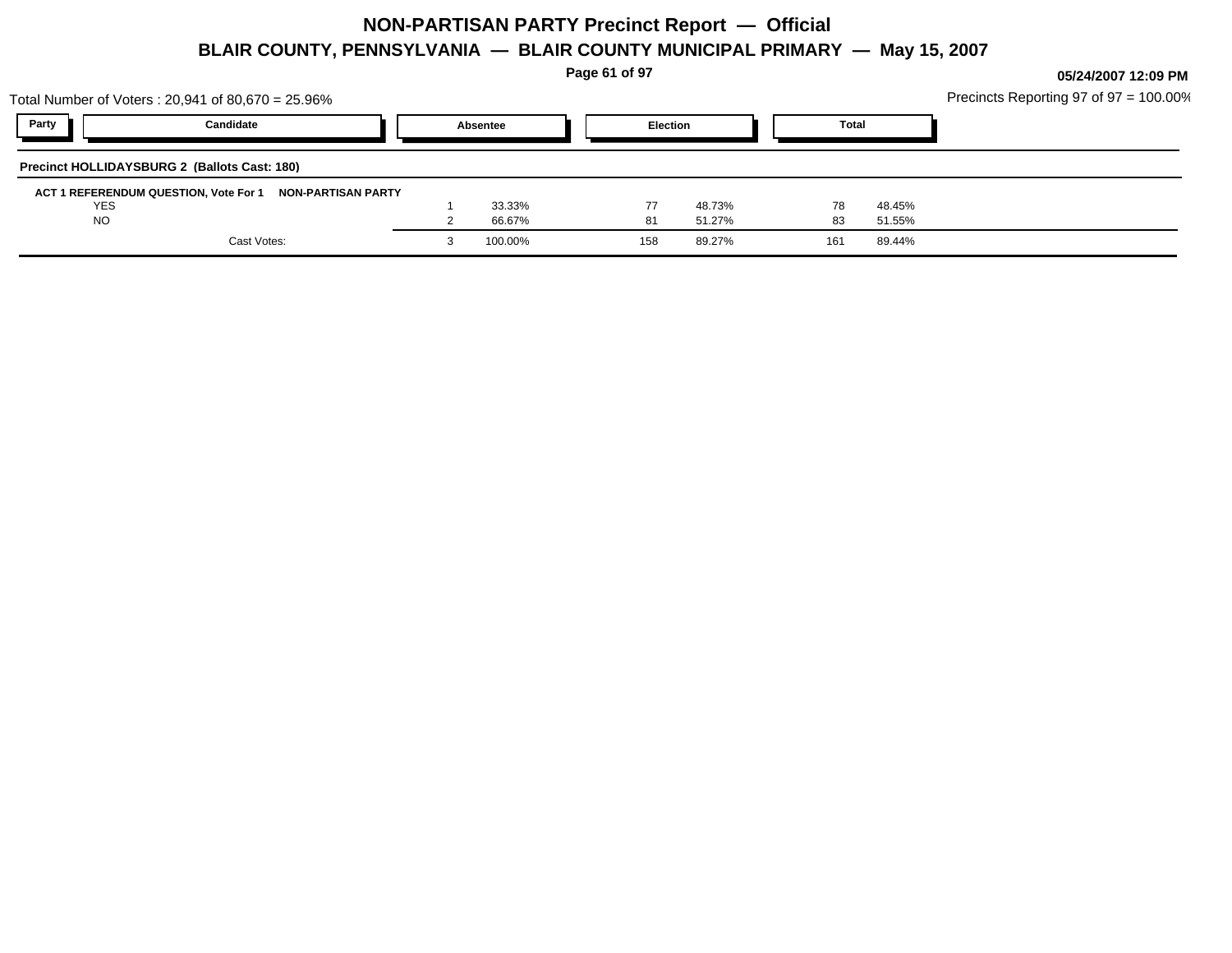**Page 62 of 97**

|            | Total Number of Voters: 20,941 of 80,670 = 25.96%        |          |                 |        |              |        | Precincts Reporting 97 of $97 = 100.00\%$ |
|------------|----------------------------------------------------------|----------|-----------------|--------|--------------|--------|-------------------------------------------|
| Party      | Candidate                                                | Absentee | <b>Election</b> |        | <b>Total</b> |        |                                           |
|            | Precinct HOLLIDAYSBURG 3 (Ballots Cast: 55)              |          |                 |        |              |        |                                           |
|            | ACT 1 REFERENDUM QUESTION, Vote For 1 NON-PARTISAN PARTY |          |                 |        |              |        |                                           |
| <b>YES</b> |                                                          | $0.00\%$ | 14              | 28.00% |              | 27.45% |                                           |
| <b>NO</b>  |                                                          | 100.00%  | 36              | 72.00% |              | 72.55% |                                           |
|            | Cast Votes:                                              | 100.00%  | 50              | 92.59% |              | 92.73% |                                           |
|            |                                                          |          |                 |        |              |        |                                           |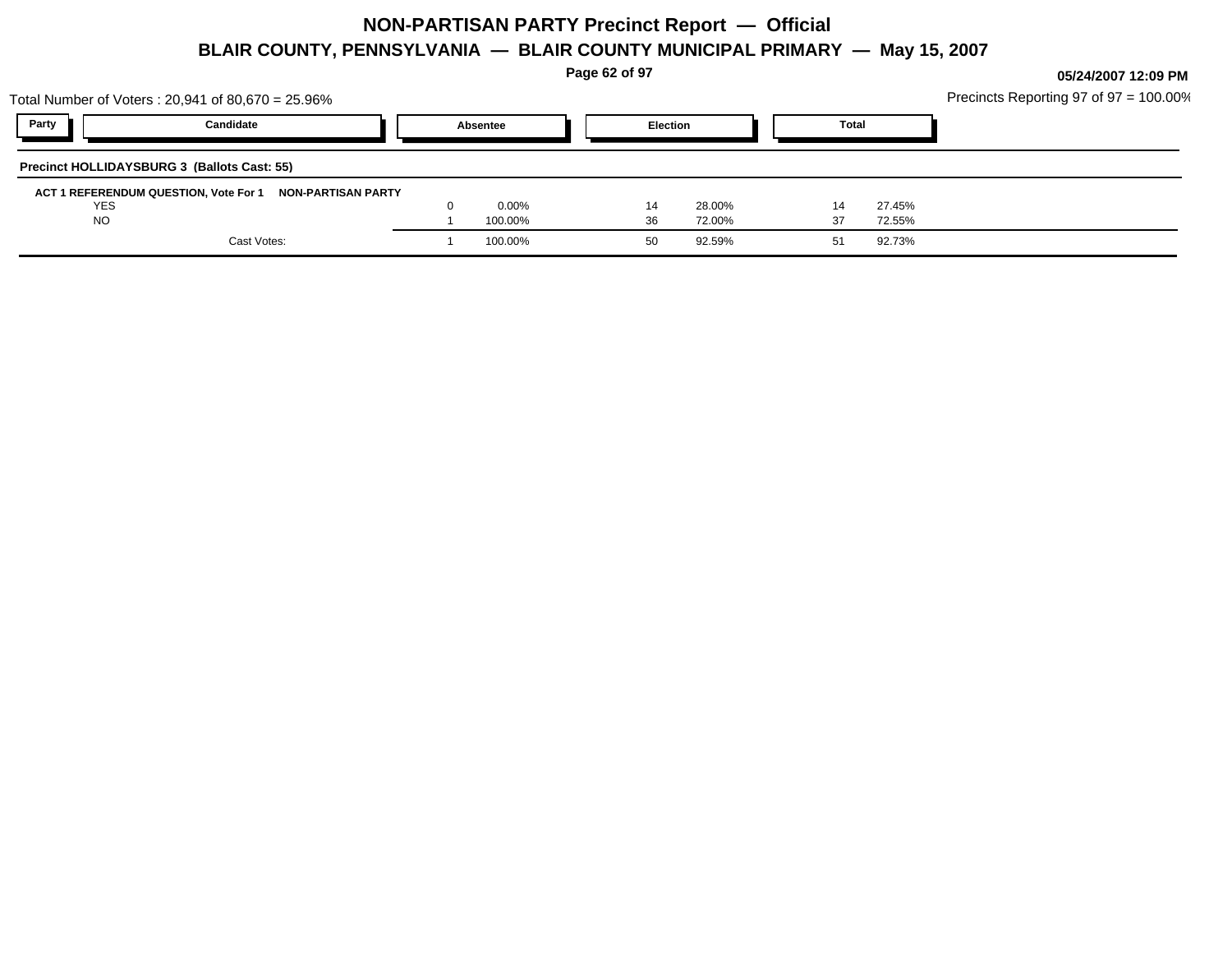**Page 63 of 97**

|            | Total Number of Voters: 20,941 of 80,670 = 25.96%        |          |                 |        |              |        | Precincts Reporting 97 of $97 = 100.00\%$ |
|------------|----------------------------------------------------------|----------|-----------------|--------|--------------|--------|-------------------------------------------|
| Party      | Candidate                                                | Absentee | <b>Election</b> |        | <b>Total</b> |        |                                           |
|            | Precinct HOLLIDAYSBURG 4 (Ballots Cast: 175)             |          |                 |        |              |        |                                           |
| <b>YES</b> | ACT 1 REFERENDUM QUESTION, Vote For 1 NON-PARTISAN PARTY | 57.14%   | 64              | 41.56% | 68           | 42.24% |                                           |
| <b>NO</b>  |                                                          | 42.86%   | -90             | 58.44% | 93           | 57.76% |                                           |
|            | Cast Votes:                                              | 100.00%  | 154             | 91.67% | 161          | 92.00% |                                           |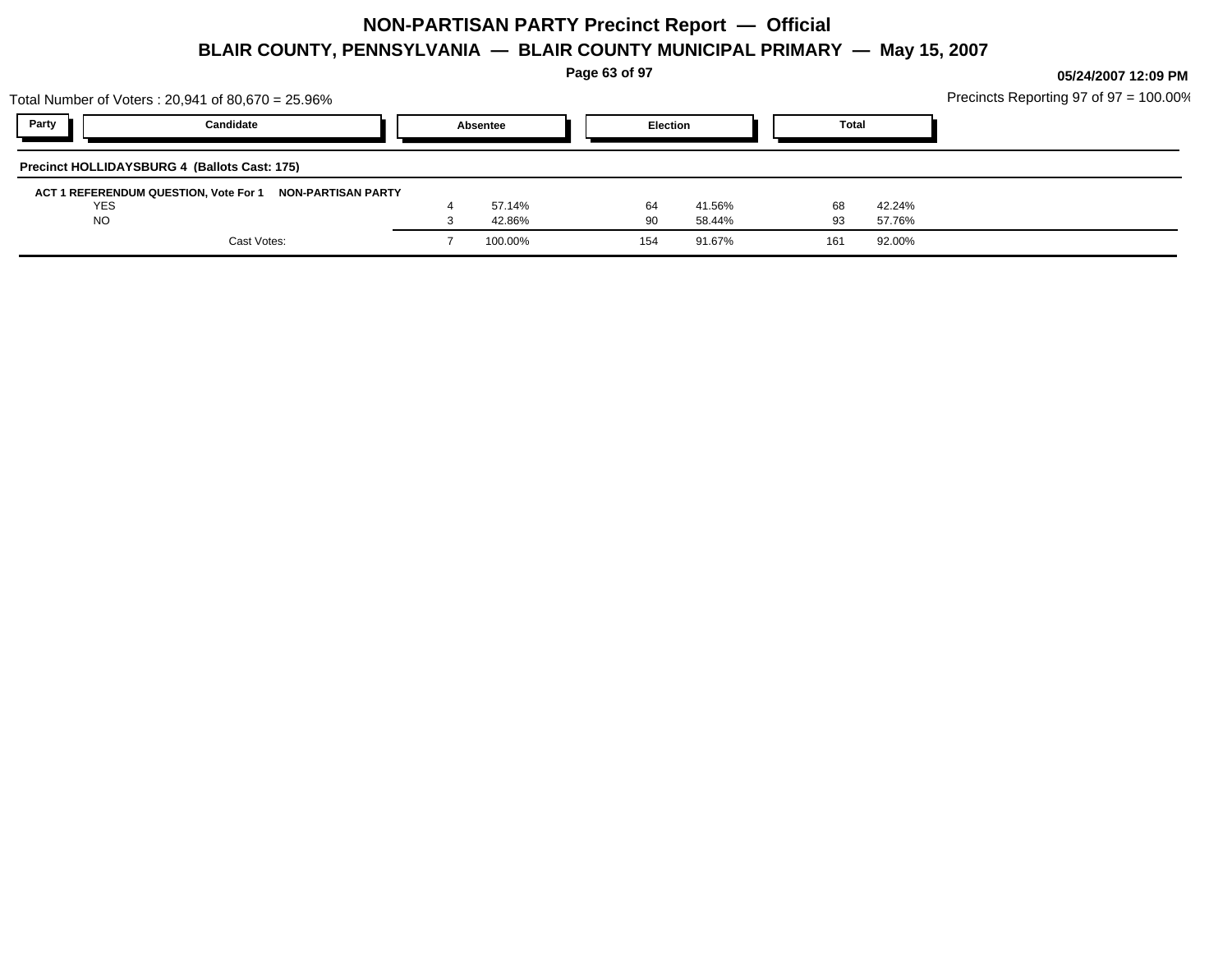**Page 64 of 97**

|            | Total Number of Voters: 20,941 of 80,670 = 25.96%        |          |     |                 |              |        | Precincts Reporting 97 of $97 = 100.00\%$ |
|------------|----------------------------------------------------------|----------|-----|-----------------|--------------|--------|-------------------------------------------|
| Party      | Candidate                                                | Absentee |     | <b>Election</b> | <b>Total</b> |        |                                           |
|            | Precinct HOLLIDAYSBURG 5 (Ballots Cast: 196)             |          |     |                 |              |        |                                           |
|            | ACT 1 REFERENDUM QUESTION, Vote For 1 NON-PARTISAN PARTY |          |     |                 |              |        |                                           |
| <b>YES</b> |                                                          | 20.00%   | 66  | 38.82%          | 67           | 38.29% |                                           |
| <b>NO</b>  |                                                          | 80.00%   | 104 | 61.18%          | 108          | 61.71% |                                           |
|            | Cast Votes:                                              | 100.00%  | 170 | 89.01%          | 175          | 89.29% |                                           |
|            |                                                          |          |     |                 |              |        |                                           |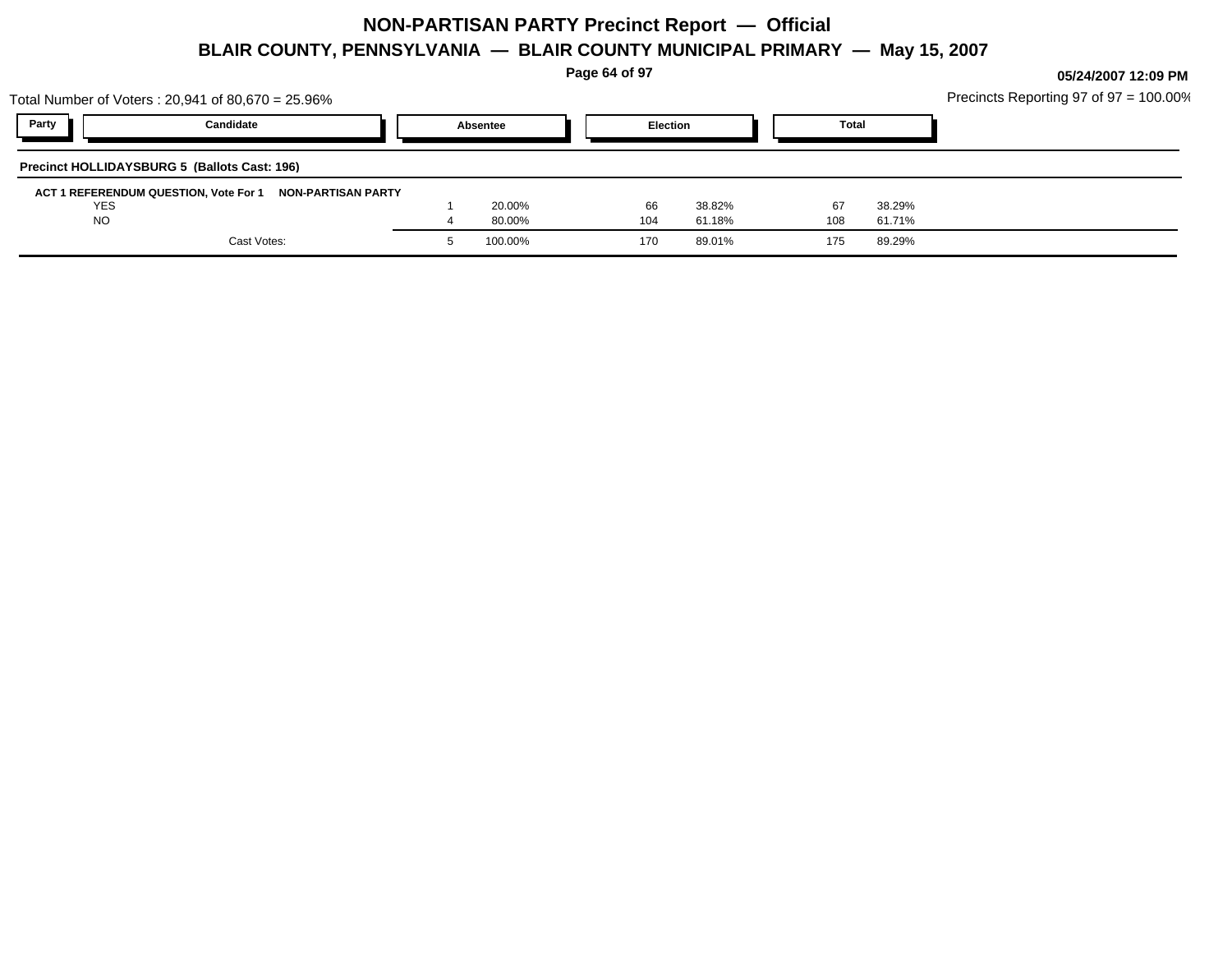**Page 65 of 97**

|           | Total Number of Voters : 20,941 of 80,670 = 25.96%       |          |     |                 |              |        | Precincts Reporting 97 of 97 = 100.00% |
|-----------|----------------------------------------------------------|----------|-----|-----------------|--------------|--------|----------------------------------------|
| Party     | Candidate                                                | Absentee |     | <b>Election</b> | <b>Total</b> |        |                                        |
|           | Precinct HOLLIDAYSBURG 6 (Ballots Cast: 220)             |          |     |                 |              |        |                                        |
|           | ACT 1 REFERENDUM QUESTION, Vote For 1 NON-PARTISAN PARTY |          |     |                 |              |        |                                        |
| YES       |                                                          | $0.00\%$ | 74  | 38.34%          | 74           | 37.95% |                                        |
| <b>NO</b> |                                                          | 100.00%  | 119 | 61.66%          | 121          | 62.05% |                                        |
|           | Cast Votes:                                              | 100.00%  | 193 | 88.53%          | 195          | 88.64% |                                        |
|           |                                                          |          |     |                 |              |        |                                        |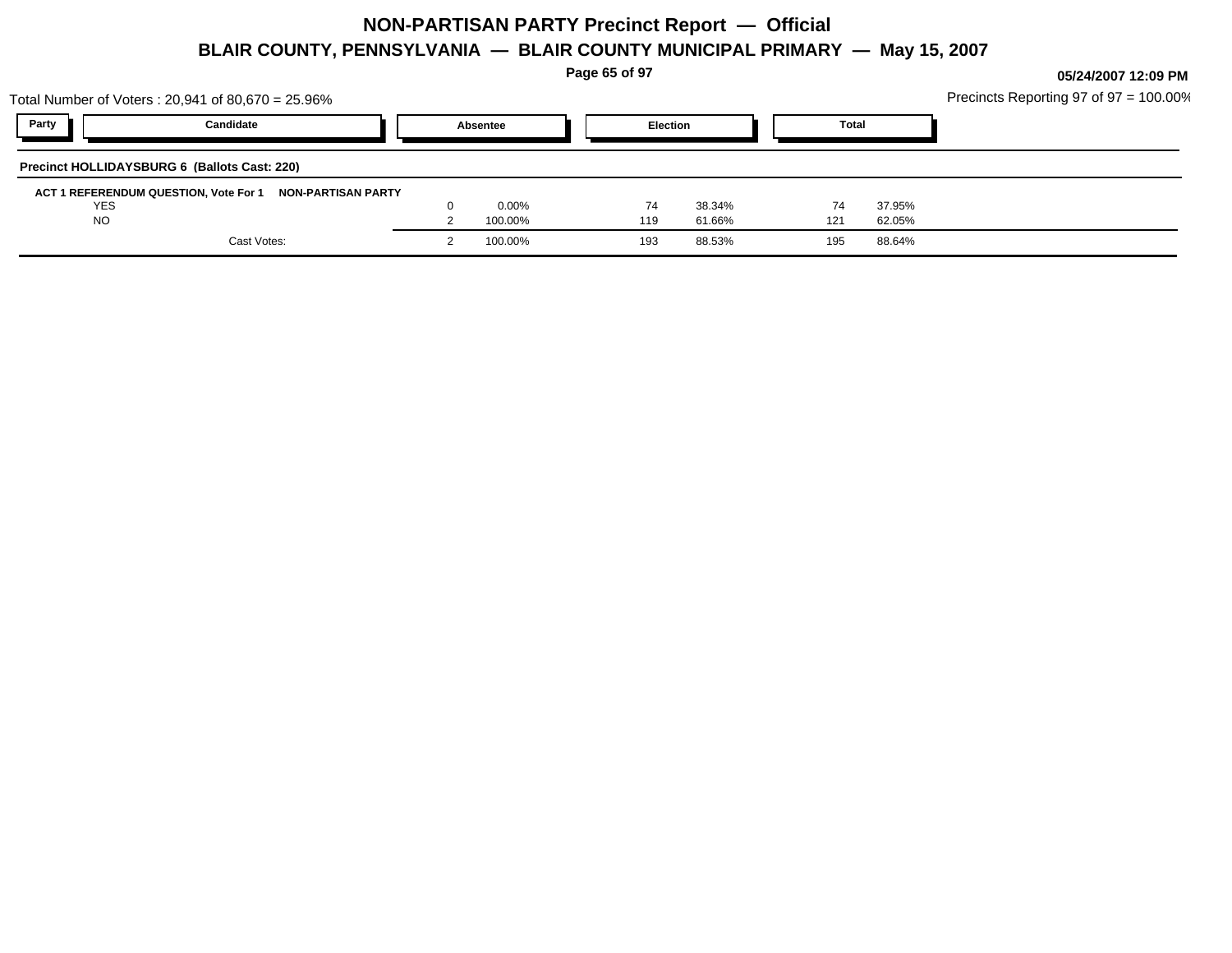**Page 66 of 97**

| Total Number of Voters: 20,941 of 80,670 = 25.96% |                                                          |          |     |                 |              |        | Precincts Reporting 97 of $97 = 100.00\%$ |
|---------------------------------------------------|----------------------------------------------------------|----------|-----|-----------------|--------------|--------|-------------------------------------------|
| Party                                             | Candidate                                                | Absentee |     | <b>Election</b> | <b>Total</b> |        |                                           |
| Precinct HOLLIDAYSBURG 7 (Ballots Cast: 174)      |                                                          |          |     |                 |              |        |                                           |
|                                                   | ACT 1 REFERENDUM QUESTION, Vote For 1 NON-PARTISAN PARTY |          |     |                 |              |        |                                           |
| <b>YES</b>                                        |                                                          | $0.00\%$ | 60  | 39.47%          | 60           | 39.47% |                                           |
| <b>NO</b>                                         |                                                          | 0.00%    | 92  | 60.53%          | 92           | 60.53% |                                           |
|                                                   | Cast Votes:                                              | 0.00%    | 152 | 87.36%          | 152          | 87.36% |                                           |
|                                                   |                                                          |          |     |                 |              |        |                                           |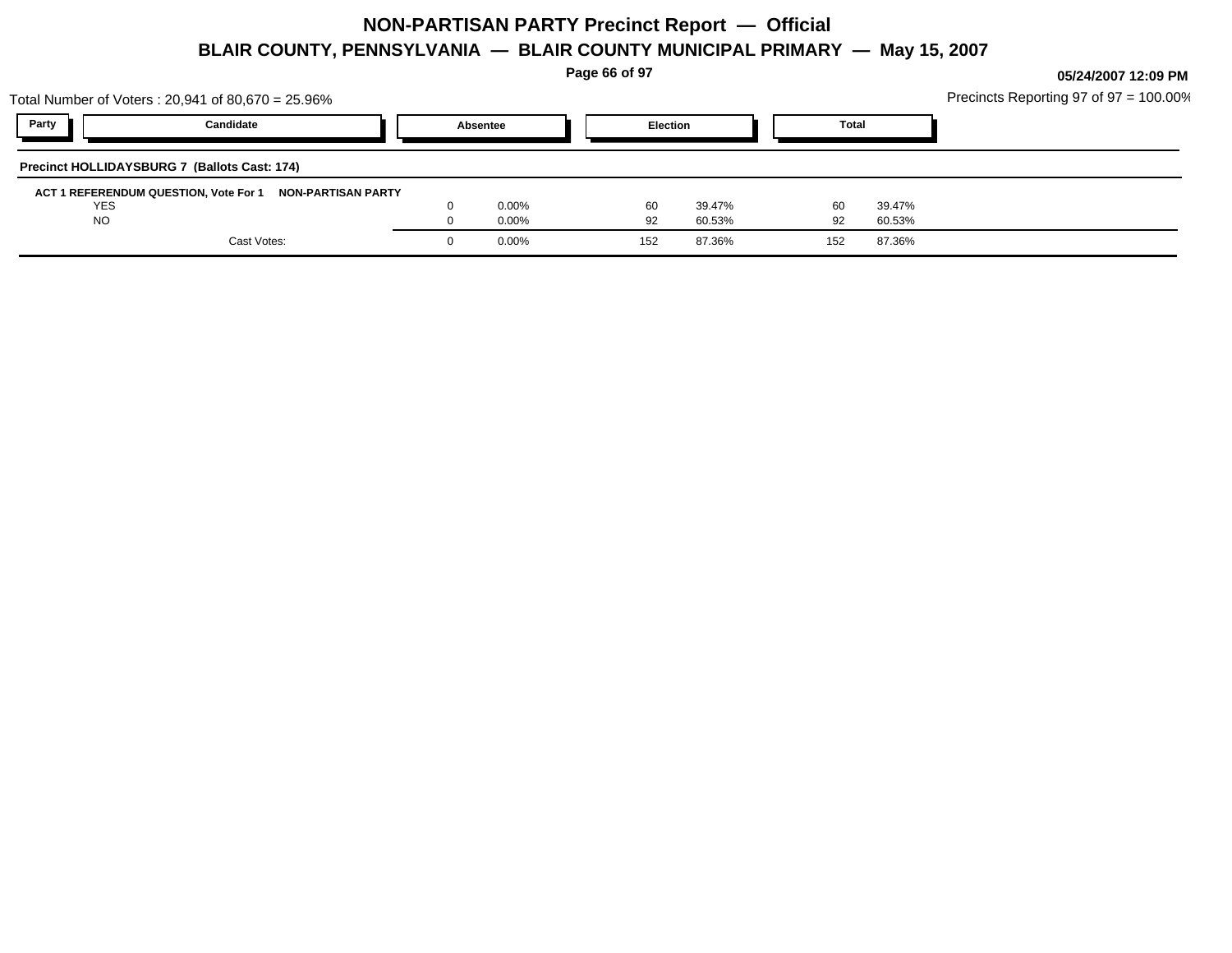**Page 67 of 97**

|            | Total Number of Voters: 20,941 of 80,670 = 25.96%        |          |                 |        |              |        | Precincts Reporting 97 of $97 = 100.00\%$ |
|------------|----------------------------------------------------------|----------|-----------------|--------|--------------|--------|-------------------------------------------|
| Party      | Candidate                                                | Absentee | <b>Election</b> |        | <b>Total</b> |        |                                           |
|            | <b>Precinct HUSTON TWP (Ballots Cast: 247)</b>           |          |                 |        |              |        |                                           |
|            | ACT 1 REFERENDUM QUESTION, Vote For 1 NON-PARTISAN PARTY |          |                 |        |              |        |                                           |
| <b>YES</b> |                                                          | 50.00%   | 96              | 41.20% | 98           | 41.35% |                                           |
| <b>NO</b>  |                                                          | 50.00%   | 137             | 58.80% | 139          | 58.65% |                                           |
|            | Cast Votes:                                              | 100.00%  | 233             | 95.88% | 237          | 95.95% |                                           |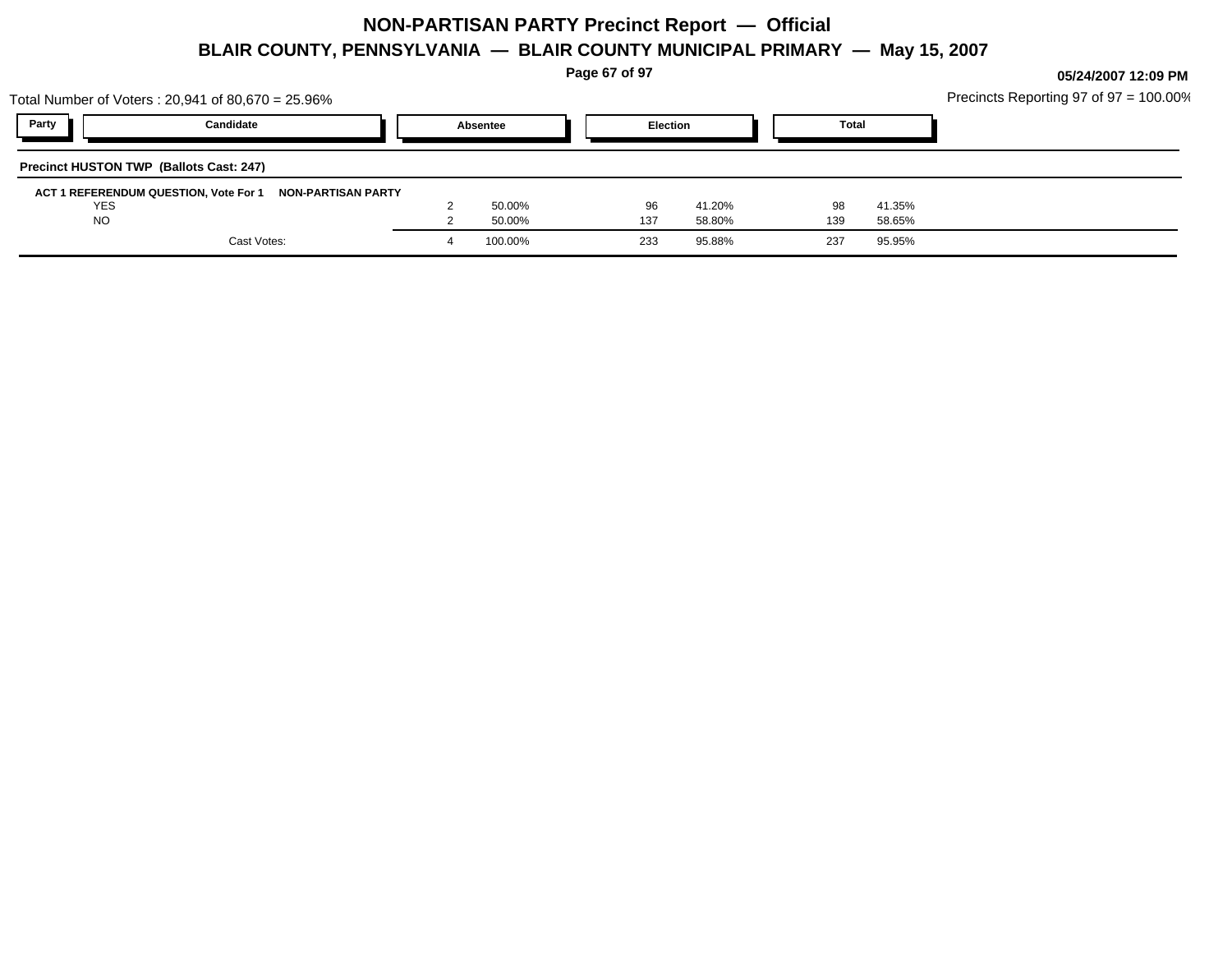**Page 68 of 97**

|                                                 | Total Number of Voters : 20,941 of 80,670 = 25.96%       |          |                 |        |              |        | Precincts Reporting 97 of $97 = 100.00\%$ |
|-------------------------------------------------|----------------------------------------------------------|----------|-----------------|--------|--------------|--------|-------------------------------------------|
| Party                                           | Candidate                                                | Absentee | <b>Election</b> |        | <b>Total</b> |        |                                           |
| <b>Precinct JUNIATA TWP (Ballots Cast: 163)</b> |                                                          |          |                 |        |              |        |                                           |
|                                                 | ACT 1 REFERENDUM QUESTION, Vote For 1 NON-PARTISAN PARTY |          |                 |        |              |        |                                           |
| <b>YES</b>                                      |                                                          | 100.00%  | 42              | 32.81% | 44           | 33.85% |                                           |
| <b>NO</b>                                       |                                                          | 0.00%    | 86              | 67.19% | 86           | 66.15% |                                           |
|                                                 | Cast Votes:                                              | 100.00%  | 128             | 79.50% | 130          | 79.75% |                                           |
|                                                 |                                                          |          |                 |        |              |        |                                           |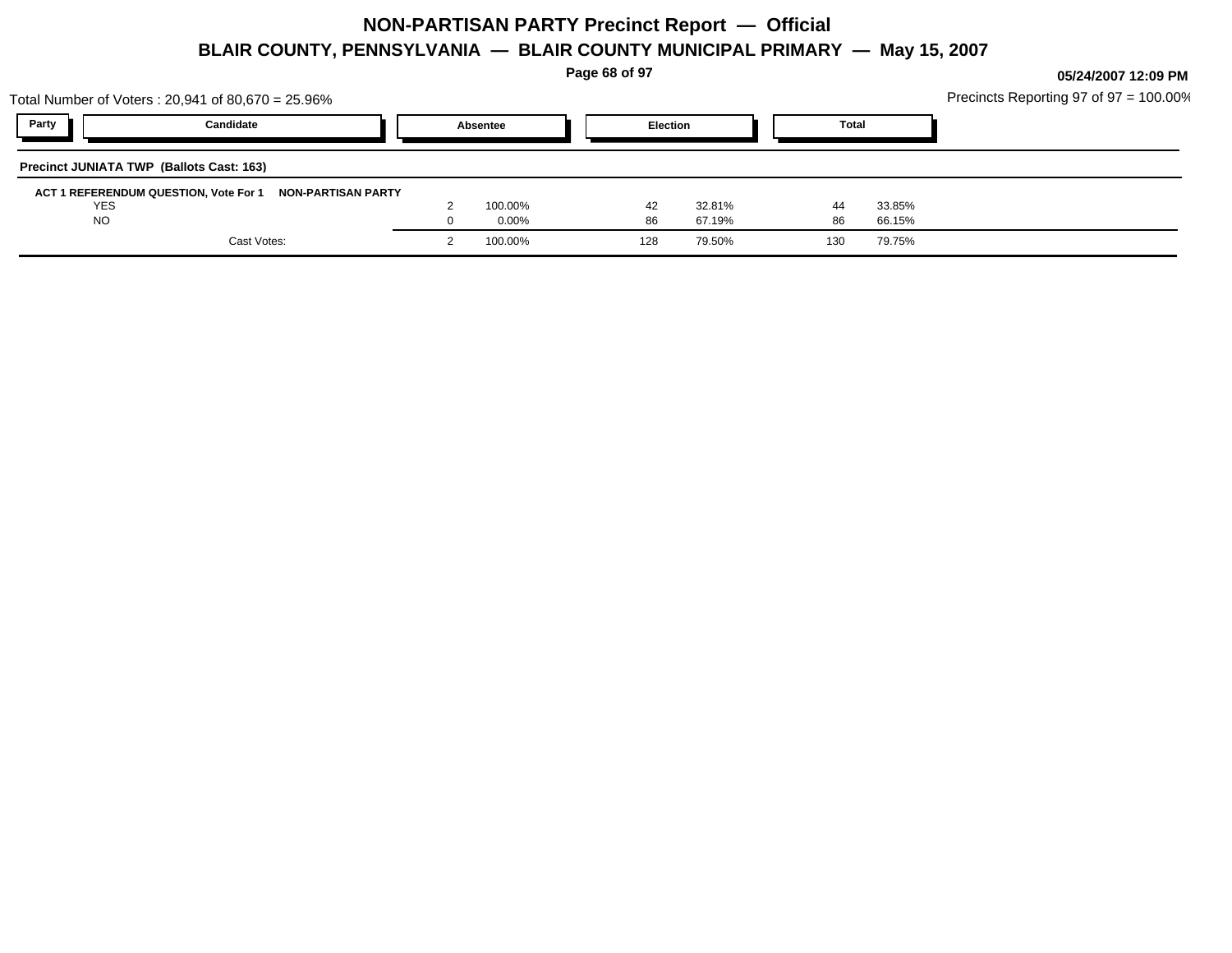**Page 69 of 97**

|            | Total Number of Voters: 20,941 of 80,670 = 25.96%        |          |     |                 |              |        | Precincts Reporting 97 of $97 = 100.00\%$ |
|------------|----------------------------------------------------------|----------|-----|-----------------|--------------|--------|-------------------------------------------|
| Party      | Candidate                                                | Absentee |     | <b>Election</b> | <b>Total</b> |        |                                           |
|            | Precinct LOGAN TWP 1 (Ballots Cast: 386)                 |          |     |                 |              |        |                                           |
|            | ACT 1 REFERENDUM QUESTION, Vote For 1 NON-PARTISAN PARTY |          |     |                 |              |        |                                           |
| <b>YES</b> |                                                          | 33.33%   | 97  | 28.20%          | 98           | 28.24% |                                           |
| <b>NO</b>  |                                                          | 66.67%   | 247 | 71.80%          | 249          | 71.76% |                                           |
|            | Cast Votes:                                              | 100.00%  | 344 | 89.82%          | 347          | 89.90% |                                           |
|            |                                                          |          |     |                 |              |        |                                           |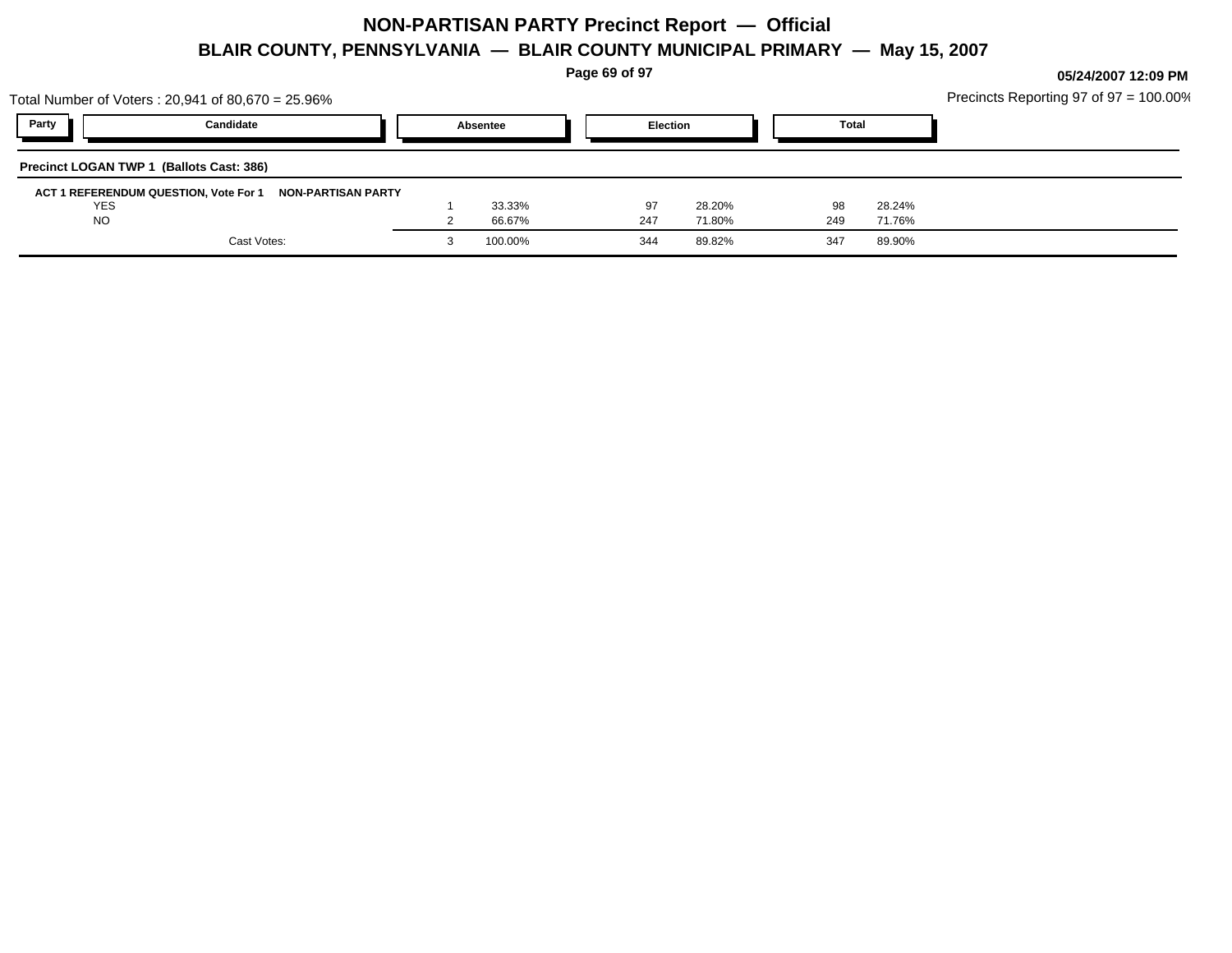**Page 70 of 97**

| Party<br><b>Election</b><br>Candidate<br><b>Total</b><br>Absentee<br>Precinct LOGAN TWP 2 (Ballots Cast: 392)<br>ACT 1 REFERENDUM QUESTION, Vote For 1 NON-PARTISAN PARTY<br>12.50%<br>100<br>28.53%<br><b>YES</b><br>101<br>28.90%<br><b>NO</b><br>87.50%<br>253<br>71.10%<br>71.47%<br>246<br>Cast Votes:<br>100.00%<br>90.31%<br>90.10%<br>354<br>346 | Total Number of Voters: 20,941 of 80,670 = 25.96% |  |  |  |  | Precincts Reporting 97 of $97 = 100.00\%$ |
|----------------------------------------------------------------------------------------------------------------------------------------------------------------------------------------------------------------------------------------------------------------------------------------------------------------------------------------------------------|---------------------------------------------------|--|--|--|--|-------------------------------------------|
|                                                                                                                                                                                                                                                                                                                                                          |                                                   |  |  |  |  |                                           |
|                                                                                                                                                                                                                                                                                                                                                          |                                                   |  |  |  |  |                                           |
|                                                                                                                                                                                                                                                                                                                                                          |                                                   |  |  |  |  |                                           |
|                                                                                                                                                                                                                                                                                                                                                          |                                                   |  |  |  |  |                                           |
|                                                                                                                                                                                                                                                                                                                                                          |                                                   |  |  |  |  |                                           |
|                                                                                                                                                                                                                                                                                                                                                          |                                                   |  |  |  |  |                                           |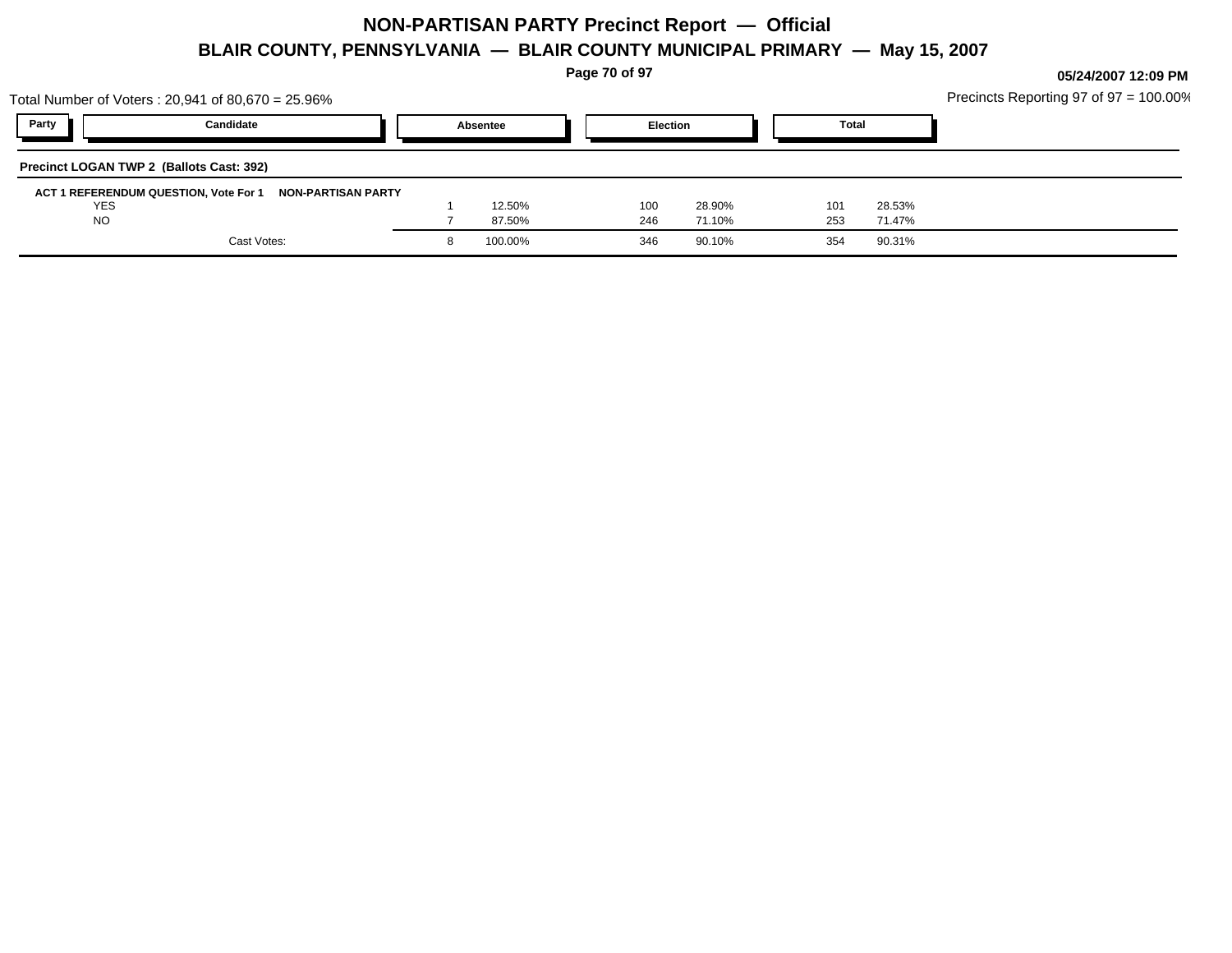**Page 71 of 97**

|                                          | Total Number of Voters: 20,941 of 80,670 = 25.96%        |          |                 |        |              |        | Precincts Reporting 97 of $97 = 100.00\%$ |
|------------------------------------------|----------------------------------------------------------|----------|-----------------|--------|--------------|--------|-------------------------------------------|
| Party                                    | Candidate                                                | Absentee | <b>Election</b> |        | <b>Total</b> |        |                                           |
| Precinct LOGAN TWP 3 (Ballots Cast: 282) |                                                          |          |                 |        |              |        |                                           |
| <b>YES</b>                               | ACT 1 REFERENDUM QUESTION, Vote For 1 NON-PARTISAN PARTY | 25.00%   | 67              | 27.35% | 69           | 27.27% |                                           |
| <b>NO</b>                                |                                                          | 75.00%   | 178             | 72.65% | 184          | 72.73% |                                           |
|                                          | Cast Votes:                                              | 100.00%  | 245             | 89.42% | 253          | 89.72% |                                           |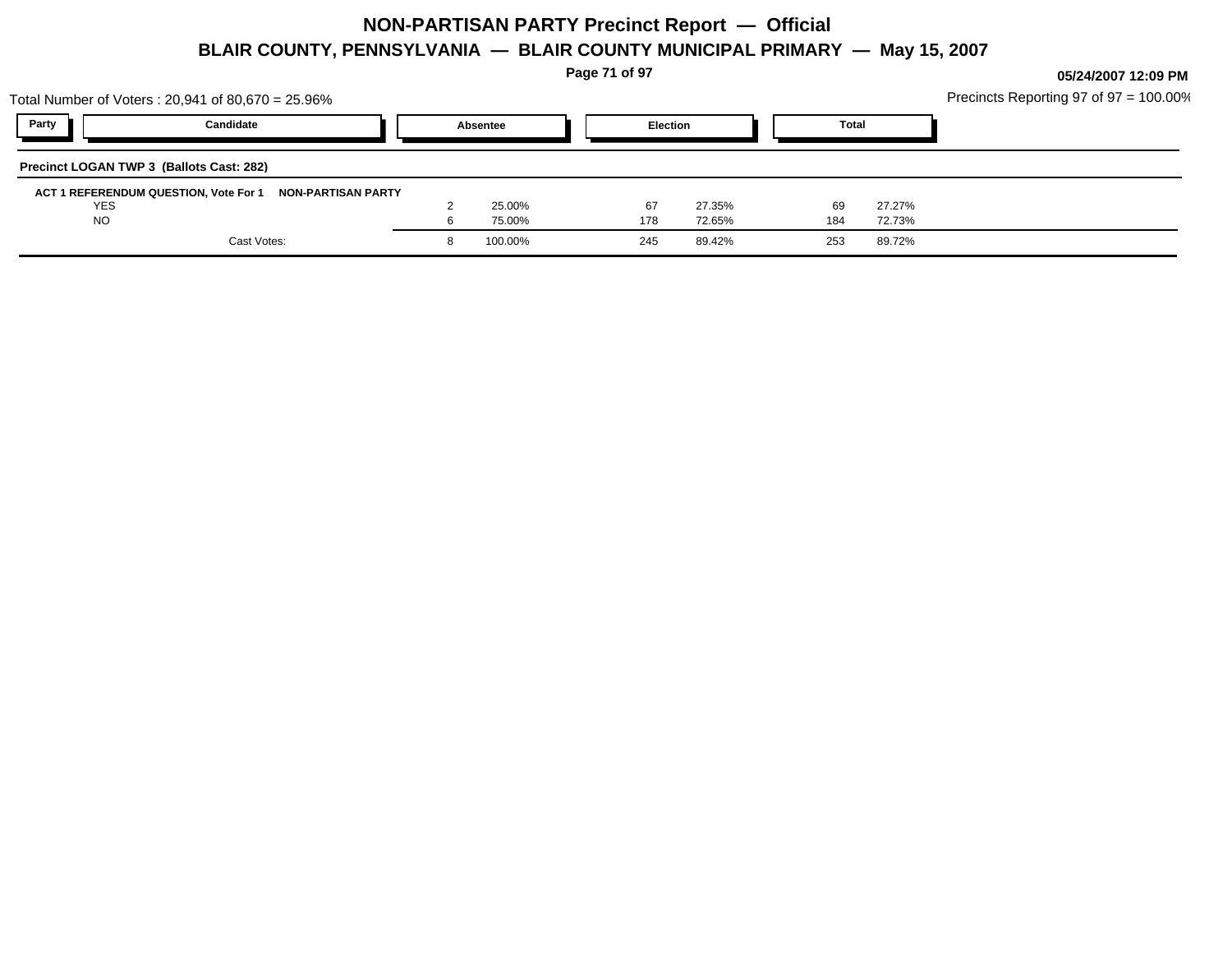**Page 72 of 97**

|            | Total Number of Voters: 20,941 of 80,670 = 25.96%        |          |     |                 |              |        | Precincts Reporting 97 of $97 = 100.00\%$ |
|------------|----------------------------------------------------------|----------|-----|-----------------|--------------|--------|-------------------------------------------|
| Party      | Candidate                                                | Absentee |     | <b>Election</b> | <b>Total</b> |        |                                           |
|            | Precinct LOGAN TWP 4 (Ballots Cast: 317)                 |          |     |                 |              |        |                                           |
|            | ACT 1 REFERENDUM QUESTION, Vote For 1 NON-PARTISAN PARTY |          |     |                 |              |        |                                           |
| <b>YES</b> |                                                          | 25.00%   | 85  | 30.25%          | 86           | 30.18% |                                           |
| <b>NO</b>  |                                                          | 75.00%   | 196 | 69.75%          | 199          | 69.82% |                                           |
|            | Cast Votes:                                              | 100.00%  | 281 | 89.78%          | 285          | 89.91% |                                           |
|            |                                                          |          |     |                 |              |        |                                           |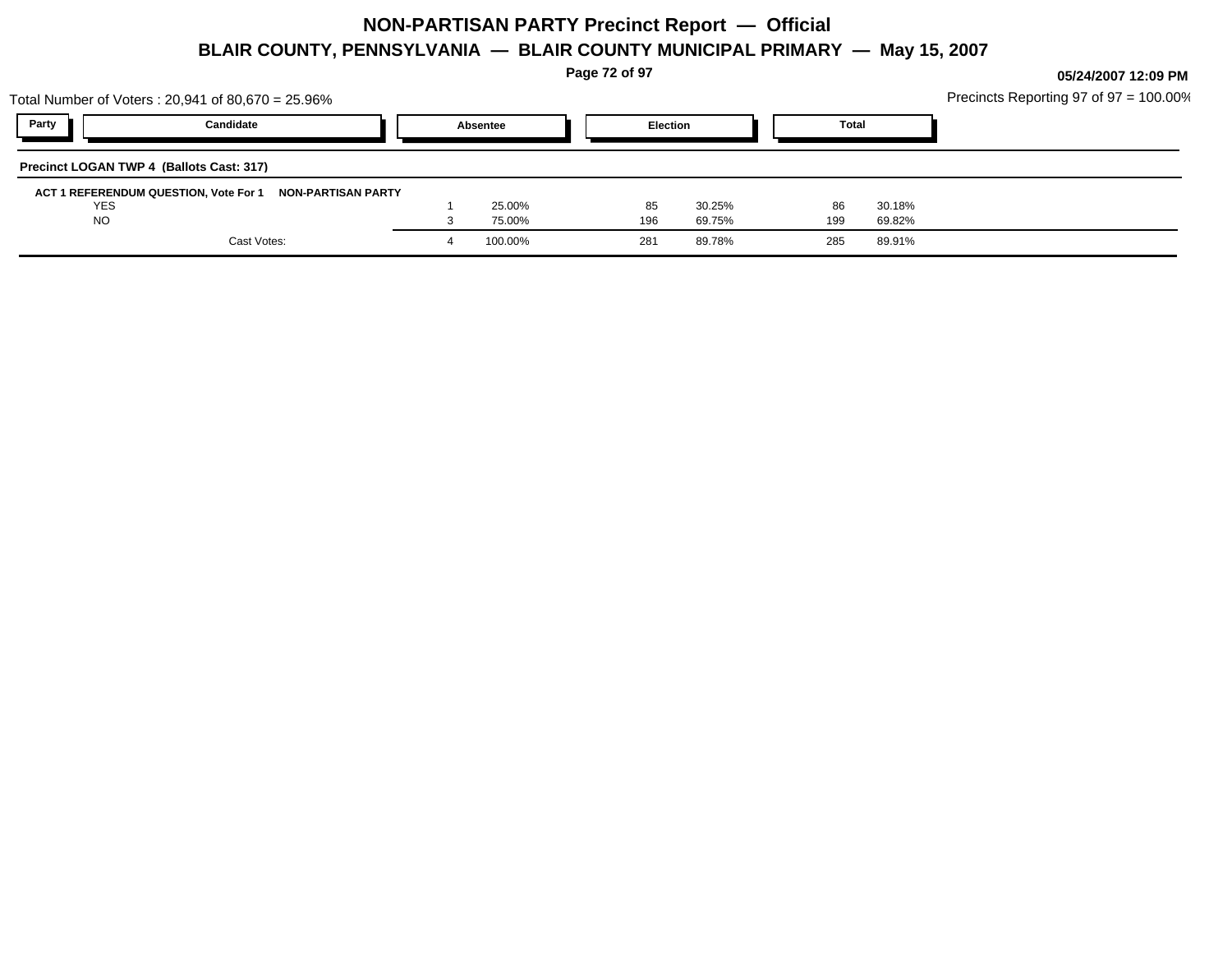**Page 73 of 97**

| Total Number of Voters : 20,941 of 80,670 = 25.96%       |          |                 |        |              |        | Precincts Reporting 97 of 97 = 100.00% |
|----------------------------------------------------------|----------|-----------------|--------|--------------|--------|----------------------------------------|
| Party<br>Candidate                                       | Absentee | <b>Election</b> |        | <b>Total</b> |        |                                        |
| Precinct LOGAN TWP 5 (Ballots Cast: 383)                 |          |                 |        |              |        |                                        |
| ACT 1 REFERENDUM QUESTION, Vote For 1 NON-PARTISAN PARTY |          |                 |        |              |        |                                        |
| YES                                                      | 50.00%   | 106             | 31.74% | 107          | 31.85% |                                        |
| <b>NO</b>                                                | 50.00%   | 228             | 68.26% | 229          | 68.15% |                                        |
| Cast Votes:                                              | 100.00%  | 334             | 87.66% | 336          | 87.73% |                                        |
|                                                          |          |                 |        |              |        |                                        |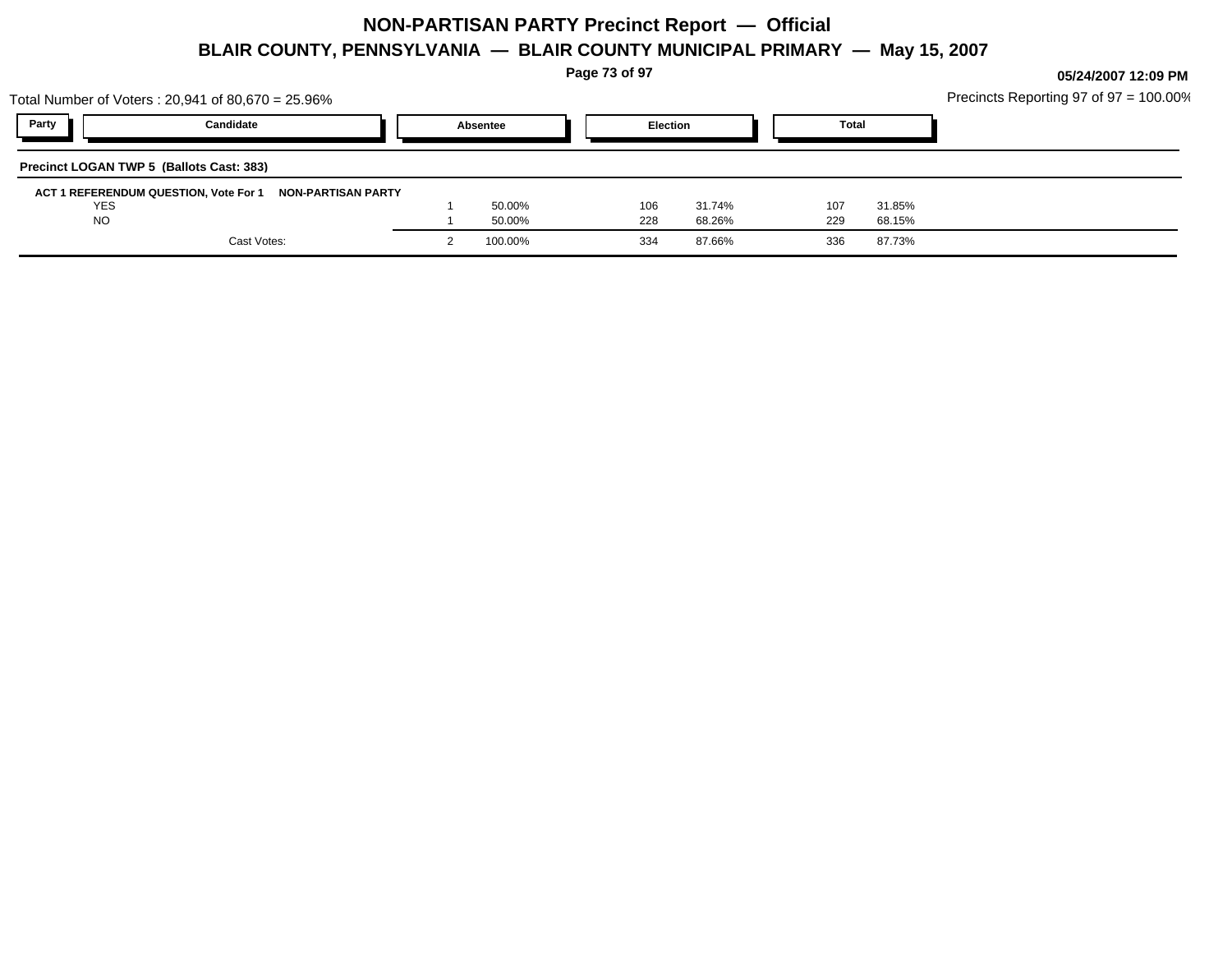**Page 74 of 97**

**05/24/2007 12:09 PM**

Precincts Reporting 97 of 97 = 100.00%

| Total Number of Voters : 20,941 of 80,670 = 25.96%          |          |     |                 |       |        | Precincts Reporting 97 of $97 = 100.00$ |
|-------------------------------------------------------------|----------|-----|-----------------|-------|--------|-----------------------------------------|
| Party<br>Candidate                                          | Absentee |     | <b>Election</b> | Total |        |                                         |
| Precinct LOGAN TWP 6 (Ballots Cast: 375)                    |          |     |                 |       |        |                                         |
| ACT 1 REFERENDUM QUESTION, Vote For 1<br>NON-PARTISAN PARTY |          |     |                 |       |        |                                         |
| <b>YES</b>                                                  | $0.00\%$ |     | 93<br>27.35%    | 93    | 27.03% |                                         |
| <b>NO</b>                                                   | 100.00%  | 247 | 72.65%          | 251   | 72.97% |                                         |
| Cast Votes:                                                 | 100.00%  | 340 | 91.64%          | 344   | 91.73% |                                         |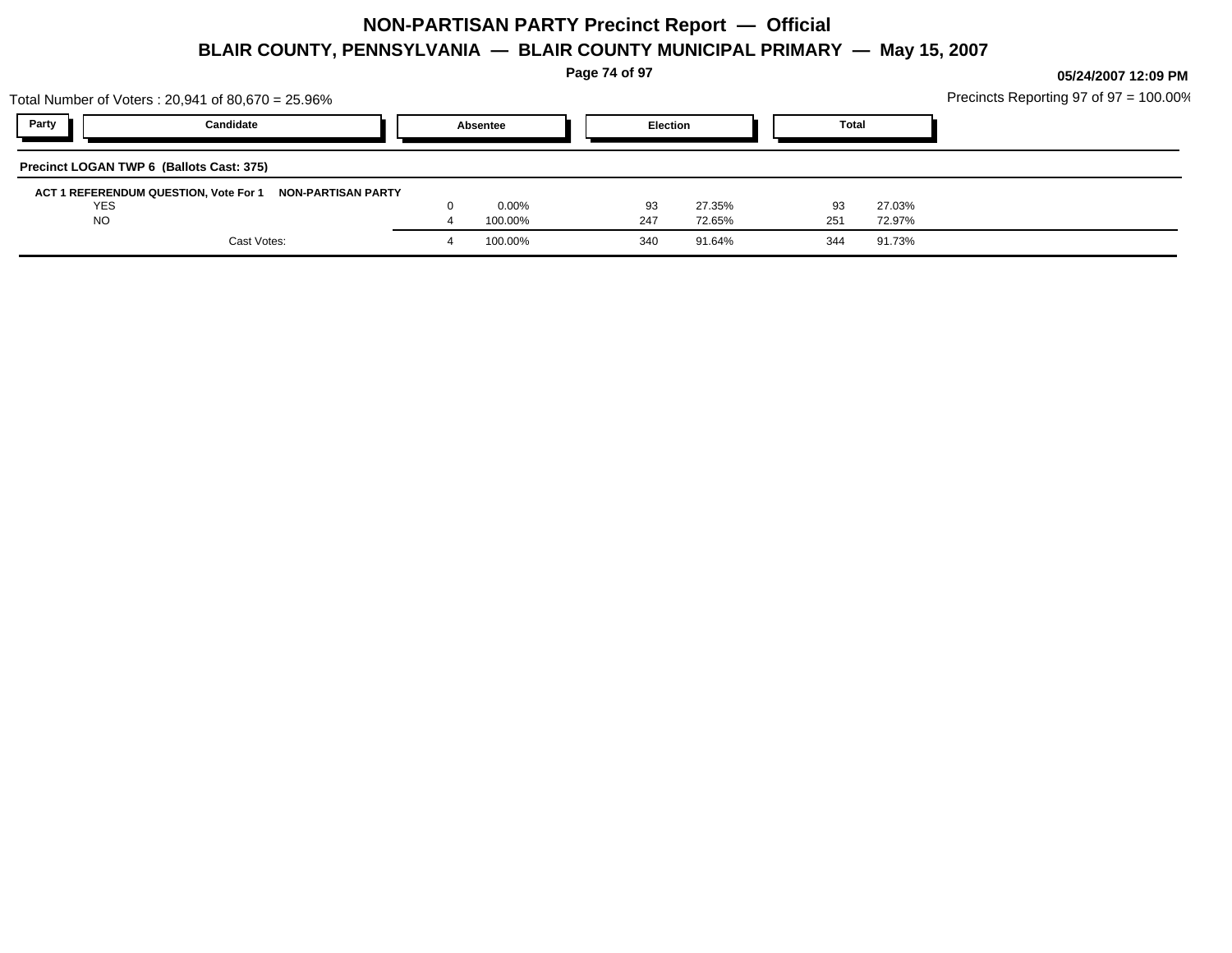**Page 75 of 97**

|            | Total Number of Voters: 20,941 of 80,670 = 25.96%        |          |     |                 |     |              | Precincts Reporting 97 of $97 = 100.00\%$ |
|------------|----------------------------------------------------------|----------|-----|-----------------|-----|--------------|-------------------------------------------|
| Party      | Candidate                                                | Absentee |     | <b>Election</b> |     | <b>Total</b> |                                           |
|            | Precinct LOGAN TWP 7 (Ballots Cast: 208)                 |          |     |                 |     |              |                                           |
|            | ACT 1 REFERENDUM QUESTION, Vote For 1 NON-PARTISAN PARTY |          |     |                 |     |              |                                           |
| <b>YES</b> |                                                          | $0.00\%$ | 58  | 30.37%          | 58  | 30.05%       |                                           |
| <b>NO</b>  |                                                          | 100.00%  | 133 | 69.63%          | 135 | 69.95%       |                                           |
|            | Cast Votes:                                              | 100.00%  | 191 | 92.72%          | 193 | 92.79%       |                                           |
|            |                                                          |          |     |                 |     |              |                                           |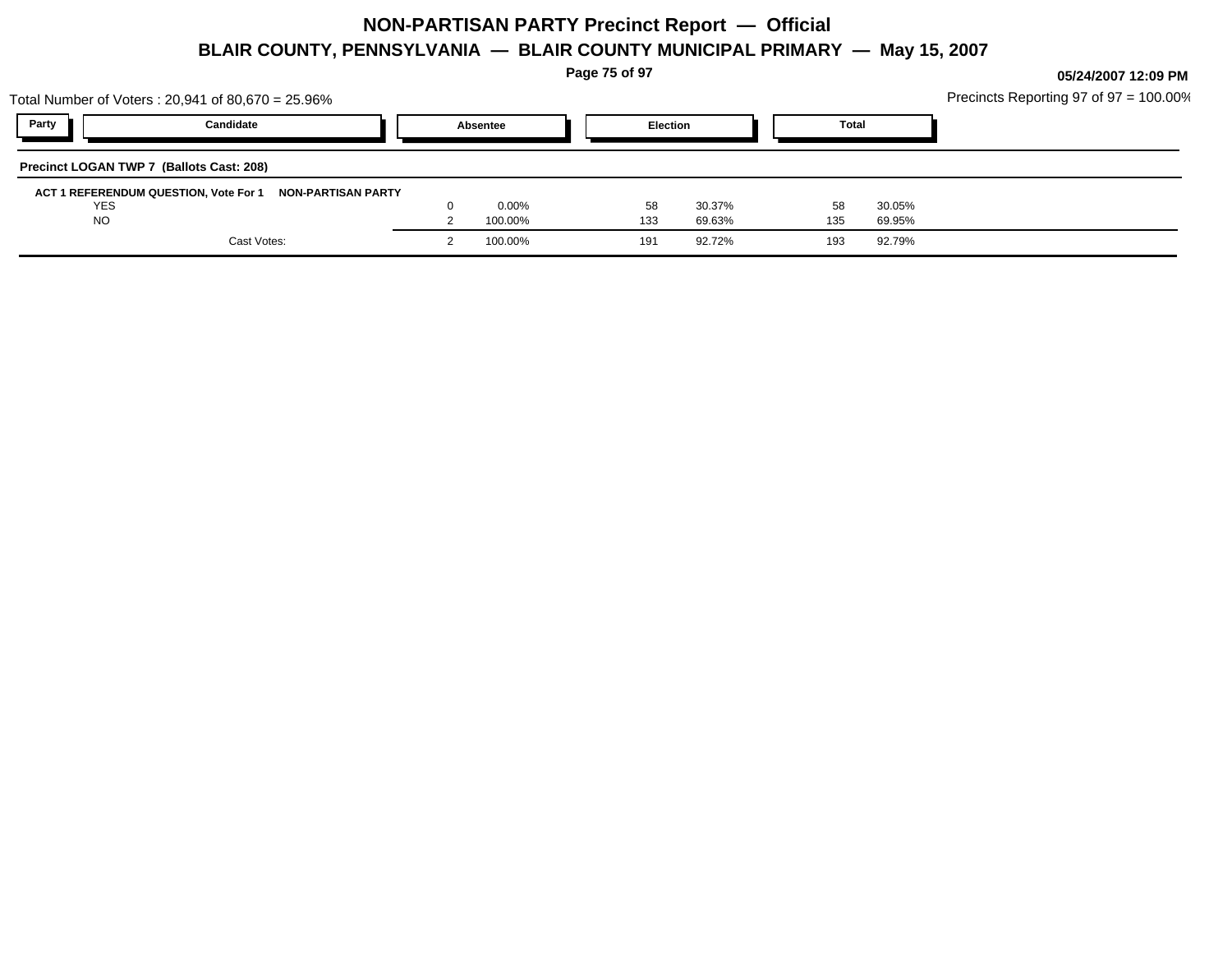**Page 76 of 97**

|            | Total Number of Voters : 20,941 of 80,670 = 25.96%       |          |     |                 |              |        | Precincts Reporting 97 of 97 = 100.00% |
|------------|----------------------------------------------------------|----------|-----|-----------------|--------------|--------|----------------------------------------|
| Party      | Candidate                                                | Absentee |     | <b>Election</b> | <b>Total</b> |        |                                        |
|            | <b>Precinct MARTINSBURG 1 (Ballots Cast: 245)</b>        |          |     |                 |              |        |                                        |
|            | ACT 1 REFERENDUM QUESTION, Vote For 1 NON-PARTISAN PARTY |          |     |                 |              |        |                                        |
| <b>YES</b> |                                                          | 33.33%   | 103 | 45.37%          | 104          | 45.22% |                                        |
| <b>NO</b>  |                                                          | 66.67%   | 124 | 54.63%          | 126          | 54.78% |                                        |
|            | Cast Votes:                                              | 100.00%  | 227 | 93.80%          | 230          | 93.88% |                                        |
|            |                                                          |          |     |                 |              |        |                                        |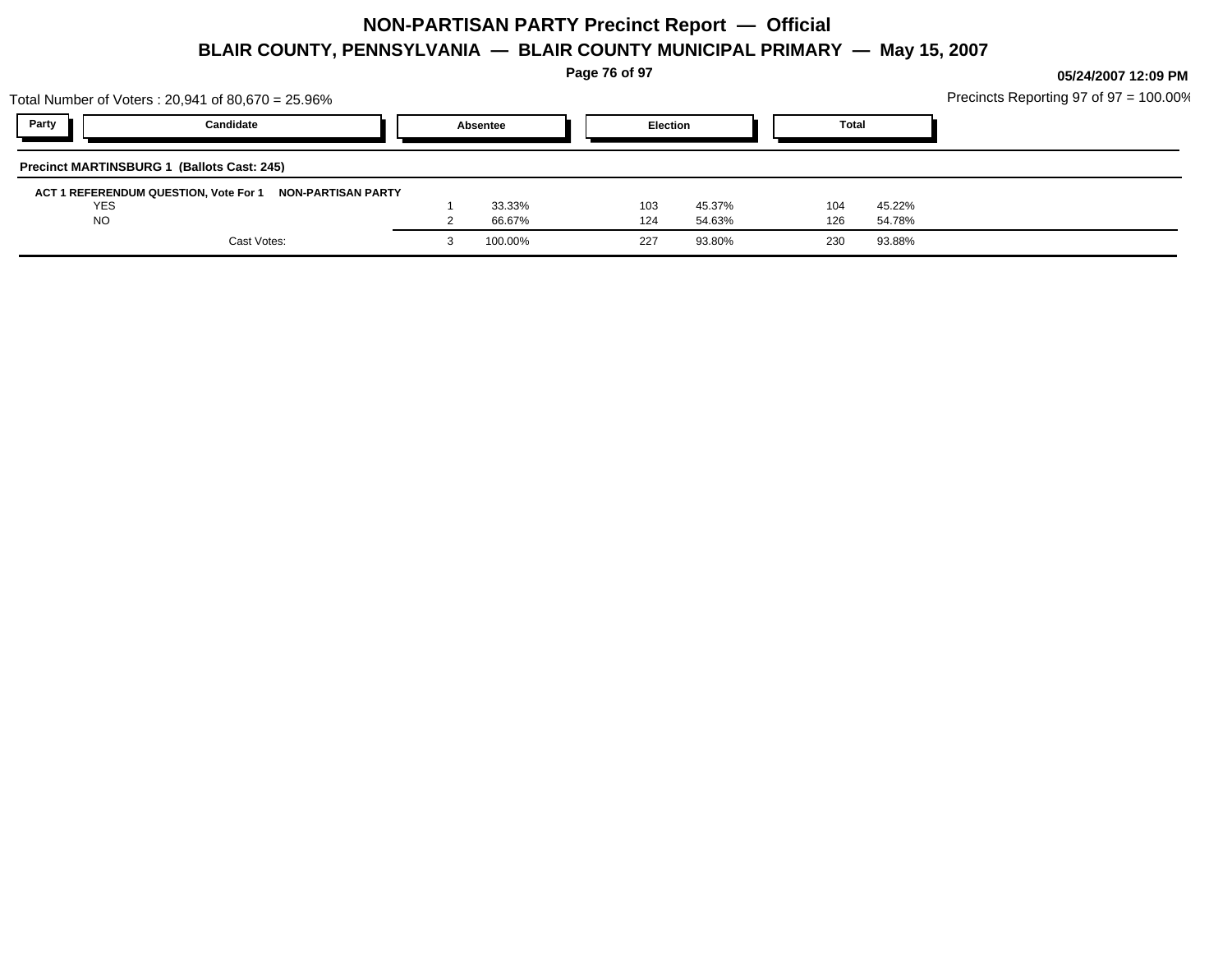**Page 77 of 97**

|            | Total Number of Voters : 20,941 of 80,670 = 25.96%       |          |                 |        |     |              | Precincts Reporting 97 of $97 = 100.00\%$ |
|------------|----------------------------------------------------------|----------|-----------------|--------|-----|--------------|-------------------------------------------|
| Party      | Candidate                                                | Absentee | <b>Election</b> |        |     | <b>Total</b> |                                           |
|            | <b>Precinct MARTINSBURG 2 (Ballots Cast: 264)</b>        |          |                 |        |     |              |                                           |
|            | ACT 1 REFERENDUM QUESTION, Vote For 1 NON-PARTISAN PARTY |          |                 |        |     |              |                                           |
| <b>YES</b> |                                                          | 44.44%   | 111             | 50.23% | 115 | 50.00%       |                                           |
| <b>NO</b>  |                                                          | 55.56%   | 110             | 49.77% | 115 | 50.00%       |                                           |
|            | Cast Votes:                                              | 90.00%   | 221             | 87.01% | 230 | 87.12%       |                                           |
|            |                                                          |          |                 |        |     |              |                                           |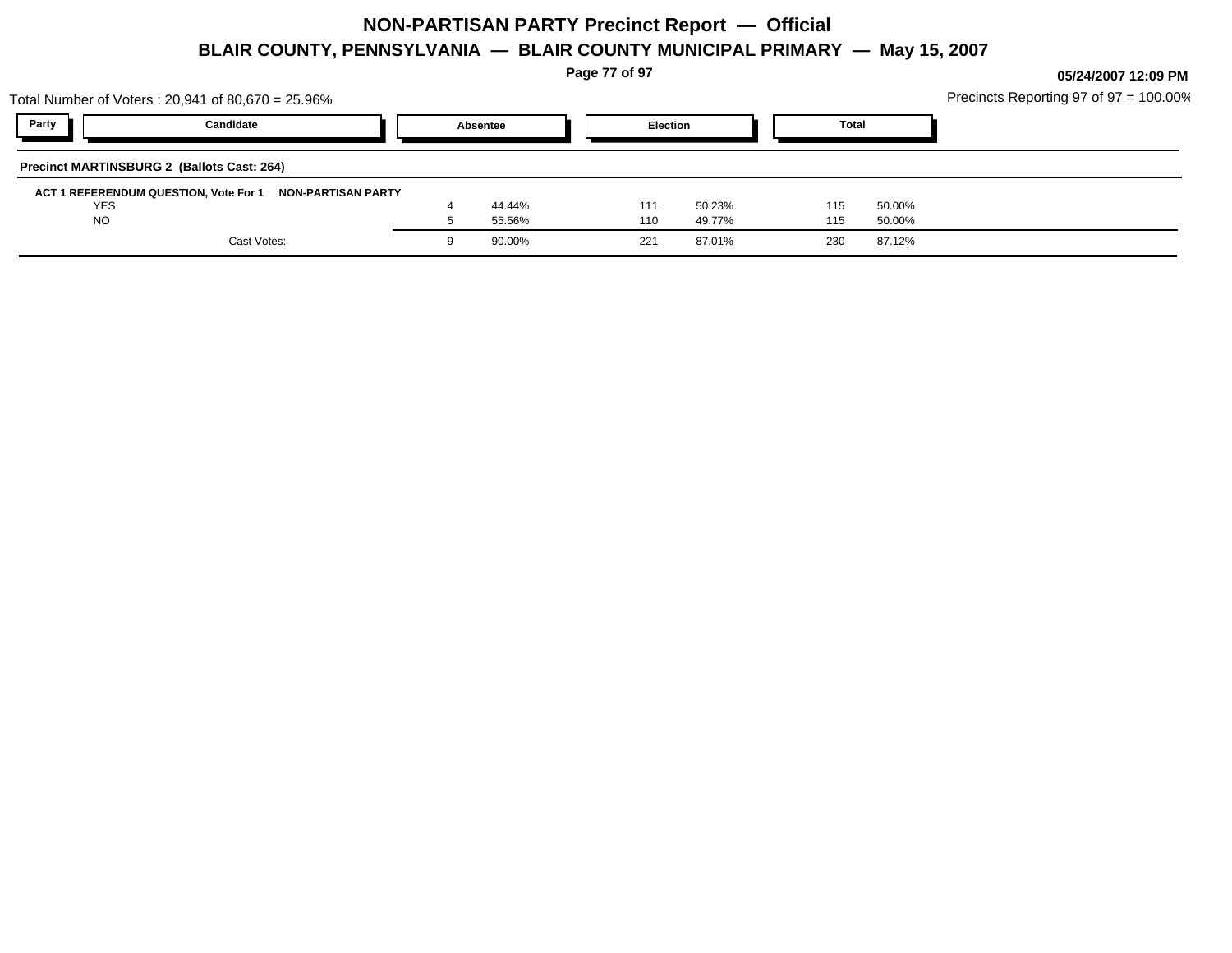**Page 78 of 97**

| Party<br><b>Election</b><br>Candidate<br><b>Total</b><br>Absentee | Precincts Reporting 97 of $97 = 100.00\%$ |
|-------------------------------------------------------------------|-------------------------------------------|
|                                                                   |                                           |
| <b>Precinct NEWRY BORO (Ballots Cast: 48)</b>                     |                                           |
| ACT 1 REFERENDUM QUESTION, Vote For 1 NON-PARTISAN PARTY          |                                           |
| $0.00\%$<br>30.56%<br><b>YES</b><br>30.56%                        |                                           |
| <b>NO</b><br>$0.00\%$<br>69.44%<br>69.44%<br>25<br>25             |                                           |
| Cast Votes:<br>$0.00\%$<br>75.00%<br>75.00%<br>-36<br>36          |                                           |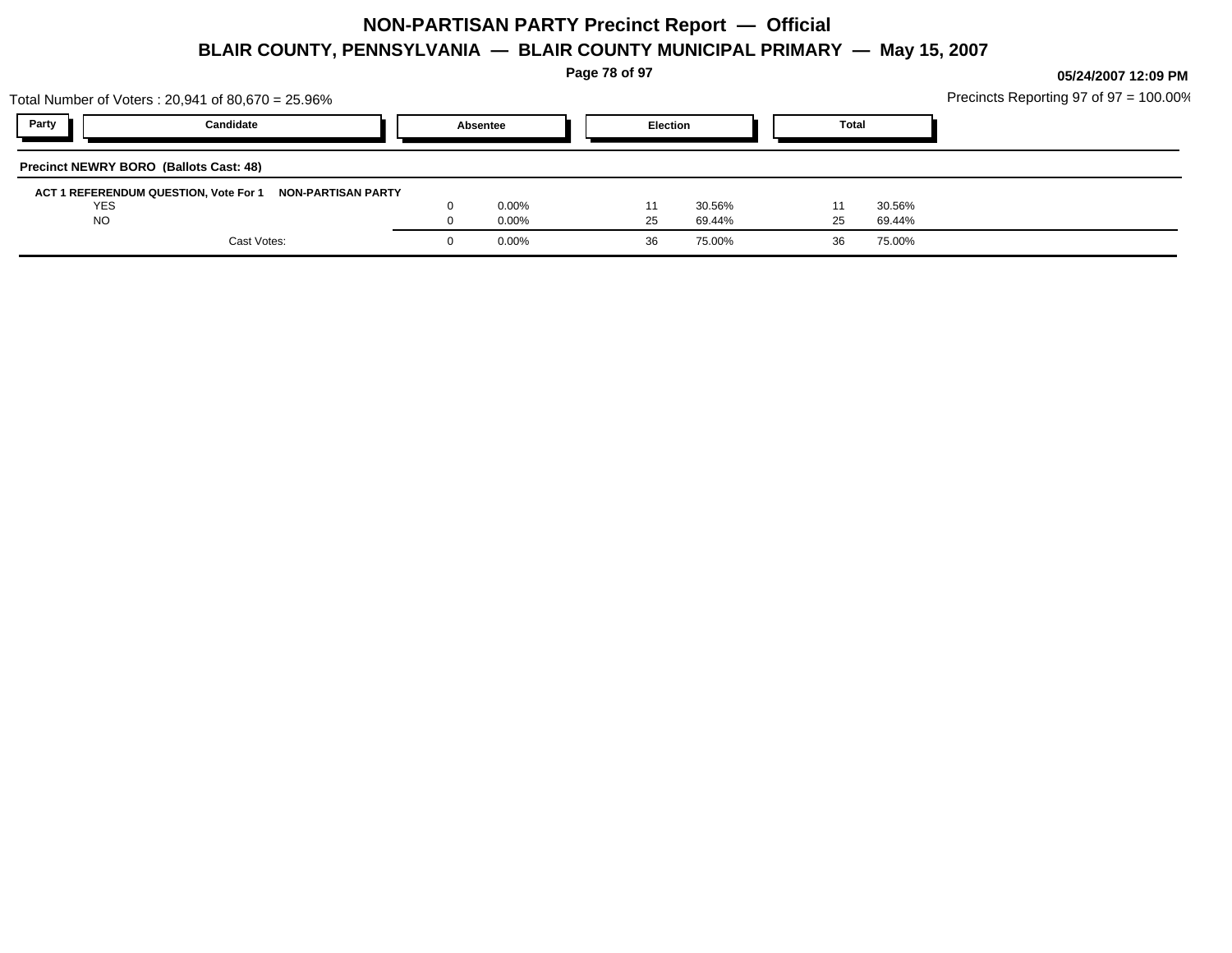**Page 79 of 97**

| Party<br>Candidate<br><b>Election</b><br><b>Total</b><br>Absentee<br><b>Precinct NORTH WOODBURY (Ballots Cast: 593)</b><br>ACT 1 REFERENDUM QUESTION, Vote For 1 NON-PARTISAN PARTY<br>YES<br>16.67%<br>37.75%<br>205<br>38.46%<br>208<br><b>NO</b><br>15<br>328<br>83.33%<br>343<br>61.54%<br>62.25%<br>Cast Votes:<br>93.18%<br>92.92%<br>18<br>85.71%<br>533<br>551 | Total Number of Voters : 20,941 of 80,670 = 25.96% |  |  |  | Precincts Reporting 97 of 97 = 100.00% |
|------------------------------------------------------------------------------------------------------------------------------------------------------------------------------------------------------------------------------------------------------------------------------------------------------------------------------------------------------------------------|----------------------------------------------------|--|--|--|----------------------------------------|
|                                                                                                                                                                                                                                                                                                                                                                        |                                                    |  |  |  |                                        |
|                                                                                                                                                                                                                                                                                                                                                                        |                                                    |  |  |  |                                        |
|                                                                                                                                                                                                                                                                                                                                                                        |                                                    |  |  |  |                                        |
|                                                                                                                                                                                                                                                                                                                                                                        |                                                    |  |  |  |                                        |
|                                                                                                                                                                                                                                                                                                                                                                        |                                                    |  |  |  |                                        |
|                                                                                                                                                                                                                                                                                                                                                                        |                                                    |  |  |  |                                        |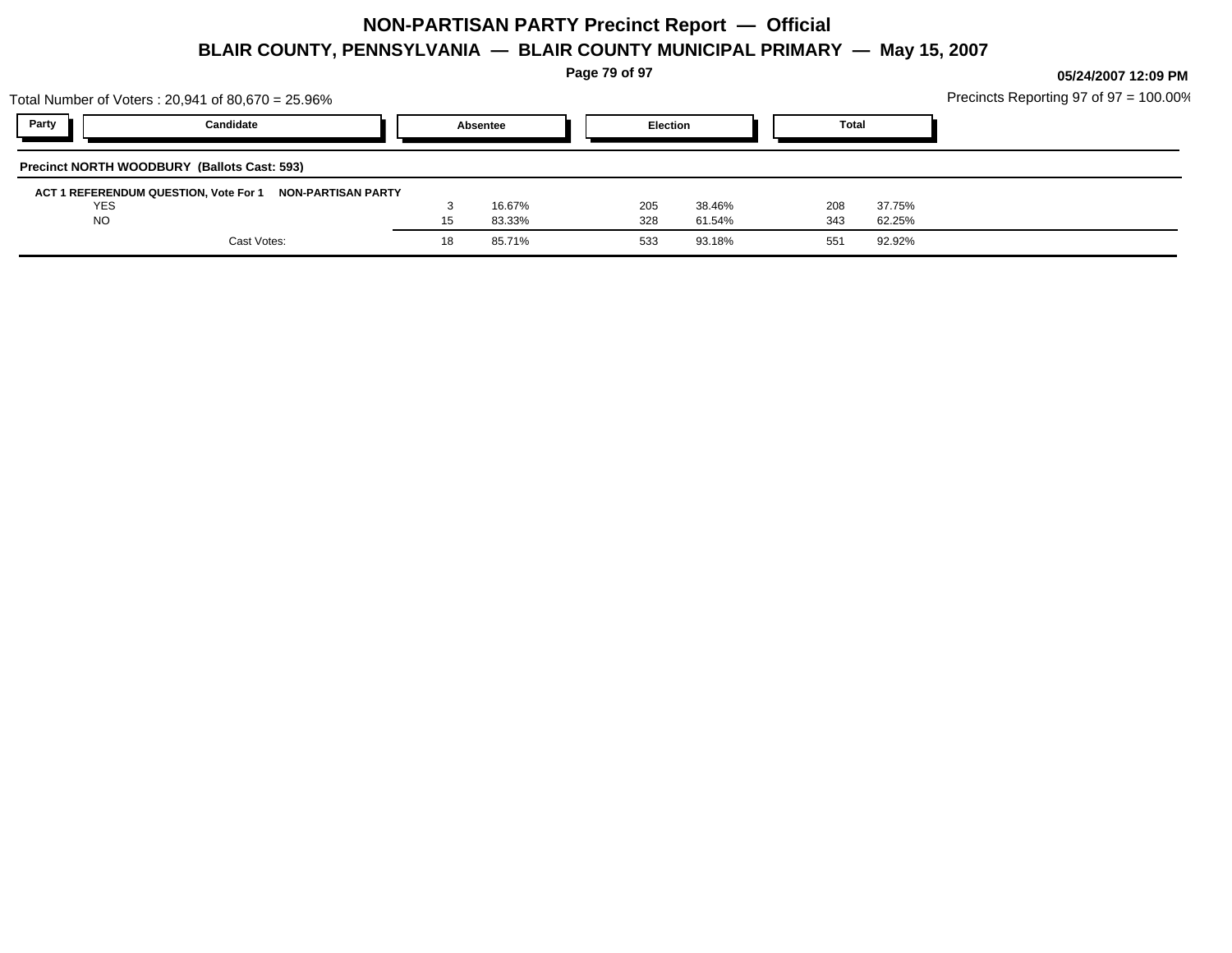**Page 80 of 97**

|            | Total Number of Voters: 20,941 of 80,670 = 25.96%        |          |                 |              |        | Precincts Reporting 97 of $97 = 100.00\%$ |
|------------|----------------------------------------------------------|----------|-----------------|--------------|--------|-------------------------------------------|
| Party      | Candidate                                                | Absentee | <b>Election</b> | <b>Total</b> |        |                                           |
|            | Precinct ROARING SPG 1 (Ballots Cast: 106)               |          |                 |              |        |                                           |
|            | ACT 1 REFERENDUM QUESTION, Vote For 1 NON-PARTISAN PARTY |          |                 |              |        |                                           |
| <b>YES</b> |                                                          | $0.00\%$ | 44.00%<br>44    | 44           | 43.56% |                                           |
| <b>NO</b>  |                                                          | 100.00%  | 56.00%<br>56    | 57           | 56.44% |                                           |
|            | Cast Votes:                                              | 100.00%  | 95.24%<br>100   | 101          | 95.28% |                                           |
|            |                                                          |          |                 |              |        |                                           |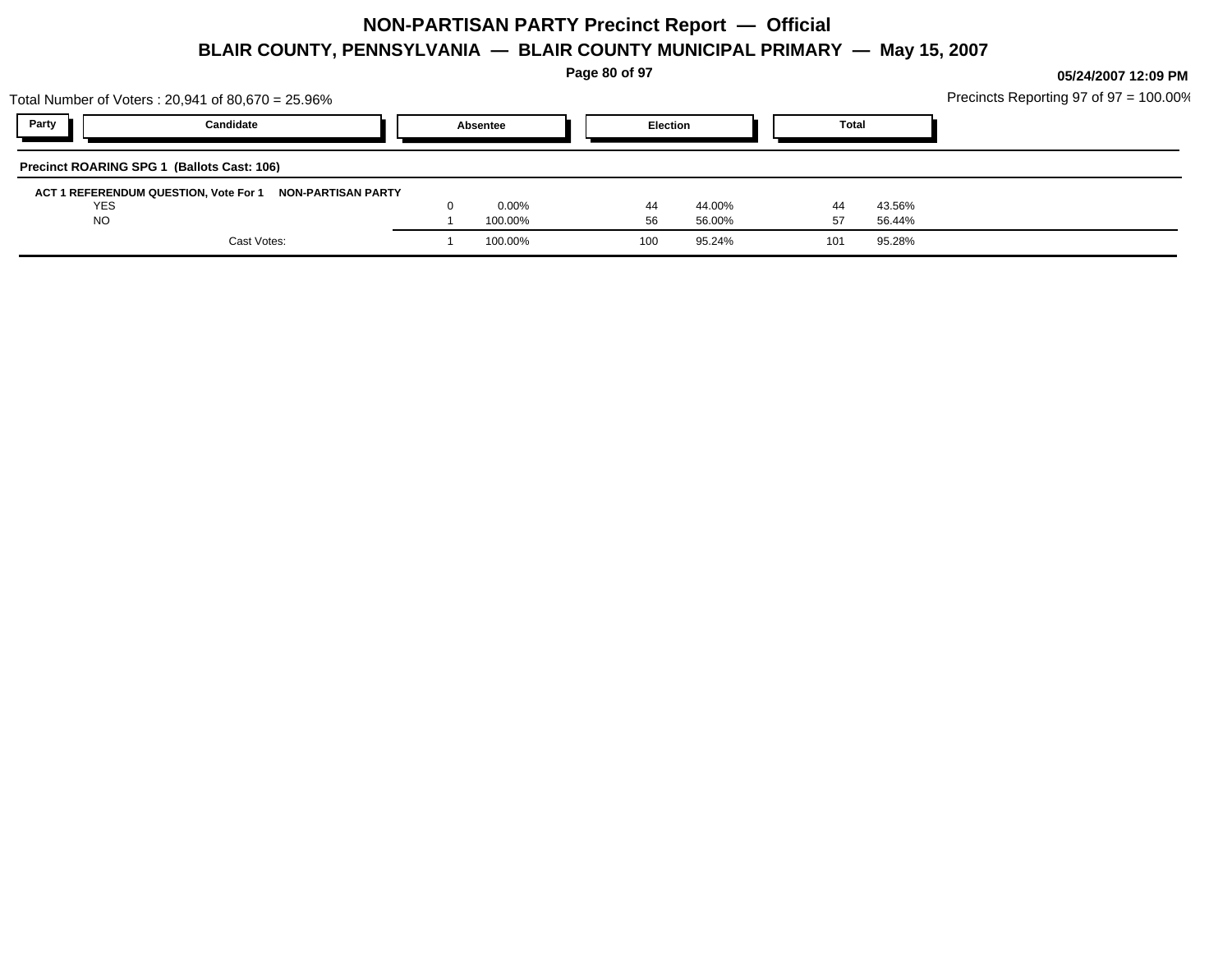**Page 81 of 97**

|            | Total Number of Voters : 20,941 of 80,670 = 25.96%       |          |     |                 |              |        | Precincts Reporting 97 of $97 = 100.00\%$ |
|------------|----------------------------------------------------------|----------|-----|-----------------|--------------|--------|-------------------------------------------|
| Party      | Candidate                                                | Absentee |     | <b>Election</b> | <b>Total</b> |        |                                           |
|            | Precinct ROARING SPG 2 (Ballots Cast: 269)               |          |     |                 |              |        |                                           |
|            | ACT 1 REFERENDUM QUESTION, Vote For 1 NON-PARTISAN PARTY |          |     |                 |              |        |                                           |
| <b>YES</b> |                                                          | 66.67%   | 97  | 39.11%          | 99           | 39.44% |                                           |
| <b>NO</b>  |                                                          | 33.33%   | 151 | 60.89%          | 152          | 60.56% |                                           |
|            | Cast Votes:                                              | 100.00%  | 248 | 93.23%          | 251          | 93.31% |                                           |
|            |                                                          |          |     |                 |              |        |                                           |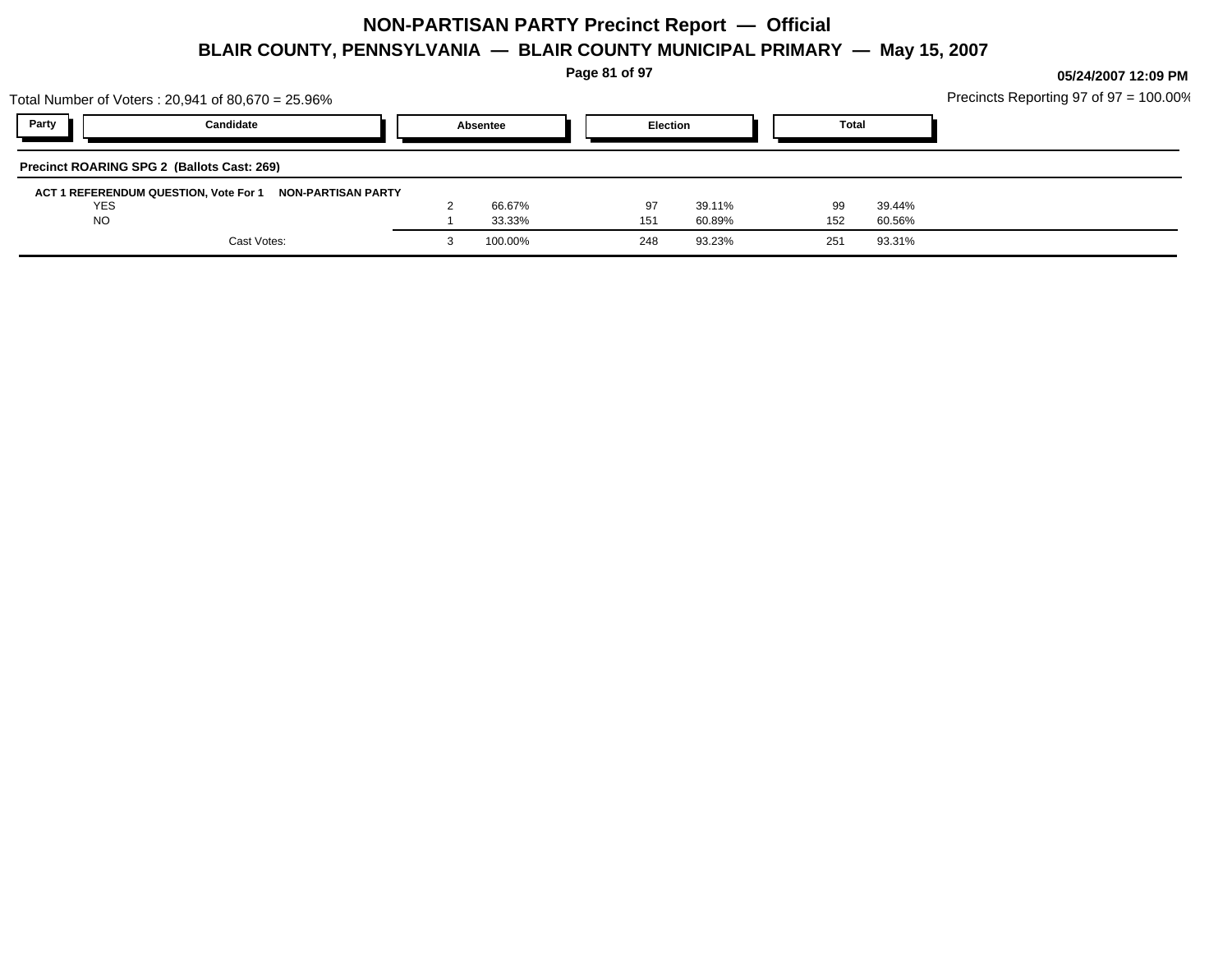**Page 82 of 97**

|            | Total Number of Voters : 20,941 of 80,670 = 25.96%       |          |                 |        |              |        | Precincts Reporting 97 of $97 = 100.00\%$ |
|------------|----------------------------------------------------------|----------|-----------------|--------|--------------|--------|-------------------------------------------|
| Party      | Candidate                                                | Absentee | <b>Election</b> |        | <b>Total</b> |        |                                           |
|            | Precinct ROARING SPG 3 (Ballots Cast: 199)               |          |                 |        |              |        |                                           |
|            | ACT 1 REFERENDUM QUESTION, Vote For 1 NON-PARTISAN PARTY |          |                 |        |              |        |                                           |
| <b>YES</b> |                                                          | 75.00%   | 82              | 44.81% | 85           | 45.45% |                                           |
| <b>NO</b>  |                                                          | 25.00%   | 101             | 55.19% | 102          | 54.55% |                                           |
|            | Cast Votes:                                              | 100.00%  | 183             | 93.85% | 187          | 93.97% |                                           |
|            |                                                          |          |                 |        |              |        |                                           |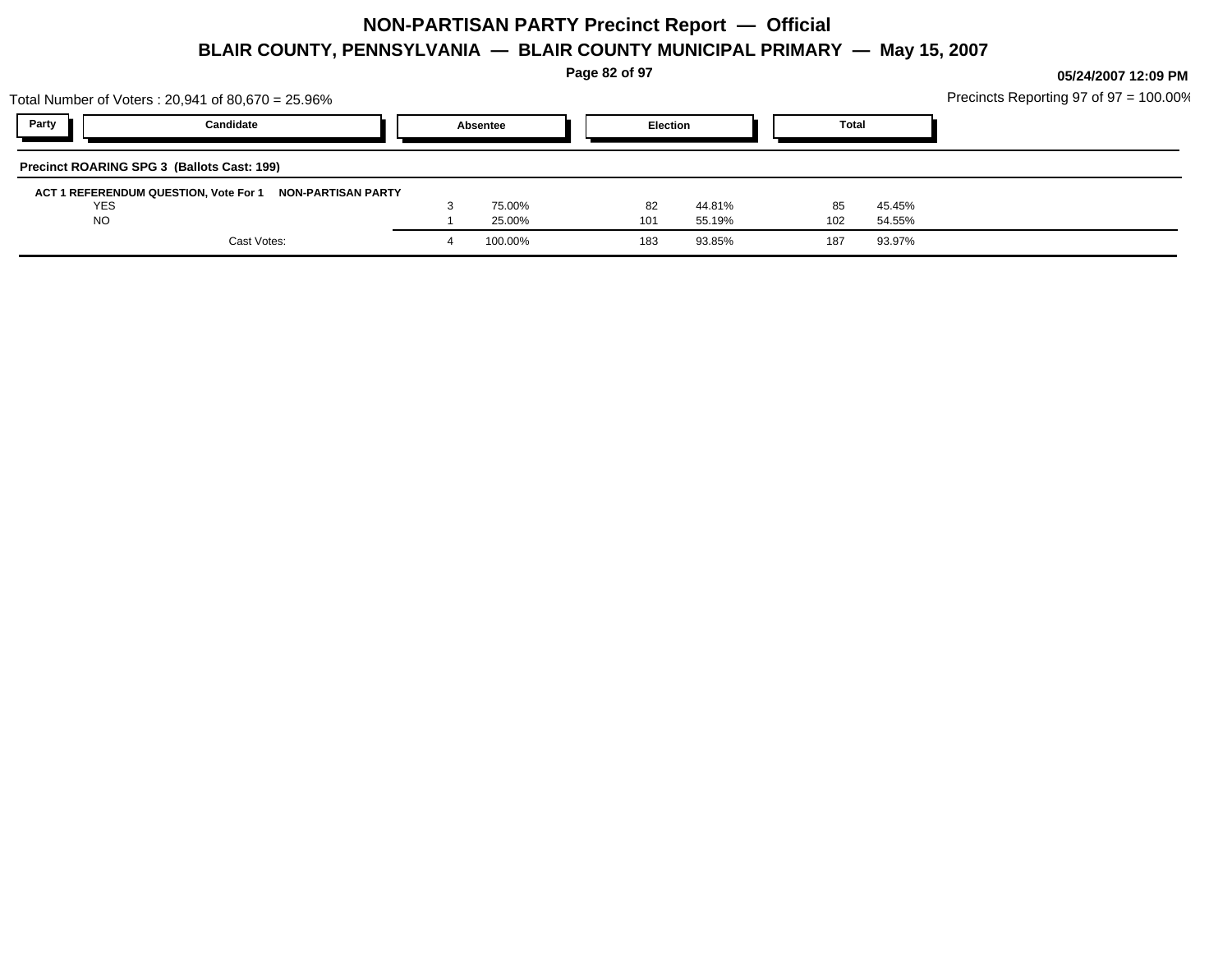**Page 83 of 97**

| Party<br><b>Election</b><br>Candidate<br><b>Total</b><br>Absentee |
|-------------------------------------------------------------------|
|                                                                   |
| Precinct SNYDER TWP 1 (Ballots Cast: 201)                         |
| ACT 1 REFERENDUM QUESTION, Vote For 1 NON-PARTISAN PARTY          |
| $0.00\%$<br><b>YES</b><br>59<br>32.60%<br>32.96%<br>59            |
| <b>NO</b><br>100.00%<br>120<br>67.04%<br>122<br>67.40%            |
|                                                                   |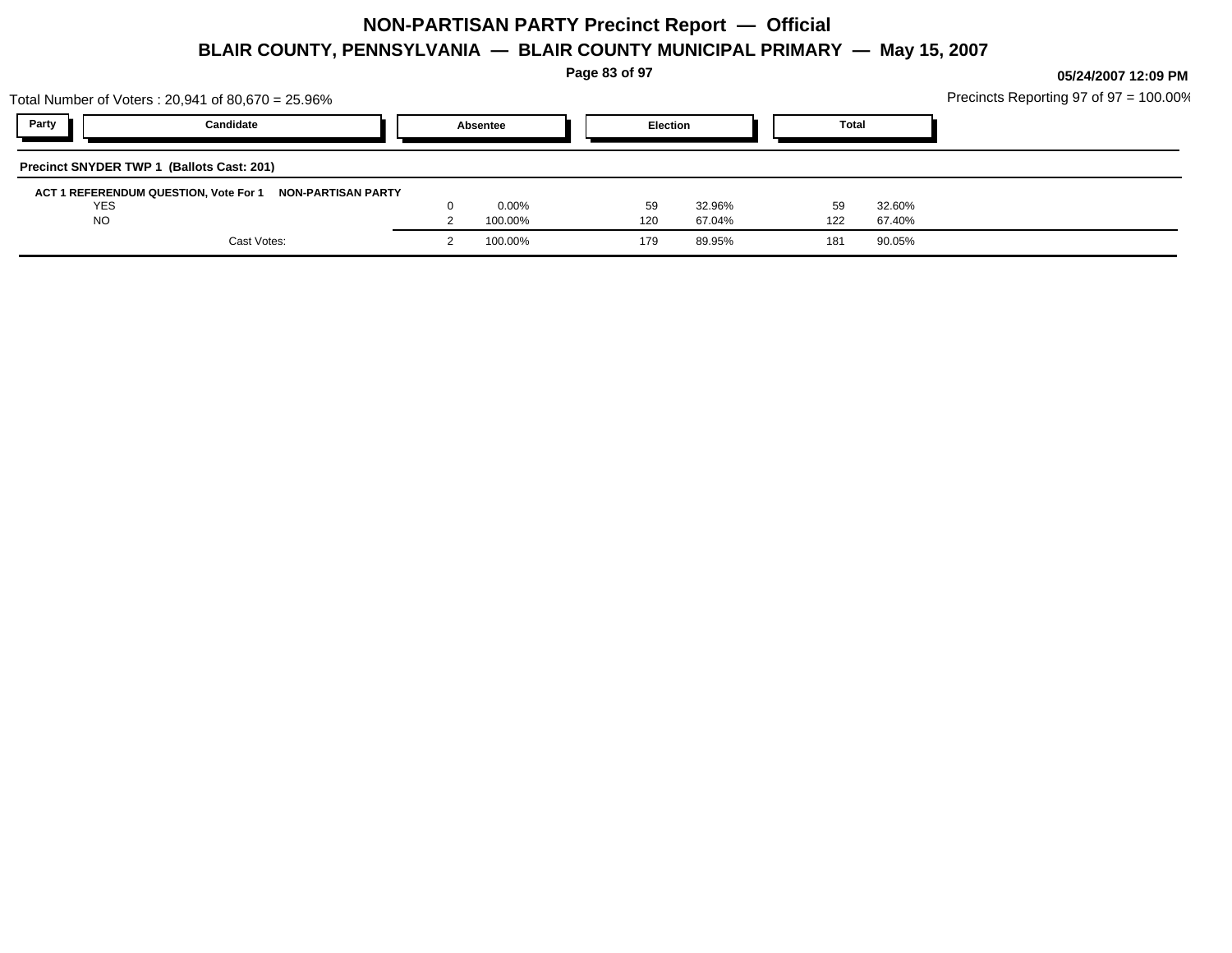**Page 84 of 97**

|            | Total Number of Voters: 20,941 of 80,670 = 25.96%        |          |            |                 |              |        | Precincts Reporting 97 of $97 = 100.00\%$ |
|------------|----------------------------------------------------------|----------|------------|-----------------|--------------|--------|-------------------------------------------|
| Party      | Candidate                                                | Absentee |            | <b>Election</b> | <b>Total</b> |        |                                           |
|            | <b>Precinct SNYDER TWP 2 (Ballots Cast: 299)</b>         |          |            |                 |              |        |                                           |
|            | ACT 1 REFERENDUM QUESTION, Vote For 1 NON-PARTISAN PARTY |          |            |                 |              |        |                                           |
| <b>YES</b> |                                                          | $0.00\%$ | 80         | 32.00%          | 80           | 32.00% |                                           |
| <b>NO</b>  |                                                          | $0.00\%$ | 170        | 68.00%          | 170          | 68.00% |                                           |
|            | Cast Votes:                                              | $0.00\%$ | <b>250</b> | 83.61%          | 250          | 83.61% |                                           |
|            |                                                          |          |            |                 |              |        |                                           |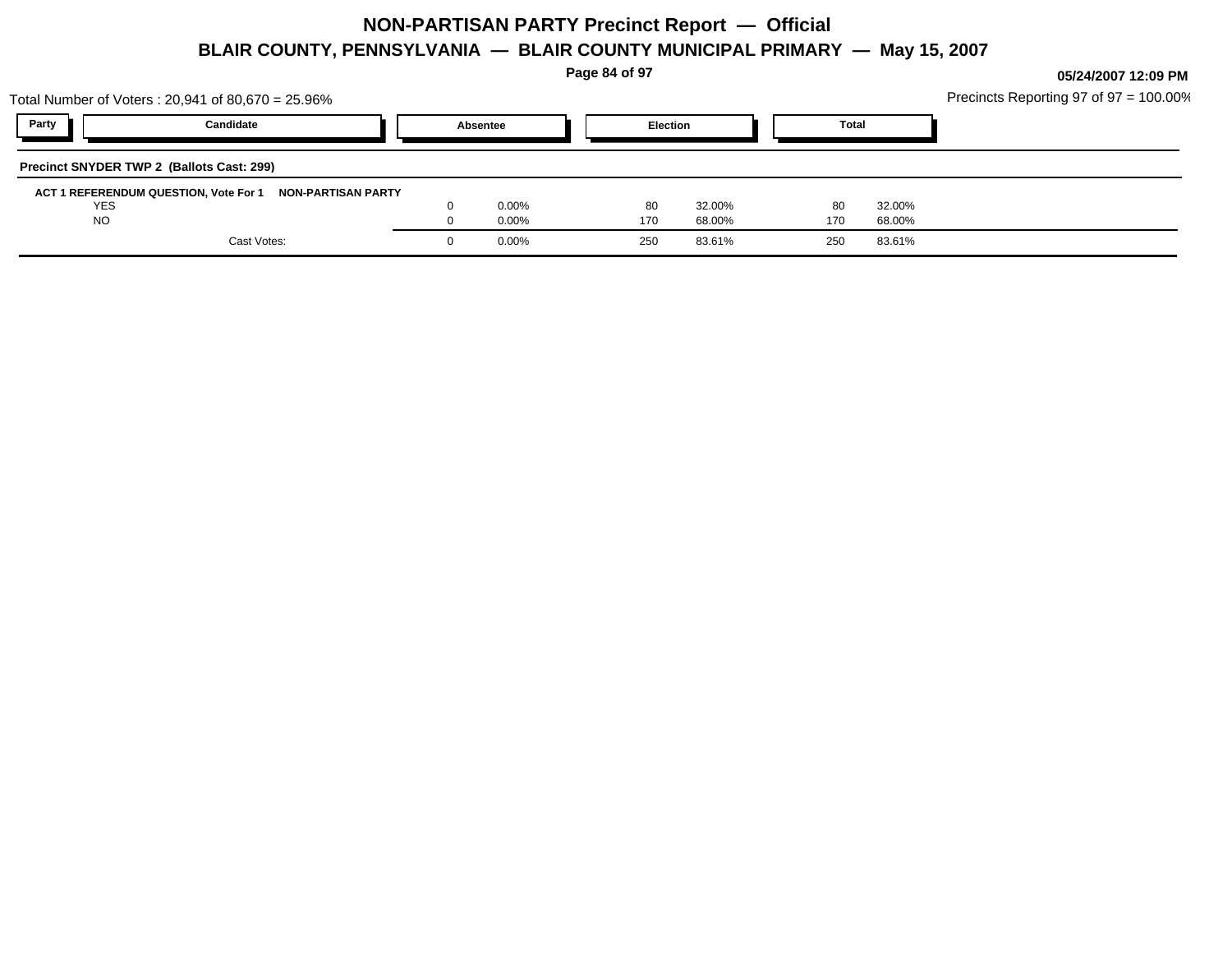**Page 85 of 97**

**05/24/2007 12:09 PM**

Precincts Reporting 97 of 97 = 100.00%

| Candidate<br>Precinct TAYLOR TWP (Ballots Cast: 612)               |    | Absentee                  | Election |        | <b>Total</b> |        |  |
|--------------------------------------------------------------------|----|---------------------------|----------|--------|--------------|--------|--|
|                                                                    |    |                           |          |        |              |        |  |
|                                                                    |    |                           |          |        |              |        |  |
| ACT 1 REFERENDUM QUESTION, Vote For 1<br><b>NON-PARTISAN PARTY</b> |    |                           |          |        |              |        |  |
|                                                                    |    | 36.36%                    | 211      | 37.61% | 215          | 37.59% |  |
|                                                                    |    | 63.64%                    | 350      | 62.39% | 357          | 62.41% |  |
| Cast Votes:                                                        | 11 | 100.00%                   | 561      | 93.34% | 572          | 93.46% |  |
| TAYLOR TOWNSHIP REFERENDUM, Vote For 1                             |    |                           |          |        |              |        |  |
|                                                                    | 8  | 72.73%                    | 333      | 58.32% | 341          | 58.59% |  |
|                                                                    |    | 27.27%                    | 238      | 41.68% | 241          | 41.41% |  |
| Cast Votes:                                                        | 11 | 100.00%                   | 571      | 95.01% | 582          | 95.10% |  |
|                                                                    |    | <b>NON-PARTISAN PARTY</b> |          |        |              |        |  |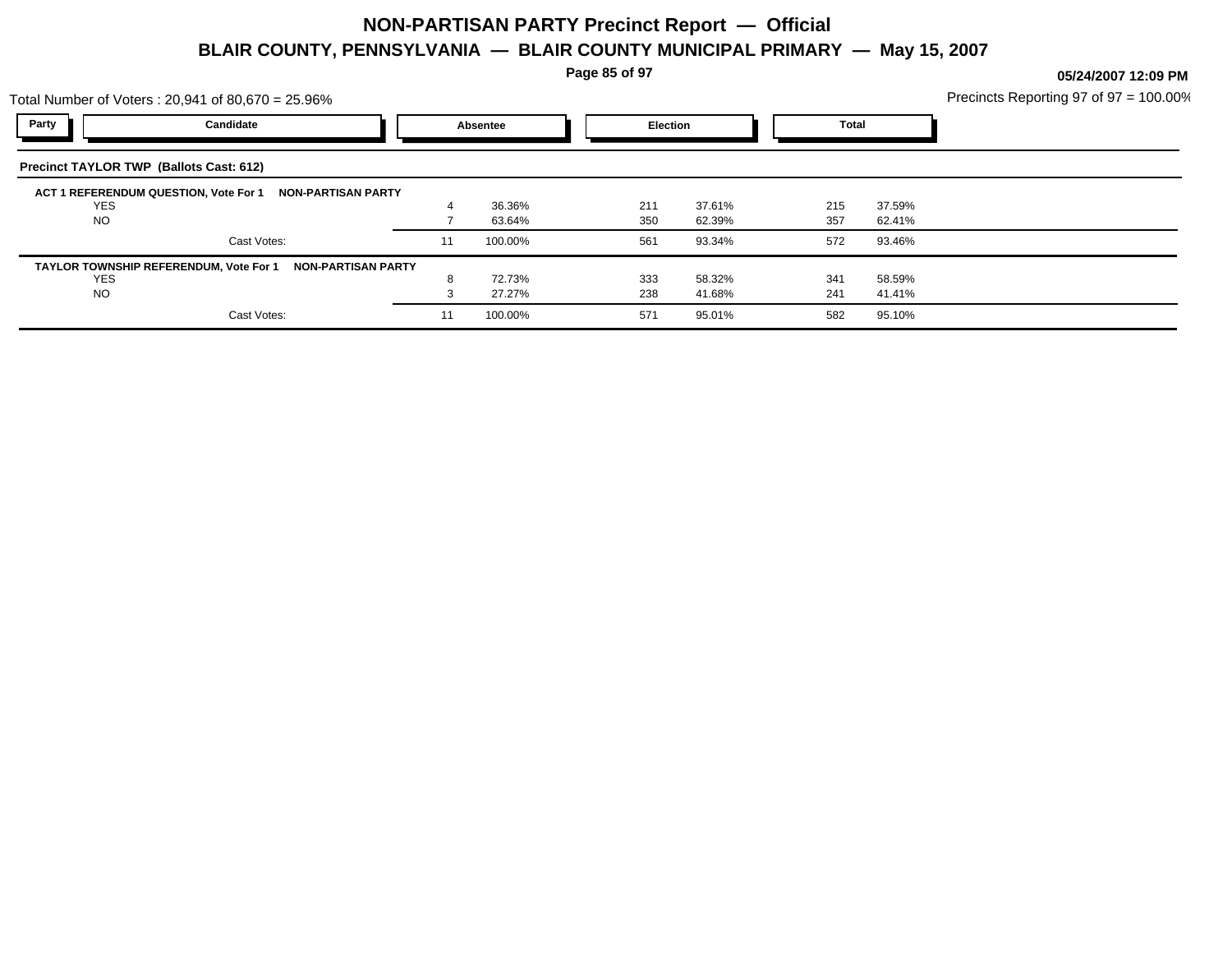**Page 86 of 97**

| Precincts Reporting 97 of $97 = 100.00\%$ |
|-------------------------------------------|
|-------------------------------------------|

| Total Number of Voters: $20,941$ of $80,670 = 25.96\%$       |          |          |                 |        |       |        | Precincts Reporting 97 of 97 = 100.009 |
|--------------------------------------------------------------|----------|----------|-----------------|--------|-------|--------|----------------------------------------|
| Party<br>Candidate                                           |          | Absentee | <b>Election</b> |        | Total |        |                                        |
| <b>Precinct TYRONE TWP 1 (Ballots Cast: 183)</b>             |          |          |                 |        |       |        |                                        |
| ACT 1 REFERENDUM QUESTION, Vote For 1<br>NON-PARTISAN PARTY  |          |          |                 |        |       |        |                                        |
| <b>YES</b>                                                   |          | 33.33%   | 51              | 31.10% | 52    | 31.14% |                                        |
| <b>NO</b>                                                    |          | 66.67%   | 113             | 68.90% | 115   | 68.86% |                                        |
| Cast Votes:                                                  | 3        | 100.00%  | 164             | 91.11% | 167   | 91.26% |                                        |
| TYRONE TOWNSHIP REFERENDUM, Vote For 1<br>NON-PARTISAN PARTY |          |          |                 |        |       |        |                                        |
| <b>YES</b>                                                   | $\Omega$ | $0.00\%$ | 97              | 57.74% | 97    | 56.73% |                                        |
| <b>NO</b>                                                    |          | 100.00%  | 71              | 42.26% | 74    | 43.27% |                                        |
| Cast Votes:                                                  | 3        | 100.00%  | 168             | 93.33% | 171   | 93.44% |                                        |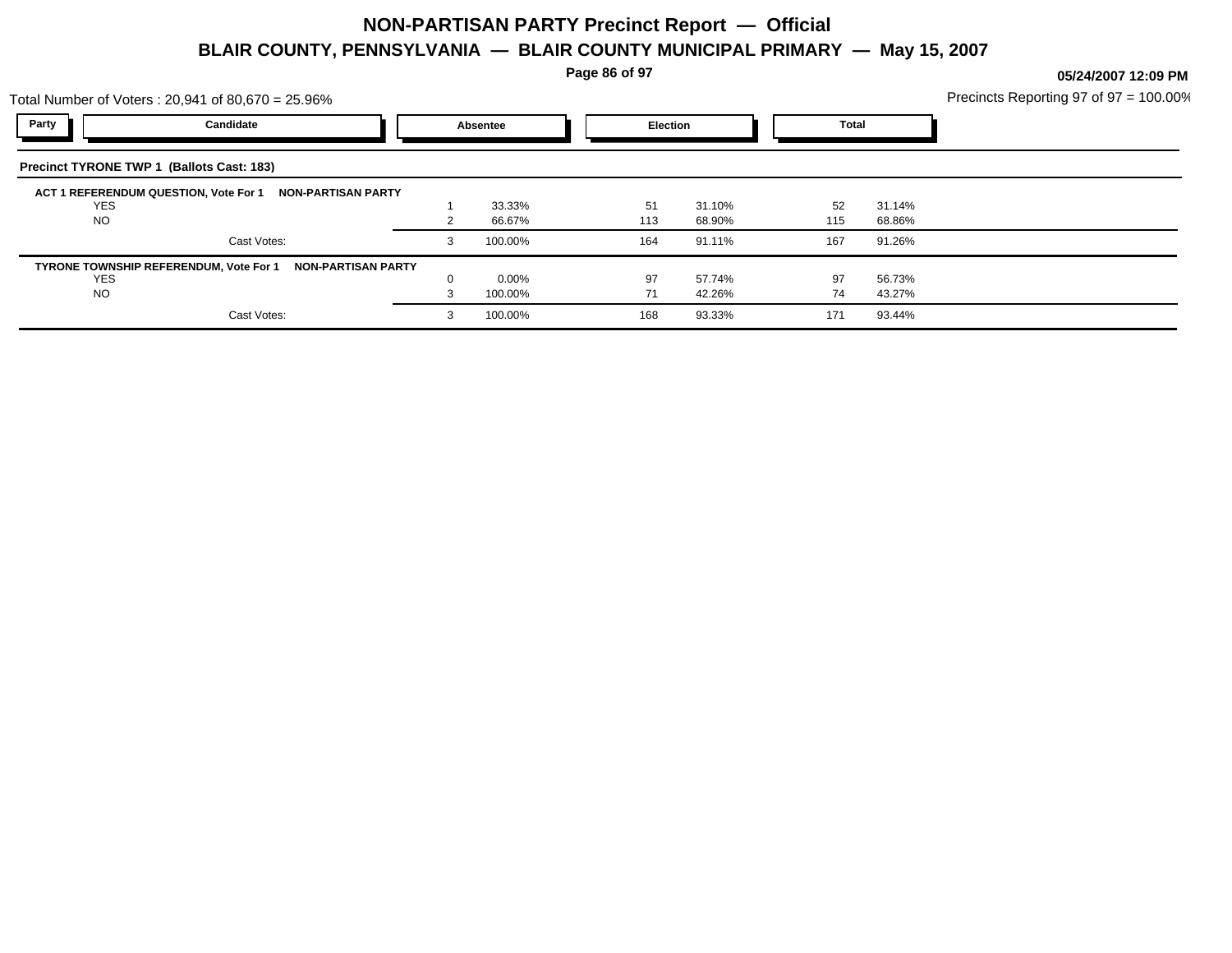**Page 87 of 97**

| Precincts Reporting 97 of $97 = 100.00\%$ |
|-------------------------------------------|
|-------------------------------------------|

|                                                  | Total Number of Voters: $20,941$ of $80,670 = 25.96\%$              |   |          |          |        |              |        | Precincts Reporting 97 of 97 = 100.00 |
|--------------------------------------------------|---------------------------------------------------------------------|---|----------|----------|--------|--------------|--------|---------------------------------------|
| Party                                            | Candidate                                                           |   | Absentee | Election |        | <b>Total</b> |        |                                       |
| <b>Precinct TYRONE TWP 2 (Ballots Cast: 202)</b> |                                                                     |   |          |          |        |              |        |                                       |
| <b>YES</b>                                       | ACT 1 REFERENDUM QUESTION, Vote For 1<br><b>NON-PARTISAN PARTY</b>  |   | 25.00%   | 60       | 31.75% | 61           | 31.61% |                                       |
| <b>NO</b>                                        |                                                                     | 3 | 75.00%   | 129      | 68.25% | 132          | 68.39% |                                       |
|                                                  | Cast Votes:                                                         | 4 | 100.00%  | 189      | 95.45% | 193          | 95.54% |                                       |
|                                                  | TYRONE TOWNSHIP REFERENDUM, Vote For 1<br><b>NON-PARTISAN PARTY</b> |   |          |          |        |              |        |                                       |
| <b>YES</b>                                       |                                                                     |   | 50.00%   | 115      | 60.21% | 117          | 60.00% |                                       |
| NO.                                              |                                                                     |   | 50.00%   | 76       | 39.79% | 78           | 40.00% |                                       |
|                                                  | Cast Votes:                                                         | 4 | 100.00%  | 191      | 96.46% | 195          | 96.53% |                                       |
|                                                  |                                                                     |   |          |          |        |              |        |                                       |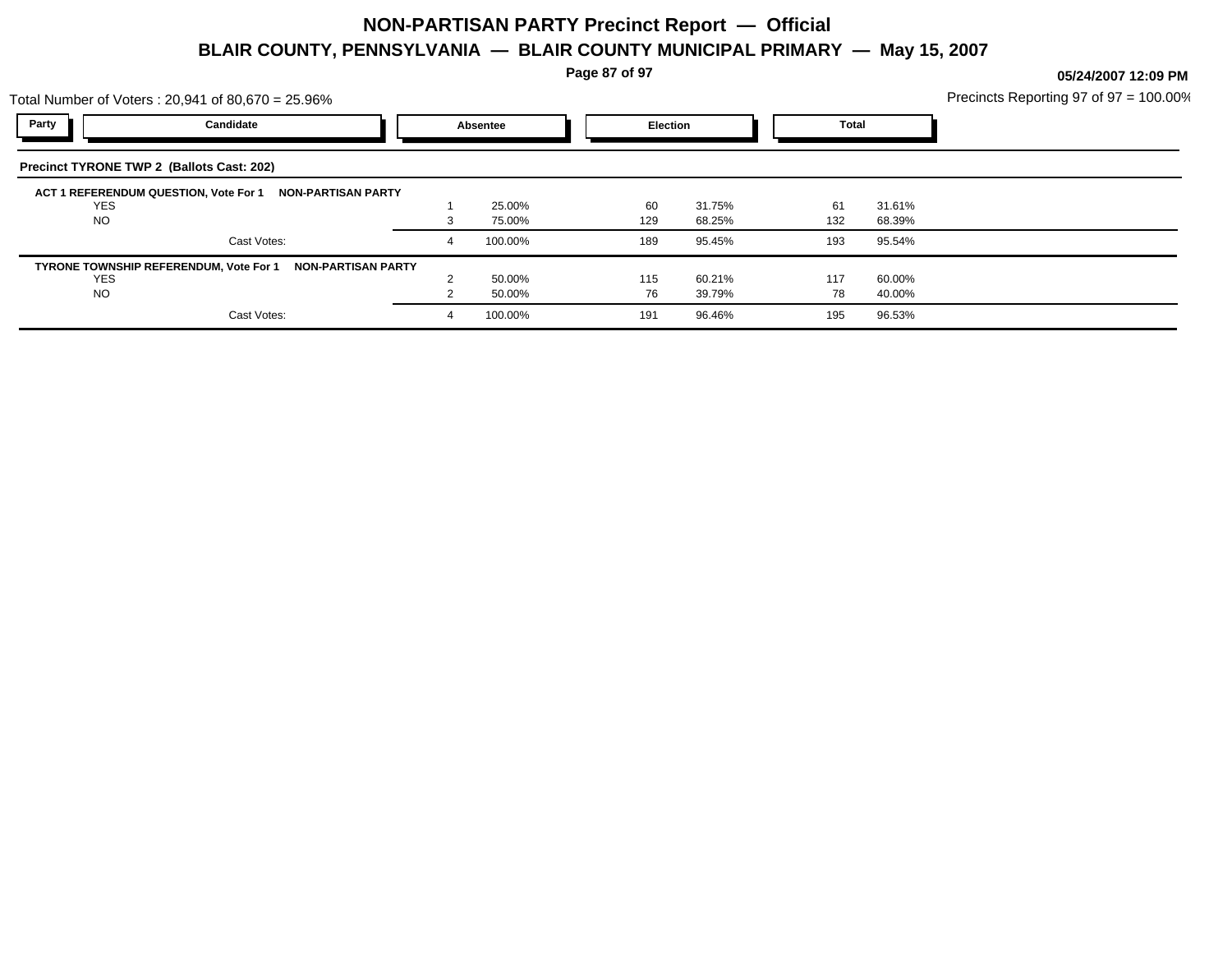**Page 88 of 97**

|            | Total Number of Voters: 20,941 of 80,670 = 25.96%           |          |     |                 |              |        | Precincts Reporting 97 of $97 = 100.00\%$ |
|------------|-------------------------------------------------------------|----------|-----|-----------------|--------------|--------|-------------------------------------------|
| Party      | Candidate                                                   | Absentee |     | <b>Election</b> | <b>Total</b> |        |                                           |
|            | Precinct TYRONE BORO 1 (Ballots Cast: 159)                  |          |     |                 |              |        |                                           |
|            | ACT 1 REFERENDUM QUESTION, Vote For 1<br>NON-PARTISAN PARTY |          |     |                 |              |        |                                           |
| <b>YES</b> |                                                             | $0.00\%$ | 43  | 32.82%          | 43           | 32.33% |                                           |
| <b>NO</b>  |                                                             | 100.00%  | 88  | 67.18%          | 90           | 67.67% |                                           |
|            | Cast Votes:                                                 | 100.00%  | 131 | 83.44%          | 133          | 83.65% |                                           |
|            |                                                             |          |     |                 |              |        |                                           |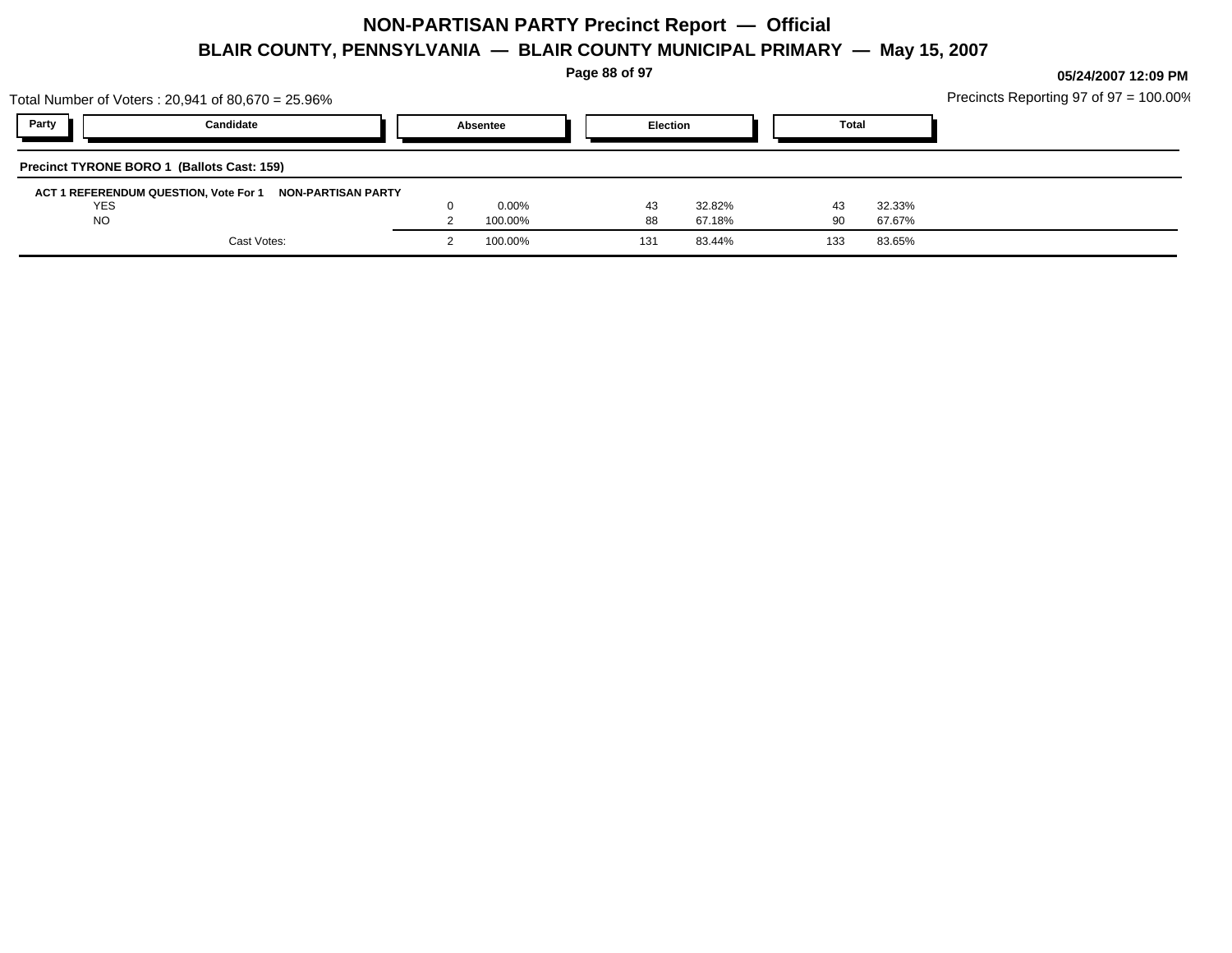**Page 89 of 97**

|            | Total Number of Voters: 20,941 of 80,670 = 25.96%        |          |    |                 |              |        | Precincts Reporting 97 of $97 = 100.00\%$ |
|------------|----------------------------------------------------------|----------|----|-----------------|--------------|--------|-------------------------------------------|
| Party      | Candidate                                                | Absentee |    | <b>Election</b> | <b>Total</b> |        |                                           |
|            | Precinct TYRONE BORO 2 (Ballots Cast: 93)                |          |    |                 |              |        |                                           |
|            | ACT 1 REFERENDUM QUESTION, Vote For 1 NON-PARTISAN PARTY |          |    |                 |              |        |                                           |
| <b>YES</b> |                                                          | 50.00%   | 24 | 31.17%          | 25           | 31.65% |                                           |
| <b>NO</b>  |                                                          | 50.00%   | 53 | 68.83%          |              | 68.35% |                                           |
|            | Cast Votes:                                              | 100.00%  |    | 84.62%          | 79           | 84.95% |                                           |
|            |                                                          |          |    |                 |              |        |                                           |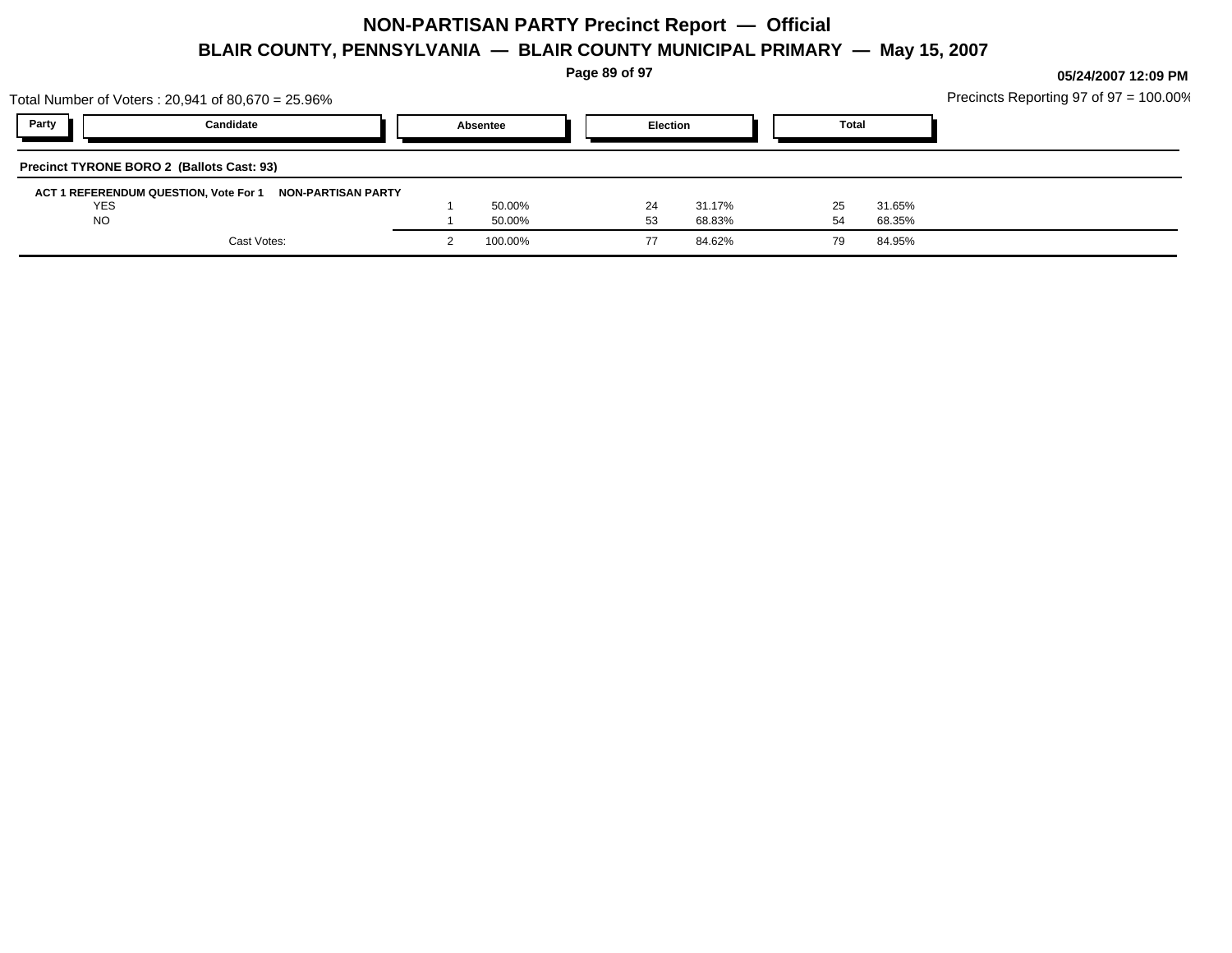**Page 90 of 97**

|           | Total Number of Voters : 20,941 of 80,670 = 25.96%       |          |    |                 |              |        | Precincts Reporting 97 of 97 = 100.00% |
|-----------|----------------------------------------------------------|----------|----|-----------------|--------------|--------|----------------------------------------|
| Party     | Candidate                                                | Absentee |    | <b>Election</b> | <b>Total</b> |        |                                        |
|           | Precinct TYRONE BORO 3 (Ballots Cast: 72)                |          |    |                 |              |        |                                        |
|           | ACT 1 REFERENDUM QUESTION, Vote For 1 NON-PARTISAN PARTY |          |    |                 |              |        |                                        |
| YES       |                                                          | $0.00\%$ | 27 | 40.91%          |              | 40.91% |                                        |
| <b>NO</b> |                                                          | $0.00\%$ | 39 | 59.09%          | 39           | 59.09% |                                        |
|           | Cast Votes:                                              | $0.00\%$ | 66 | 91.67%          | 66           | 91.67% |                                        |
|           |                                                          |          |    |                 |              |        |                                        |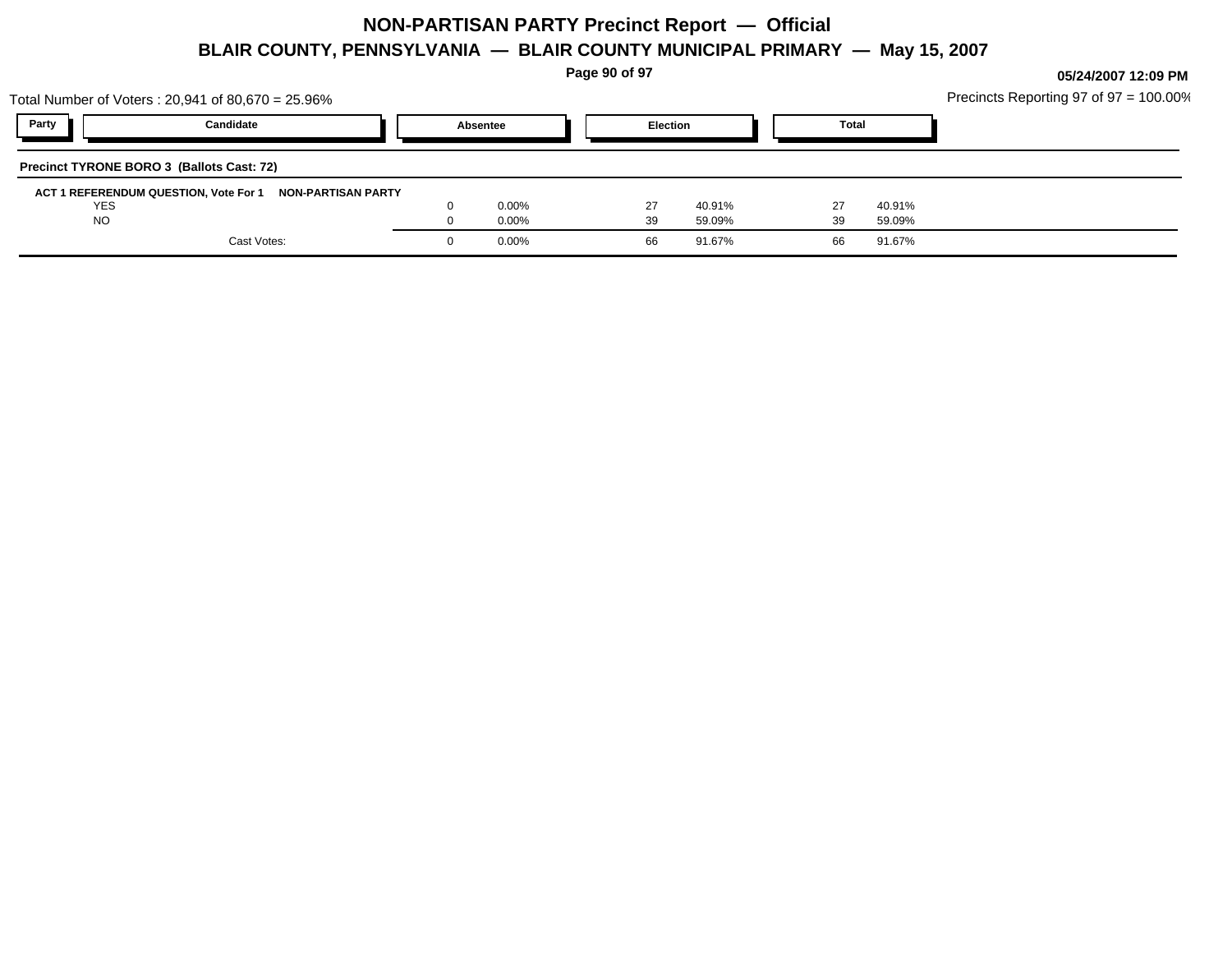**Page 91 of 97**

|            | Total Number of Voters: 20,941 of 80,670 = 25.96%        |          |    |                 |              |        | Precincts Reporting 97 of 97 = 100.00% |
|------------|----------------------------------------------------------|----------|----|-----------------|--------------|--------|----------------------------------------|
| Party      | Candidate                                                | Absentee |    | <b>Election</b> | <b>Total</b> |        |                                        |
|            | Precinct TYRONE BORO 4 (Ballots Cast: 66)                |          |    |                 |              |        |                                        |
|            | ACT 1 REFERENDUM QUESTION, Vote For 1 NON-PARTISAN PARTY |          |    |                 |              |        |                                        |
| <b>YES</b> |                                                          | 100.00%  |    | 31.48%          | 18           | 32.73% |                                        |
| <b>NO</b>  |                                                          | $0.00\%$ | 37 | 68.52%          | 37           | 67.27% |                                        |
|            | Cast Votes:                                              | 100.00%  | 54 | 83.08%          |              | 83.33% |                                        |
|            |                                                          |          |    |                 |              |        |                                        |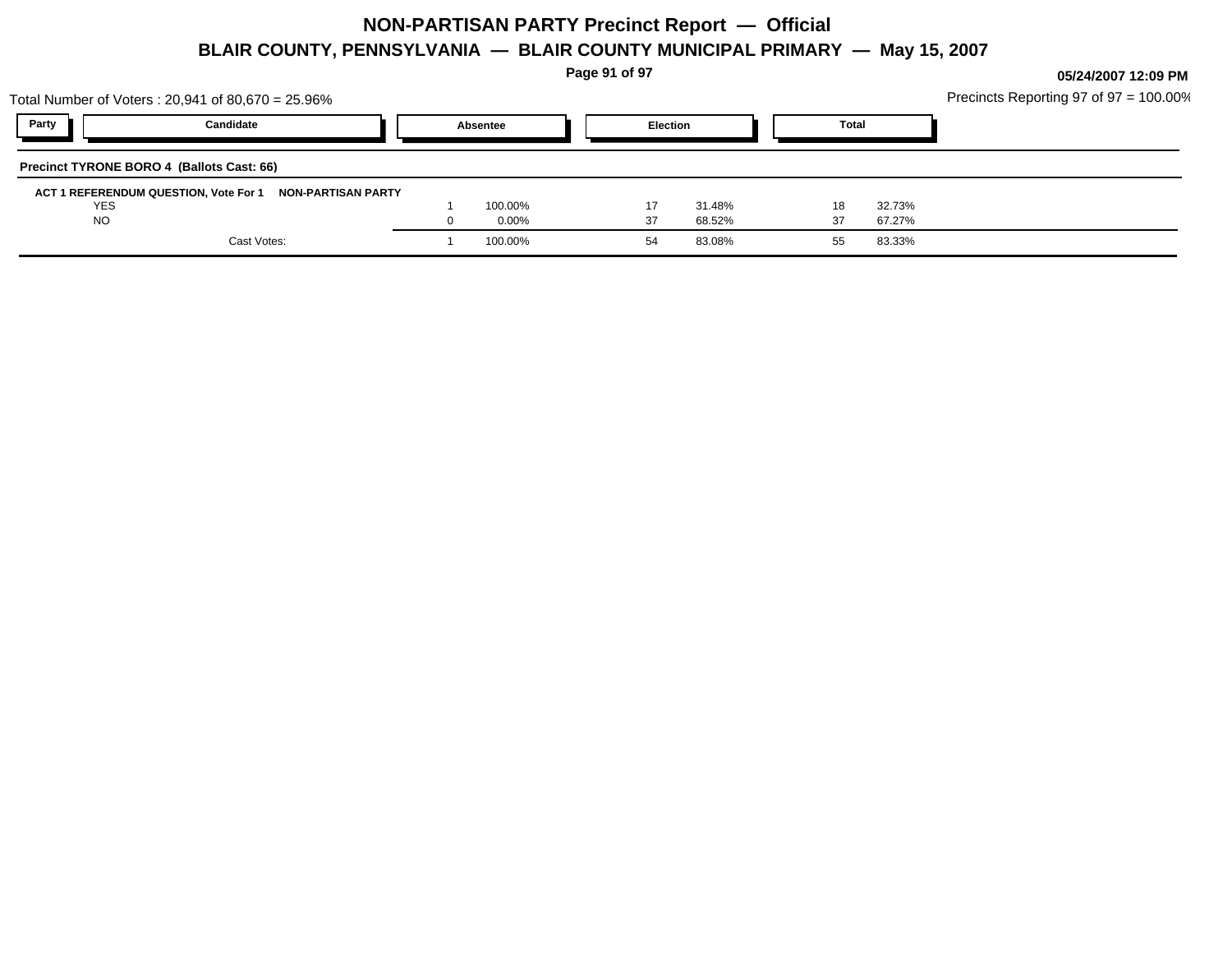**Page 92 of 97**

|            | Total Number of Voters: 20,941 of 80,670 = 25.96%        |          |    |                 |              | Precincts Reporting 97 of $97 = 100.00\%$ |
|------------|----------------------------------------------------------|----------|----|-----------------|--------------|-------------------------------------------|
| Party      | Candidate                                                | Absentee |    | <b>Election</b> | <b>Total</b> |                                           |
|            | Precinct TYRONE BORO 5 (Ballots Cast: 81)                |          |    |                 |              |                                           |
|            | ACT 1 REFERENDUM QUESTION, Vote For 1 NON-PARTISAN PARTY |          |    |                 |              |                                           |
| <b>YES</b> |                                                          | $0.00\%$ |    | 24.32%          | 24.32%<br>18 |                                           |
| <b>NO</b>  |                                                          | $0.00\%$ | 56 | 75.68%          | 75.68%<br>56 |                                           |
|            | Cast Votes:                                              | $0.00\%$ | 74 | 91.36%          | 91.36%<br>74 |                                           |
|            |                                                          |          |    |                 |              |                                           |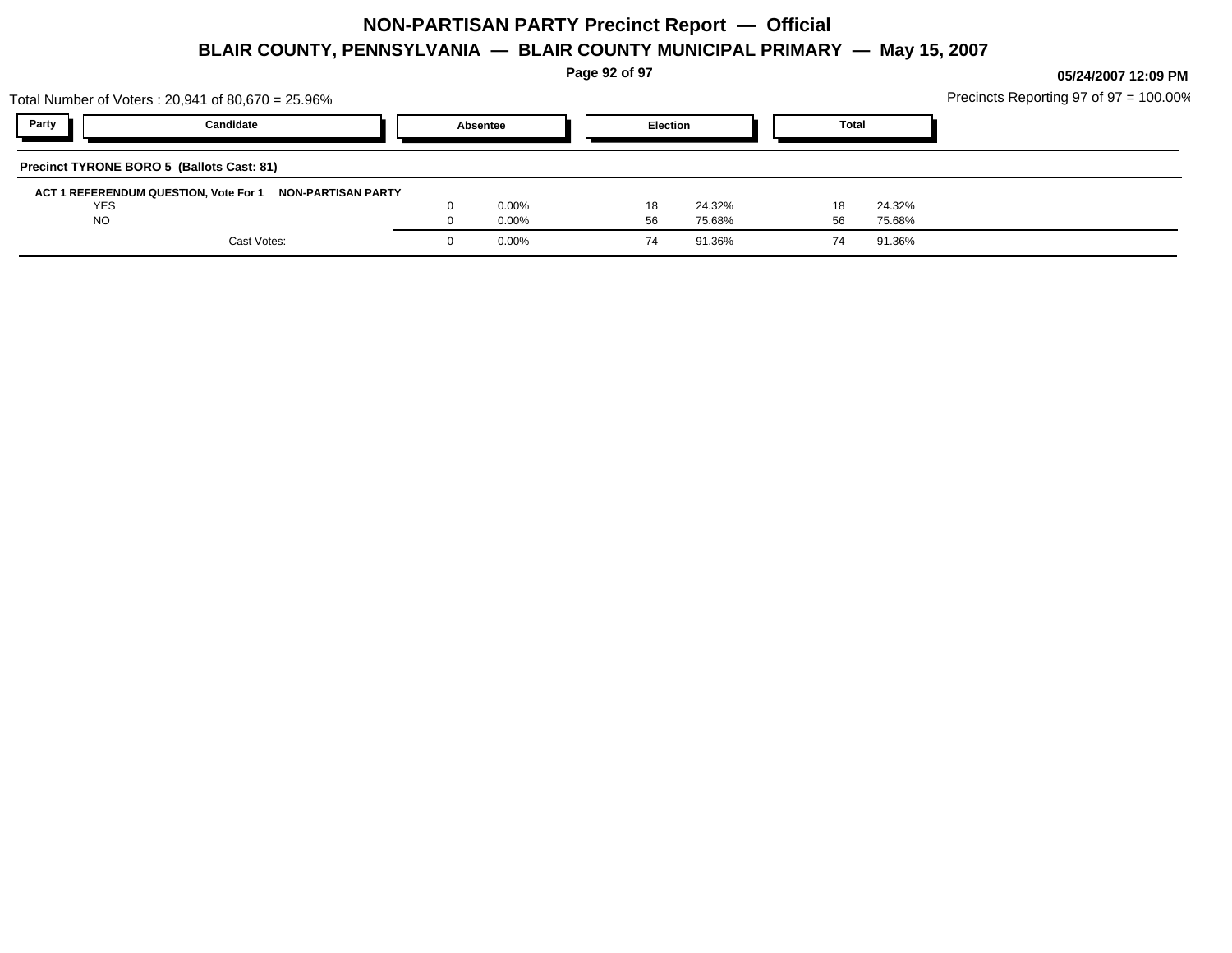**Page 93 of 97**

|            | Total Number of Voters: 20,941 of 80,670 = 25.96%           |          |                 |        |       |        | Precincts Reporting 97 of 97 = 100.00% |
|------------|-------------------------------------------------------------|----------|-----------------|--------|-------|--------|----------------------------------------|
| Party      | Candidate                                                   | Absentee | <b>Election</b> |        | Total |        |                                        |
|            | Precinct TYRONE BORO 6 (Ballots Cast: 180)                  |          |                 |        |       |        |                                        |
|            | ACT 1 REFERENDUM QUESTION, Vote For 1<br>NON-PARTISAN PARTY |          |                 |        |       |        |                                        |
| <b>YES</b> |                                                             | 33.33%   | 68              | 41.46% | 69    | 41.32% |                                        |
| <b>NO</b>  |                                                             | 66.67%   | 96              | 58.54% | 98    | 58.68% |                                        |
|            | Cast Votes:                                                 | 100.00%  | 164             | 92.66% | 167   | 92.78% |                                        |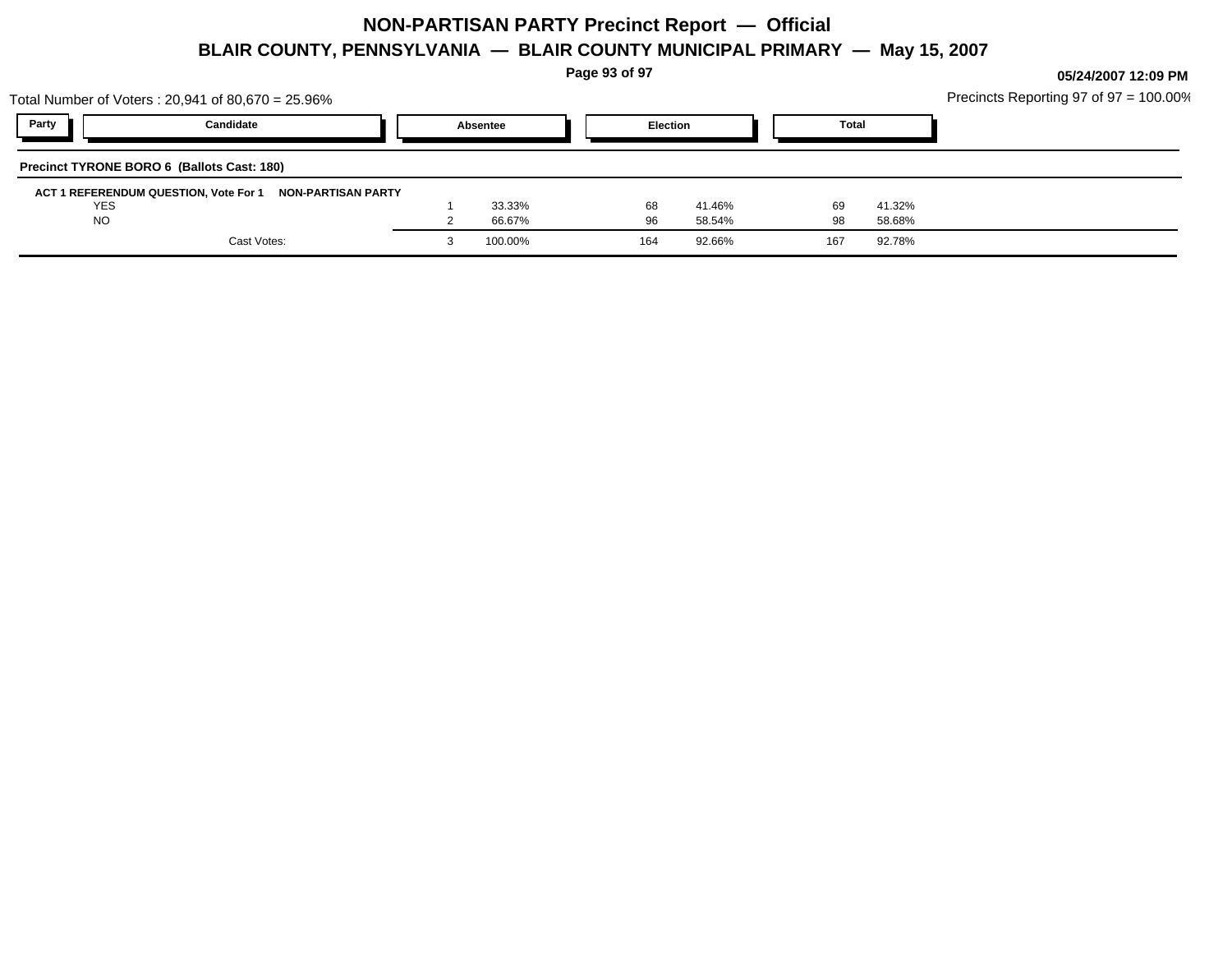**Page 94 of 97**

|            | Total Number of Voters: 20,941 of 80,670 = 25.96%        |          |    |                 |              |        | Precincts Reporting 97 of $97 = 100.00\%$ |
|------------|----------------------------------------------------------|----------|----|-----------------|--------------|--------|-------------------------------------------|
| Party      | Candidate                                                | Absentee |    | <b>Election</b> | <b>Total</b> |        |                                           |
|            | Precinct TYRONE BORO 7 (Ballots Cast: 113)               |          |    |                 |              |        |                                           |
|            | ACT 1 REFERENDUM QUESTION, Vote For 1 NON-PARTISAN PARTY |          |    |                 |              |        |                                           |
| <b>YES</b> |                                                          | $0.00\%$ | 32 | 32.65%          |              | 32.65% |                                           |
| <b>NO</b>  |                                                          | $0.00\%$ | 66 | 67.35%          | 66           | 67.35% |                                           |
|            | Cast Votes:                                              | $0.00\%$ | 98 | 87.50%          | 98           | 86.73% |                                           |
|            |                                                          |          |    |                 |              |        |                                           |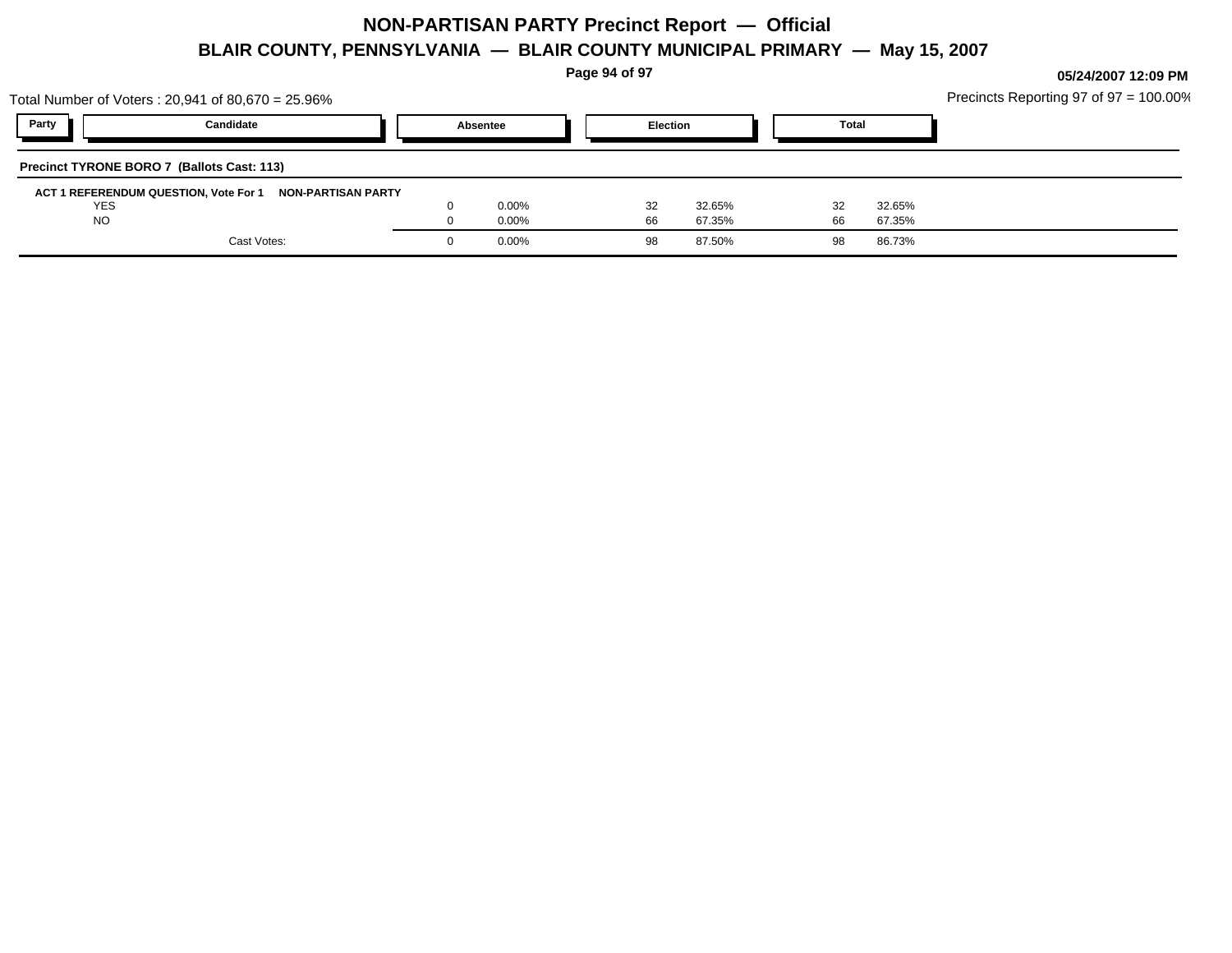**Page 95 of 97**

| Total Number of Voters : 20,941 of 80,670 = 25.96%       |          |     |                 |              |        | Precincts Reporting 97 of 97 = 100.00% |  |
|----------------------------------------------------------|----------|-----|-----------------|--------------|--------|----------------------------------------|--|
| Party<br>Candidate                                       | Absentee |     | <b>Election</b> | <b>Total</b> |        |                                        |  |
| <b>Precinct WILLIAMSBURG (Ballots Cast: 240)</b>         |          |     |                 |              |        |                                        |  |
| ACT 1 REFERENDUM QUESTION, Vote For 1 NON-PARTISAN PARTY |          |     |                 |              |        |                                        |  |
| YES                                                      | 100.00%  | -80 | 40.20%          | 83           | 41.09% |                                        |  |
| <b>NO</b>                                                | $0.00\%$ | 119 | 59.80%          | 119          | 58.91% |                                        |  |
| Cast Votes:                                              | 100.00%  | 199 | 83.97%          | 202          | 84.17% |                                        |  |
|                                                          |          |     |                 |              |        |                                        |  |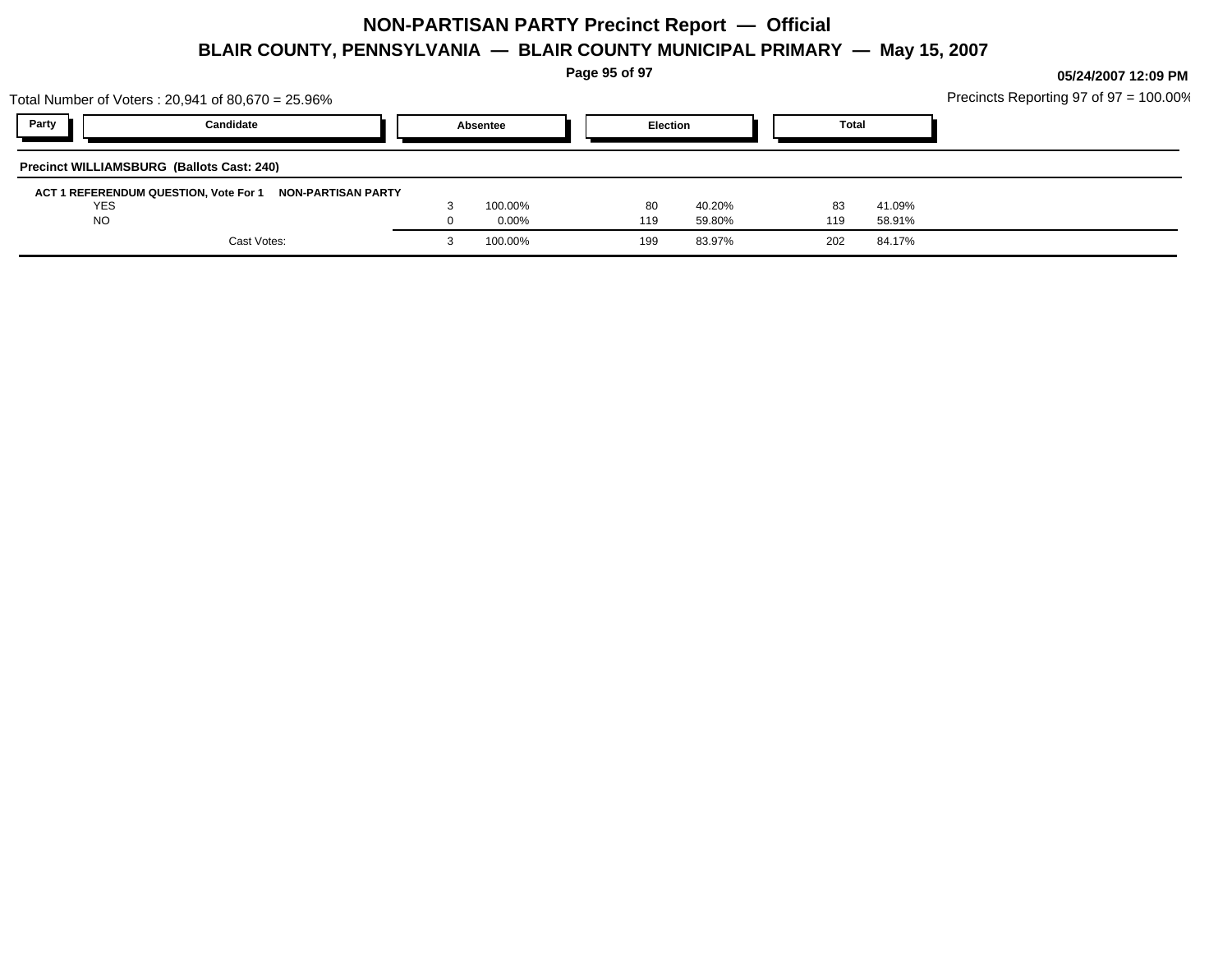**Page 96 of 97**

| Total Number of Voters : 20,941 of 80,670 = 25.96% | Precincts Reporting 97 of $97 = 100.00\%$                |          |     |                 |  |              |        |  |  |
|----------------------------------------------------|----------------------------------------------------------|----------|-----|-----------------|--|--------------|--------|--|--|
| Party                                              | Candidate                                                | Absentee |     | <b>Election</b> |  | <b>Total</b> |        |  |  |
|                                                    | <b>Precinct WOODBURY TWP (Ballots Cast: 183)</b>         |          |     |                 |  |              |        |  |  |
|                                                    | ACT 1 REFERENDUM QUESTION, Vote For 1 NON-PARTISAN PARTY |          |     |                 |  |              |        |  |  |
| <b>YES</b>                                         |                                                          | $0.00\%$ | 65  | 38.92%          |  | 65           | 38.01% |  |  |
| <b>NO</b>                                          |                                                          | 100.00%  | 102 | 61.08%          |  | 106          | 61.99% |  |  |
|                                                    | Cast Votes:                                              | 100.00%  | 167 | 93.30%          |  | 171          | 93.44% |  |  |
|                                                    |                                                          |          |     |                 |  |              |        |  |  |